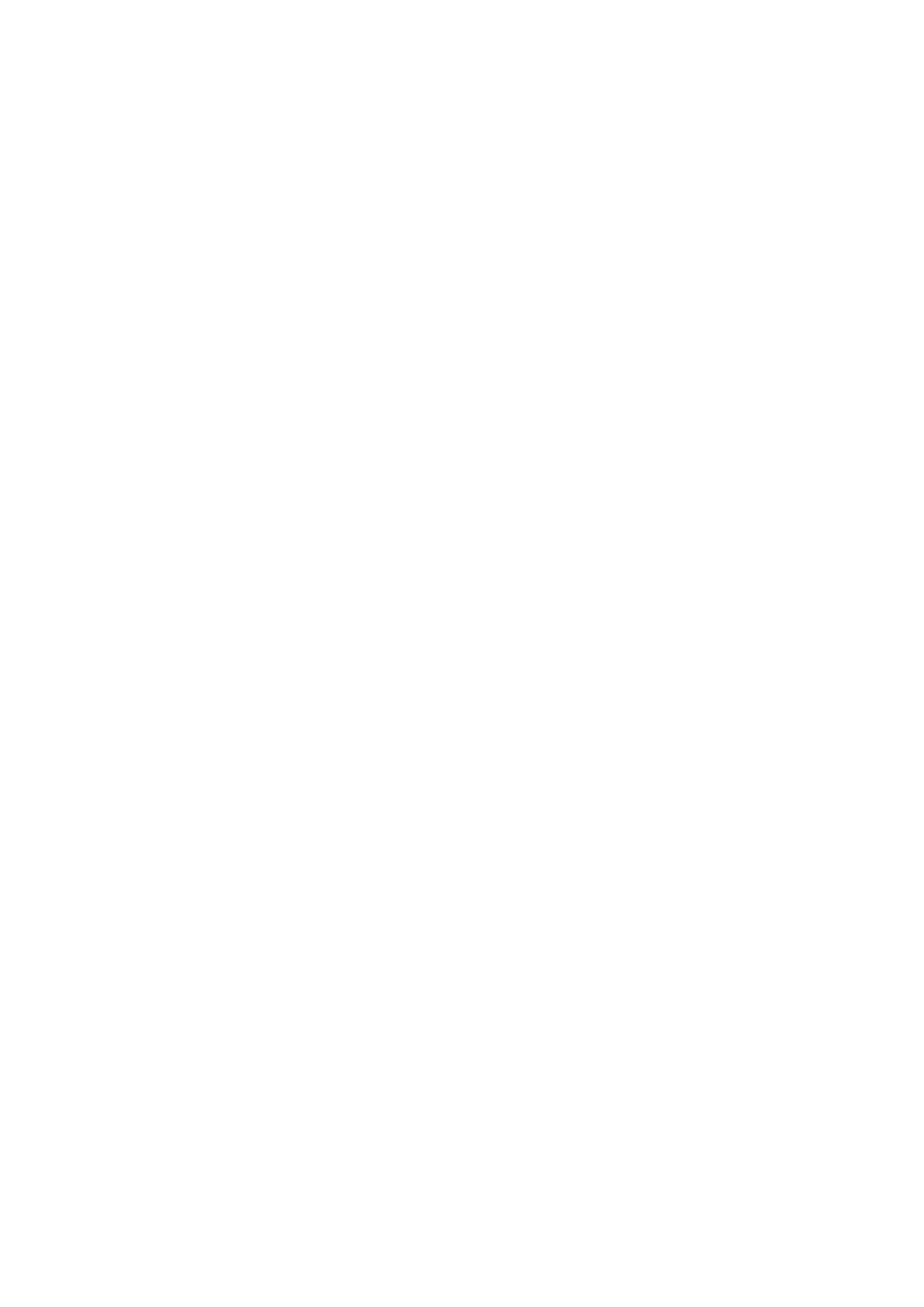University of Tampere

School of Management

Public Economics and Public Finance

# **THE INTERNATIONAL MIGRATION OF WOMEN**

Adriana Grajciarova

Master's Thesis

Supervisor (FI): Hannu Laurila

Supervisor (CZ): Mgr. Martin Guzi, Ph.D.

University of Tampere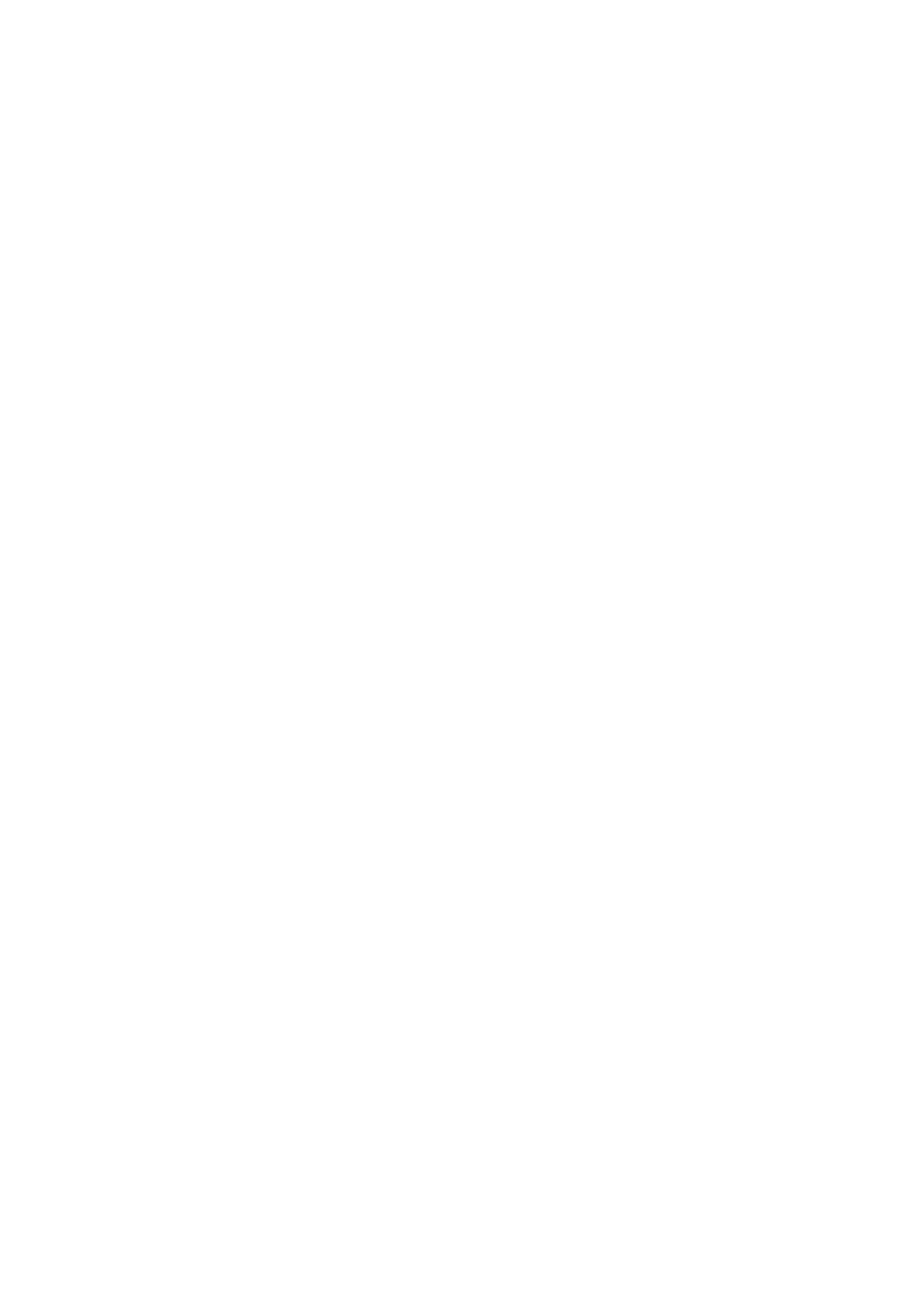School of Management

MGE-Master' Degree Programme in Public Economics and Public Finance Adriana Grajciarová: The International Migration of Women Master's Thesis, 60 pages December 2015

\_\_\_\_\_\_\_\_\_\_\_\_\_\_\_\_\_\_\_\_\_\_\_\_\_\_\_\_\_\_\_\_\_\_\_\_\_\_\_\_\_\_\_\_\_\_\_\_\_\_\_\_\_\_\_\_\_\_\_\_\_\_\_\_\_\_\_\_\_\_\_\_\_\_\_\_\_\_\_\_\_\_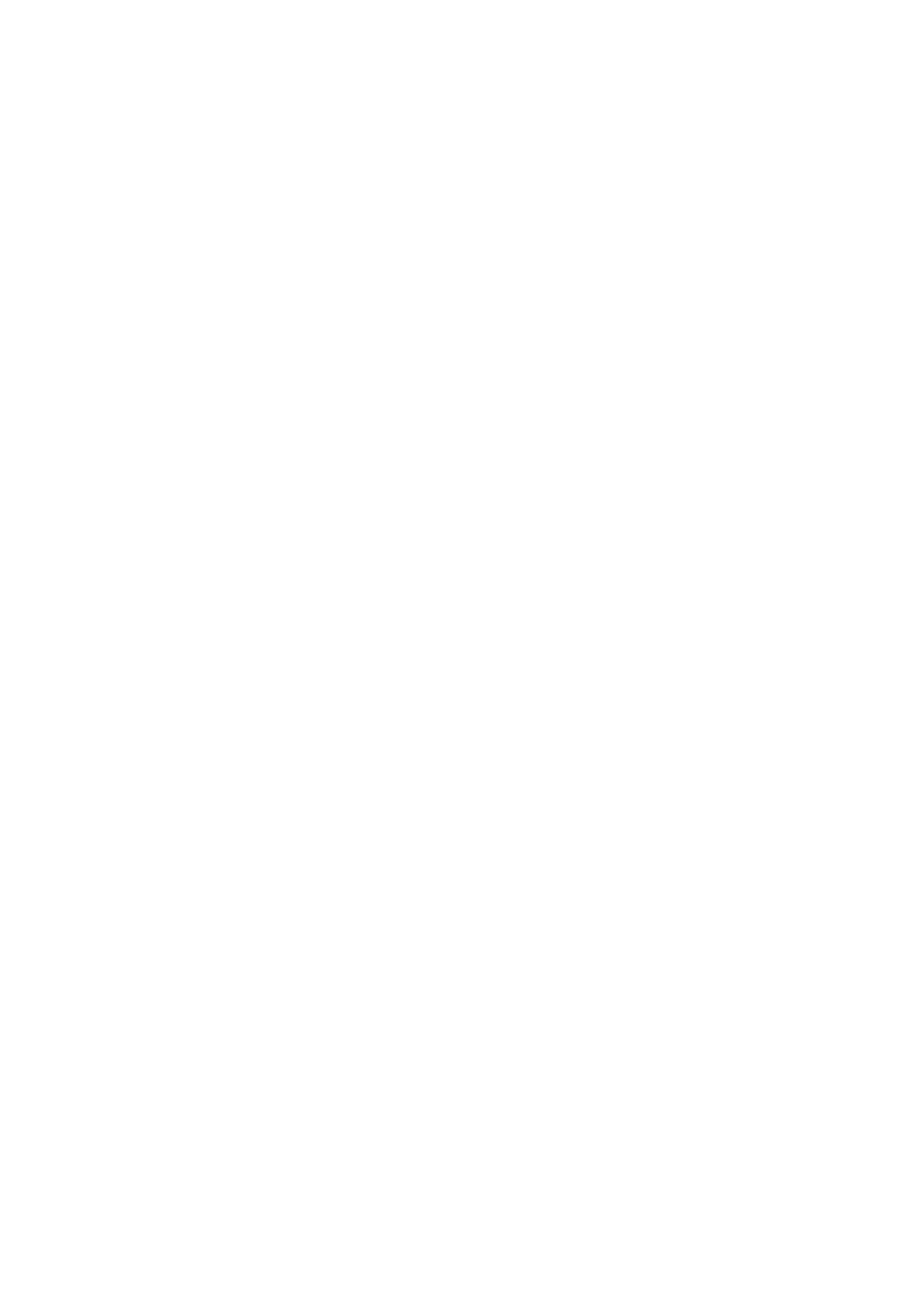Jméno a píjmení autora : Bc. Adriana Grajciarová Název diplomové práce: Mezinárodní migrace žen Katedra: Ve $\epsilon$ iné ekonomie Rok obhajoby: 2016

Název práce v angli<sup>tin</sup>: The International Migration of Women Vedoucí diplomové práce: Mgr. Martin Guzi, Ph.D., profesor Hannu Laurila

### **Anotace**

Feminizácia migrácie ozna uje narastajúci celosvetový trend v medzinárodnej migrácii žien. Diplomová práca skúma ekonomické motívy a charakteristiky inštitucionálneho prostredia, ktoré rozdielne ovplyv ujú migráciu žien a mužov. Dve krajiny, eská republika a Fínsko sú v práci porovnané z poh adu žien migrantiek. Obe krajiny majú podobné množstvo migrantov a vysoké percento migrantov prichádzajúcich z krajín mimo EU. Ekonomické a inštitucionálne vlastnosti sú však v týchto krajinách ve mi odlišné. V práci prezentujem demografické profily migrantiek a ich úspešnos na trhu prace. Z výsledkov vyplýva že Fínsko pri ahuje prevažne migrantky s nižším vzdelaním, ktoré vykazujú horšie uplatnenie na trhu práce. eská republika je úspešná v lákaní vysokokvalifikovaných migrantiek avšak výrazne zaostáva v oblasti integrácie migrantov do spolo nosti.

#### **Annotation**

The term *feminization of migration* reflects the increasing global trend of female migration. The thesis examines economic motives and institutional background which influence women and men differently. The Czech Republic and Finland are compared and contrasted from the perspective of female migration. There are many similarities in migration patterns into the countries. Both have low number of migrants coming to the country while the percentage of migrants coming from outside EU is quite high. However, economic and institutional characteristics are different. The thesis presents demographic profiles of female migrants and their success in the labour market. According to the findings, Finland attracts migrants with lower attained education who are less successful in the labour market. The Czech Republic attracts highly qualified female migrants; however it lags behind Finland in the integration of the migrants into the society.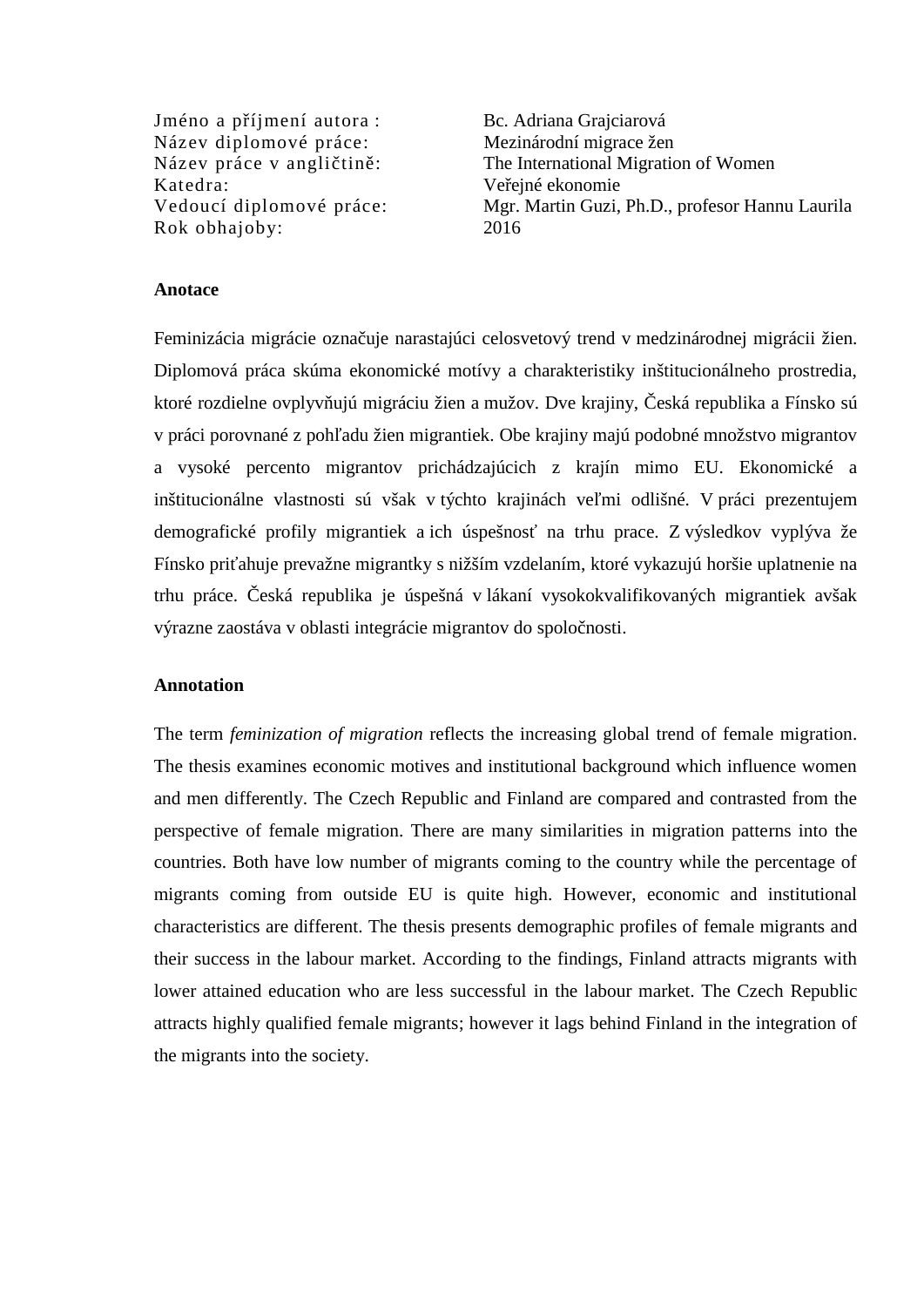### **Klíčová slova**

migrácia, migrácia žien, motívy migrácie, ekonomická migrácia, migra né toky, profil žien migrantiek, inštitúcie migrácie, teórie migrácie

### **Keywords**

migration, female migration, motives of migration, economic migration, migration patterns, profile of female migrants, migration institutions, migration theories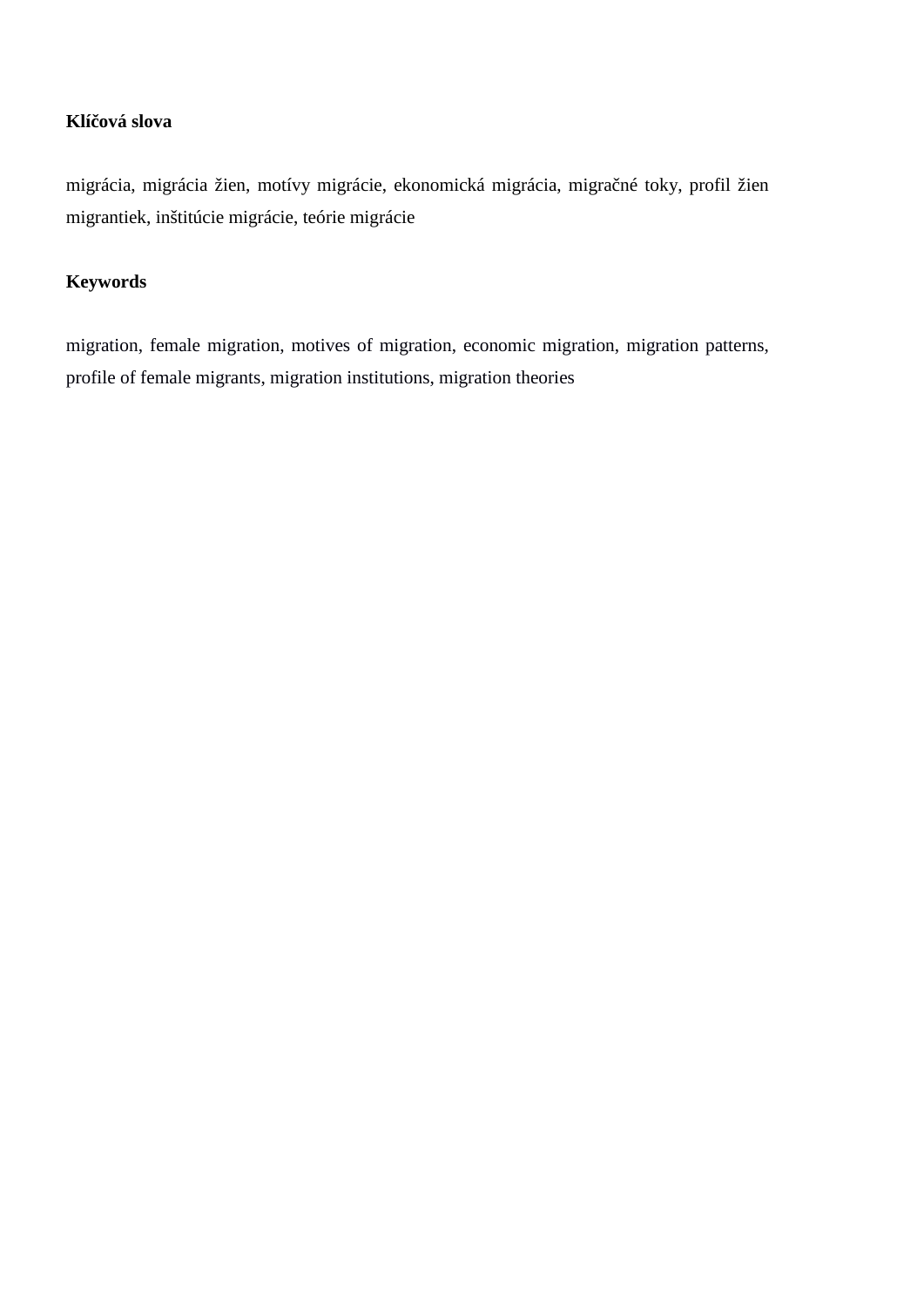### **Declaration**

I hereby declare than I have developed and written the thesis independently, using only the sources listed, in accordance with Czech legal regulations and the internal regulations of the Masaryk University and the Faculty of Economics and Administration.

In Brno, December 2015

Author's signature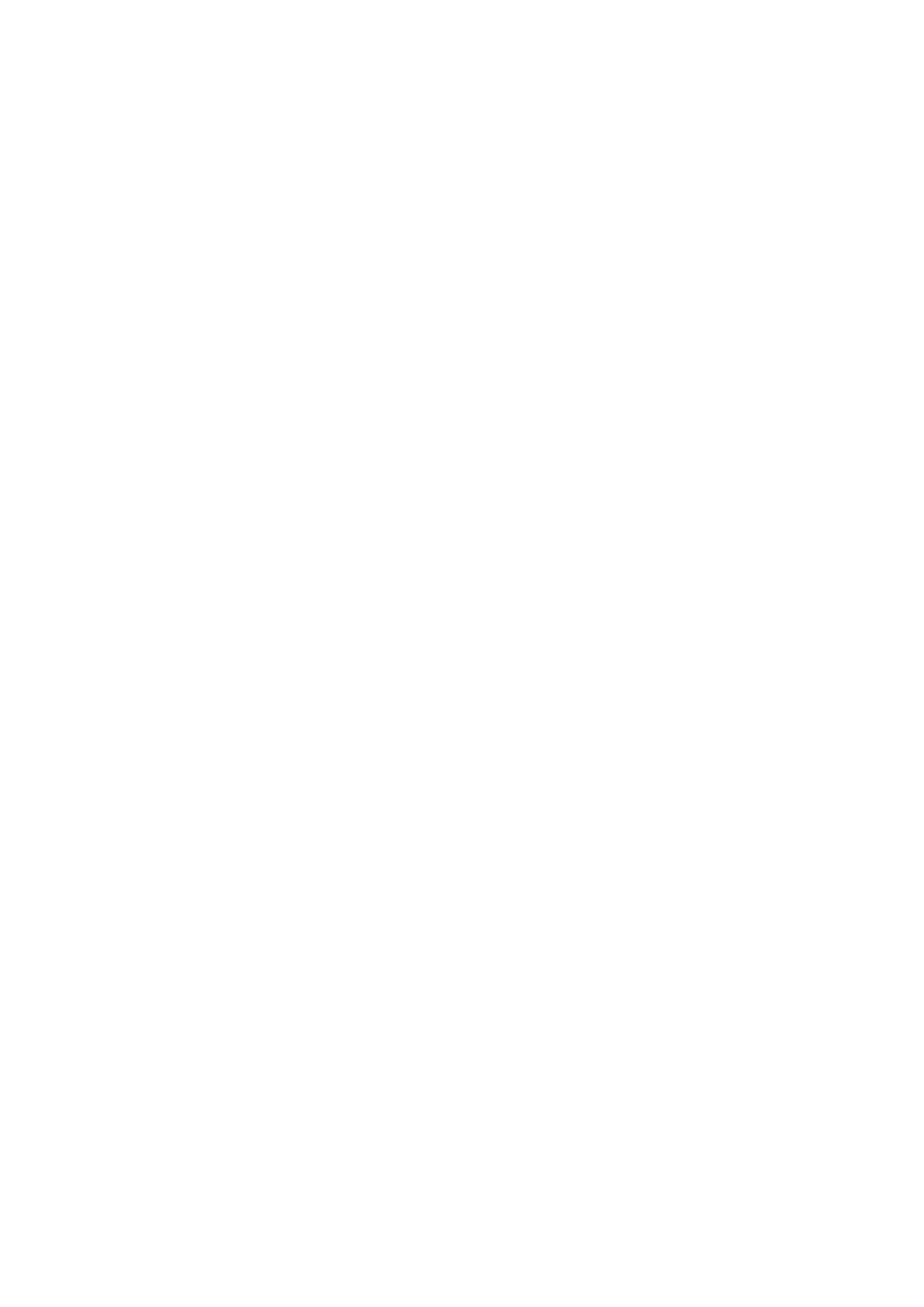# **Acknowledgements**

I would like to thank everyone who helped me either with advice or emotional support, especially I would like to thank my supervisors Mgr. Martin Guzi, Ph.D and professor Hannu Laurila who advised me and helped me a lot.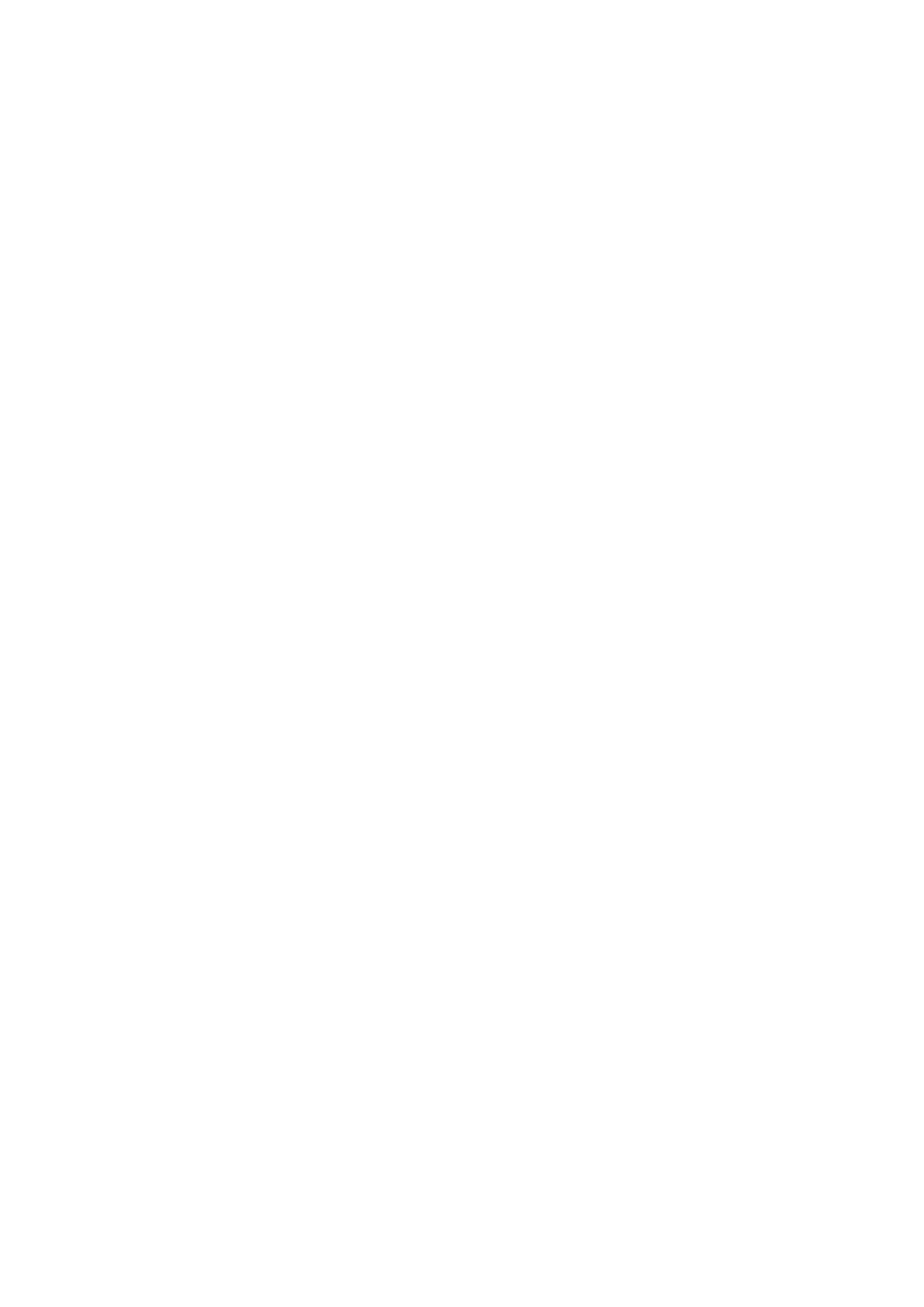# **TABLE OF CONTENTS**

| 1.  |                                                                          |  |
|-----|--------------------------------------------------------------------------|--|
| 1.1 |                                                                          |  |
| 1.2 |                                                                          |  |
| 1.3 |                                                                          |  |
| 1.4 |                                                                          |  |
| 2.  |                                                                          |  |
| 2.1 |                                                                          |  |
| 2.2 |                                                                          |  |
| 3.  | WOMEN MIGRANTS IN THE CZECH REPUBLIC AND FINLAND 39                      |  |
| 3.1 |                                                                          |  |
| 3.2 |                                                                          |  |
| 4.  | DETERMINANTS OF FEMALE MIGRATION IN THE CZECH REPUBLIC AND IN FINLAND 55 |  |
| 4.1 |                                                                          |  |
| 4.2 |                                                                          |  |
| 4.3 |                                                                          |  |
| 4.4 |                                                                          |  |
| 4.5 |                                                                          |  |
| 4.6 |                                                                          |  |
|     |                                                                          |  |
|     |                                                                          |  |
|     |                                                                          |  |
|     |                                                                          |  |
|     |                                                                          |  |
|     |                                                                          |  |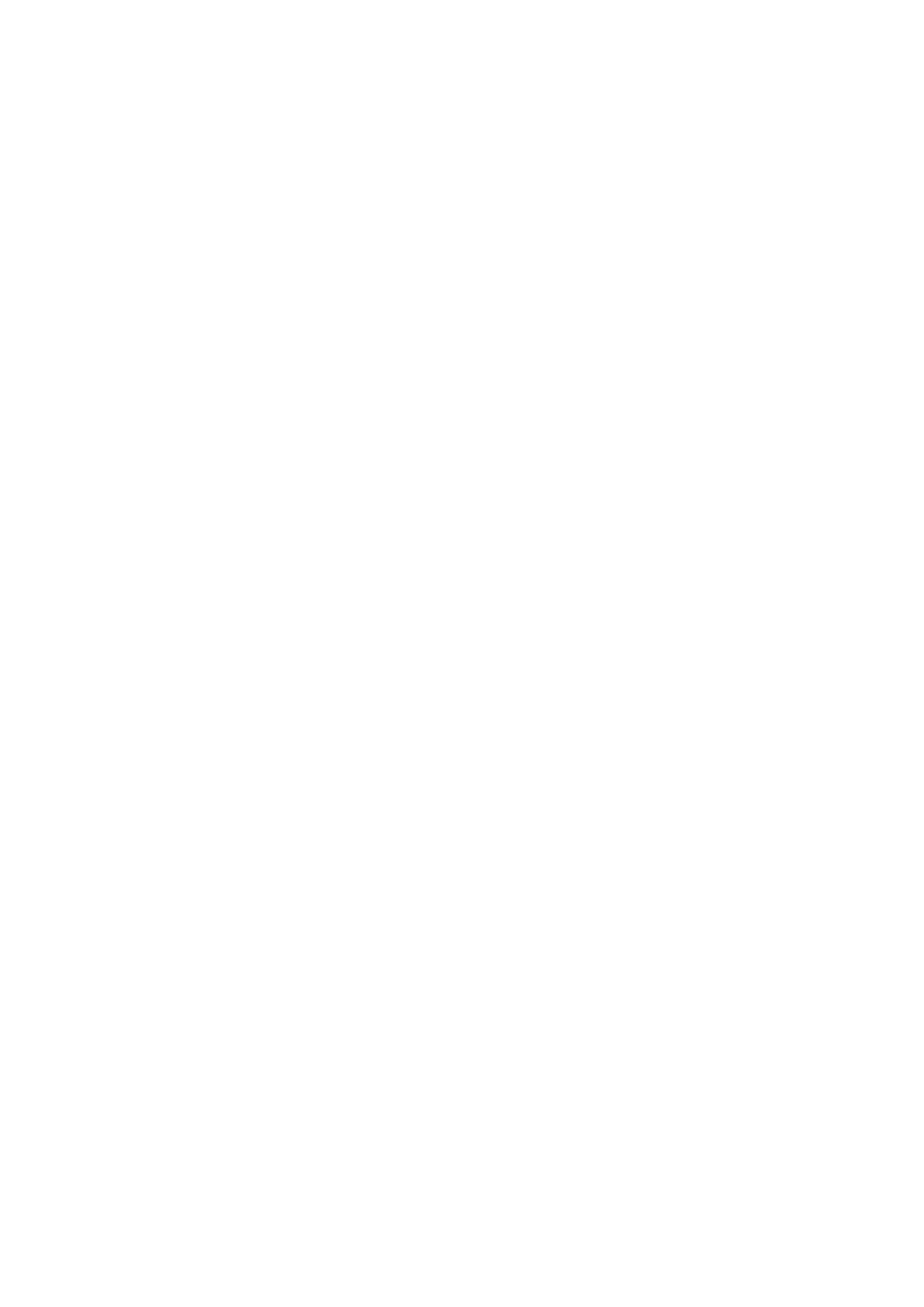# **INTRODUCTION**

Migration is an important phenomenon of the globalizing world. According to the data from the United Nations organization the numbers of women and men who moved to another country remained comparable over decades. Female migrants comprise 49% of migrant population, which is a significant number concerning all the aspects of role of women in society<sup>1</sup> (UN DESA, 2013). Although the development of the proportion of women has remained stable ever since 1960 (at around 49%), the proportion varies in different countries or regions (World Bank, 2015). The statistics on international migration document persistent gender differences in the number of migrants with respect to nationality. According to UN IANWGE<sup>2</sup> (2004) the forces that make women move differ from those that affect men. The distinctive motives of men and women were not assumed in the migration research for a long time (Martin, 2004; Pessar & Mahler, 2003). The thesis aims to discuss the motives of women to migrate and identify factors to which women are more sensitive than men. Thesis demonstrates the topic on the example of Finland and the Czech Republic. Both countries are similar in the size of migrant population but very different in the composition.

Several definitions of migration are in use. The International Organization for Migration defines migration very broadly as *the movement of a person or a group of persons, either across an international border, or within a State* (Perruchoud & Redpath-Cross, 2011, p. 62). According to this any kind of population movement irrespective of its length, composition, and causes is considered, including refugees, displaced persons, economic migrants, or tourists. UNESCO<sup>3</sup> (2014) understands international migration as *territorial relocation of people between nation stats.* This definition is more restrictive because it excludes: *a territorial movement which does not lead to any change in ties of social membership, such as tourism. Second, a relocation in which the individuals or the groups concerned are purely passive objects rather than active agents of the movement, such as organized transfer of refugees* (UNESCO, 2014)*.*The definition of migration is often derived from the definition of migrant as those terms relate closely.

<sup>&</sup>lt;sup>1</sup> Even though the role of women has been changing in the developed countries towards higher participation and gender equality, their role is considered to be different to that of men. Women for example still have primary responsibility for taking care of their children (Rosaldo, 1974). Furthermore, according to the study by UN DESA (2009b, p.5), women are underrepresented in decision making which allocates the financial and economic

<sup>&</sup>lt;sup>2</sup>United Nations, Inter-Agency Network on Women and Gender Equality

<sup>3</sup>United Nations Educational, Scientific and Cultural Organization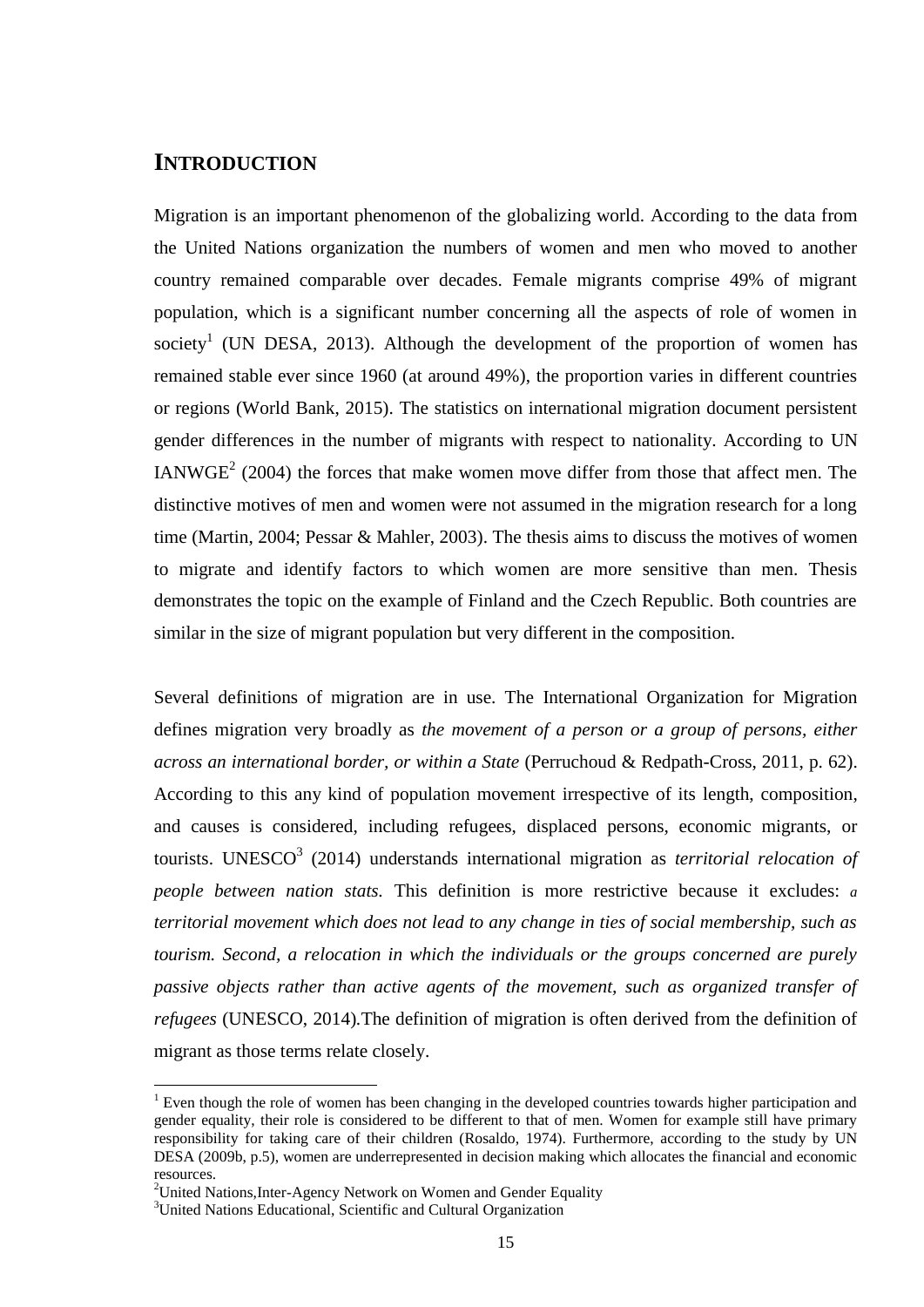In the literature, there are several definitions of migrant used. The *United Nations defines migrant as an individual who has resided in a foreign country for more than one year irrespective of the causes* (Perruchoud & Redpath-Cross, 2011, p. 62). This definition excludes all the individuals travelling for shorter periods as tourists or businesspersons but authors include short-term migrants (i.e. seasonal workers). The reasons for migration are insignificant according to this definition. UN Commission on Human Rights (1998, p. 10) agreed that *the term -migrant- should be understood as covering all cases where the decision to migrate is taken freely by the individual concerned, for reasons of 'personal convenience' and without intervention of an external compelling factor*. This definition considers the reason for movement important, while the length of stay being insignificant. The term migrant does not apply to people who are forced to leave their homes such as exiles or refugees.

UN Commission on Human Rights (1998) defines migrant with respect to the reasons for their movement, but the term migration is broader and includes also refugees, displaced persons, uprooted people together with economic migrants.

An important distinction is the purpose of migration when labor migration is the migration of persons for the purpose of employment (Perruchoud & Redpath-Cross, 2011). According to the International Convention on the Protection of the Rights of all Migrant Workers and Members of their Families, Article 2: *The term -migrant worker- refers to a person who is to be engaged, is engaged or had been engaged in a remunerated activity in a State of which he or she is not a national* (OHCHR<sup>4</sup>, 1990). This definition includes the migrants who become self-employed in the destination country. The definition which is also accepted by OECD is that foreign migrant workers are *foreigners admitted by the receiving state for the specific purpose of exercising an economic activity remunerated from within the receiving country. Their length of stay is usually restricted as is the type of employment they can hold* (UNDESA, 1998, p. 14).

The focus of the thesis is on voluntary migration. I consider international migration as the movement of a person or a group of persons leaving their country of origin and crossing an international border for more than one year. The decision to migrate is taken freely by the individual concerned, for reasons of *personal convenience*. Labor (or economic) migrant is a foreign national engaged in a remunerated activity residing in a state for more than one year.

<sup>4</sup>Office of the United Nations High Commissioner for Human Rights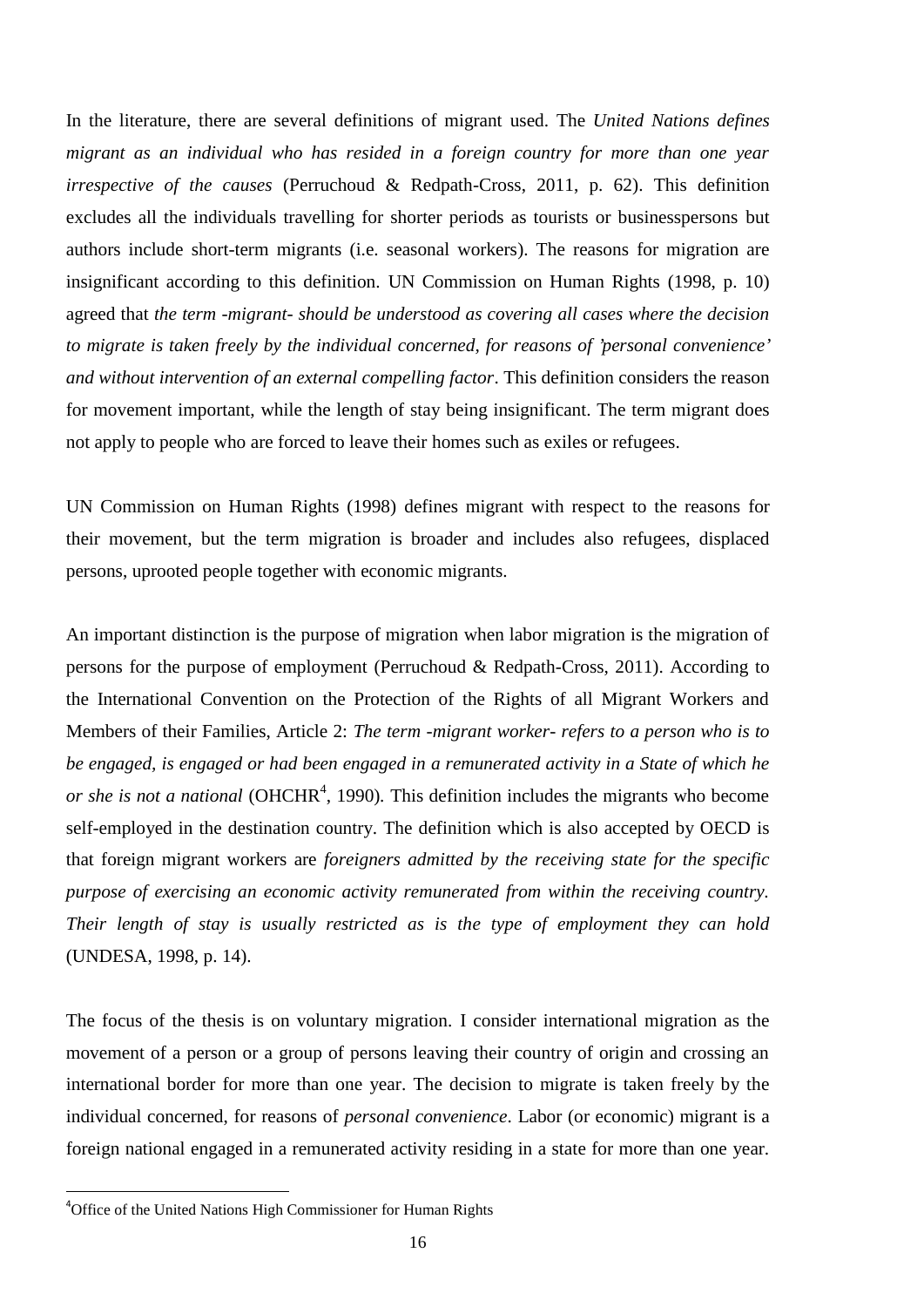The terms immigrant and emigrant refer to the inflow or outflow of migrants. Immigrants enter a foreign country while emigrants leave their country of origin.

In the light of recent discussions concerning the so called *refugee crisis*<sup>5</sup> in Europe the topic of migration is gaining an increasing interest. However, the thesis does not aim to describe either refugee motivation or short-term fluctuations. It is rather aimed at long-term trends and economic migrants.

Thesis is structured into five parts. Chapter 2 sets the background for further analysis. It reviews terminology, migration theories, and discusses the factors that affect women's migration choices. Push and pull factors as identified in the literature are surveyed and the importance of institutional factors, such as minimum wage, employment protection and family policies is highlighted.

Chapter 3 presents the migration data to illustrate international differences in gender distribution with particular emphasis on *female attractive* destination countries.

Chapter 4 explores the aspects of female immigration in the Czech Republic and Finland. The composition of immigrants is discussed with respect to their country of origin. The role of relevant economic and institutional factors is discussed in the light of previous findings.

Chapter 5 concludes the findings and provides recommendations for national migration policies.

<sup>&</sup>lt;sup>5</sup>for example in BBC News (2015); Escritt & Behrakis (2015); The Economist (2015)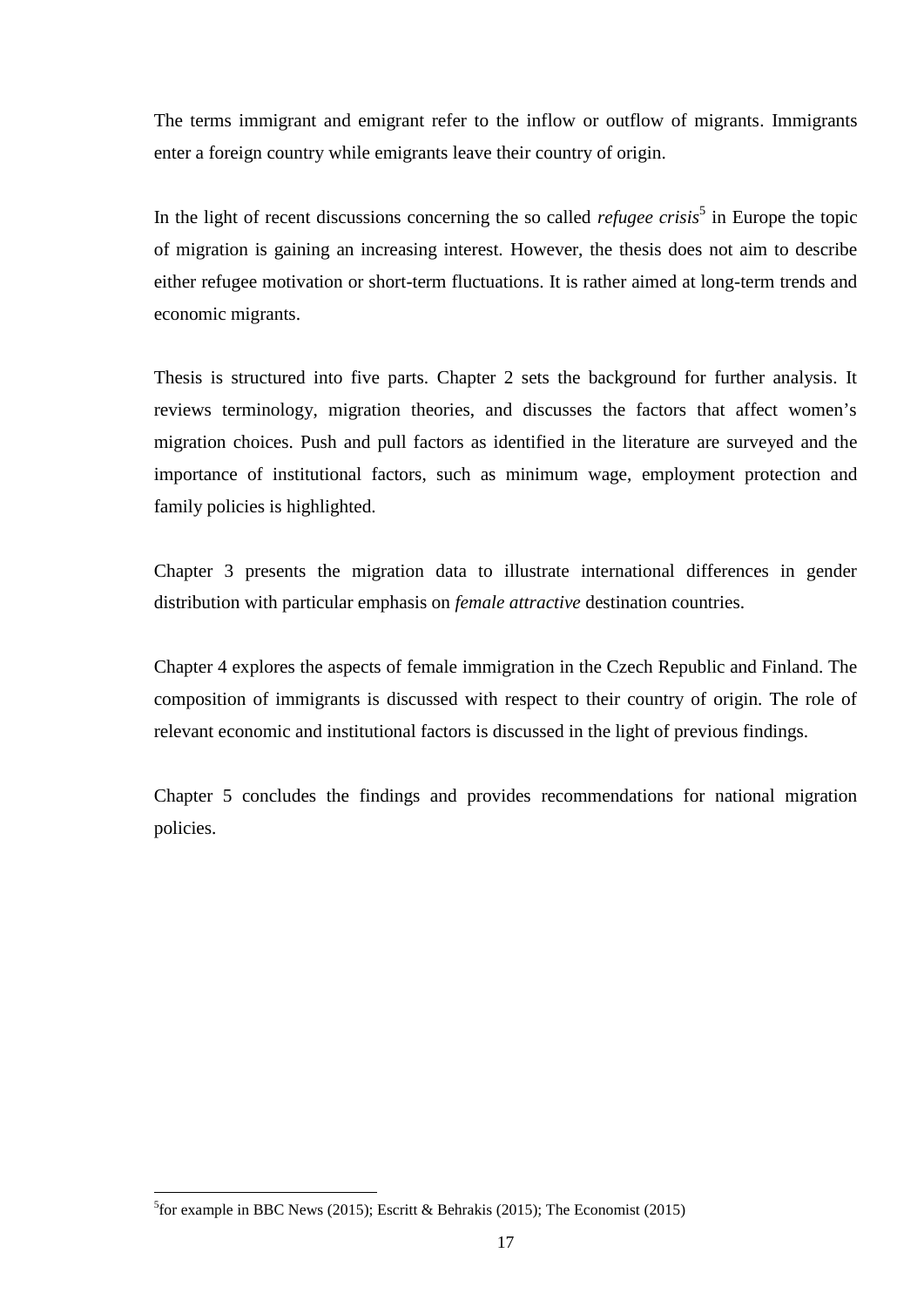# **1. INTERNATIONAL MIGRATION: THE THEORIES AND THE EVIDENCE**

### **1.1 Theories of the initiation and perpetuation of migration flows**

The motives of migration are various. People may change residence because of their economic situation, job opportunities, bad political situation in their home country, and others may migrate to follow their family members. Different types of migration are identified in the literature taking into account several criteria such as the length of stay (permanent, short-term or seasonal), rights to entry the country (regular or irregular) and the level of consent to migrate (forced, voluntary) (Ghosh, 2009).

Standard model of migration is described in general terms and does not distinguish specific motives of women. One of the first migration theory, published by Ravenstein (1885) referred to the *rules* or *principles* of migration. His work created a basis for further migration research (Grigg, 1977). The impact of migration on economy was studied by Sjaastad (1962), who was also one of the first migration researchers.

Migration was studied by many scholars and several theories explaining labor migration were developed. Massey et al. (1993) gives a review on theories that explain both the initiation of migration and the perpetuation of migration flows. Authors emphasize the need to survey migration from both perspectives. Theories explaining the initiation of migration include Neoclassical micro and macro models, The new economics of migration, Dual labor market theory, and World systems theory. Second, the theories of perpetuation of migration include Network theory, Institutional theory, Cumulative causation, and Migration systems theory. All the theories will be further discussed.

The individual choices to migrate between countries and the choice of destination are studied within the micro economic theory. Individuals are assumed to maximize their utility or net returns from migration taking into account education, wage rates, and employment rates. Based on the evidence in US data Borjas & Freeman (1992) show that migrants behave rationally as they move to destinations with the higher expected returns. They explain that migrants evaluate potential benefits and costs of migration and they also compare the opportunities in different countries. The economic and political conditions are potentially the determinants of their decision. Macroeconomic theory explains the causes of international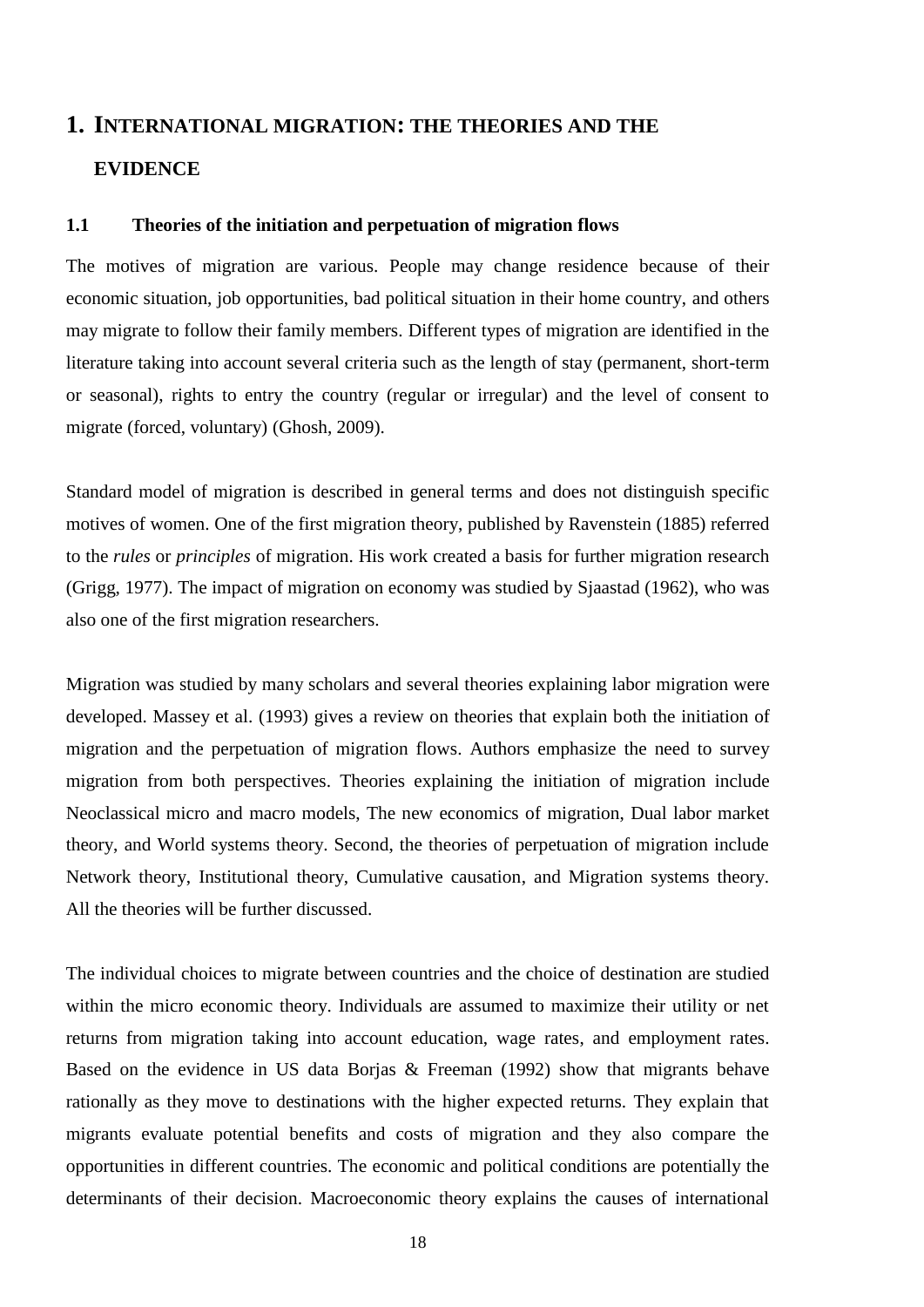migration by differences in employment opportunities among countries. The supply and demand factors – such as GDP and unemployment were identified significant in explaining migration flows (Massey et al., 1993).

The new economics of migration developed by Oded Stark explains the migration decision from the view of a family or household. The migration decision is achieved jointly by household members in order to maximize profits and to minimize risks. Those risks may include losing a job, poor harvest for farmers, political problems in the country, and many others. The key insight is that the migration decision is made concisely in larger groups of related people rather than by individuals (Massey et al., 1993).

Standing apart from rational choice theories is the Dual labor market theory pioneered by Piore (1979) who postulates that there are certain characteristics of migration. First, the employers search for sources of new labor force. Second, migrants take jobs that the natives refuse to accept. Third, the immigrants initially consider themselves as temporary workers, but eventually their migration becomes permanent. Fourth, migrants are unskilled and do not speak the language of the country to which they migrate. Generally, the industrialized economies benefit from inflow of uneducated and illiterate workforce. Immigrants are considered as the source of cheaper labor force for employers in industrialized countries, but over time the work done by immigrants becomes unacceptable to local residents (Massey et al., 1993)*.*

The final theory of initiation of migration described in Massey et al. (1993) is the World systems theory. According to this theory, migration is a natural result of capitalist market creation. The theory of world systems was initially developed by Immanuel Wallerstein in 1974. As the capitalism penetrates to non-capitalist societies it creates mobile population willing to migrate abroad (Massey et al., 1993)*.*

The reasons that initiate the migration are different from those that explain why international migration continues perpetuates, even when the initial reason to migrate diminish. Theories of perpetuation or continuation of migration include Network theory, Institutional theory, Theory of Cumulative causation, and Migration systems theory.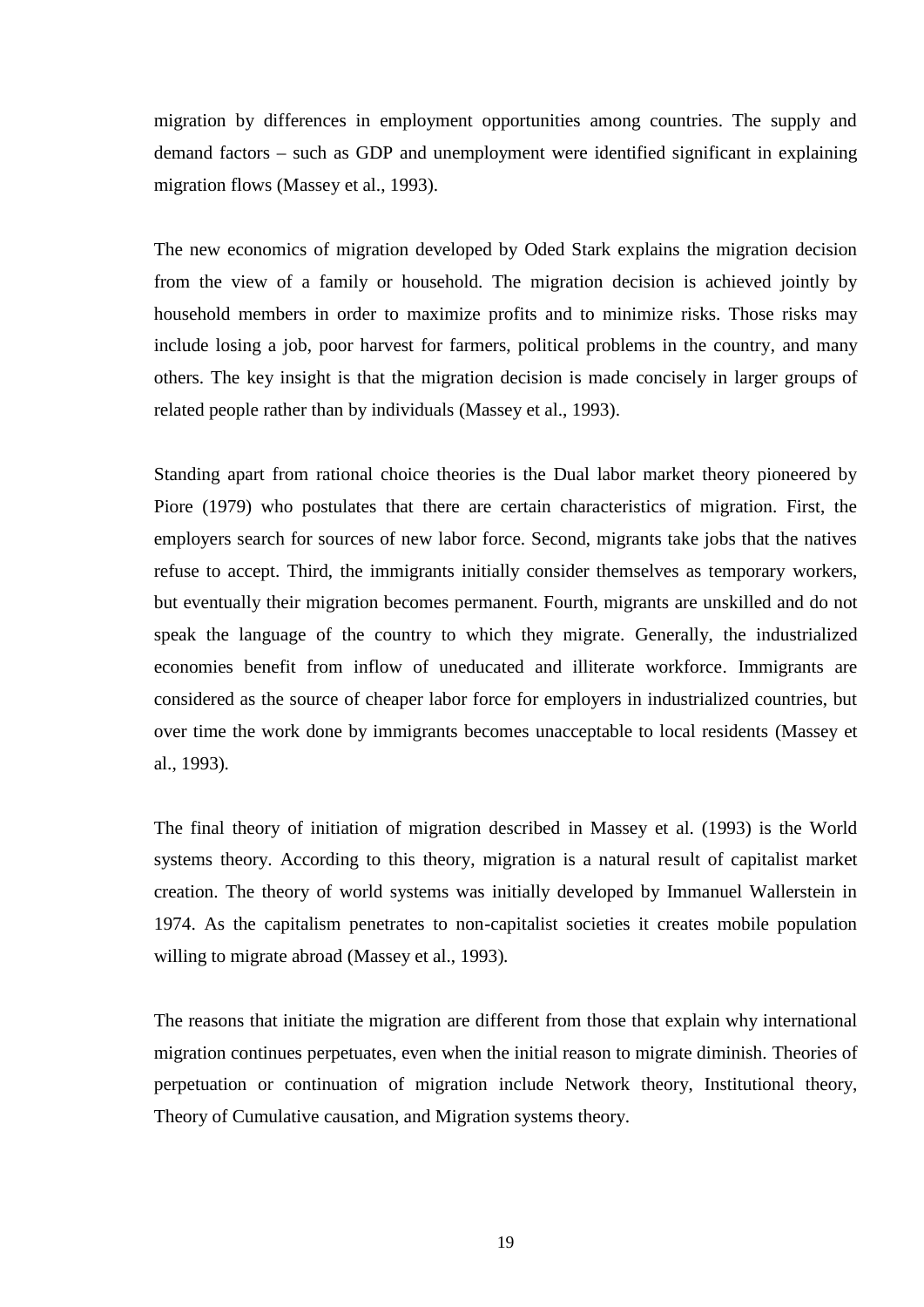Social networks represent interpersonal ties that connect migrants. Network theory claims that migrants and non-migrants create networks, that help to lower the costs and risks for new incomers (Massey et al., 1993). Migration to the United States from Mexico has been analyzed and authors claim that social networks facilitates immigration by providing information and assistance for aspiring migrants and support migration in the destination country (Fussell & Massey, 2004)*.* Furthermore, social networks may decrease the cost of migration and therefore reduce inequality. Large networks spread the benefits of migration to poorer households, making migration possible for them (Mckenzie & Rapoport, 2007, p. 3). The research shows that larger family networks increase the likelihood of migration and help new migrants to find a job in the destination country (Dolfin & Genicot, 2010). In the sample of EU 28 countries Kahanec, Zimmermann, & Pytliková (2014) confirm that networks play an important role in perpetuating migration. Furthermore, their results indicate that *a 10% increase in the stock of migrants from a certain country is associated with an increase of around 52% in the emigration rate from this country, ceteris paribus* (Kahanec, Zimmermann, & Pytliková, 2014, p. 21)*.*

The institutional theory states that the international migration has started the creation of institutions to satisfy the excessive demand caused by limited number of immigrant visas. Black market in immigration may be created and afterwards humanitarian organizations arise to help victims. The international flow becomes more institutionalized and independent of the factors that originally caused it (Massey et al., 1993). Institutional theory as well as the networks theory lowers the costs of migration for potential migrants. This can be seen on institutions created to help migrants to integrate, find a job, to provide legal assistance and other forms of support for migrants in the Czech Republic. There are several non-profit organizations that provide assistance to migrants (e.g. International organization for migration in the Czech Republic, Association for integration and migration). There are also organizations for immigrants from specific countries like for example Association of Vietnamese with Czech citizenship or Polish club in Prague. Those institutions make migration easier in a similar way as networks do.

The Cumulative causation theory states that additional to networks and institutions, which make migration more likely, migration sustains in other ways. The process of cumulative causation is described by Myrdal (Massey et al., 1993). Several macroeconomic factors are identified to have cumulative effect on migration such as *the distribution of income, the*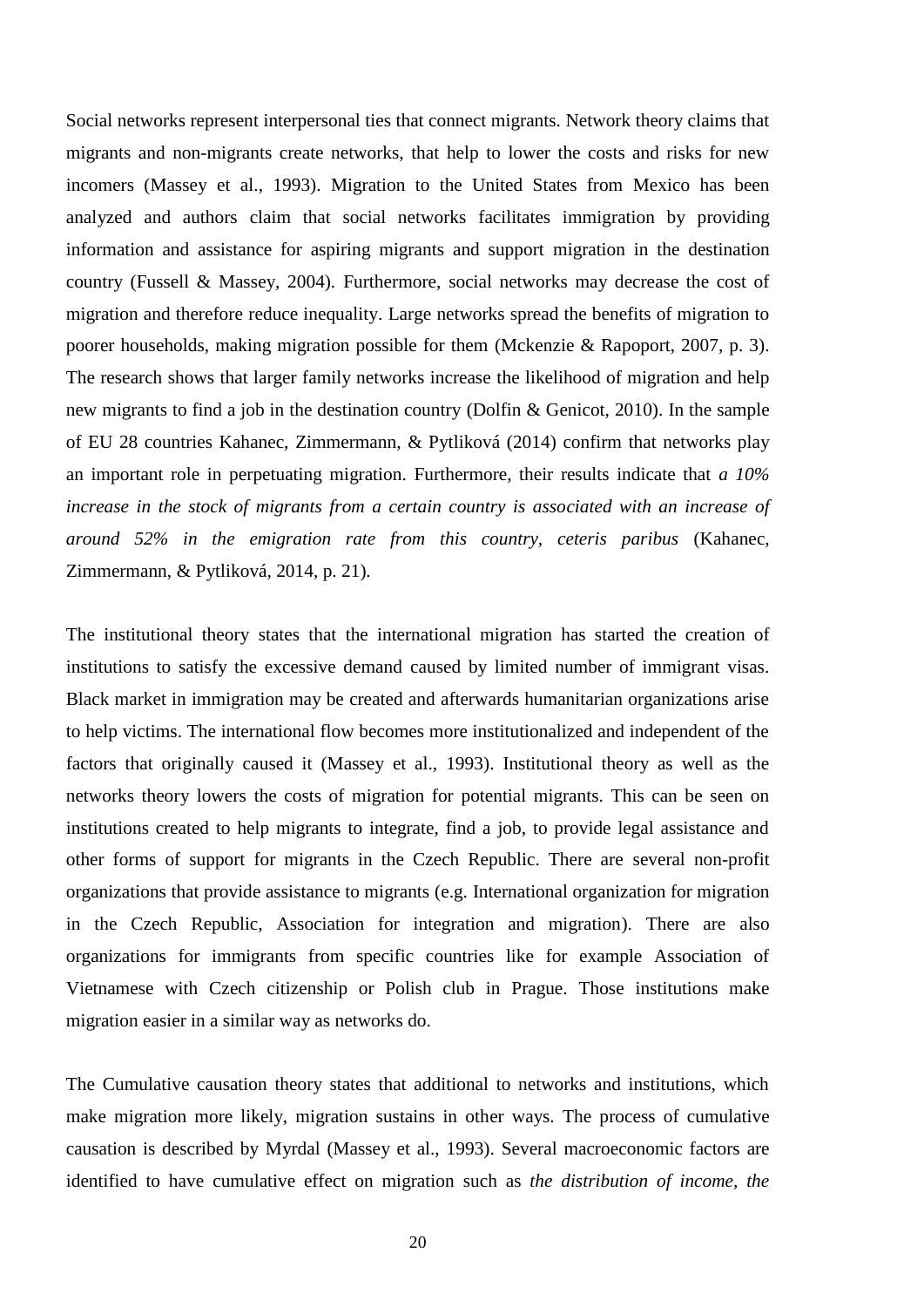*distribution of land, the organization of agriculture, culture, the regional distribution of human capital, and the social meaning of work* (Massey et al., 1993, p. 451). Another example of those factors could be the formation of *immigrant jobs*. Once a significant number of immigrants were recruited for certain positions, those may become labeled as *immigrant jobs,* consequently native workers do not want to take those positions anymore, as they are viewed as inappropriate for native workers (Massey et al., 1993). The study by the Center for Immigration Studies, however, observes that there is only a small number of occupations dominated by immigrants in the US. Of the total of 465 recognized occupations only four have majority of immigrant workers (i.e. less than 1 percent of the total U.S. workforce, (Camarota & Jensenius, 2009). Similarly in the UK, occupations with the highest proportion of migrants in 2013 were elementary occupations. Thus, majority of workers in all occupations, according to the classification, were native born (Rienzo, 2014). Furthermore, Fussell& Massey (2004) observed little or no increase in migration to the United States from urban Mexico that could be attributed to cumulative causation.

The last theory explaining the perpetuation of migration is Migration systems theory. According to this theory migration is created among the systems of countries. The system consists of receiving country and several sending countries that are linked by unusually large flows of migrants. The countries do not need to be geographically close to each other (Massey et al., 1993). An example of the system could be the Vietnamese migrants living in the Czech Republic. In 2013 Vietnamese nationals constituted the third largest group of migrants in the Czech Republic with the share of 13% (Czech Statistical Office (2015a). The top destination countries for Vietnamese are Korea, Germany, and the Czech Republic. In no other European country is there such a significant number of Vietnamese migrants. Similarly, in 2014 80% of Turkish population living abroad lived in Germany (OECD, 2015). The largest group of migrants in Germany is from Turkey (19% of all migrants living in Germany), followed by EU nationals (45%) with Polish nationals being the most numerous (8%) (Statistisches Bundesamt, 2015).

The theories do not explain motives separately. People may have various motives to migrate and varied individual circumstances influence their decisions to migrate. The decision to migrate is a major life decision. It might affect not only the migrants themselves but also their families or community in which they live. Thus it is important to look on all the possible theories and evaluate each case individually.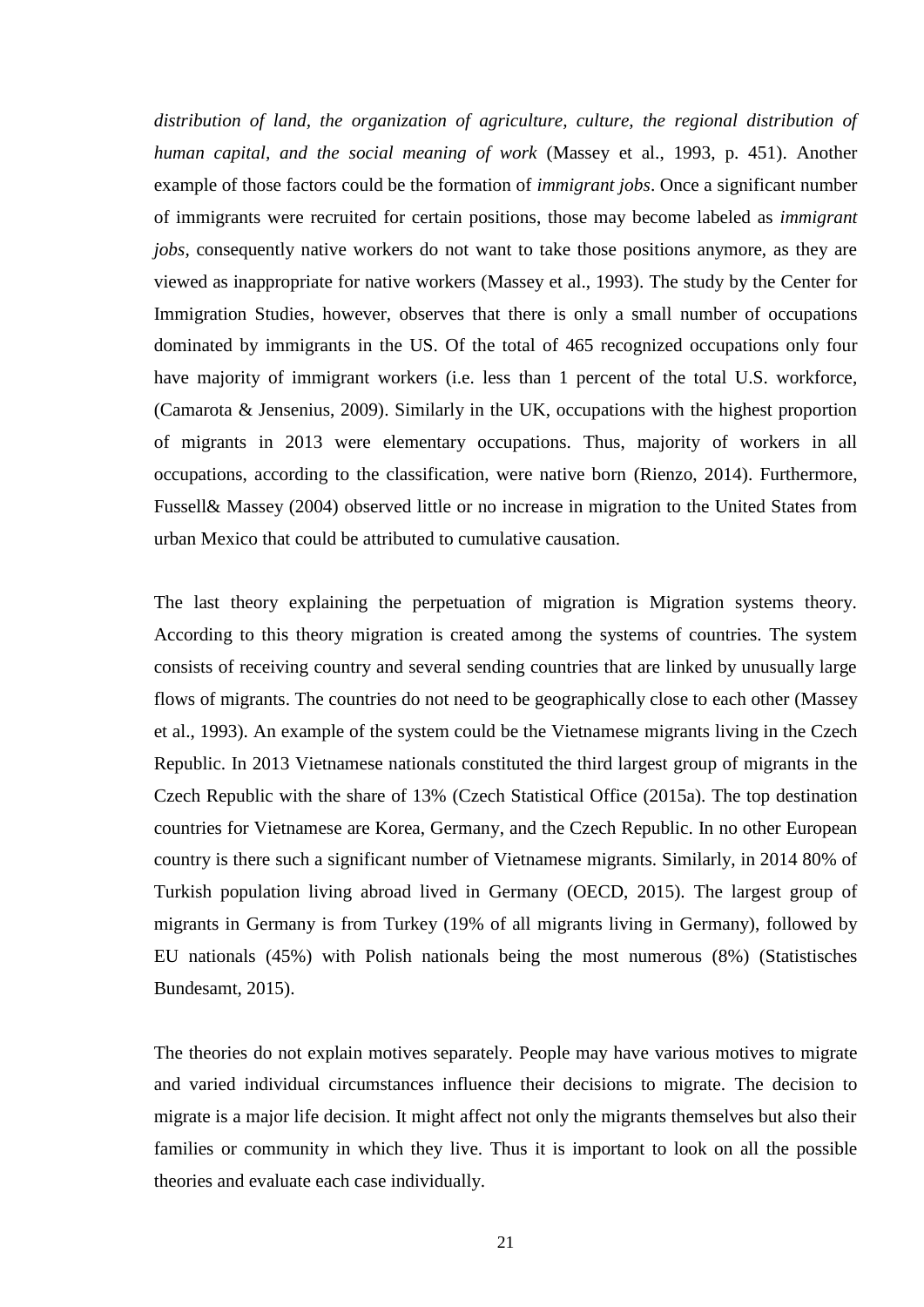Several recent models explain voluntary migration supporting the earlier theories. According to The Global Commission on International Migration (2005) the main forces driving international migration are differences in development, demography, and democracy, so called *3Ds*. It means that the level of development of a country causes people to move, naturally to more developed countries. The level of democracy or lack of democracy may drive people to migrate but on the other hand it may also stop them or forbid them to move. The research of United Nations organization showed that only a third of all migrants moved from a developing to a developed country; however more than two thirds of migrants moved to countries with a higher level of human development <sup>6</sup> (United Nations, 2009). People in poor countries, who are supposed to migrate from the economic perspective, are least mobile. For example, according to United Nations (2009) fewer than one percent of Africans have moved to Europe over time, meaning that less than one percent of Africans live in Europe.

Four pathways based on division of countries to *South* and *North* are often used to describe the migration flows between countries (Bradatan & Sandu, 2012; Habti, 2012; IOM, 2013; United Nations, 2009). The classification to *North* and *South* was used by Brandt (1980) and it divides countries to wealthy developed countries and poorer developing countries. The main corridors are North-North, South-South, South-North, and North-South. The North- North migration is represented by flows from Germany to the US, the United Kingdom to Australia and Canada, and the Republic of Korea and the United Kingdom to the US. The South-South movement is for example Ukraine to Russia, Bangladesh to Bhutan, Kazakhstan to Russia and Afghanistan to Pakistan. The South-North movement is from Mexico to the US, Turkey to Germany and China, the Philippines and India to the US. The last pathway is the North-South, from the US to Mexico and South Africa, Germany to Turkey, Portugal to Brazil, and Italy to Argentina (IOM, 2013). There are said to be two main pathways of migration to Europe: South-North (African immigrants) and East-West (Eastern Europeans and people from former USS Republics) (Bradatan & Sandu, 2012).

<sup>6</sup>Human development is defined by the United Nations as*the process of enlarging people's choices. Their three essential choices are to lead a long and healthy life, to acquire knowledge and to have access to the resources needed for a decent standard of living. Additional choices, highly valued by many people, range from political, economic and social freedom to opportunities for being creative and productive and enjoying personal self respect and guaranteed human rights* (United Nations, 1997, p. 40)*.*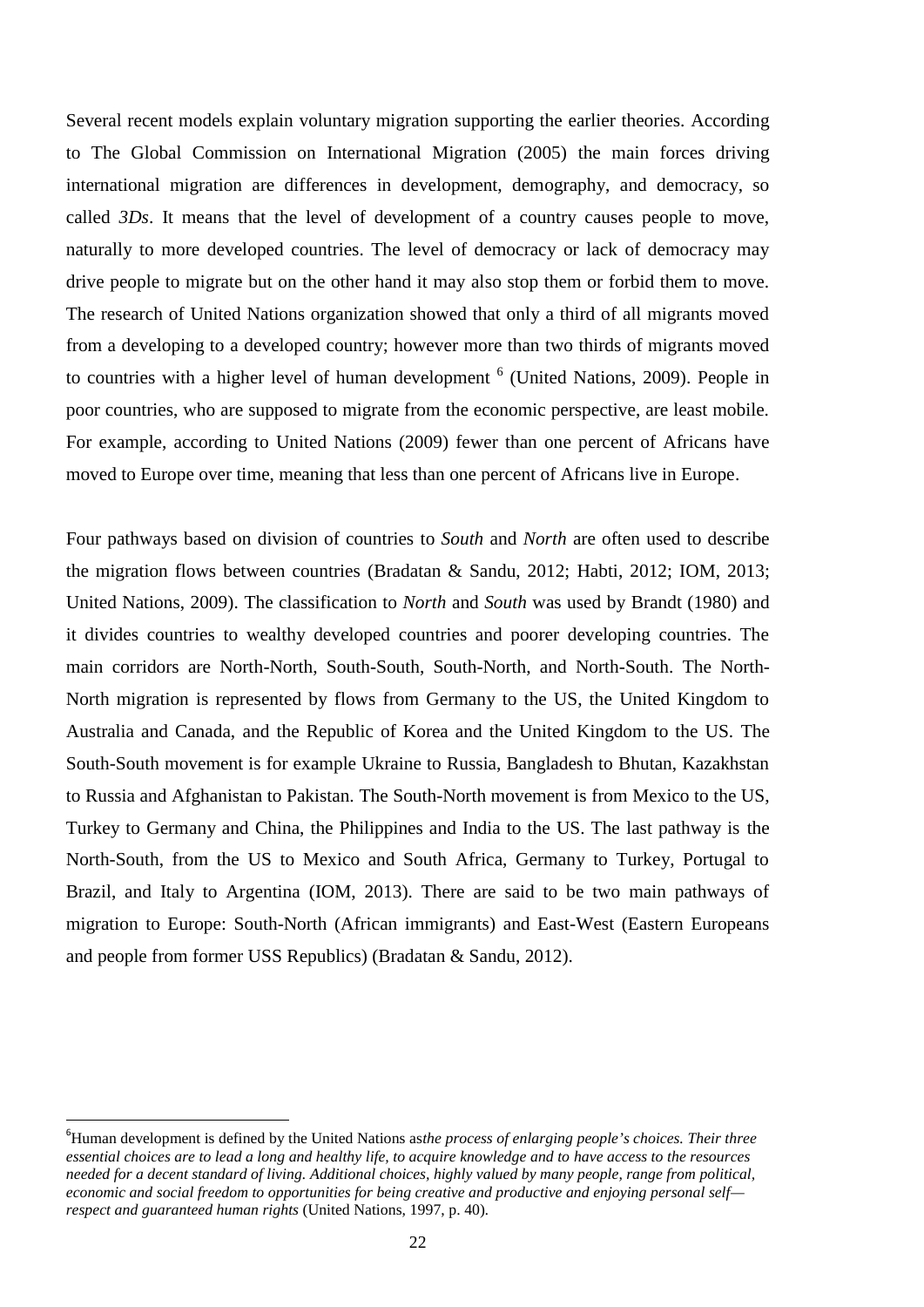### **1.2 Principles of women migration**

Some authors criticize economic migration theories which are not based on gender. According to a research conducted by The World Bank the key elements of individual migration models are different for women and men (Morrison, Schiff, & Sjöblom, 2007). As women are studied in the thesis further analysis of motives of migration will be discussed in the following chapter.

The reasons for migration as stated before can be various, basic typology of reasons for migration which takes into account specifications of female migration includes:

- Migration of women to husband's residence.
- Migration as part of a family, because of voluntary family movement.
- Individual migration under the family reunification.
- Forced migration alone or as part of a family.
- Migration for education.
- Voluntary migration for work.
- Involuntary migration for work, through coercive pressure, because of debt bondage, or as part of a trafficking network.
- Return migration after a period spent away from home  $(Ghosh, 2009)^7$ .

It is believed that the first theorist who pointed out women migration was Ravenstein who observed that in the United Kingdom women were more migratory than men. He claimed that women were more migratory within one country while men migrated internationally (Ravenstein, 1885). However, the research of Ravenstein was not subsequently followed by researchers and few of them tested his gendered laws of migration (Donato, Gabaccia, Holdaway, Manalansan, & Pessar, 2006). The fact that women began to engage in research much more was important for the initiation of research based on gender. By the 1970s, feminist historians of migration criticized treatment of migrants as genderless in scholarly literature (Sinke, 2006). Even though there were efforts of female researchers to create multidisciplinary or even interdisciplinary field of migration studies, their research had little impact on contemporary migration studies (Donato et al., 2006). Nowadays the term feminization of migration is used by researchers (for example UN INSTRAW<sup>8</sup>, 2007; Marinucci, 2007; Caritas Internationalis, 2010; Moya, 2012). This term refers to an increasing

<sup>&</sup>lt;sup>7</sup>For more information see Appendix 1.<br><sup>8</sup>United nations International research and training institute for the advancement of women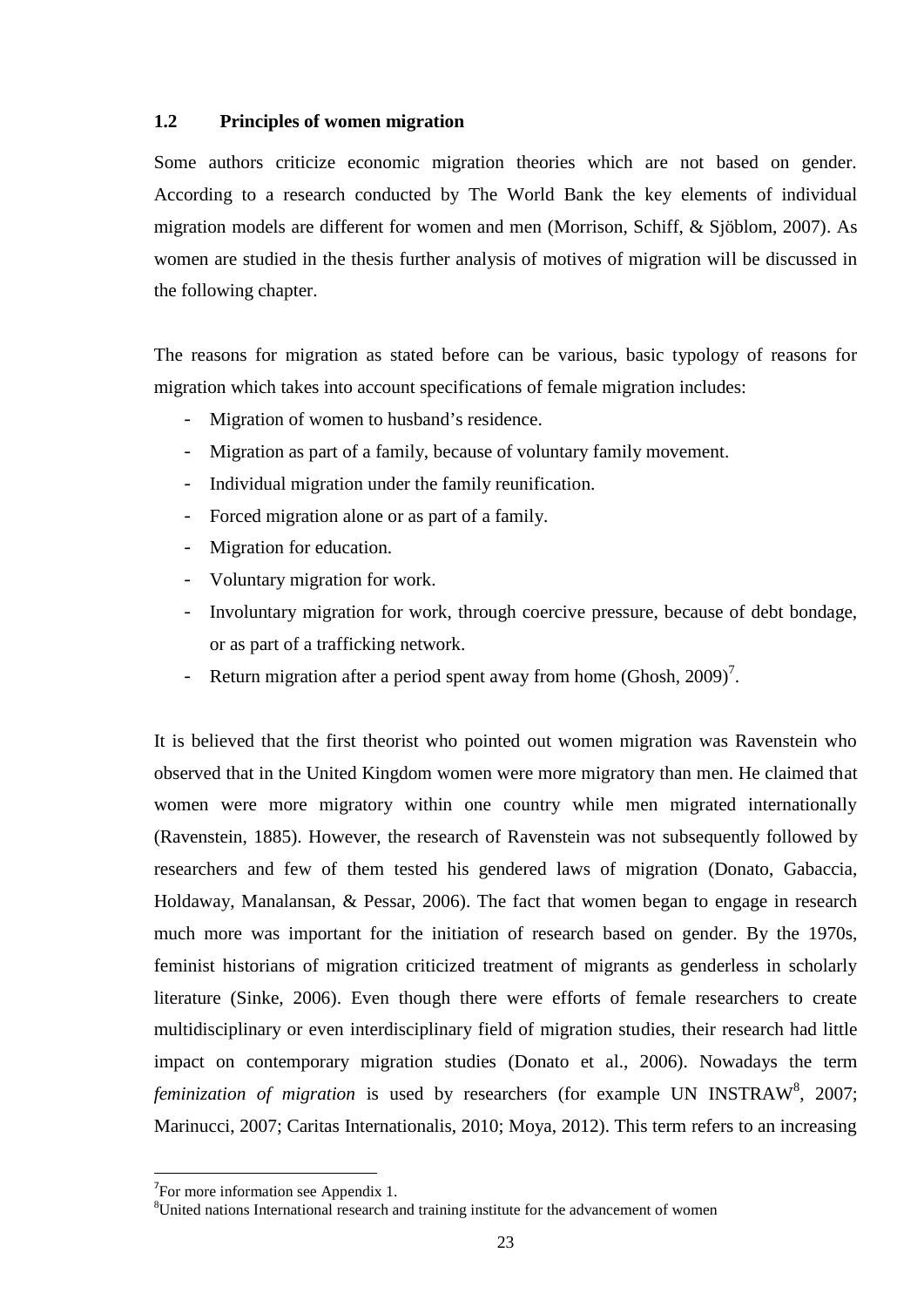proportion of women migrants or to a change in analytical criteria with regard to gender (Marinucci, 2007).

The need to support a family may be an important motive of female migration, however poverty does not necessarily lead to migration (Caritas Internationalis, 2010). According to WIDE's report (2010) it is important to study state policies which include both the emigration policy of a sending country as well as immigration policy in a receiving country. Both those policies have large impact on the decision of women to migrate and where to migrate (Franck & Spehar, 2010). The factors that influence the migration decision exist in the sending as well as in the destination country. The policies are often defined as push and pull factors, with former concerning sending country and latter host country (Gubert & Nordman, 2009)*.*

### **1.3 Push factors of international migration**

Migration push factors are the factors which make women leave their country of origin irrespective of the country of their destination. Definition says that push factors are those life situations which make someone be dissatisfied with the place where he or she lives (Dorigo & Tobler, 1983)*.* Another definition defines the push factor as *a feature or event that encourages a person to leave his or her country (high unemployment, poverty, famine, drought, natural disasters, political oppression or persecution, and so on)* (Gubert & Nordman, 2008, p. 2).

Among the push factors for developing countries are population growth, unemployment, poverty, and political instability (Gubert & Nordman, 2009)*.* According to Boyd (2006) the push factors of women migration include one more important factor, that is gender equality or women's empowerment<sup>9</sup>. World bank defines empowerment as the capabilities of people to participate in, negotiate with, influence, control and hold accountable those institutions that influence their lives (Narayan-Parker, 2002)*.* Most definitions of women's empowerment have in common concepts like options, choice, control, and power (Morrison et al., 2007). Morrison et al. (2007) also considers women's empowerment as one of the determinants of female migration, however the gender equality determines migration of women to the extent that higher gender equality is associated with higher wages for women.

<sup>&</sup>lt;sup>9</sup>Gender empowerment is mostly measured by the Gender Empowerment Measure used by the UN. It consists of three components, political representation, representation in senior positions in the economy, and power over economic resources (Klasen & Schüler, 2009).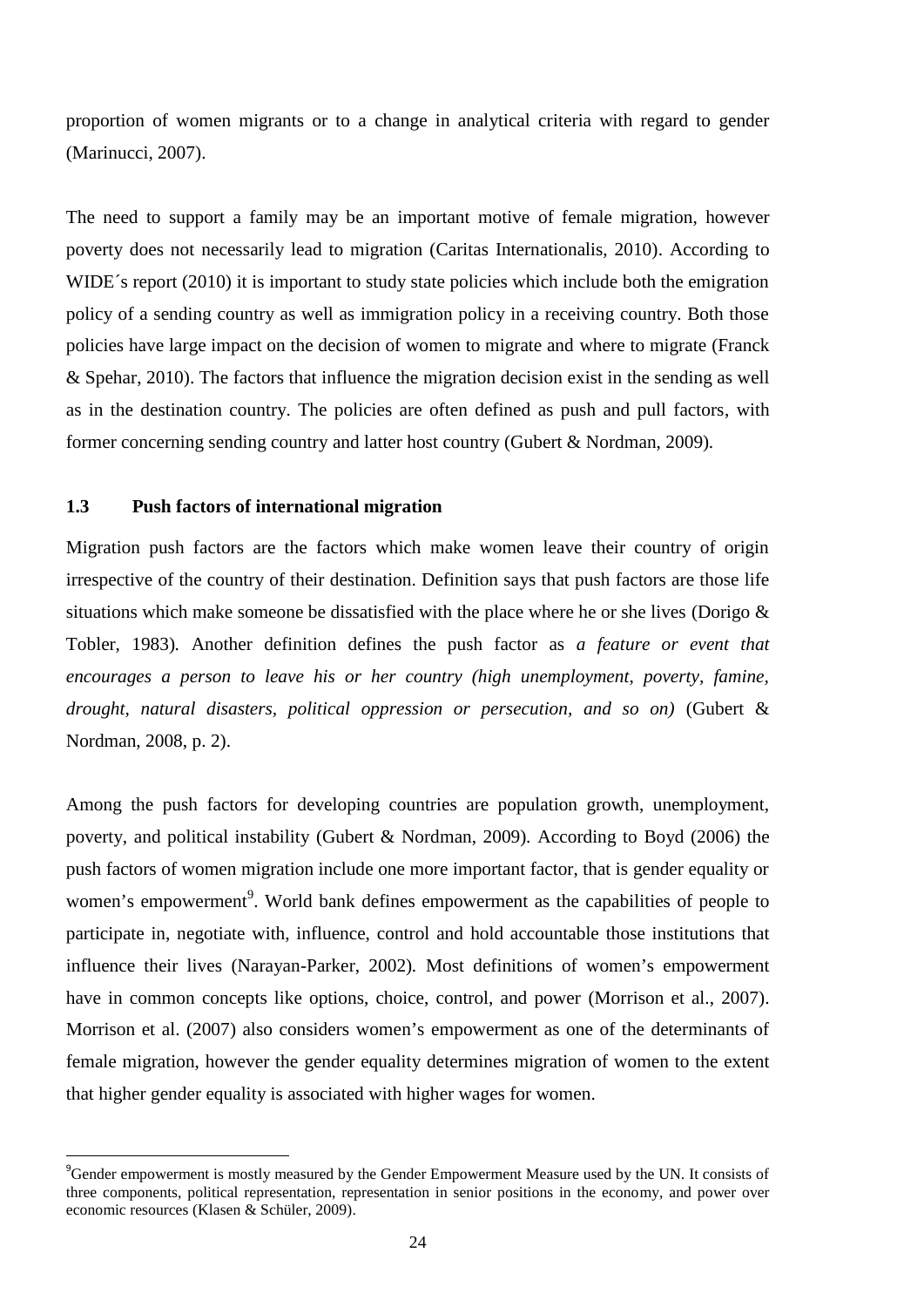As mentioned above important push factors identified to increase the women migration are poverty and gender inequality (Boyd, 2006; IOM, 2008; Jennissen, 2004). Meaning that higher poverty and gender inequality push migrants to leave their country of origin. However, women need to have certain rights to be able to migrate as well as they need to have resources to be able to migrate, that is not only financial resources, but also information or education play an important role in migration decision (Boyd, 2006). According to the Boyd (2006) the relationship between the number of female migrants and the development of a country is shown in the following Figure 1.1, in so called migration hump. It shows that in the early stages of the countries development there are only a few female emigrants as they may not have enough resources or rights to migrate. As the country becomes more developed more women migrate as now they have enough resources and presumably better education, or their status improves. Educated women are more able to escape the bad situation they must endure in many developing countries (Docquier, Lowell, & Marfouk, 2009). As the country becomes developed the initial motives for women to migrate diminish, thus the number of emigrants decreases. Even though in theory the migration hump may describe the processes, there is scarce empirical evidence to support the theory (Dayton-Johnson, Pfeiffer, Schuettler, & Schwinn, 2009).

**Figure 1.1.** Theoretical relationship between level of development, gender equality, and female emigration - Migration Hump



*Source: adapted from Boyd (2006, p. 40)*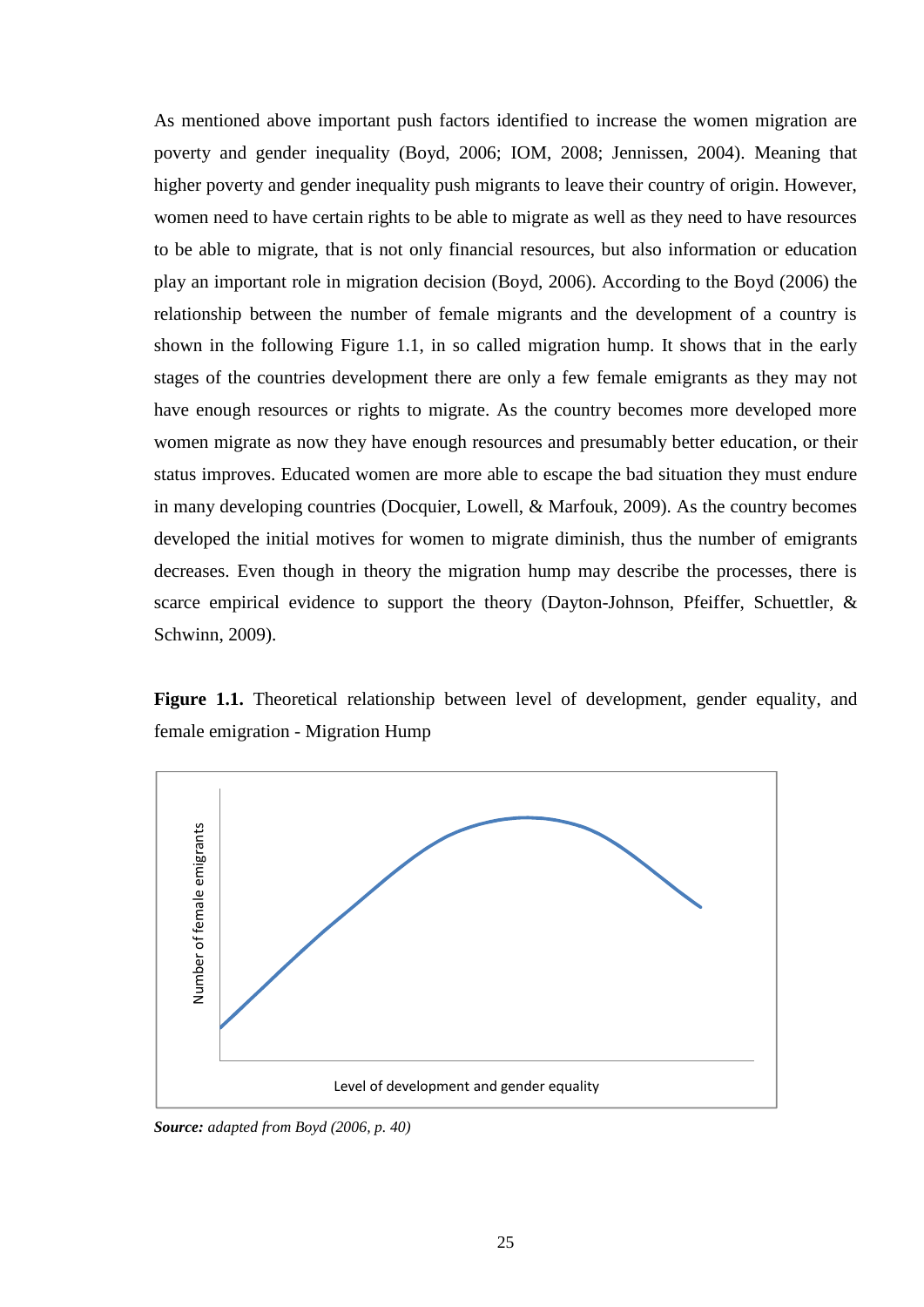The migration hump shows that more women are likely to emigrate when the level of development and gender equality is higher, however, only to a certain level, as after some level the initial reasons to migrate do not exist anymore. Empirical data of emigration from selected countries to OECD countries in relationship with Female Human Development Index is shown in the following Figure 1.2.

**Figure 1.2** Female emigration rate (to OECD countries) in relationship with Female Human Development Index in the country of origin



*Source: OECD, UN*

The data on emigration from selected countries to OECD countries show that the female emigration rate is quite low in the countries with very low gender-related development index results, higher for the countries with middle results (however there are many countries in this category which have very low emigration), and the maximum migration falls for the countries with the highest results. There are many countries were the emigration rate remains low independent of their GDI Female level, which can be also caused by restricting immigration policies in the OECD countries or restrictive emigration policies from those countries.

According to Mayda (2005) the effect of push factors (levels of GDP per worker in the origin country) is smaller than the effect of pull factors. Next, the pull factors are examined in more details.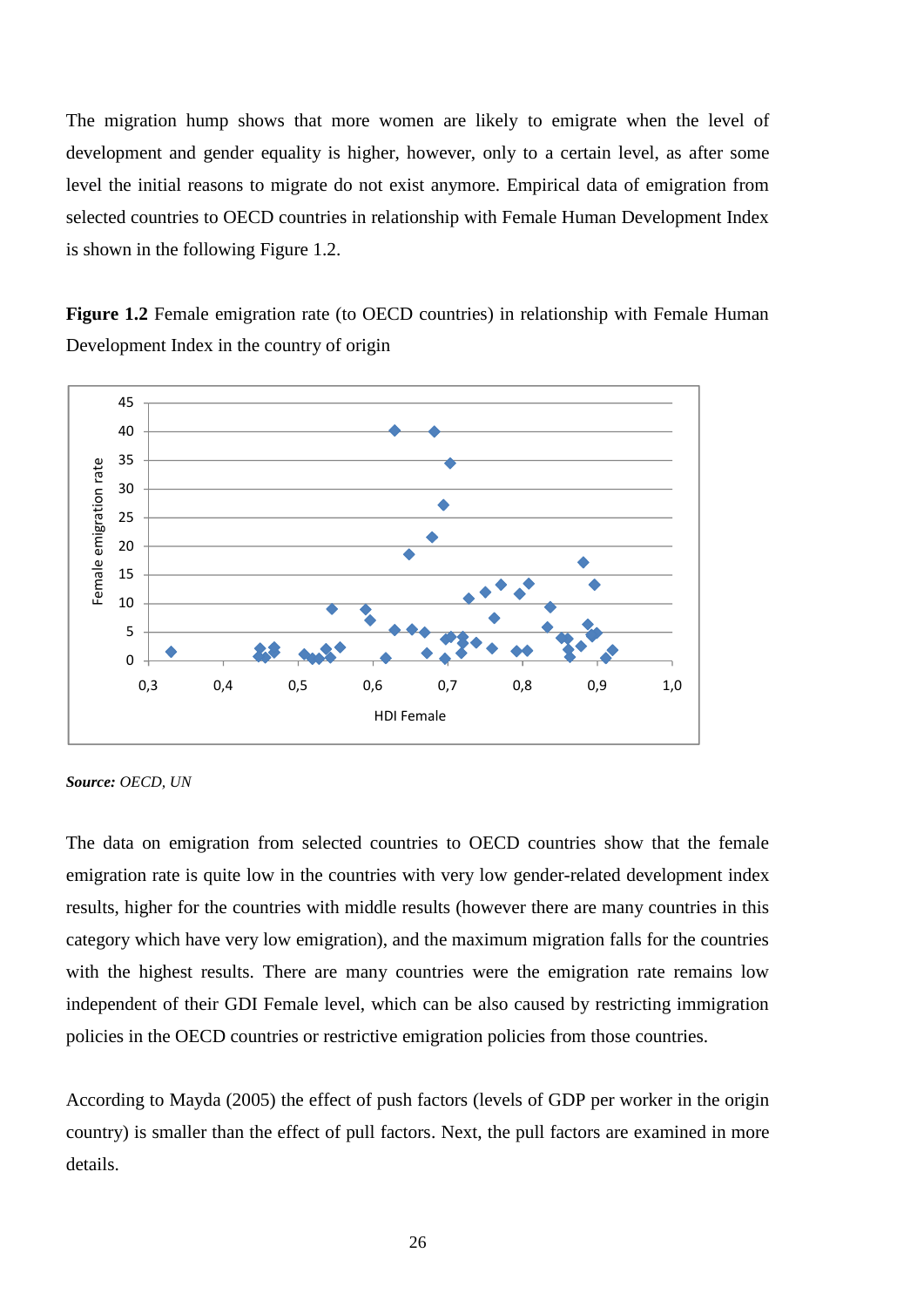### **1.4 Pull factors of international migration**

When people decide to leave their home country, they also choose the country where they move. Thus, pull factors from outside are important and they may become critical not only for the choice of migration destination but also for the decision to migrate alone. The pull factors are then defined as factors which make distant places appear appealing (Dorigo & Tobler, 1983). Another definition explains a pull factor as *a feature or event that attracts a person to move to another country* (Gubert & Nordman, 2008, p. 2)*.*

Broader view suggests that migrants are considering the economic conditions in their country of origin as well as the conditions in the country of destination. Emigration is more likely when the economic conditions decline and less likely when they improve, similarly, immigration is more likely when conditions in the destination country improve and less likely when they decline. This means that migrants are responding to fluctuations in economic conditions (Jenkins, 1977)*.* So a stronger GDP growth and lower unemployment lead to further immigration (Kahanec et al., 2014). Similarly, the migration is said to be correlated with GDP per worker. According to a study by Mayda (2005) if the GDP per worker in the destination country increases by 10%, the emigration rate increases by 19%. To test those presumptions on empirical data, the relationship between the GDP in PPS in 2013 (for a better comparison among countries) in EU countries and the number of female immigrants who came to those countries in 2013 is examined. Based on the data available there is a significant correlation between the number of female immigrants who arrived in the year on population and GDP in PPS in 2013 in EU countries. The following Figure 1.3 shows female immigrants as a percentage on population and GDP in PPS as of 2013.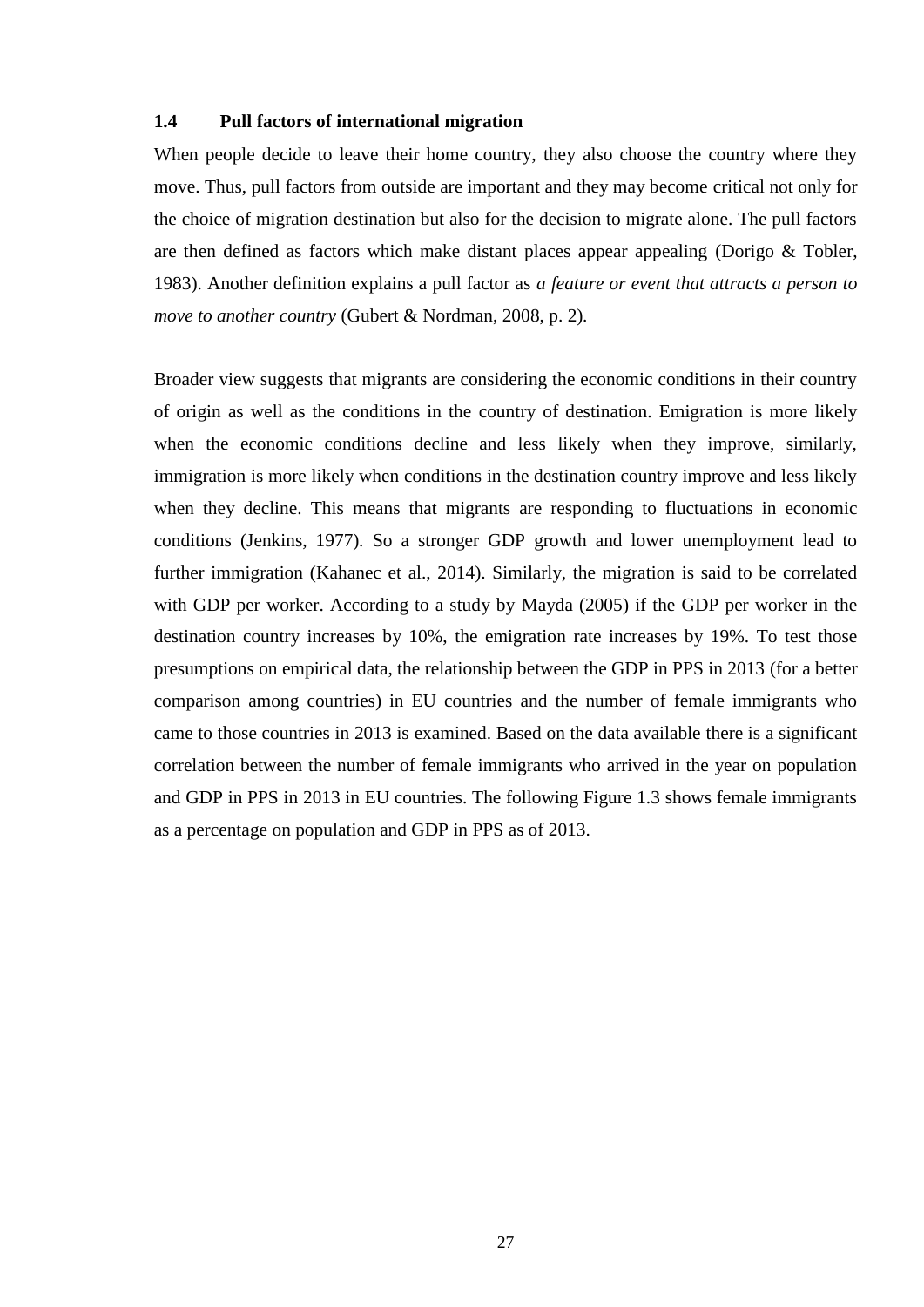



#### *Source: Eurostat*

The highest GDP per capita in PPS as well as the % of female immigrants on population was in Luxembourg. On average, richer countries also have the higher percentage of female immigrants on population. The causality direction is not definite because the female immigrants may contribute to higher GDP.

Another indicator discussed in the literature, which has impact on the immigration, especially of lower skilled workers, is the level of minimum wage. The analysis performed based on the data available from Eurostat, shows that there is a significant correlation between the percentage of female immigrants on population and the level of minimum wage in PPS in EU countries with the statutory minimum wage in 2013. The higher level of minimum wage may reflect the overall wage level in the country so an increase in minimum wage may lead to an increase in the number of immigrants if other indicators remain unchanged.

The level of empowerment or gender inequality can have an impact on the migration of women, not only as a push factor but also as a pull factor. In the following Table 1.1 the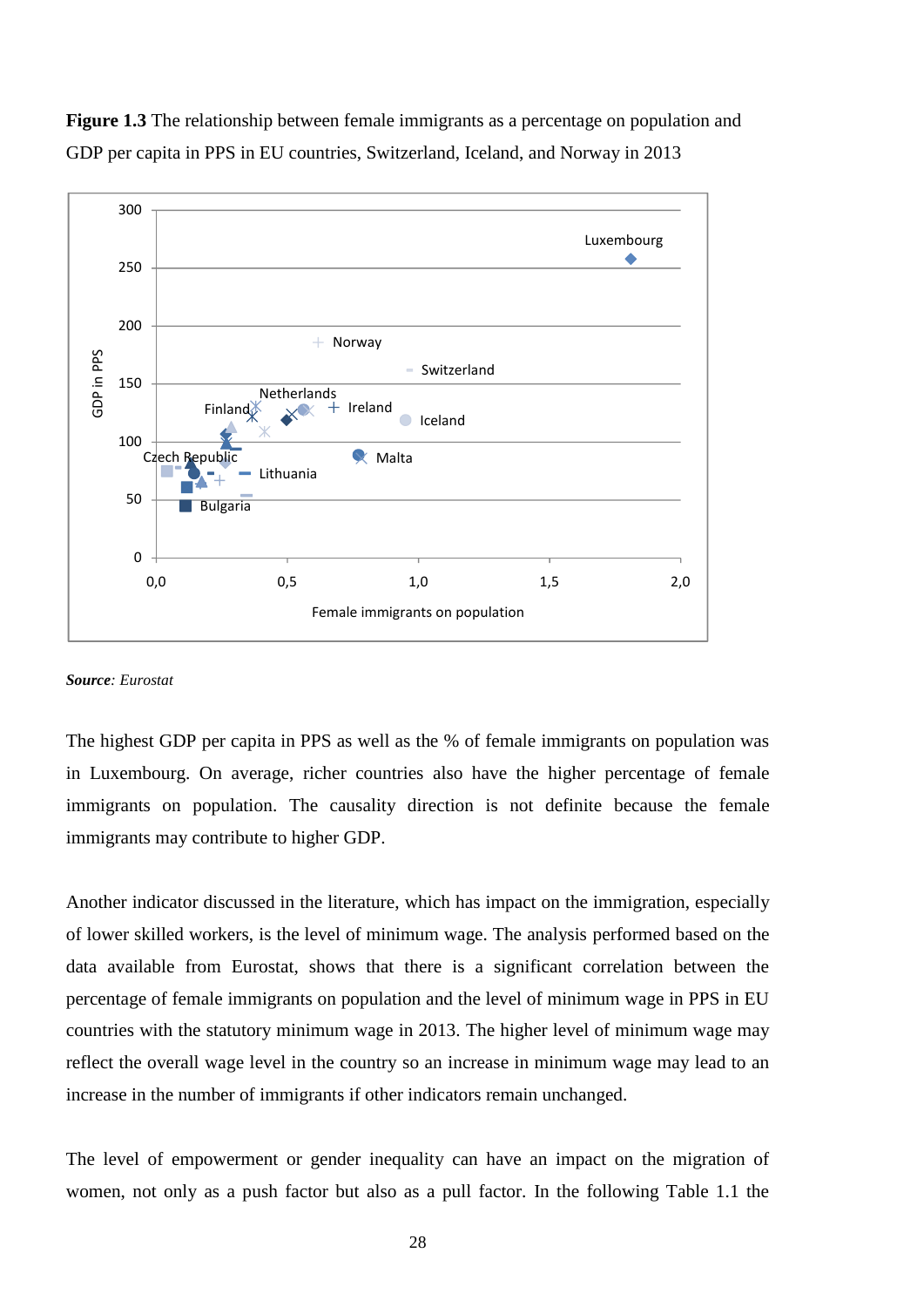countries are divided according to their ranks in Gender Inequality Index. The differences among the groups are observed in the estimated number of female migrants, female migrants as percentage on population, international migrants as percentage on the population, and female migrants as a percentage of all international migrants.

**Table 1.1** Female migration indicators in countries grouped by rank in Gender Inequality Index, 2010

| <b>Rank</b> in<br><b>Gender</b><br><b>Inequality</b><br><b>Index</b><br>(2013) | <b>Estimated number</b><br>of female migrants<br>at mid-year<br>(sum) | <b>Female migrants</b><br>as percentage on<br>population<br>(average) | <b>International</b><br>migrants as a<br>percentage of the<br>population<br>(average) | <b>Female migrants</b><br>as a percentage<br>of all<br>international<br>migrants<br>(average) |
|--------------------------------------------------------------------------------|-----------------------------------------------------------------------|-----------------------------------------------------------------------|---------------------------------------------------------------------------------------|-----------------------------------------------------------------------------------------------|
| Top 30                                                                         | 31,683,436                                                            | 7.2                                                                   | 13.8                                                                                  | 52.0                                                                                          |
| Top50                                                                          | 61,310,126                                                            | 6.6                                                                   | 14.2                                                                                  | 50.5                                                                                          |
| Middle51                                                                       | 23,608,605                                                            | 2.9                                                                   | 6.0                                                                                   | 50.0                                                                                          |
| <b>Bottom 51</b>                                                               | 13,392,550                                                            | 1.7                                                                   | 4.8                                                                                   | 44.8                                                                                          |

*Source: United Nations*

There were almost three times more female migrants in the countries ranking among the first 50 countries than in those ranked in the middle  $(51<sup>st</sup>$  to  $101<sup>st</sup>)$ . Similarly, countries which ranked in the bottom 50 in inequality index exhibit the lower number of female migrants relative to countries in the top 100. The percentage of female migrants on population is the highest in top 50 countries, and it is even higher when considering top 30 countries. When comparing with all international migrants on population, female percentage on population is the highest in top 30 countries, while all international migrants have highest proportion on population in top 50 countries. The proportion of women on all international migrants is also highest in the top 30 countries, descending with lower rank in Gender Inequality Index. This exercise does not imply that countries that score higher in the Gender Inequality Index would have more female migrants. Because countries with higher Gender Inequality Index usually have also higher Human Development Index there are other confounding factors important for the relationship.

The distance between the source and the host country plays a role in migration decision. Longer distance decreases the number of emigrants, however, common border does not seem to play an important role as well as past colonial relationships (Mayda, 2005)*.* Another study shows that the distance and also linguistic proximity play a role in migration decision,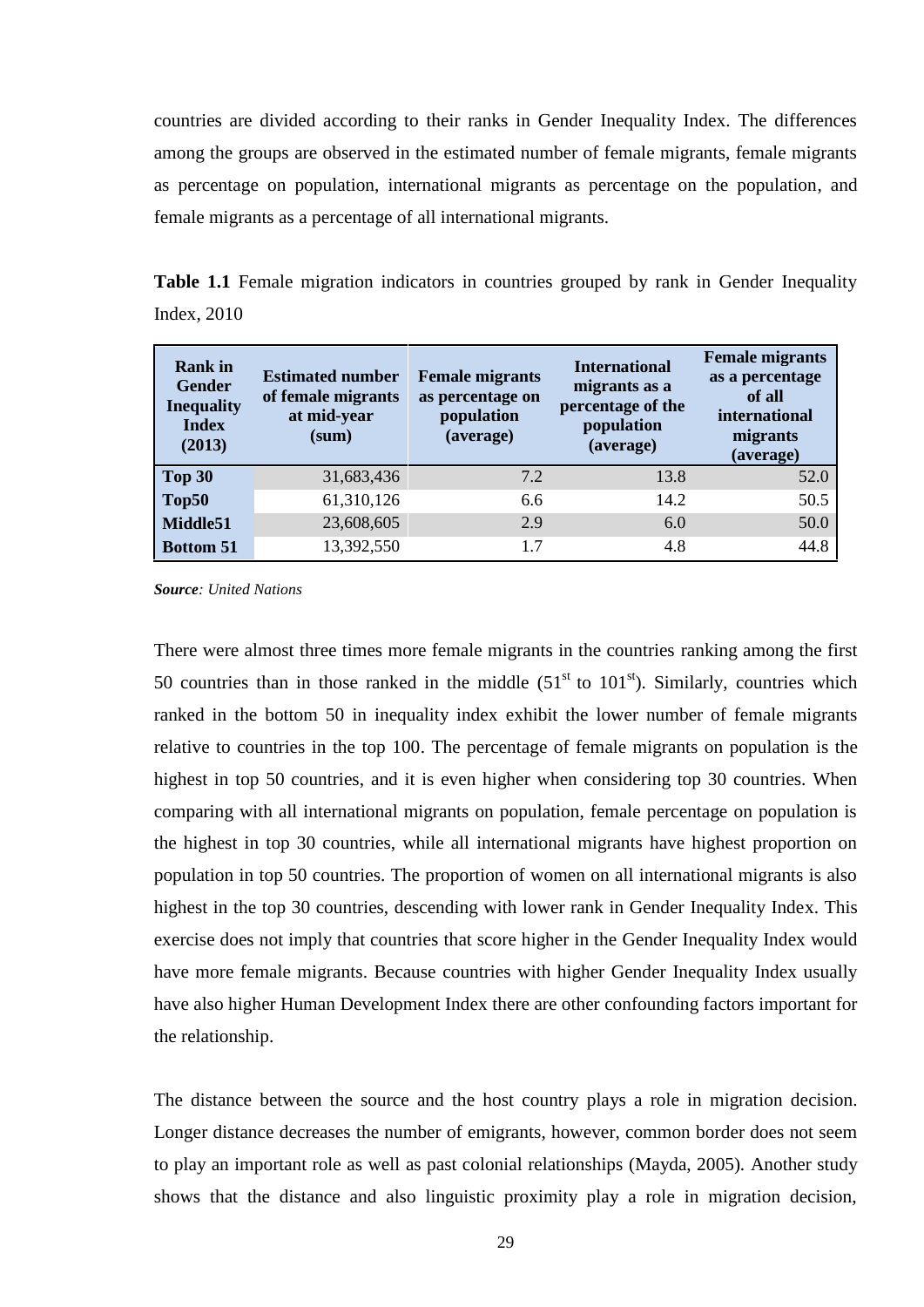meaning that shorter distance and more similar language lead to more migration flows (Kahanec et al., 2014)*.* Speaking a language that is linguistically close to the language in the destination country may decrease the migration costs by easier learning of the language and may imply higher success in the labor market (Adsera & Pytlikova, 2012). Previous research however assigned lower importance on language (Mayda,2005).

Migration networks can also be an important factor when explaining migration decision. Morrison et al. (2007) claims that social networks (proxied by contacts with family members who are already living abroad) play a more important role in migration decision than macroeconomic or policy variables**.** The networks are more important for women because they rely more strongly on their family and friends for help, information protection or guidance when migrating (Docquier et al., 2009)*.* Women are said to be more committed to their family and community back home, thus their networks are deeper than those of men (Morrison et al., 2007)*.*

Researchers investigated to what extant security systems and social institutions could be pull factors, influencing the migratory decision of women. According to Gubert & Nordman (2009) the institutional pull factors include social security systems (i.e. high wages, political stability, past colonial relationship or common culture). First, it is important to take into consideration whether migrants have an access to those institutions, then it is possible to compare different countries. The distinction between law and real respect of the law is also important to be taken into consideration, however, it is difficult to observe.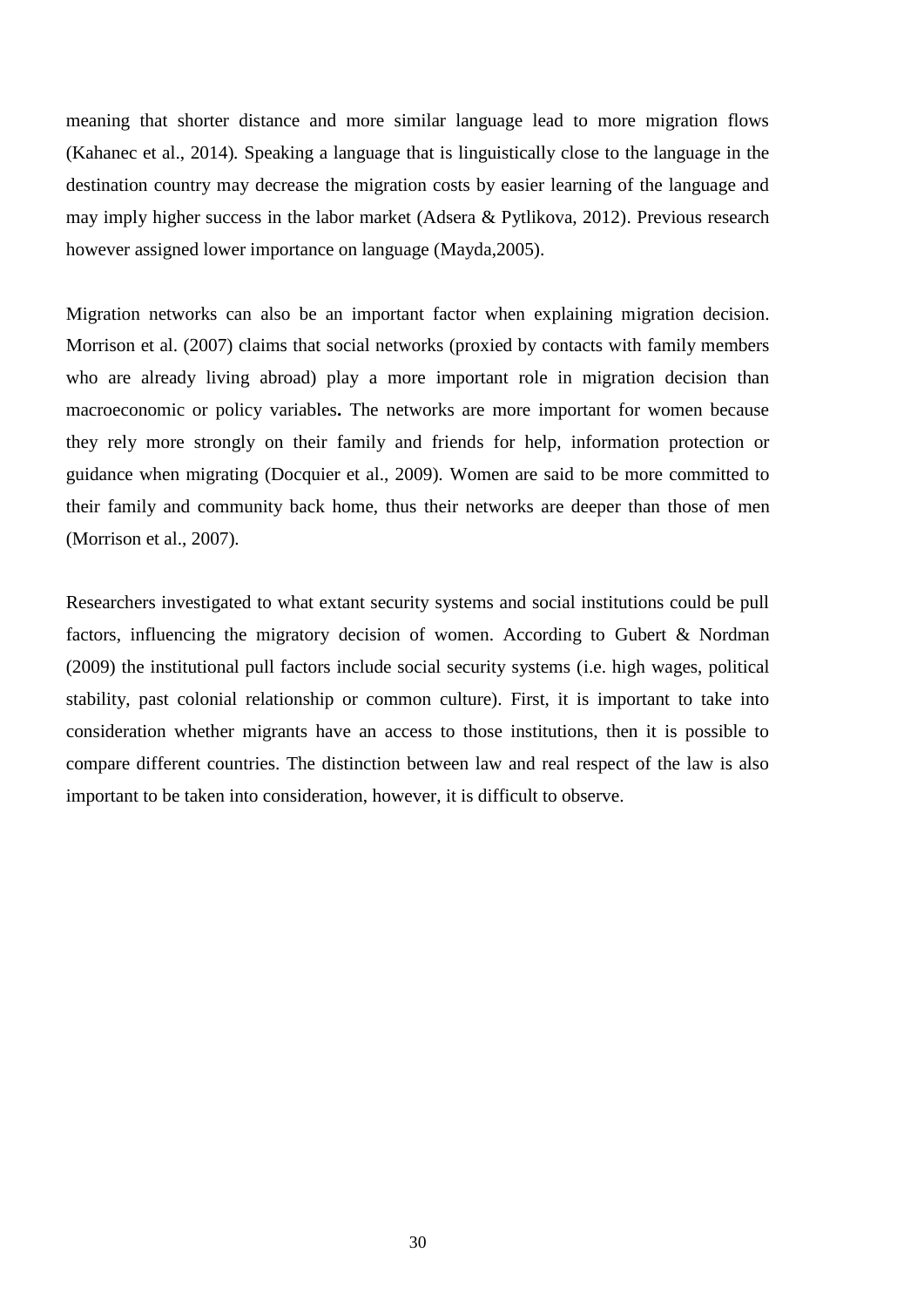### **2. THE FEMALE FACE OF MIGRATION**

It is estimated that there were 231 million migrants or 3% of world population in 2013. The number includes all persons born in a country other than that in which they live (UN DESA, 2013). The real numbers of migrants can be higher because the official estimates do not include illegal and temporary migrants. The number of migrants may differ from country to country as well as with the change in development of a country. In the following Figure 2.1, the number of international migrants in regions with different level of development is shown, measured as a percentage of migrants in the population.



**Figure 2.1** The share of migrants in the destination by the level of development

Based on the data by United Nations shown in the figure above, it can be seen that the percentage of international migrants on population has been growing very slightly in the world from 2.9% in 1990 to 3.1% in 2010. More developed regions have higher proportion of migrants on population and it has been constantly growing since 1990, from 7% in 1990 to 10% in 2010. The lowest proportion of migrants on population in 2010 was in the least developed regions, only 1.3%. The overall number of migrants has also been growing since 1990 mainly because of an increase in the number of migrants in more developed regions, their number increased by 45 million (from 82 million in 1990 to 128 million in 2010). The number of migrants increased in less(from 73 million to 86 million) and the least developed regions (from 11 million to 11.5 million) as well. However, the increase in least developed

*Source: UN DESA*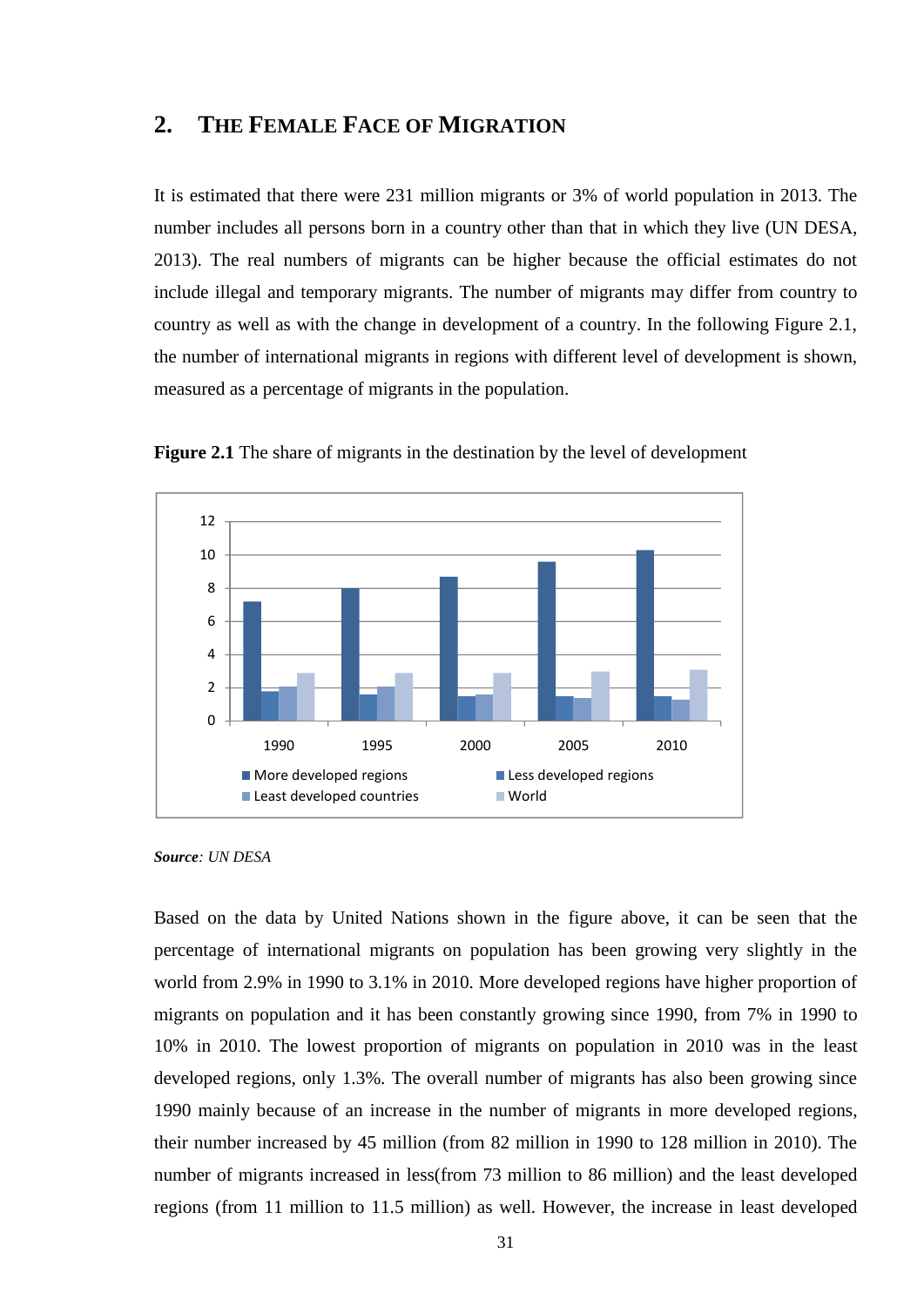regions was least significant (by only 412 thousand). Even though, in some years the absolute number of migrants in both those regions grew, their proportion on population remained the same or even decreased.

### **2.1 Origins and destination of women migrants**

In the world there were 111.2 million female migrants in 2013 with the share of 48% on total migrant population. However, the percentage varied with the level of development of the country.In general, female migrants are attracted to more developed regions (52%) and their presence is lowest (43%) in the least developed parts of the world. Over two decades the proportion has changed only mildly. The largest decrease of women migration compared to men is observed in the less developed regions, from 46% in 1990 to 43% in 2013 (UNDESA, 2013). Docquier, Lowell, & Marfouk (2009) studied the proportion of international migrants arriving to OECD countries, distinguishing their region of origin. Figure 2.2 shows the proportion of women to men migrants to OECD countries based on the region of their origin in 1990 and 2000.

**Figure 2.2** The proportion of women migrants in the migration population in the OECD countries, by the region of origin $10$ 



*Source: Docquier et al. (2009)*

In 2010 women constituted 51% of all international migrants in OECD countries. More women than men came from more developed countries (52%) in 2000, their proportion

<sup>&</sup>lt;sup>10</sup>Countries division based on United Nation, World Urbanization Prospects. The 2009 Revision Population Database. For more informationsee:http://esa.un.org/wup2009/unup/index.asp?panel=5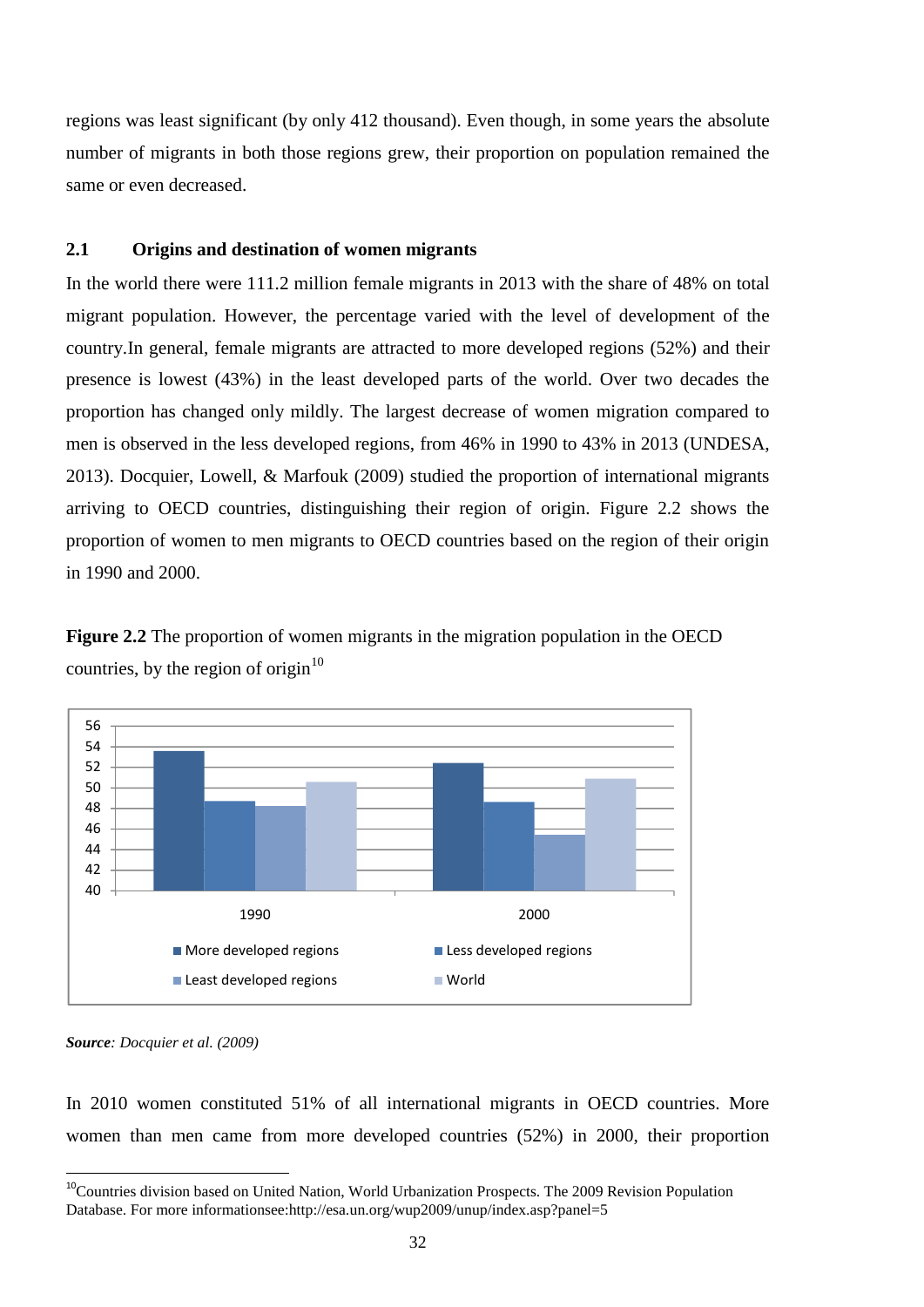decreased slightly compared to 1990. Again, the proportion of women on all migrants changed most significantly for the migrants coming from the least developed regions. While in 1990 women constituted 45%, in 2010 it was 48%. However, the proportion of population of the least developed countries was approximately 11% (United Nations, 2009). Thus, the increase in proportion of women from those countries was not reflected in significant change in proportion of world migrants.

The fact that more developed countries seem to be attracting a higher share of women can be explained by several factors. This may be due to immigration laws, better opportunities for education and employment, higher stage of individual autonomy and equality, and so on (Morrison et al., 2007). However, the proportion of women migrants varies not only based on the level of economic development but also on different geographical areas (continents). Mainly because the economic development also differs among continents/regions, even though particular countries in the regions may have higher level of economic development, the average for the region may differ substantially. Figure 2.3 documents the differences in the proportion of female migrants in different continents/regions over the long period from 1960 until 2013.



**Figure 2.3** The proportion of women in migrant population by region, 1960 - 2013

*Source: retrieved from United Nations Population Fund (2006)and UN DESA (2013)*

The highest increase in the proportion of women to men migrants over the time period is observed in Oceania (from 44% in 1960 to 51% in 2005), Latin America and the Caribbean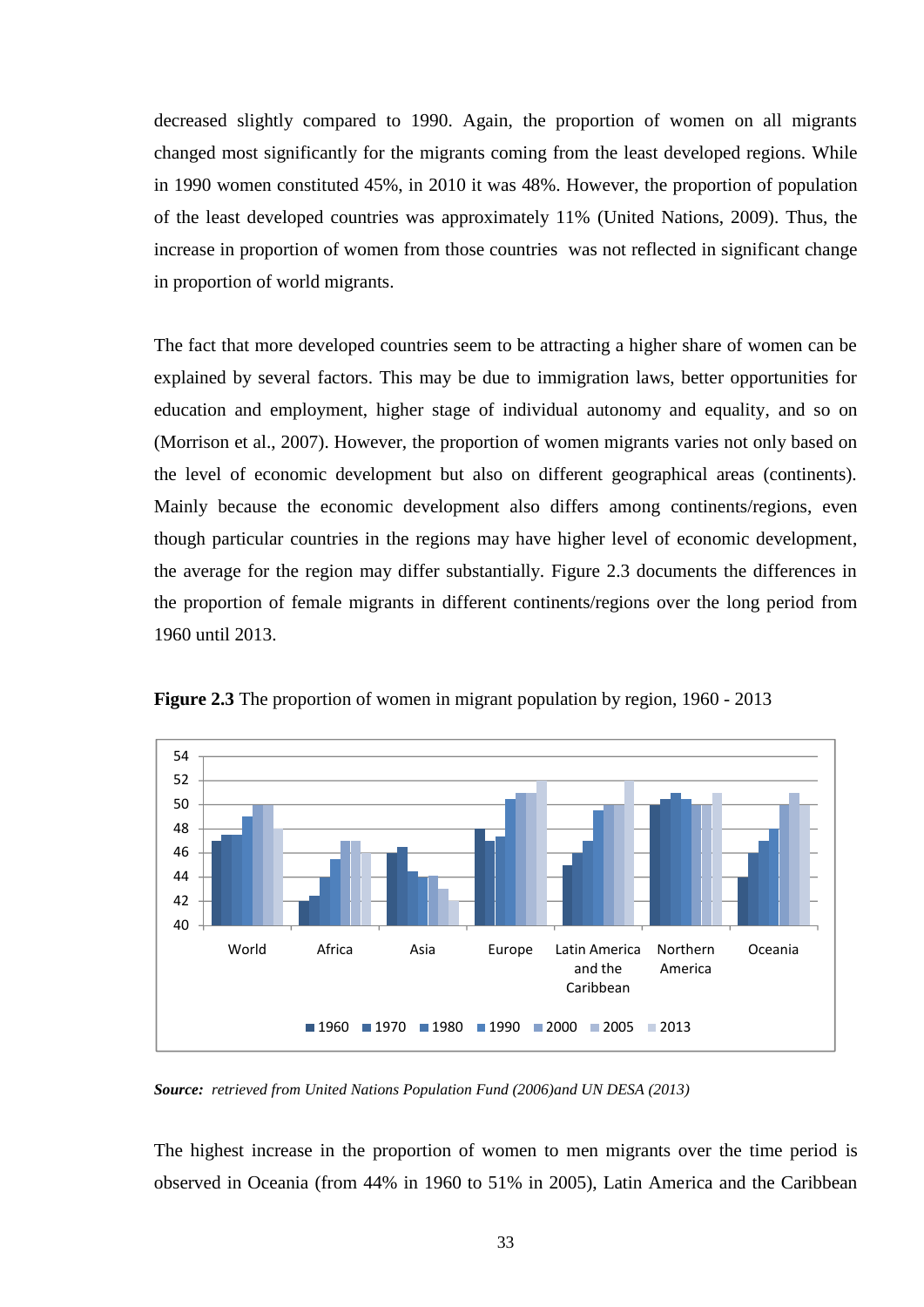(from 45% in 1960 to 52% in 2013), and Africa (from 42% in 1960 to 47% in 2005). The only region that registered a drop in the share of female migrants was Asia (from 46% in 1960 to 42% in 2013). More female migrants than male in 2013 were in Europe, Latin America and the Caribbean, and Northern America, more men migrated in Asia and Africa and equal number of women and men migrated in Oceania. The figure shows that the proportion of women on the world migration was continuously increasing until 2005 and then slightly dropped in 2013. The highest difference in proportion between women and men during the period was only 3 percentage points.

Based on the data obtained from UN DESA (2009a) the country with the highest proportion of female migrants on all migrants in 2010 was Nepal. Their proportion to men was 68%, and declined from 72% in 1990. Based on World Bank (2015) data, the high proportion of women was primarily caused by Indian women migrants as they made up to 97% of female migrants to Nepal, and their proportion to Indian men was 71% in 2000. Second country with the highest proportion of women migrants on all international migrants was Mauritius, then Barbados, Estonia, and Latvia. On the opposite side of the scale is Bangladesh with only 14% of female to all migrants, followed by Bhutan, Oman and Qatar (UN DESA, 2009a).

Countries where the proportion of women who left the country for the purpose of migration until 2000 is the highest, are Ukraine 61% of women to men emigrated (mainly because of higher emigration of women to Russia, Poland, United States and Kazakhstan), Philippines (61%) and Singapore (60%). Countries with the lowest proportion of emigrating women to men are Egypt (26%), Yemen (29%) and Malawi (32%) (World Bank, 2015).

Figure 2.4 shows the proportion of migrants on population in EU countries, Liechtenstein, Switzerland and Norway ordered by highest to lowest proportion. At the same time the figure shows the percentage proportion of women on the migrants living in the country.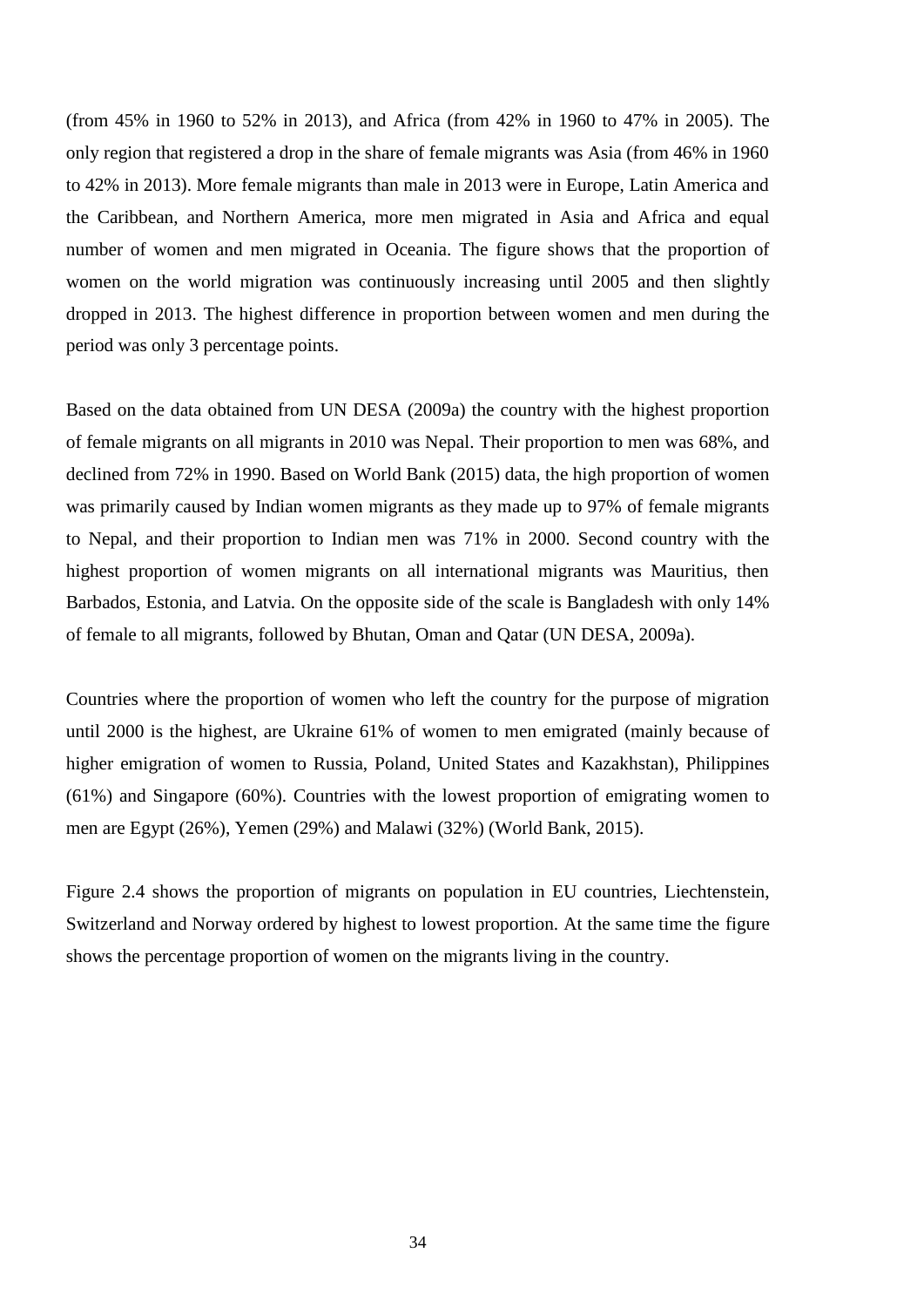**Figure 2.4** Percentage share of migrants living in EU countries and percentage proportion of women on all migrants living in the country, 1 January 2014



#### *Source: Eurostat*

When only EU countries are considered, the highest proportion of migrants on population is in Luxembourg (44%), and the lowest in Poland (0.3%). The countries with the highest and lowest proportions of women to men migrants living in the country are highlighted in the graph. The highest proportion of women to men can be observed in Cyprus and Croatia (55%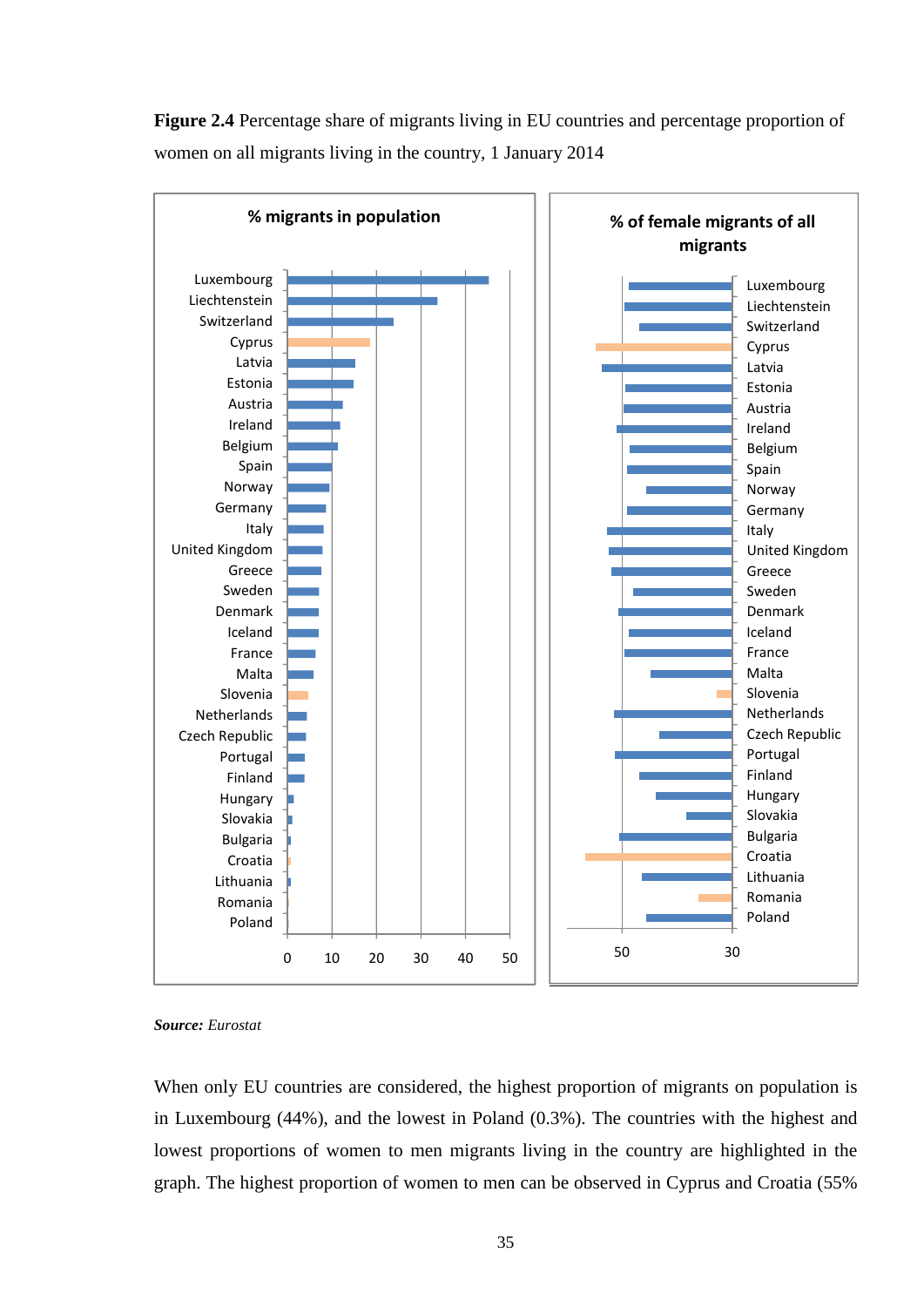and 57% respectively) and the lowest proportion was in Slovenia and Romania (33% and 36% respectively). The proportion of women in countries that have more migrants on population than the average seems to be varying only mildly from 46% to 55%. However, the differences among countries which have lower number of migrants on population than the average, the proportion of women is varying more wildly from 33% in Slovenia to 57% in Croatia.

### **2.2 The success of women migrants in the labor market**

According to studies, the main occupational sector of female migrant workers is the service sector, while men migrate to a variety of sectors. Women migrants hold positions such as contract and hotel cleaners, waitresses, entertainers, and sex workers. They can be also found in retail sales, and in labor-intensive manufacturing (textile and garment industry). However, the demand for women is increasing in care services such as a domestic work (home cleaning and child care), and in valued occupations such as nurses, and private institutional health care workers (Chammartin, 2006). It is important to note that not only migrant female workers are represented in the service sector. At the global level half of the employed women were employed in service sector, a third in agriculture and a sixth in industry. The largest differences in the number of women and men employed in a sector are in the construction sector, where man participation is higher than woman, women participate more in health and social work, and education (ILO, 2012).

One of the indicators of labor market position of female migrants is activity rate, which represents the percentage of active persons (the sum of employed and unemployed) on relevant population (in the thesis 15-64 year olds) (Eurostat, 2014a). The activity rate differs across different EU countries. The following Figure 2.5 shows the differences between activity rates of native and foreign born female population in EU countries.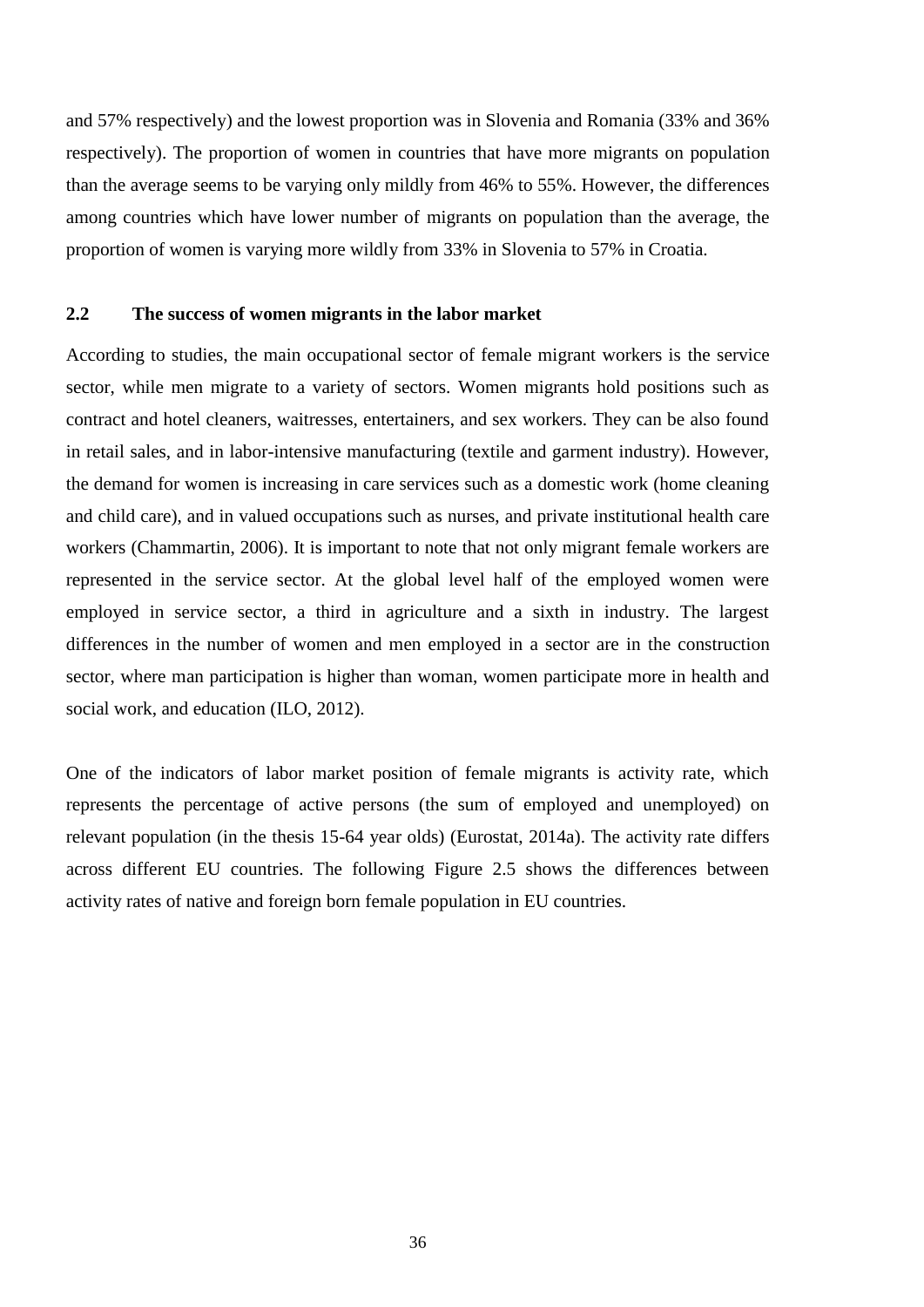

**Figure 2.5** Activity rate of women by origin, 2014

*Source: Eurostat*

From the figure above it can be observed that there are large differences in activity rates of foreign born females across countries. In the EU 28 countries overall the activity rate of female nationals is slightly higher than the activity rate of foreign born female population, however in many countries higher percentage of foreign born women are active. The largest difference between activity rate of foreign and native born women, where more nationals than people coming from foreign county are active, is in Slovenia (20 percentage points). The activity rate of foreign born women is higher in 12 countries and the difference between the activity rate of foreign born and native women, where more foreign women are active than native, is the highest in Cyprus (9.3 percentage points).

The unemployment rate of migrants tends to be higher than the one of the native born population. At the same time the unemployment is higher for females than males. The following Figure 2.6 shows the unemployment rate of migrants living in the country and natives by sex in EU 28 countries in which the data is available.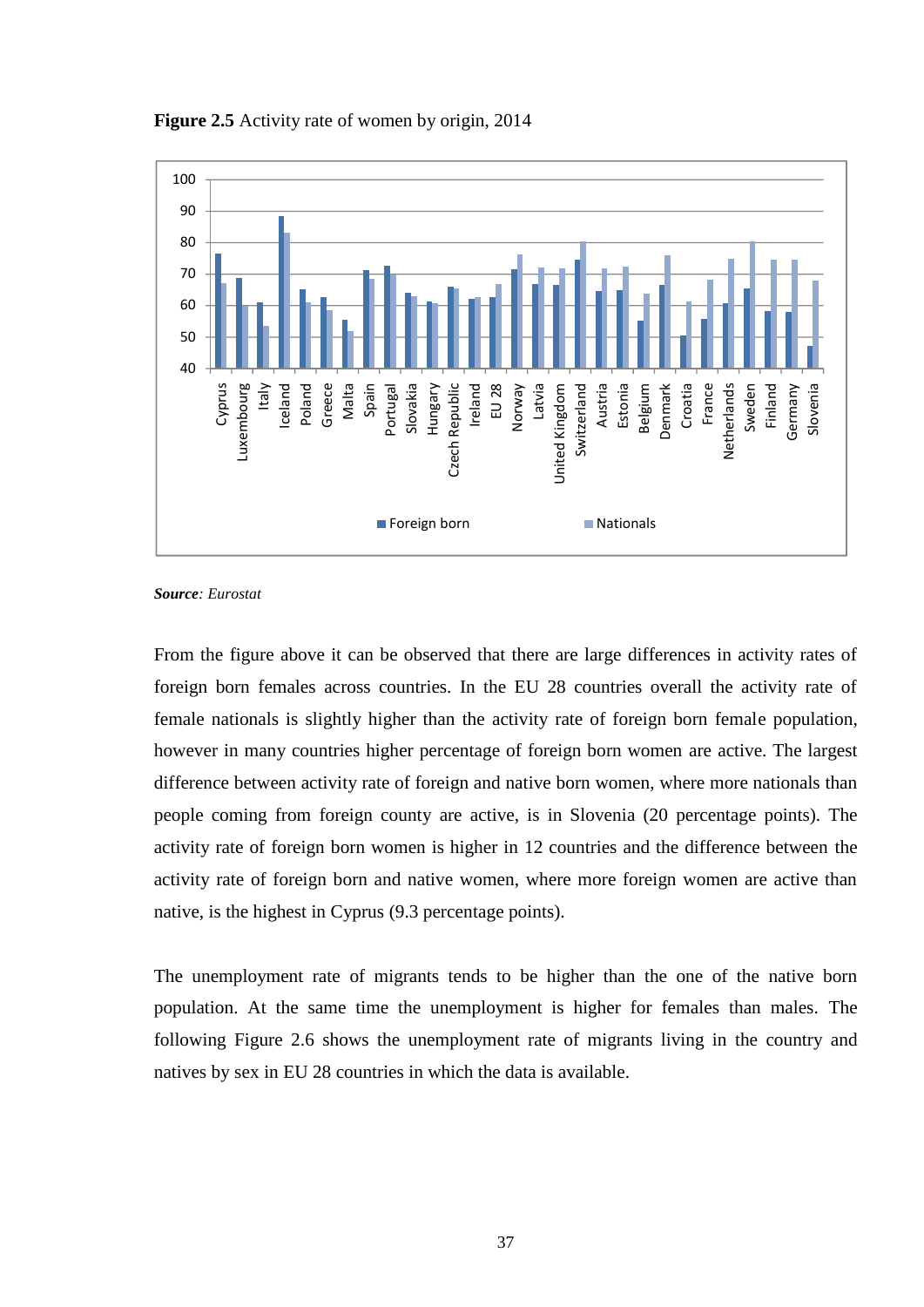

## **Figure 2.6** Unemployment rates in EU 28 by sex and origin, 2014<sup>11</sup>



Figure 2.6 shows that the unemployment of foreign born women in EU 28 countries is higher than the unemployment of native born females. The difference is around 7 percentage points, while the difference between women and men unemployment is much lower. Even though the activity rate of migrant females was higher in many countries, the unemployment rate of foreign women is lower in only one country, Cyprus and almost the same in the Czech Republic, in all the other countries it is higher than the unemployment rate of native females.

 $11$ EU 28 countries for which data is available on Eurostat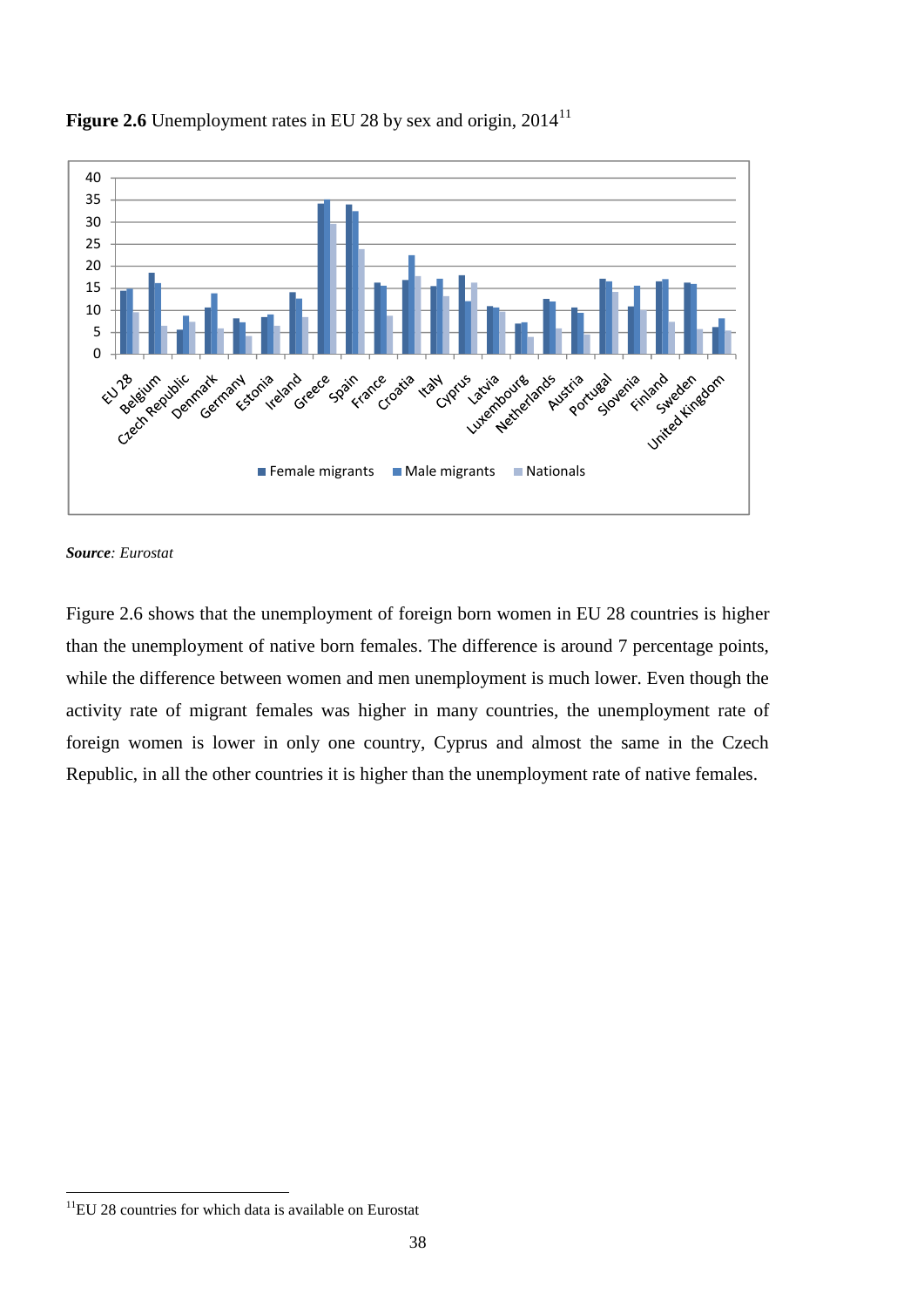# **3. WOMEN MIGRANTS IN THE CZECH REPUBLIC AND FINLAND**

This chapter discusses the migration to the Czech Republic and Finland by emphasizing the female perspectives. I present migration flows and the determinants of migration decision of women as well as the role of institutions.

### **3.1 Development and composition of migration flows**

With 10.5 million inhabitants, the Czech Republic is the middle sized European country and two times larger relative to Finland (population 5.4million). In 2014 there were 452 thousand migrants living in the Czech Republic. This included both long-term and permanent stays in the country but excluded the asylum granted. According to Statistics Finland (2015) there were 220 thousand people with foreign nationality in 2014 in Finland. In both countries migrants made up around 4 % of total population.

**Figure 3.1** The stock of foreign-born persons in the Czech Republic and in Finland, [%of total population, 1990-2013]



*Source: Czech Statistical Office, Official Statistics of Finland (OSF)*

*Note: Figures exclude the asylum granted.*

Figure 3.1 illustrates that in Finland the share of foreigners on total population was rising continuously over the time and the pace increased after 2004. The Czech Republic joined European Union in 2004 and was registering the increase in the flow of foreigners until 2008. The Great Recession in 2009 led to the stabilization of migrant population.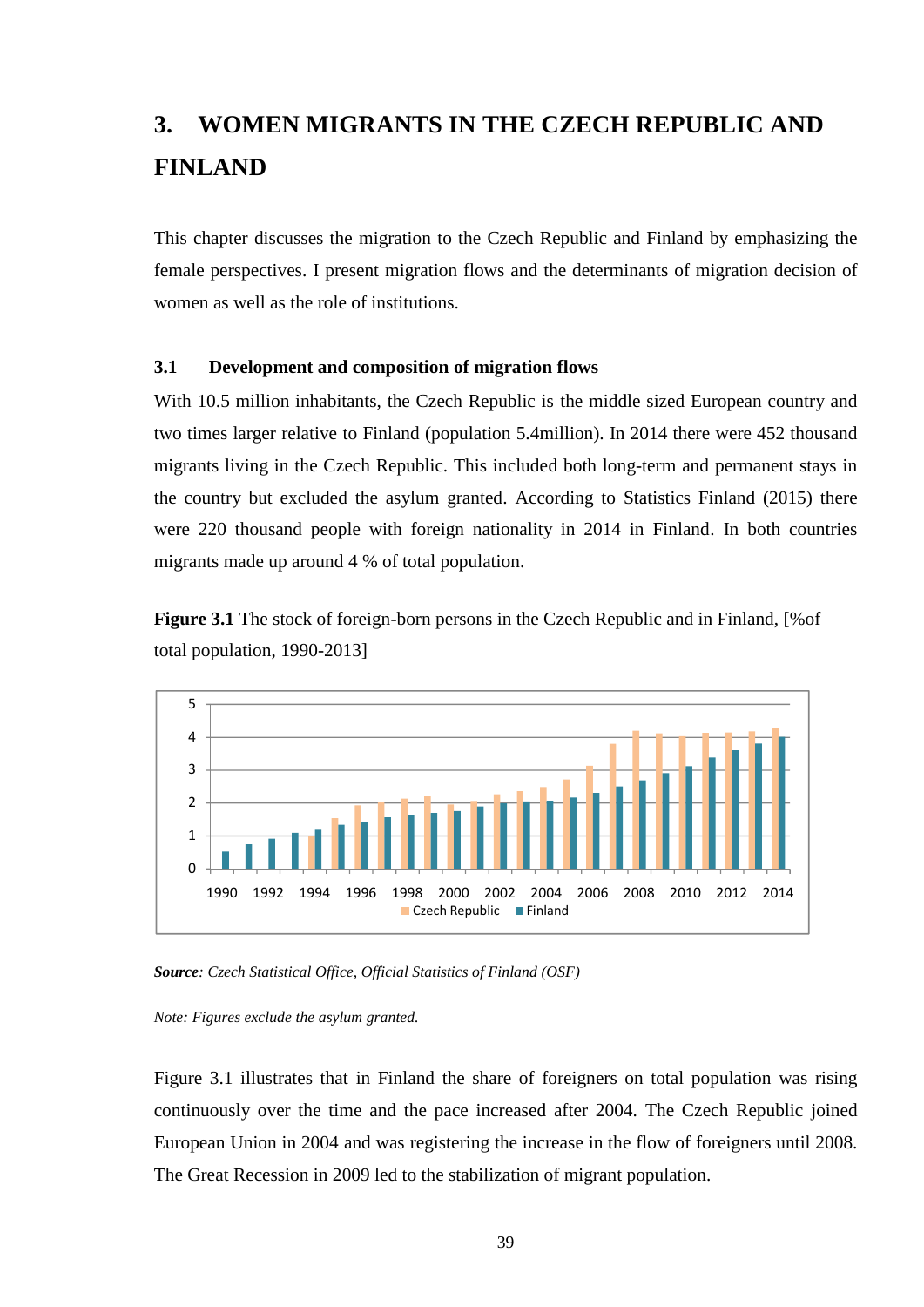The theory of migration cycle predicts that the migration in the European countries is a cyclical process with periods of emigration followed by period of immigration (Okólski, 2012). Figure 3.2 illustrates that the Czech Republic has been a country of immigration. With an exception of the year 2001 every year more people immigrated than emigrated from the country. On 21 December 2007 the Czech Republic became full-featured member of the Schengen area, which meant the end of security controls at borders with neighboring countries. The process was completed in 2008 when the controls of passengers within the Schengen area at international airports were abolished (Ministry of the Interior of the Czech Republic, 2008). The inflow of immigrants increased rapidly in 2007 and 2008 and it stabilized during the Great recession. For example the immigration from Ukraine (top immigration country during the period from 2003 to 2009) increased by 82% over the average of the period while in 2009 it fell back by 80% in comparison with the year 2007. Similar patterns are observed for immigration flows from other countries. The development of the female migration was comparable to the total migration (Czech Statistical Office, 2012). The year 2013 was the first when the Czech Republic experienced the negative net migration.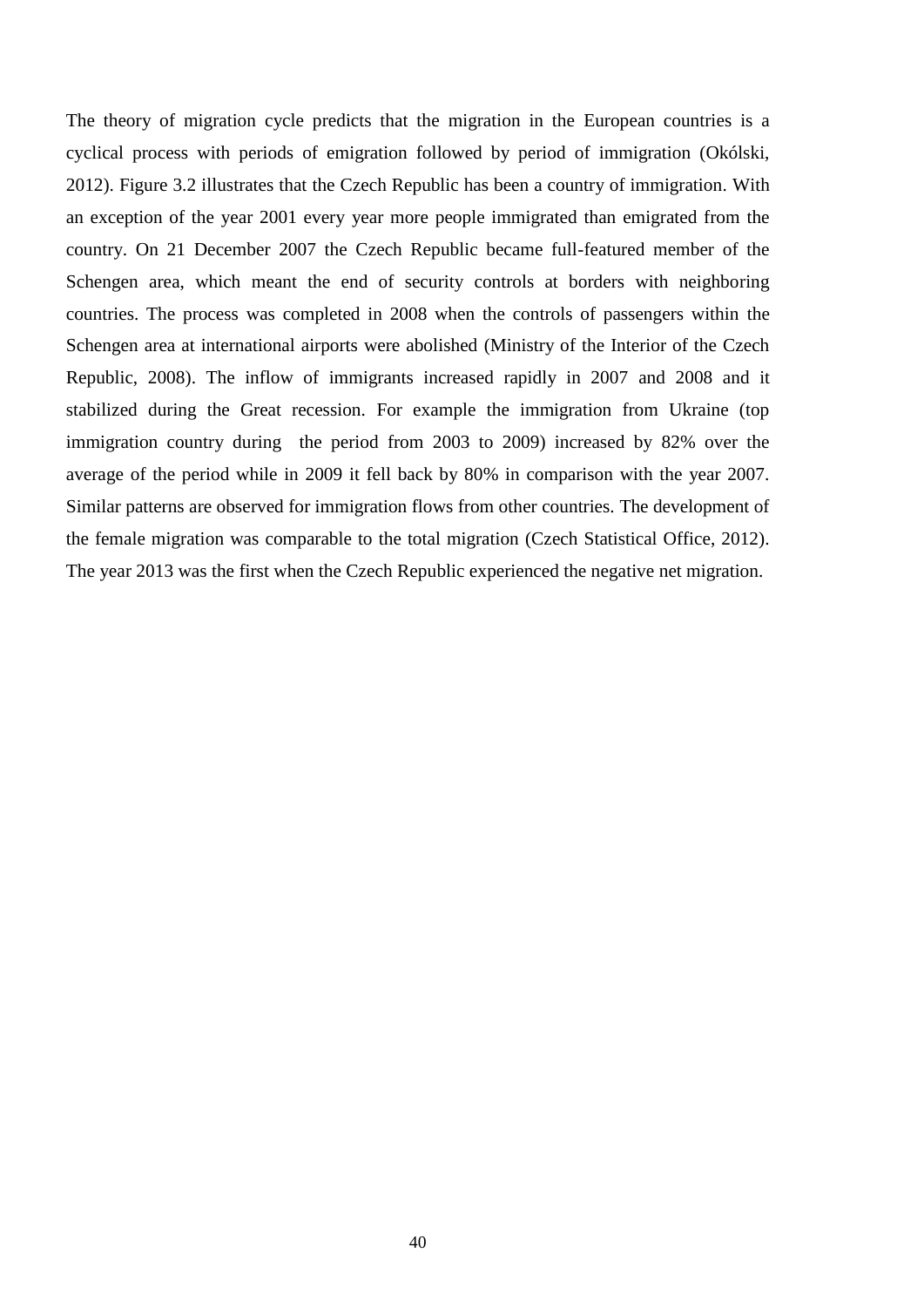

**Figure 3.2** Net migration, the Czech Republic 1995 - 2014

*Source: Czech Statistical Office*





*Source: Official Statistics of Finland (OSF)*

Finland is also the country of immigration, which means that more people immigrate than emigrate from the country. While the number of immigrants was growing during the period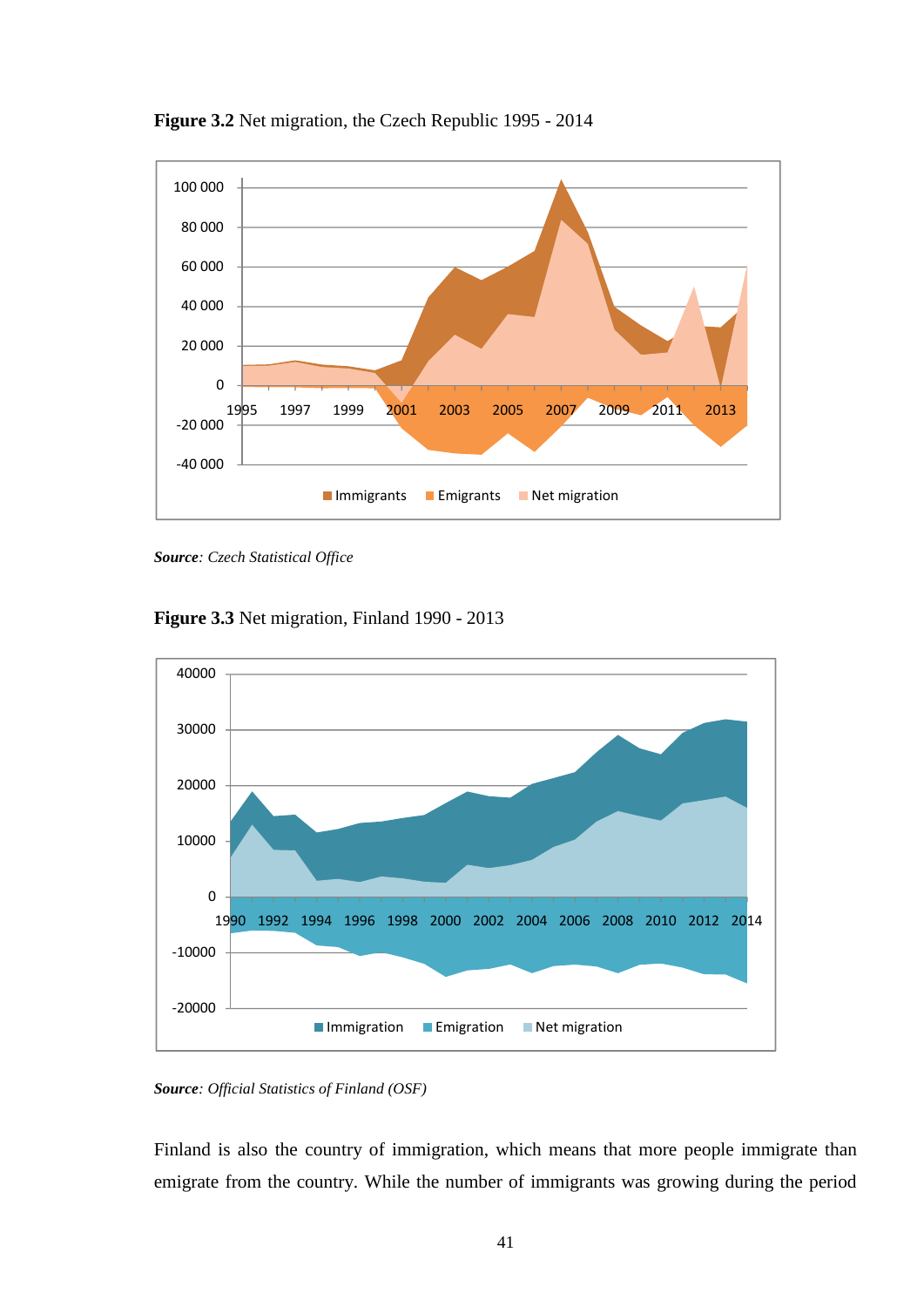from 1990 until 2014, the number of emigrants was quite stable, thus the net migration is also growing. The number of immigrants, emigrants, and net migration is shown in the Figure 3.3. Finland joined the European Union in 1995 and became a member of the Schengen area in 1996. However, this did not bring such a significant change in number of migrants as it did in the case of the Czech Republic.

In comparison with EU 28 countries the proportion of migrants on population in both countries in 2014was below average (8%). According to the proportion of migrants the Czech Republic ranked 21stand Finland ranked 23rd among 28 countries. The share of migrants from non-EU countries was above 60% in both countries (Eurostat, 2014b). The proportion of women to men migrants living in Finland was slightly higher (47%) than in the Czech Republic (43%). Which is again lower than the average in the observed countries (48%). Even though the Czech Republic has a higher proportion of migrants on population than Finland, there is a lower proportion of women on all migrants (Eurostat, 2014b). It seems that compared to the other observed European countries Finland and the Czech Republic are not very attractive for women migrants as they are not for all international migrants. However, it is necessary to examine migrants coming from different countries as they might show significant differences in their migration patterns. Furthermore, it is necessary to examine if the institutions make it possible for migrants to either enter or reside in the country since the country might be attractive but not accessible for women migrants or for migrants in general.

The composition of migrant populations differ between the two countries. In general, the most numerous foreign community living in the Czech Republic are the Ukrainians. Essentially, one in every five migrants is a Ukrainian. The top 10 countries constituted 80% of all migrants living in the country. Migrants from top 6 countries (mentioned in the Table below) made up 74% in 2013. Furthermore, 45% of all migrants were from top 2 countries (Ukraine and Slovakia). Figure 3.4 plots the changes in the composition of migrants from 1994 until 2013.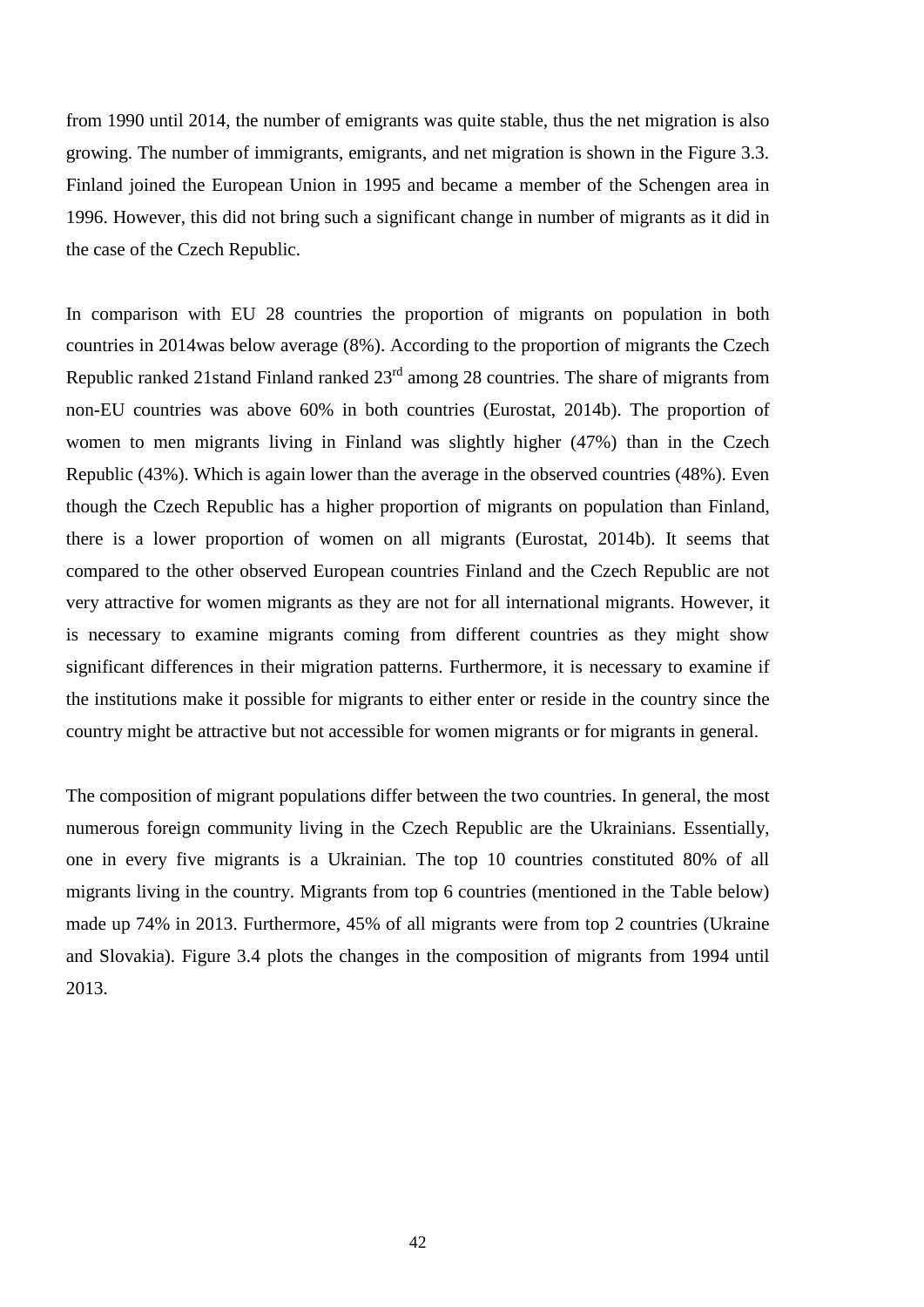

**Figure 3.4** Migrants living in the Czech Republic by citizenship 1994-2013 (top 6 nationalities in 2013)

*Source: Czech Statistical Office*

Apparently, most migrants living in the Czech Republic in 2013 were from Ukraine, Slovakia, Vietnam, Russian Federation, Poland, and Germany. Although the number of migrants coming from those top countries has had a rising tendency, the number of Ukrainian nationals has decreased since 2009, as well as nationals of Vietnam, even though the change in their number was not as significant as for Ukrainian nationals.

Top 10 countries of migrant's nationality in Finland constituted 60% of all migrants living in Finland in 2013. At the same time top 2 countries made up 36%. Nationality of migrants is thus more diversified in case of Finland than it was in case of the Czech Republic. Changes in numbers of migrants coming from top 6 countries for the period of 1994 to 2013 is shown in the Figure 3.5.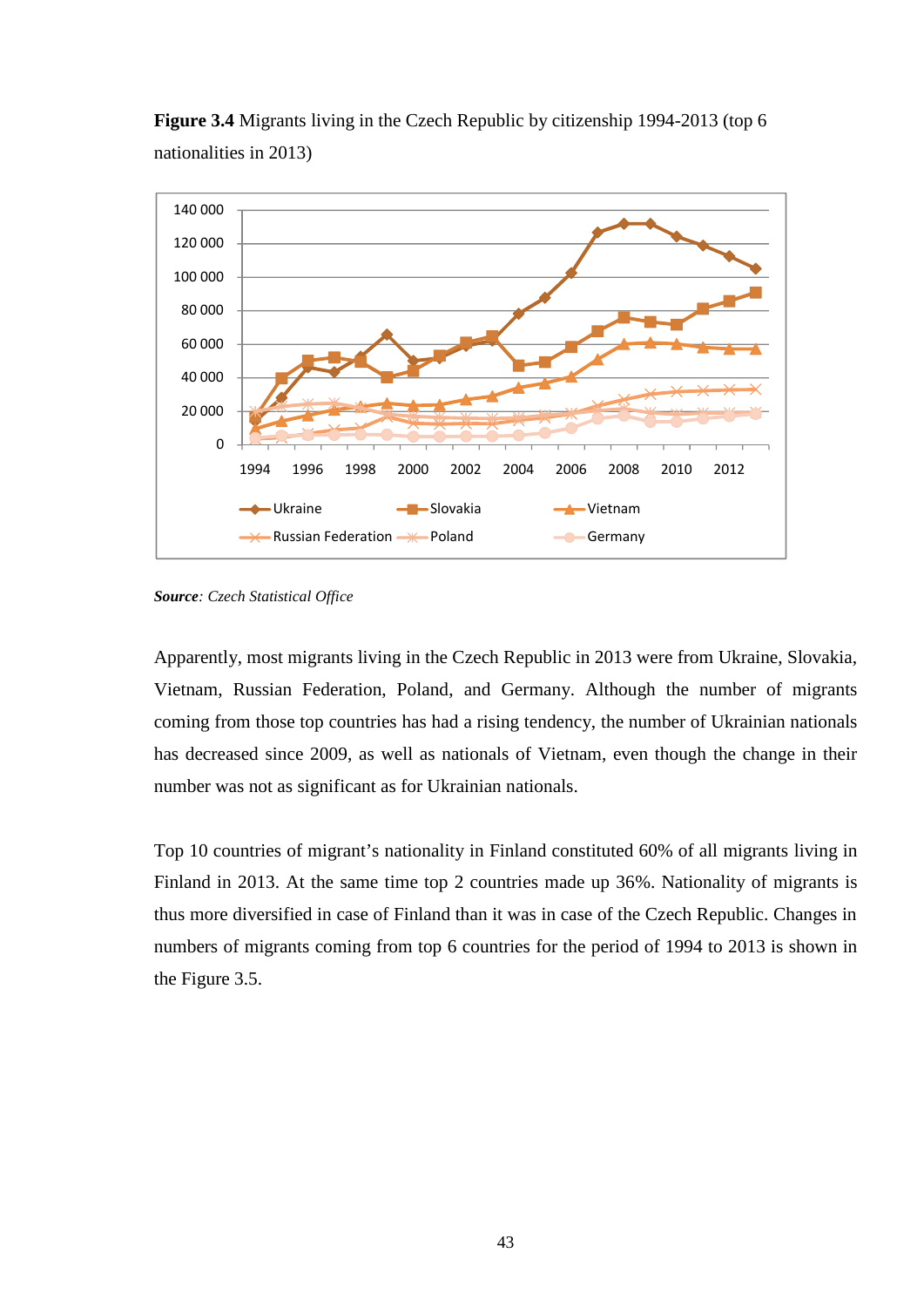



Most migrants living in Finland in 2013 were from Estonia and Russian Federation, followed by Sweden, Somalia, China, and Thailand. The number of migrants from top 2 countries had a rising tendency for most of the time during the selected time period. Especially the number of nationals from Estonia have been rising sharply since 2006 (Statistics Finland, 2014).

Although both countries, Finland and the Czech Republic are countries of immigration, the migration rates are low in comparison with other European countries. The ethnic diversity of migrants according to their nationality or country of birth his higher in Finland. However, in both countries more than 50% of migrants are from 10 countries.

In 2014 there were 196 thousand of female migrants (or 2% of the population) living in the Czech Republic out of which 118.9 thousand (or 61 %) were permanent stay right holders (Czech Statistical Office, 2015a). In Finland there were 103.1 thousand of female migrants living in 2014 (or 2% of the population) (Statistics Finland, 2015). Most female migrants living in Finland and in the Czech Republic came from European countries. In the following Figure 3.6 the proportions of female migrants from particular regions on all female migrants are shown.

*Source: Statistics Finland*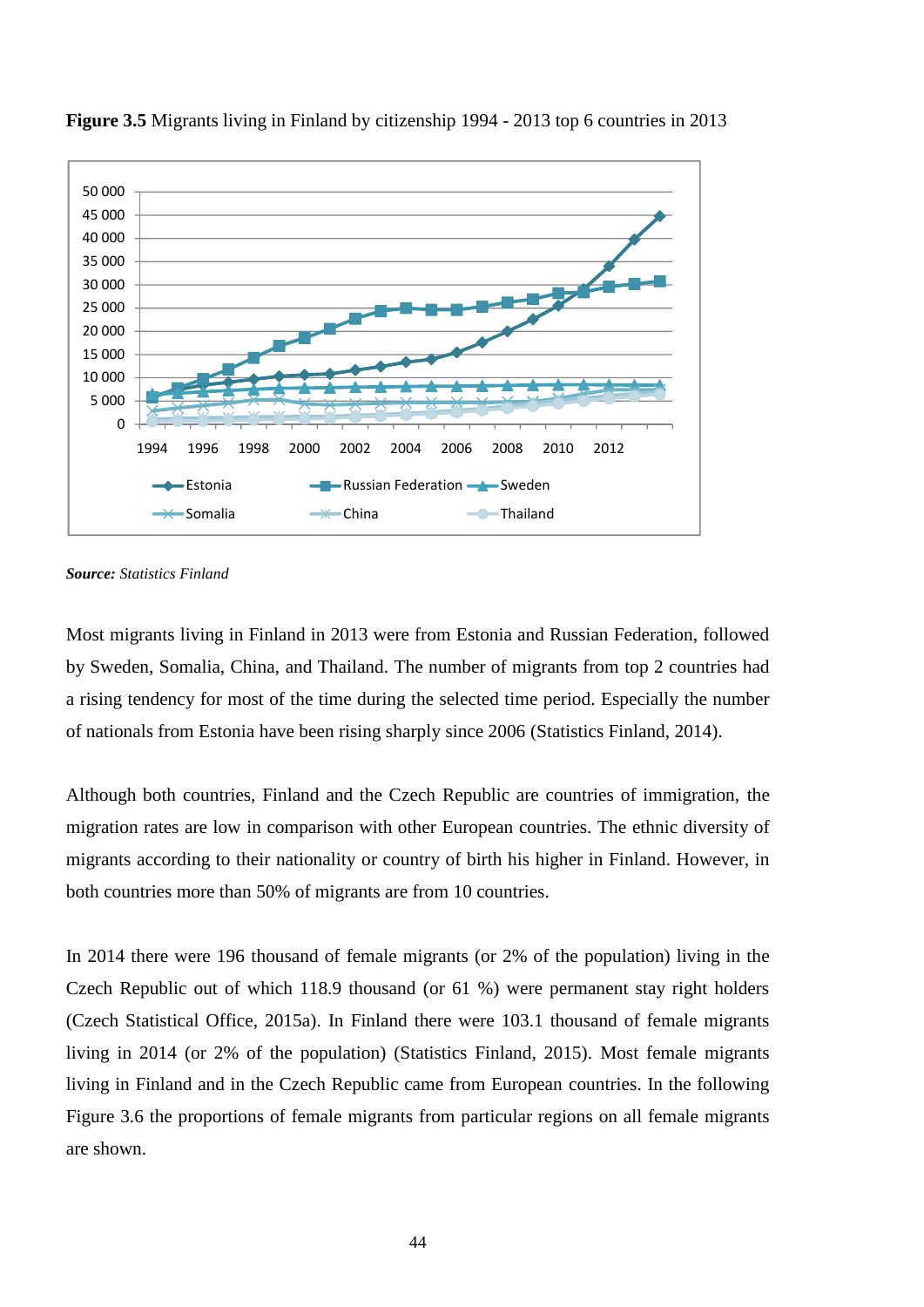



*Source: Statistics Finland, Czech Statistical Office*

In the Czech Republic, 76% of female migrants were from Europe and in Finland it was 62%. If Europe was further divided into EU 28 countries and the rest of Europe, most female migrants in Finland came from EU 28 countries, while in the Czech Republic they were from other European countries (mainly from Ukraine). Besides Europe, most female migrants in both countries came from Asia.

A significant proportion of female migrants living in the Czech Republic come from the top two countries. The percentage of female migrants from those two countries (Ukraine, Slovakia) constituted 47% of total number of female migrants living in the Czech Republic in 2014. Female migrants from Vietnam made up 13% and from Russia it was 10% (Czech Statistical Office, 2015a). The origin of women migrants living in Finland in 2014 was slightly more diversified than the one of those living in the Czech Republic. Women migrants from the top two countries (Estonia, Russia) made up 41% of all international female migrants (Statistics Finland, 2015).

The proportion of female migrants to men living in the Czech Republic in 2013 was 43%. However, the percentage varied for nationals of different countries. If we consider only the top 15 countries, the highest proportion of women to men was from Belarus; they made up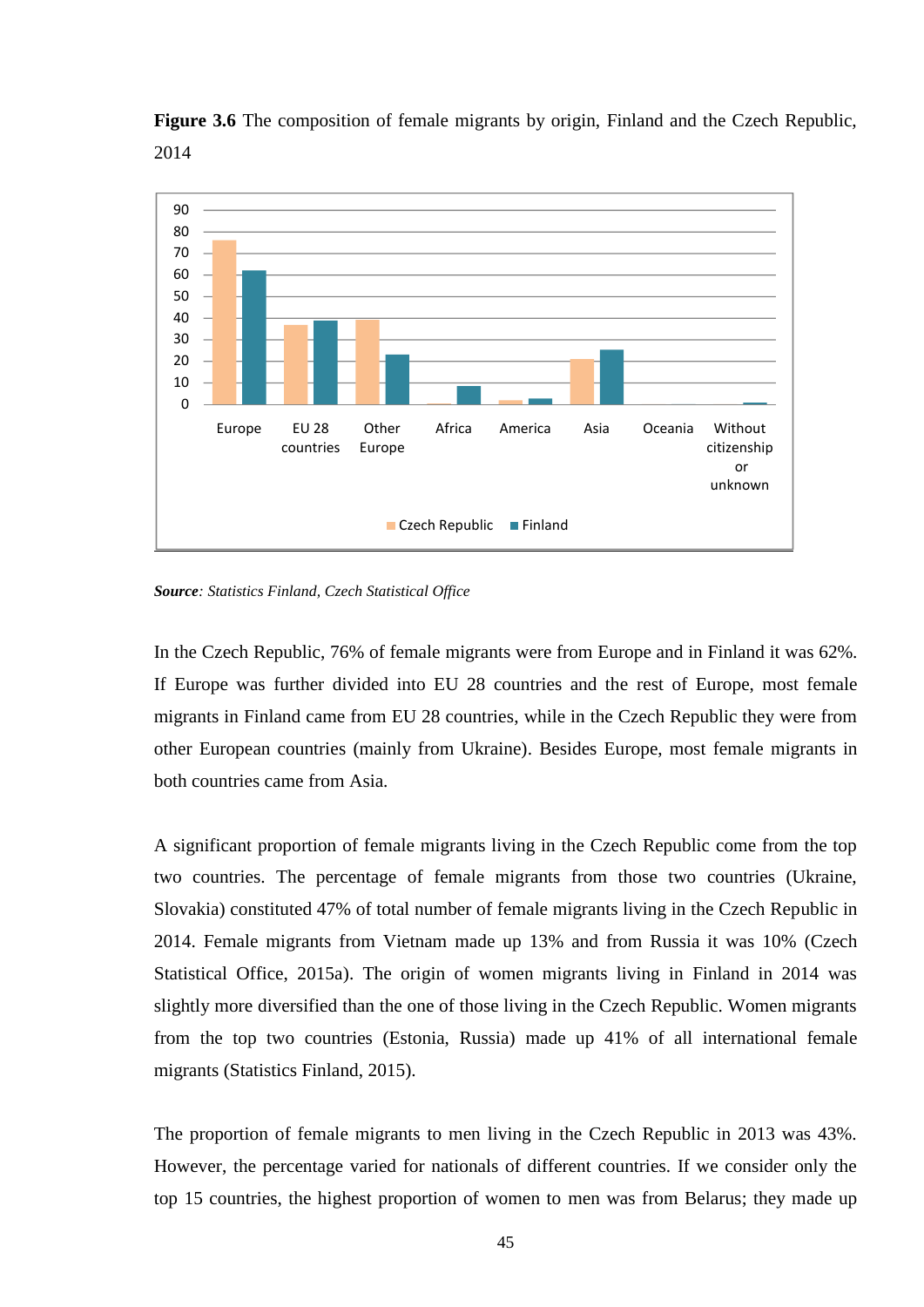59% of all migrants from the country. More women than men migrants came from Russia, Poland, Kazakhstan, Mongolia, and already mentioned Belarus. The lowest proportion of women was from Germany; women constituted 20% of all migrants coming from Germany. When the origin countries with at least 500 people residing in the Czech Republic are compared as of 2013 the highest proportion of women to men on all migrants was from Thailand (92%), and the lowest proportion of women to men was from Algeria (8%).

In Finland the proportion of women in the migration population is higher (47%) than in the Czech Republic. When looking at the top 15 countries by the origin more women than men is from Estonia, Russian Federation, China, Thailand, and Vietnam. The highest proportion of women to men was from Russia - 57%, and the lowest from the United Kingdom - 20%. In comparison with the situation in the Czech Republic much higher proportion of women to men were from Germany, it was higher by about 20 percentage points. Finally when the origins with at least 500 people residing in Finland are considered, the highest proportion of women to men is from Thailand (87%) and the lowest from the United Kingdom (20%). Interestingly, the proportion of British women migrants is very similar in both countries

When comparing top 15 source countries of immigrants who arrived in 2013, the highest proportion of women coming to the Czech Republic in 2013 was from China, as 62% of all immigrants from China coming that year were women. However, the change comparing to the year 2003 was significant; their proportion grew from 40% in 2003. There are also countries from which the proportion of women decreased, like Mongolia (from 67% in 2003 to 51% in 2013). Another example is Germany where the proportion of women fell by 10 percentage points from 2003 till 2013. Changes in the proportion of women on total immigrants from the countries which have more than 1,000 migrants in the Czech Republic can be seen in Table 3.1. The countries are ordered by the number of female migrants living in the country. The number of women coming to the Czech Republic in 2013 by nationality is shown in the last column.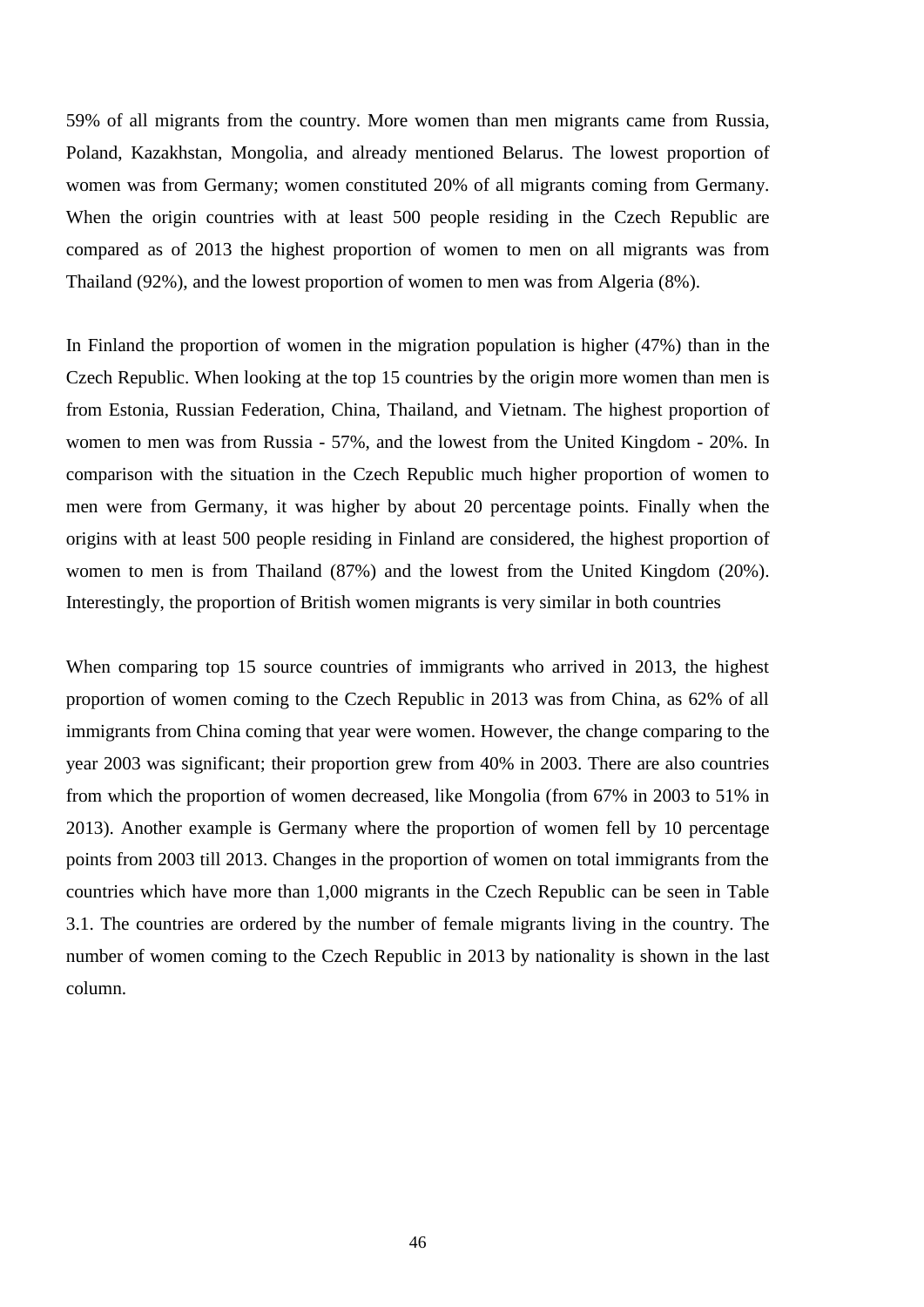|          |  |  | Table 3.1 The percentage of female immigrants on total migrants' inflow to the Czech |  |  |  |  |
|----------|--|--|--------------------------------------------------------------------------------------|--|--|--|--|
| Republic |  |  |                                                                                      |  |  |  |  |

|                           | % of female migrants with<br>the same nationality coming<br>in the year |      |      | <b>Number of female</b><br>immigrants coming in<br>the year |
|---------------------------|-------------------------------------------------------------------------|------|------|-------------------------------------------------------------|
| <b>Nationality</b>        | 2003                                                                    | 2009 | 2013 | 2013                                                        |
| <b>Ukraine</b>            | 34                                                                      | 43   | 49   | 1,836                                                       |
| Slovakia                  | 30                                                                      | 49   | 47   | 3,074                                                       |
| <b>Viet Nam</b>           | 47                                                                      | 44   | 49   | 587                                                         |
| <b>Russian Federation</b> | 50                                                                      | 53   | 59   | 1,798                                                       |
| Poland                    | 18                                                                      | 39   | 42   | 249                                                         |
| <b>Germany</b>            | 25                                                                      | 13   | 15   | 257                                                         |
| <b>Bulgaria</b>           | 30                                                                      | 40   | 39   | 374                                                         |
| <b>Mongolia</b>           | 67                                                                      | 54   | 51   | 75                                                          |
| <b>United States</b>      | 41                                                                      | 55   | 49   | 394                                                         |
| <b>Kazakhstan</b>         | 55                                                                      | 51   | 57   | 351                                                         |
| <b>Belarus</b>            | 51                                                                      | 56   | 59   | 227                                                         |
| <b>China</b>              | 40                                                                      | 49   | 62   | 234                                                         |
| Moldova                   | 37                                                                      | 35   | 53   | 109                                                         |
| Romania                   | 30                                                                      | 30   | 33   | 305                                                         |
| <b>United Kingdom</b>     | 26                                                                      | 22   | 26   | 94                                                          |

*Source: Czech Statistical Office*

*Note: Table includes only* source countries with more than 1,000 female migrants as of 2013.

When each year (2003 - 2013) is taken into account the highest proportion of women on all immigrants from the same country was in case of Mongolia in 2003. 66% of immigrants from Mongolia were women. According to OECD (2015) data since 2003 Korea, the Czech Republic, and Germany have been the top destination countries for Mongolian women. In 2007 the number of them emigrating from the Czech Republic peaked and it was even the second top destination country for Mongolian women - 1,828 women migrated in that year. However, their number decreased significantly after 2008. In 2012 only 337 of them migrated to the Czech Republic. Their proportion in comparison with men was decreasing as well. Yet, the proportion of female emigrants from Mongolia was around 70% in the given period. On contrast the proportion of female emigrants from Mongolia to Korea was around 50% or less. In 2012 it was only 40%. The lowest proportion of women on total international immigrants from the same country to the Czech Republic was from Germany. In 2013 women made up only 15%, however when we consider destination countries were at least 2,000 immigrants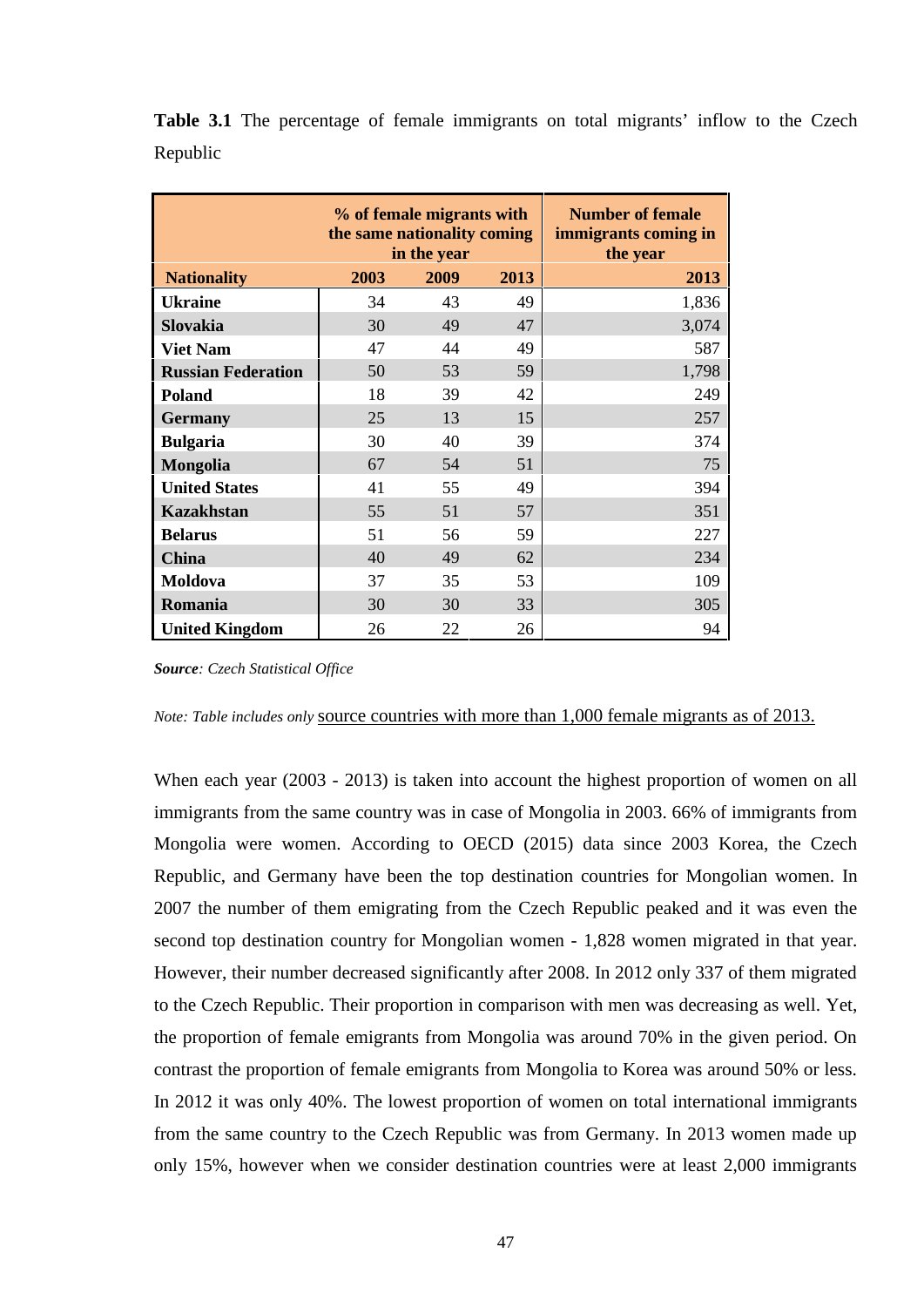from Germany migrated more women than men in 2012 migrated to Belgium, Spain, Sweden and the United States.

The following Table 3.2 shows the proportion of women immigrants to men to Finland over the period from 2003 until 2013 by nationality. Only those countries with over 1,000 female migrants living in Finland are considered. In the table they are ordered by the number of female migrants living in Finland in 2013. The number of women coming to Finland in 2013 according to nationality can be seen in the last column.

|                                     | among all migrants with the | % of female migrants<br>same nationality coming in<br>the year | <b>Number of female</b><br>immigrants coming<br>in the year |       |
|-------------------------------------|-----------------------------|----------------------------------------------------------------|-------------------------------------------------------------|-------|
| <b>Nationality</b>                  | 2003                        | 2009                                                           | 2013                                                        | 2013  |
| <b>Estonia</b>                      | 47                          | 48                                                             | 49                                                          | 3,082 |
| <b>Russian Federation</b>           | 62                          | 57                                                             | 57                                                          | 1,655 |
| <b>Thailand</b>                     | 73                          | 72                                                             | 72                                                          | 593   |
| <b>China</b>                        | 56                          | 55                                                             | 54                                                          | 516   |
| <b>Somalia</b>                      | 50                          | 45                                                             | 44                                                          | 172   |
| <b>Sweden</b>                       | 48                          | 46                                                             | 47                                                          | 1,273 |
| <b>Iraq</b>                         | 50                          | 26                                                             | 29                                                          | 253   |
| <b>Viet Nam</b>                     | 63                          | 62                                                             | 60                                                          | 247   |
| <b>India</b>                        | 36                          | 38                                                             | 43                                                          | 292   |
| <b>Germany</b>                      | 51                          | 50                                                             | 52                                                          | 416   |
| <b>Afghanistan</b>                  | 41                          | 47                                                             | 42                                                          | 115   |
| <b>Turkey</b>                       | 40                          | 35                                                             | 47                                                          | 285   |
| Poland                              | 43                          | 43                                                             | 42                                                          | 230   |
| <b>Ukraine</b>                      | 54                          | 52                                                             | 50                                                          | 182   |
| <b>Former Serbia and Montenegro</b> | 56                          | 50                                                             | 43                                                          | 80    |
| <b>Philippines</b>                  | 62                          | 66                                                             | 60                                                          | 211   |
| Iran, Islamic Republic of           | 56                          | 46                                                             | 48                                                          | 265   |

**Table 3.2** The percentage of female immigrants among all migrants' inflow to Finland

*Source: Statistics Finland*

*Note: Table includes only* source countries with more than 1,000 female migrants as of 2013.

The highest proportion of women to men in 2013 was 72% of women from Thailand and the lowest from Iraq, 29%. The sharpest decrease of the proportion was of female migrants from Iraq. In 2003 there was 50% of women immigrants to Finland and in 2013 there were only 29% of them. More women than men migrated in 2013 from Russia, Thailand, China,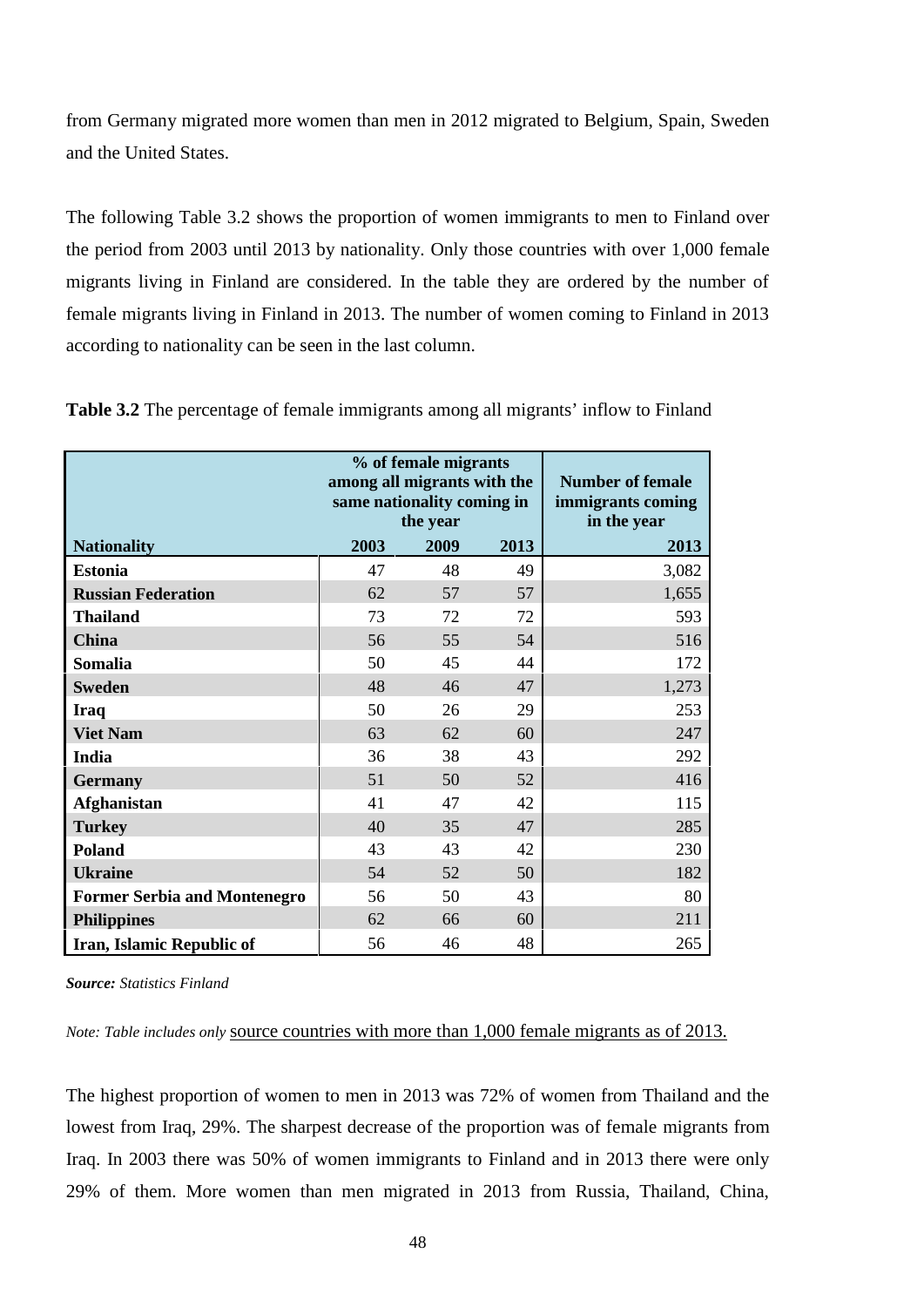Vietnam, Germany, and Philippines. However, the percentage has been changing significantly over the years.

An interesting observation is made when comparing the proportion of women from those nationalities which both have over 1,000 migrants living in both the Czech Republic and Finland. The proportion of female migrants on the yearly inflows of migrants based on nationality is shown in the following Table 3.3.

**Table 3.3** The percentage of female immigrants on total migrant's inflow to the Czech Republic and Finland, migrants living in both countries

|                           |      | <b>Czech Republic</b> |      |      | <b>Finland</b> |      |  |  |
|---------------------------|------|-----------------------|------|------|----------------|------|--|--|
| <b>Nationality</b>        | 2003 | 2009                  | 2013 | 2003 | 2009           | 2013 |  |  |
| <b>Ukraine</b>            | 34   | 43                    | 49   | 54   | 52             | 50   |  |  |
| <b>Vietnam</b>            | 47   | 44                    | 49   | 63   | 62             | 60   |  |  |
| <b>Russian Federation</b> | 50   | 53                    | 59   | 62   | 57             | 57   |  |  |
| <b>Poland</b>             | 18   | 39                    | 42   | 43   | 43             | 42   |  |  |
| <b>Germany</b>            | 25   | 13                    | 15   | 51   | 50             | 52   |  |  |
| China                     | 40   | 49                    | 62   | 56   | 55             | 54   |  |  |

*Source: Czech Statistical Office, Statistics Finland*

*Note: Table includes only* source countries of both the Czech Republic and Finland with more than 1,000 female migrants as of 2013.

From most of the compared source countries more women than men came to Finland, while the opposite situation was in the Czech Republic, where more men than women immigrated from most compared countries. The proportion of women to men coming to Finland was in most cases higher than that of women coming to the Czech Republic, with an exception of China and Poland in 2013, however the proportion was higher in Finland in 2003 and 2009. The most significant difference can be seen in the proportion of immigrating women from Germany as in 2013 only 15% of them came to the Czech Republic, while 52% to Finland. In general Finland seems to be more attractive for female migrants than the Czech Republic.

## **3.2 The migrant characteristics and labor market performance**

In this section I describe the demographic and employment characteristics of female immigrants to the Czech Republic and Finland. I will focus on the most numerous groups, i.e.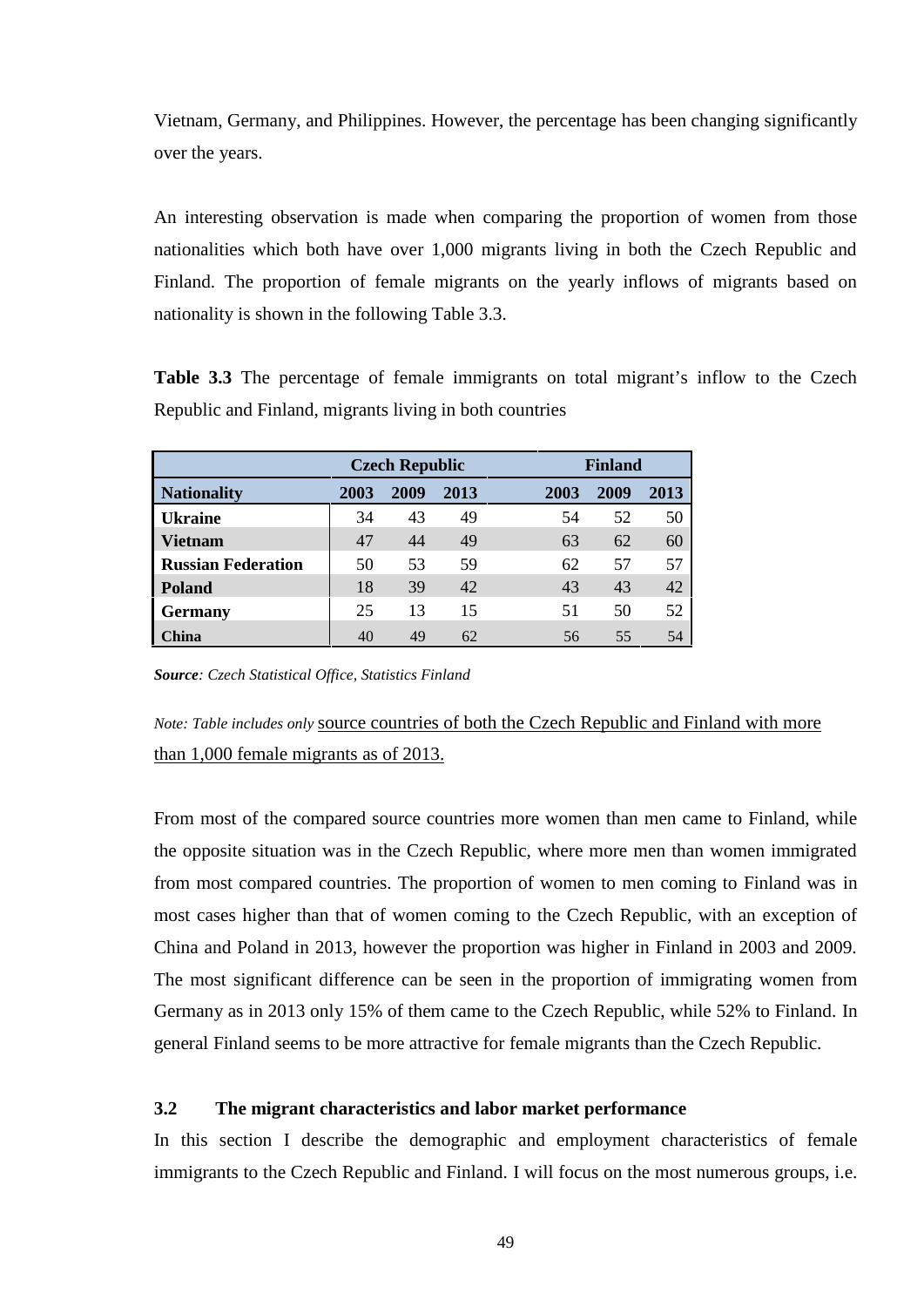Ukrainian and Slovak migrants in the Czech Republic and Estonian and Russian migrants in Finland.

According to Eurostat (2014) in 2012 the average age of immigrants into EU 27 countries was lower than the age of residents. Median age of immigrants ranged from 26 to 40 years, while the median age of EU 27 population was 42 years. Median age of female immigrants to the Czech Republic and to Finland was the same, 27 years (Eurostat, 2014). The most numerous group of female migrants living in the countries is in the age between 25 and 39 years in both countries. Figure 3.7 contrasts the age structure of female migrants in both countries<sup>12</sup>.

**Figure 3.7** The age structure of female migrants in the Czech Republic and Finland [% of all female migrants, 2013]



*Source: Statistics Finland, Czech Statistical Office*

The figure above illustrates that the age structure of foreign women living in Finland and in the Czech Republic are very comparable, only that the Czech Republic has larger proportion of the younger (25 - 39) female migrants than Finland where those over 44 constitute 43% while in the Czech Republic it is 36%. According to Official Statistics of Finland (2013) one

 $12$ For differences in age group definitions of people under 15, those from 0 - 14 years old were put into one group therefore the first group in the Figure is quite numerous as well.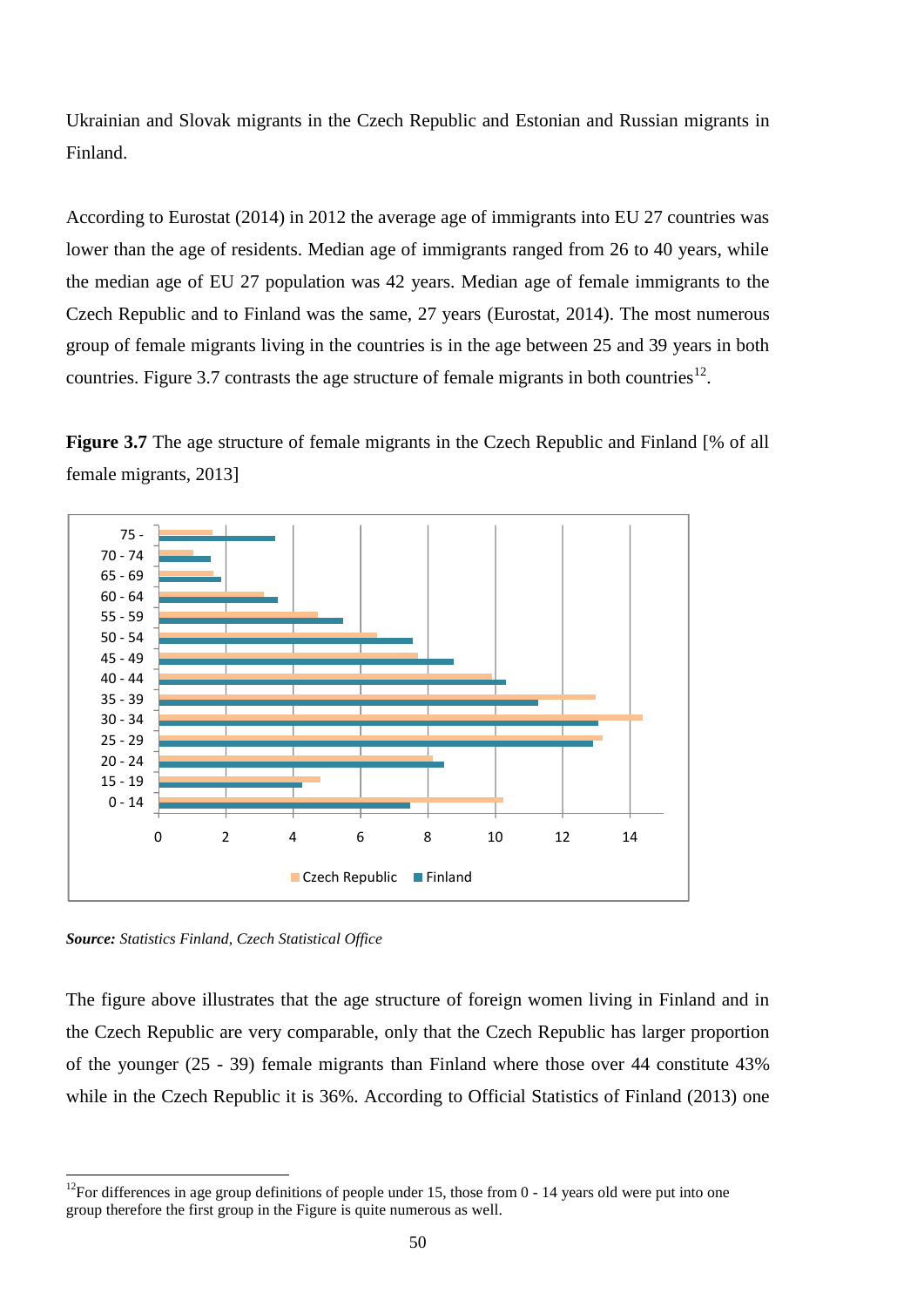in 10 people living permanently in Finland in the age between 25 to 34 was of a foreign origin in 2012.

The comparison by education levels reveals that higher percentage of migrants than natives in the Czech Republic have tertiary education while in Finland it is vice versa (i.e. there are more natives with tertiary education attained). The differences between sexes in both countries within groups of nationality are not as significant as the differences between nationals and migrants.

The employment rates are often taken as a measure of migrant integration in the country (Guzi, Kahanec, & Kureková, 2015). Out of 190,663 female migrants (excluding granted asylums) in the Czech Republic in 2013, 26 520 women were holding a valid trade license and overall employment of female migrants was 66% (Czech Statistical Office, 2015b). Figures are less favorable in Finland as the employment rate was 53% as of 2013. Approximately 9% of employed female migrants were entrepreneurs (Statistics Finland, 2014). The comparison with native workforce reveals that employment rates of migrant women are slightly higher in the Czech Republic and lower in Finland in comparison to the native women.

Another indicator of labor market performance is an activity rate, which represents the proportion of economically active population (labor force - employed and unemployed, excludes economically inactive population) on comparable population (Eurostat, 2014a). In the thesis, the active persons were compared to the population in the age between 15 and 64 years. Figure 3.8 contrasts the activity rate of migrants and nationals by sex in Finland and the Czech Republics.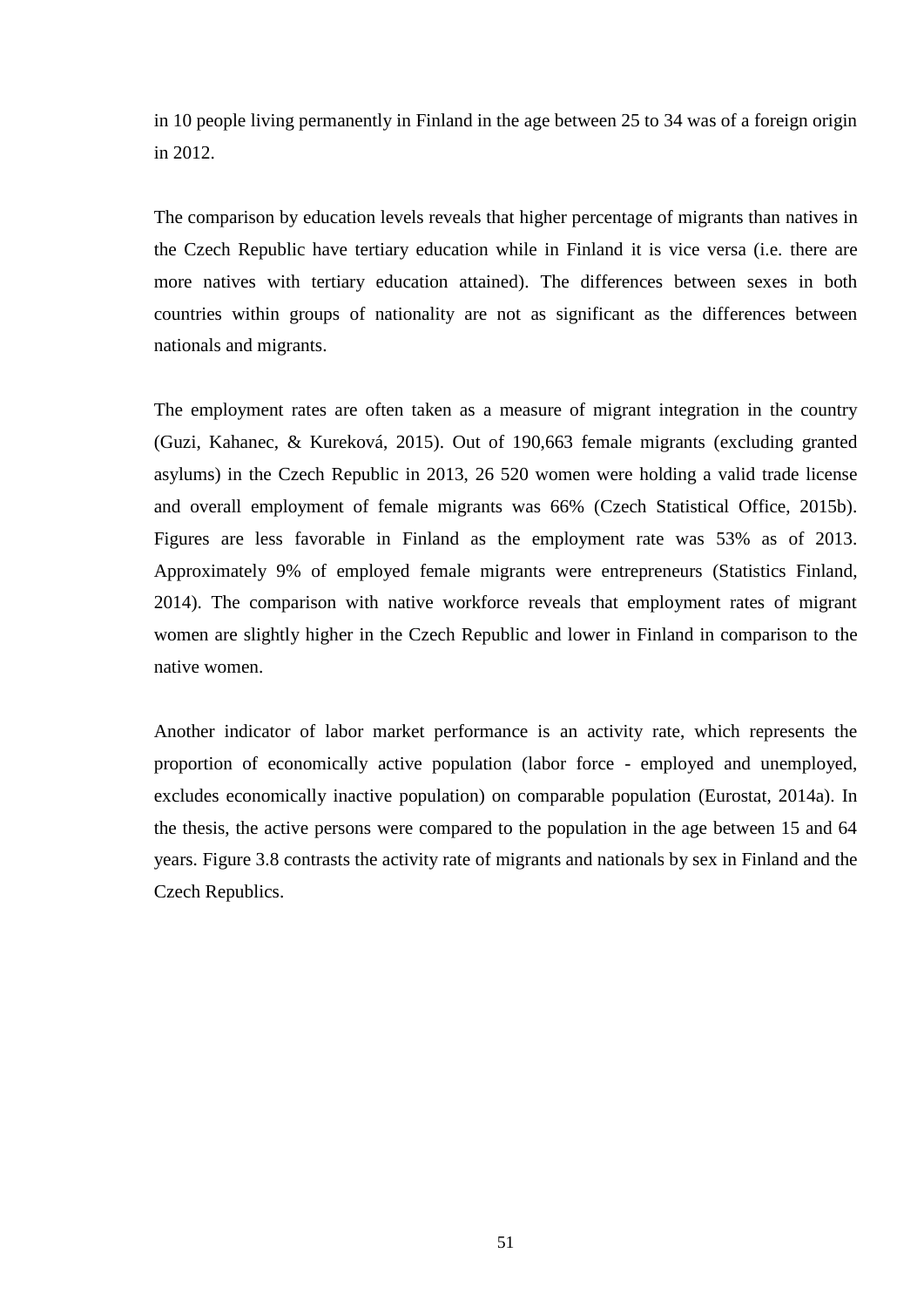**Figure 3.8** Activity rates of migrants living in the country and nationals by sex in the Czech Republic and Finland in percentage, 2014, from 15 to 64 years



#### *Source: Eurostat*

Female activity rate (migrants as well as nationals) was lower than male in 2014 in Finland as well as in the Czech Republic. While male migrants had a higher activity rate than nationals in both countries, the activity rate of female migrants was higher than the one of nationals in the Czech Republic, but lower in Finland. The difference between female migrants and nationals in the Czech Republic was very small, though.

Although the economic development of a country may be high, the wealth may not be available to all its population equally. All things being equal, being a migrant on labor market bears negative effect for both men and women (Kahanec, Zimmermann, & Zaiceva, 2010). It is thus important to study the gap on labor market between nationals and migrants to find out which countries might be more attractive for migrants.

The unemployment rate of migrants in Finland in 2011 was 22% according to employment statistics and 17% according to the Labor Force Survey. Their unemployment rate was higher than that of Finnish nationals by approximately 10 percentage points. Most of the foreign job seekers were in the fields of scientific, technical and art work, and service work, however the most numerous group of job seekers were those whose professions could not be established because they had no documents showing their employment histories (Ministry of the Interior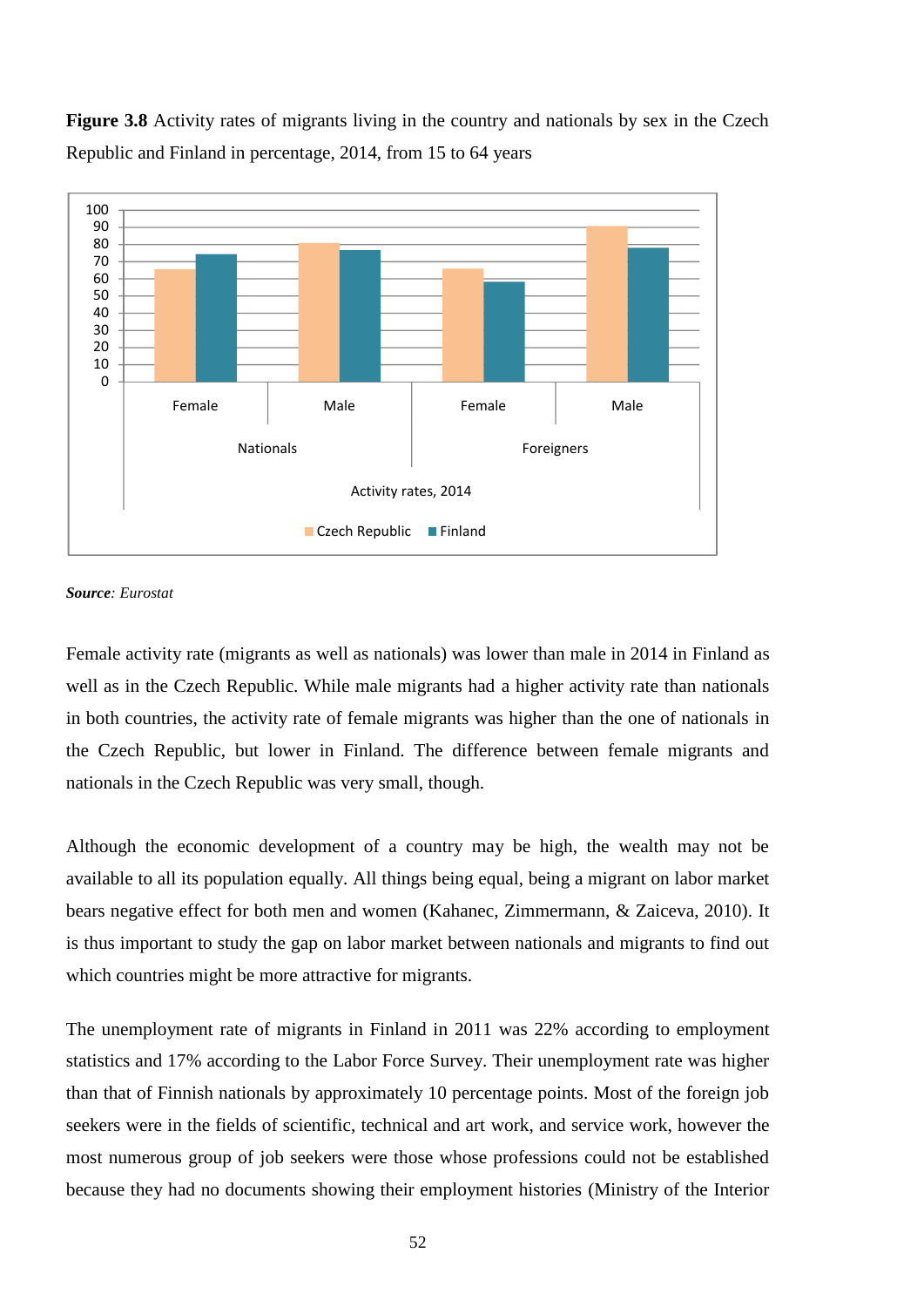Finland, 2012). The unemployment rate of nationals and migrants in the Czech Republic and in Finland is shown in the following Figure 3.9.



**Figure 3.9** The unemployment rate of migrants living in the country and nationals by sex in the Czech Republic and Finland in percentage, 2014

*Source: Eurostat*

Figure 3.9 compares the unemployment rate of nationals and migrants by gender in Finland and in the Czech Republic. The unemployment rate in 2014 is higher in Finland. An interesting pattern emerges that the unemployment of native women in Finland is lower relative to the unemployment of native men, but foreign women unemployment was higher than male. The difference in unemployment between nationals and migrants was much more considerable in Finland, where it was much higher for the later in 2014. In the Czech Republic the unemployment rate of foreign women was only slightly higher than that of nationals, and foreign male unemployment was even lower than the one of nationals. The level of education attained may have an impact on the employability of either nationals or migrants. The following Figure 3.10 shows the highest level of education attained by nationals and migrants in Finland and in the Czech Republic.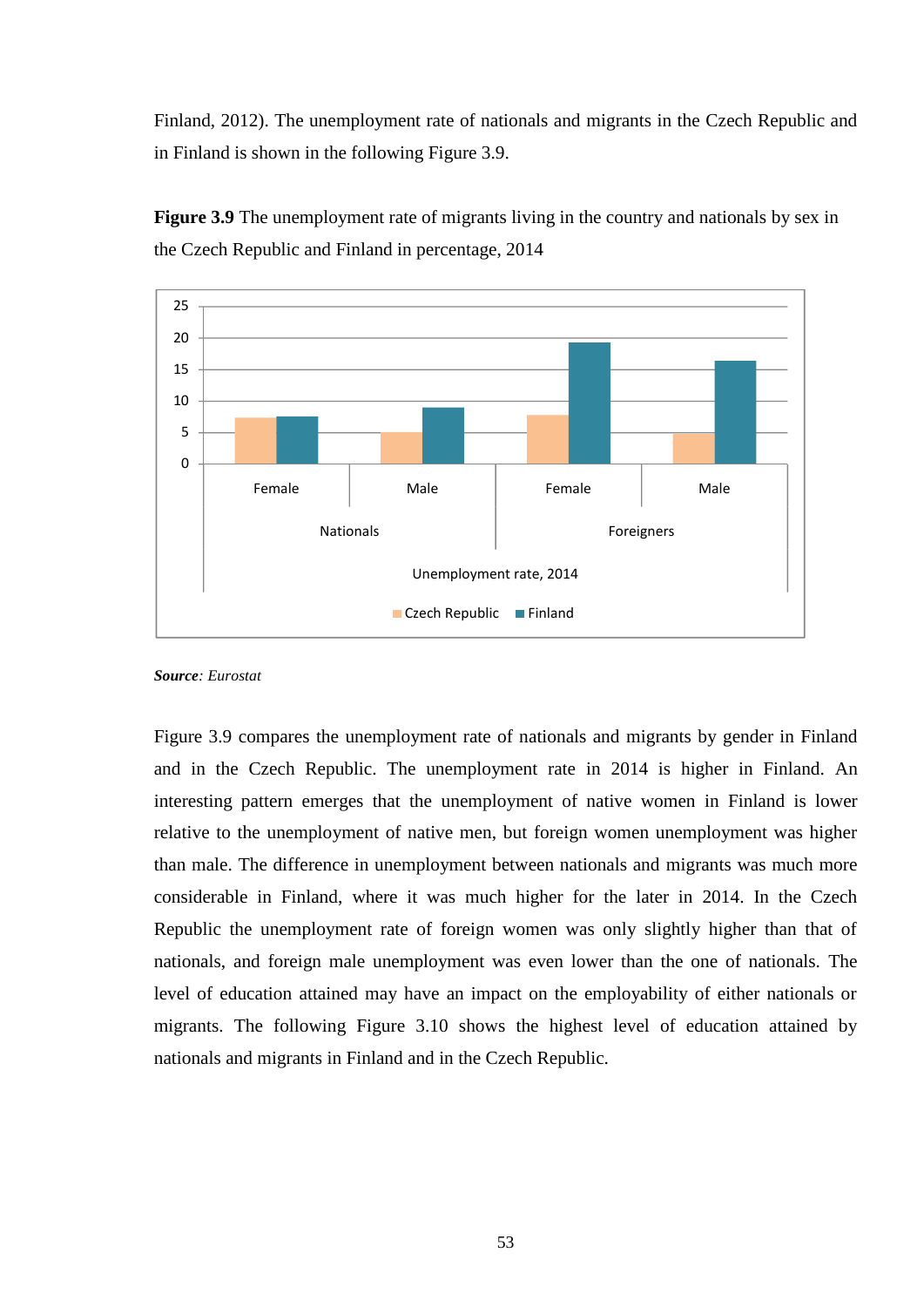

**Figure 3.10** Population by educational attainment level, sex and citizenship, Finland and the Czech Republic in percentage, 2014

#### *Source: Eurostat*

In the Czech Republic more detailed statistics are available about employment characteristics of migrant workers. According to occupation classification (ISCO) the most migrant women in the Czech Republic work as unqualified workers and machine workers (ISCO-9 group<sup>13</sup>). Women migrants also dominate in occupations that include researchers and experts, technicians, medical personnel and educators. According to the industry classification NACE most female migrants are employed in the manufacturing industry(Czech Statistical Office, 2015b). Nonetheless, main occupations of female migrants vary across different countries of origin. In 2011, for example, most women coming to the Czech Republic from Ukraine were unqualified, helping personnel (50%) or machine operators (15%), from Poland 16% of women migrants were unqualified, helping personnel and 46% are machine operators, female migrants from Slovakia are unqualified, helping personnel (18%), retail and services staff (18%), machine operators (16%), education, technical or health workers (16%), and science and research staff (15%).

<sup>&</sup>lt;sup>13</sup>ISCO 9 represents elementary occupations like cleaners and helpers; agricultural, forestry, fishery labors; food preparation assistants, etc.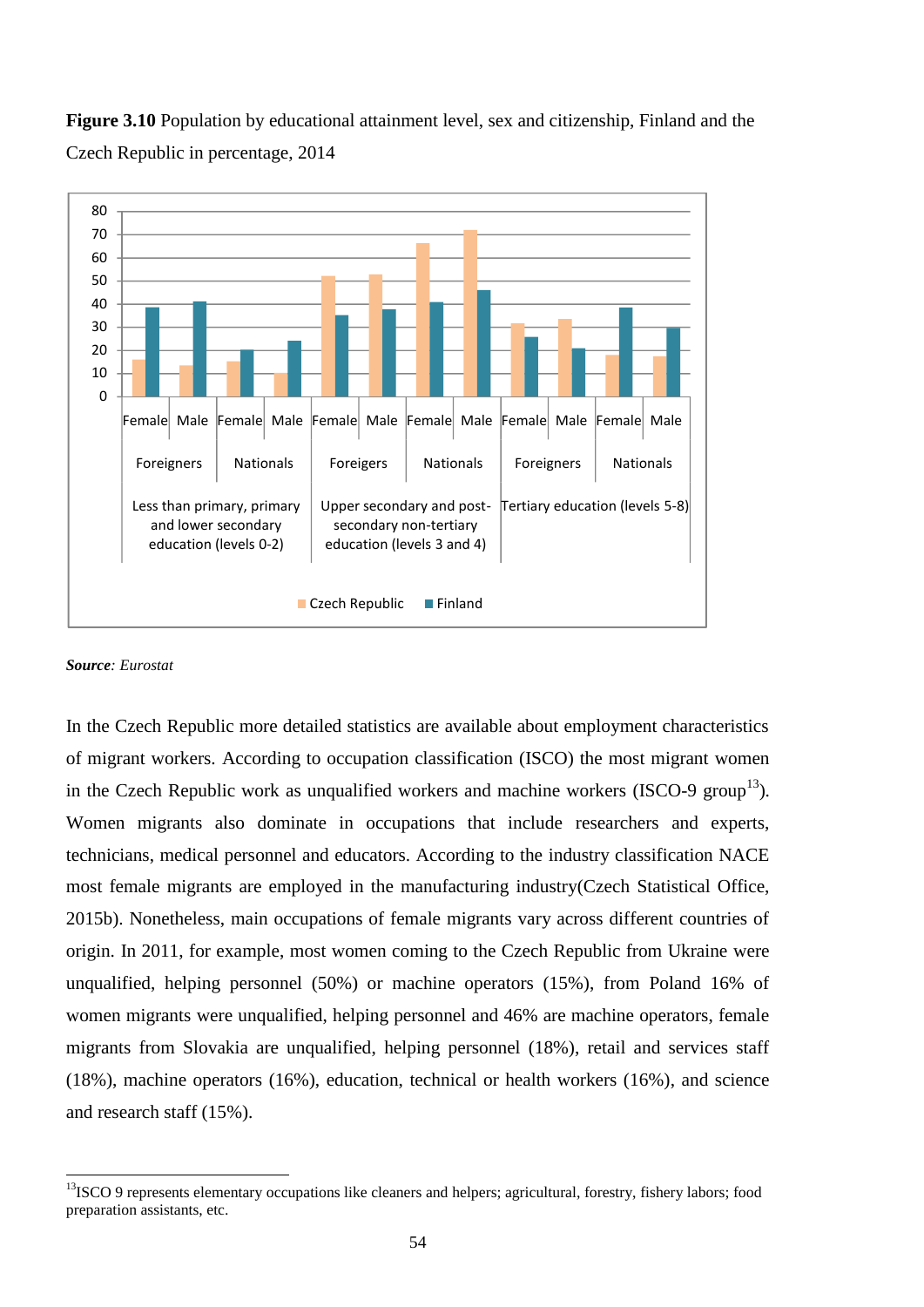## **4. DETERMINANTS OF FEMALE MIGRATION IN THE CZECH REPUBLIC AND IN FINLAND**

In the previous chapters I discussed the factors that have influence on migration decision and I contrast the migration patterns in the Czech Republic and in Finland. This chapter focuses on the role of migration policies and institutions.

### **4.1 Economic pull factors**

In the previous chapter I stressed the importance of economic pull factors such as GDP growth, unemployment, GDP per worker and wage level in the destination country. Higher GDP per capita or worker and higher wage levels and lower unemployment attract more immigrants to the country (Adsera & Pytlikova, 2012; Mayda, 2005). The size of the migrant flow correlates with the economic situation in the country of destination. Figure 4.1illustrates the relationship between GDP growth and unemployment and the female immigration flows to Czech Republic and Finland.

**Figure 4.1** Finland GDP growth, female immigration (in thousands) and female unemployment rate, 2003 - 2013



*Source: Eurostat*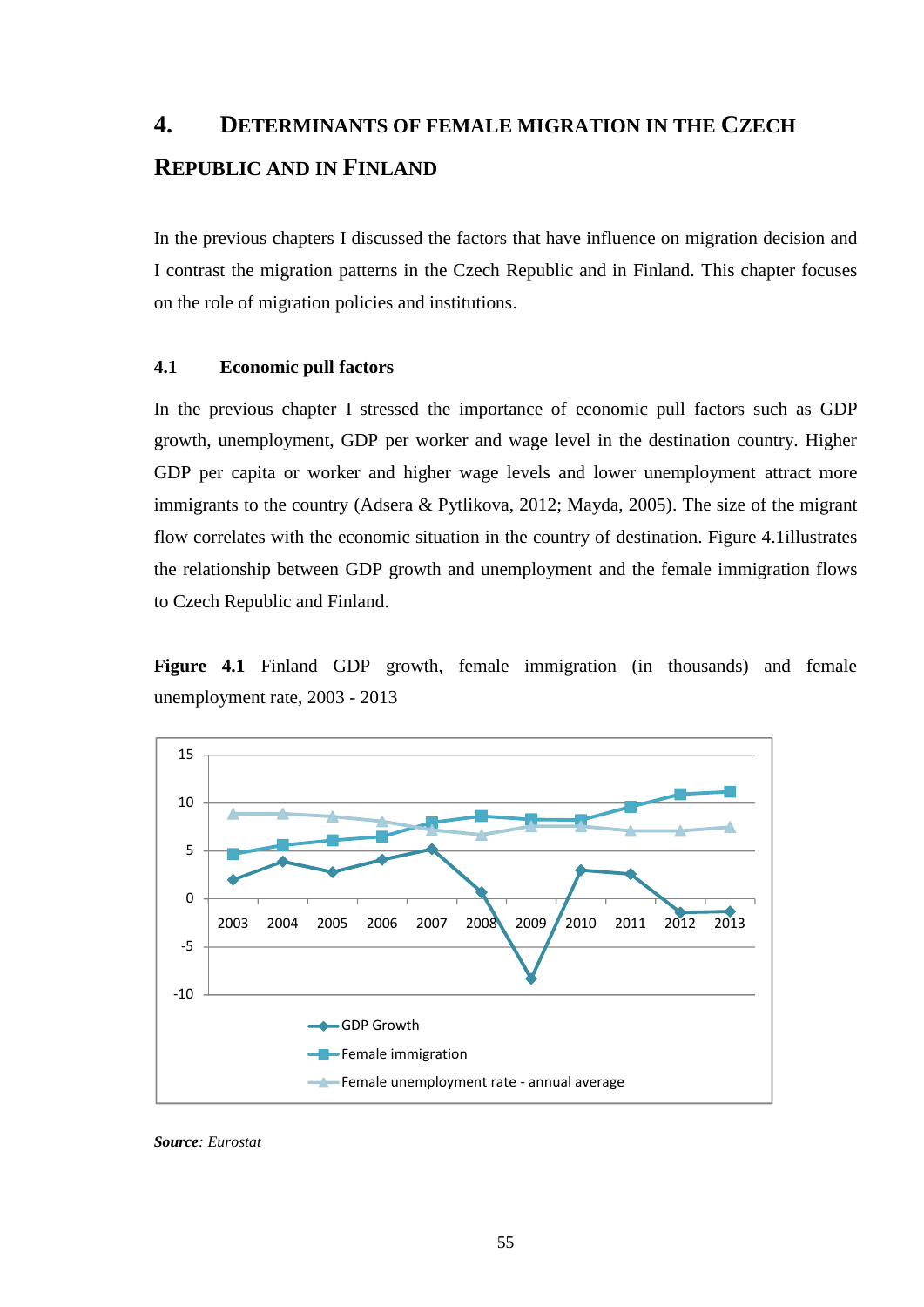Female immigration seems to be following the changes in female unemployment rate. Pearson's correlation<sup>14</sup> coefficient of 0.818 suggests a significant correlation between those two variables in Finland. The GDP growth is not confirmed to be a strong predictor of the immigration flows (Pearson's correlation coefficient is 0.408). In 2009 the GDP growth was negative but the immigration grew or remained steady. Figure 4.2 repeats the analysis for the Czech Republic. The situation in the Czech Republic seems to be rather specific as the immigration increased rapidly in 2007 followed by a rapid decrease in the following years. The economic growth was positive until the Great Recession in 2009. After 2010 the GDP growth was mild and close to zero in the recent years. The unemployment rate of women remained quite stable over the period.

**Figure 4.2** the Czech Republic GDP growth, female immigration (in thousands) and female unemployment rate 2003 - 2013



#### *Source: Eurostat*

I conclude that the relationship between female unemployment and female immigration is stronger in Finland. The reaction of immigration to change in GDP growth caused by the crisis in 2009 does not seem to be significant in any of the countries. However, when analyzing the relationship between GDP per capita in PPS and the volume of female immigrants in EU countries, the correlation is strong (higher in the Czech Republic). The

 $14$ Pearson's correlation refers to coefficient of strength of linear relationship(Lane, n.d.).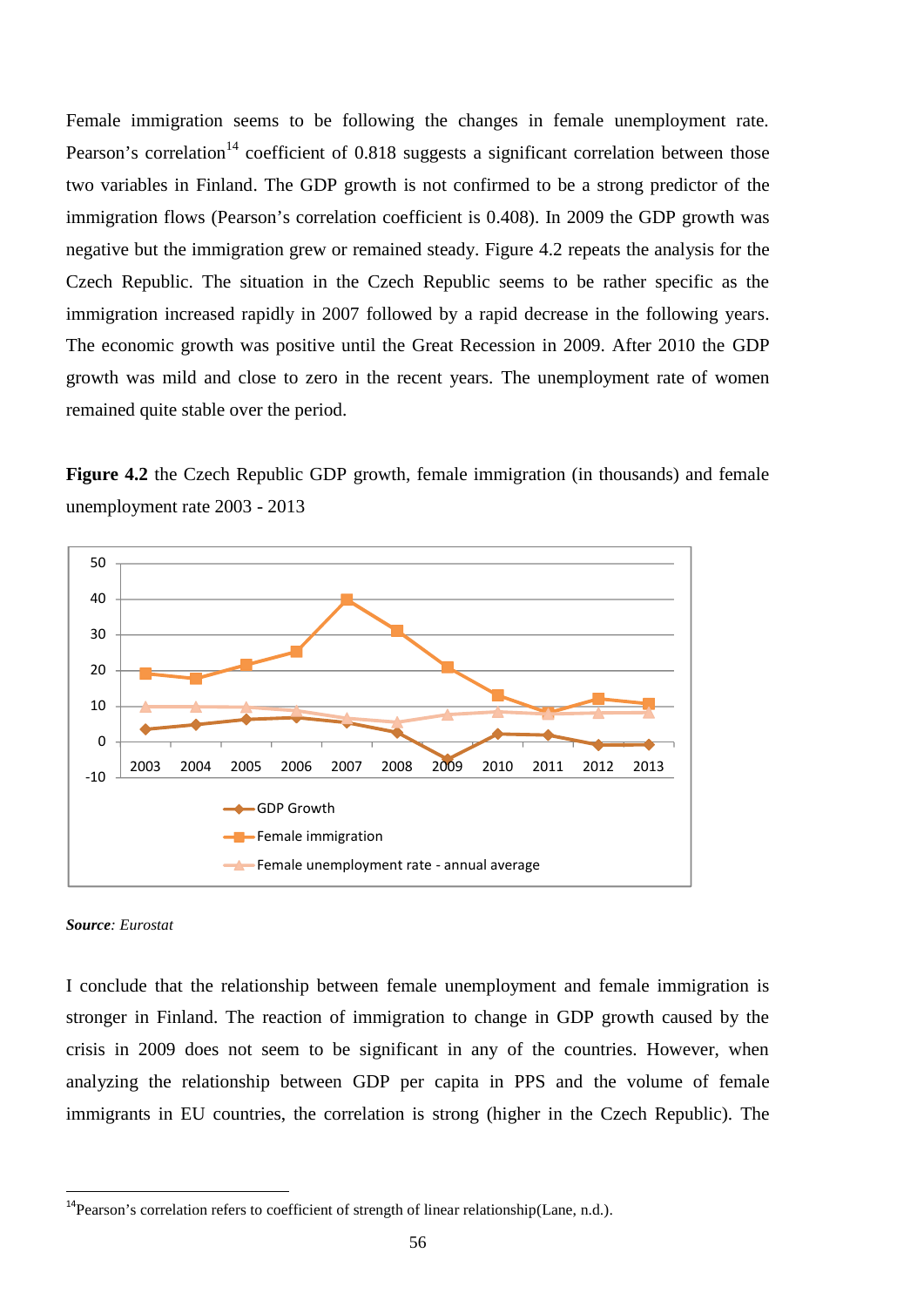studied period is very short and changes in GDP per capita were not so dramatic as to have a substantial impact on the migration decision. Other pull factors are prevailing.

Another factor which might influence female migration is the distance between the source and the destination country. Empirical data shows, that most female foreigners in Finland come from Russia, Estonia and Sweden (Statistics Finland, 2014). Both Sweden and Russia are neighboring countries, while Estonia is located close to Finland (within 90 kilometers). It seems to prove the theory that the distance is significant for destination choice, however, the distance as an explaining factor must be accompanied by other factors to explain the destination choice among similar distances within different possible destinations.

## **4.2 Bilateral agreements and institutional pull factors**

As mentioned above the gender inequality is smaller in Finland than in the Czech Republic. To be able to see the impact the gender equality has on female migrants, countries with best and worst ranking were added to the Table 4.1 showing the Gender Inequality Index rank and female migration indicators.

**Table 4.1** Female migration indicators, 2013 and Gender Inequality Index, 2013 Slovenia, Finland, the Czech Republic, and Yemen

| <b>Country</b>        | <b>Gender</b><br><b>Inequality</b><br><b>Index</b><br>rank | The number of<br>female<br>migrants | <b>Female</b><br>migrants<br><b>on</b><br>population<br>in $%$ | <b>Female</b><br>migrants on all<br>international<br>migrants<br>in $%$ |
|-----------------------|------------------------------------------------------------|-------------------------------------|----------------------------------------------------------------|-------------------------------------------------------------------------|
| Slovenia              |                                                            | 76,314                              | 4.8                                                            | 42.7                                                                    |
| <b>Finland</b>        | 11                                                         | 144,271                             | 2.7                                                            | 49.2                                                                    |
| <b>Czech Republic</b> | 13                                                         | 183,681                             | 1.7                                                            | 42.4                                                                    |
| Yemen                 | 152                                                        | 198,209                             | 0.5                                                            | 40.7                                                                    |

*Source: United Nations*

The gender inequality is slightly higher in the Czech Republic relative to Finland. The proportion of women to men migrants is higher in Finland as well as their proportion on population. However, it is important to notice that the difference in gender inequality is only slight. Thus Slovenia, ranking 1 was added to the Table. There the difference in the number of female migrants on population is higher, however their percentage to men is lower than in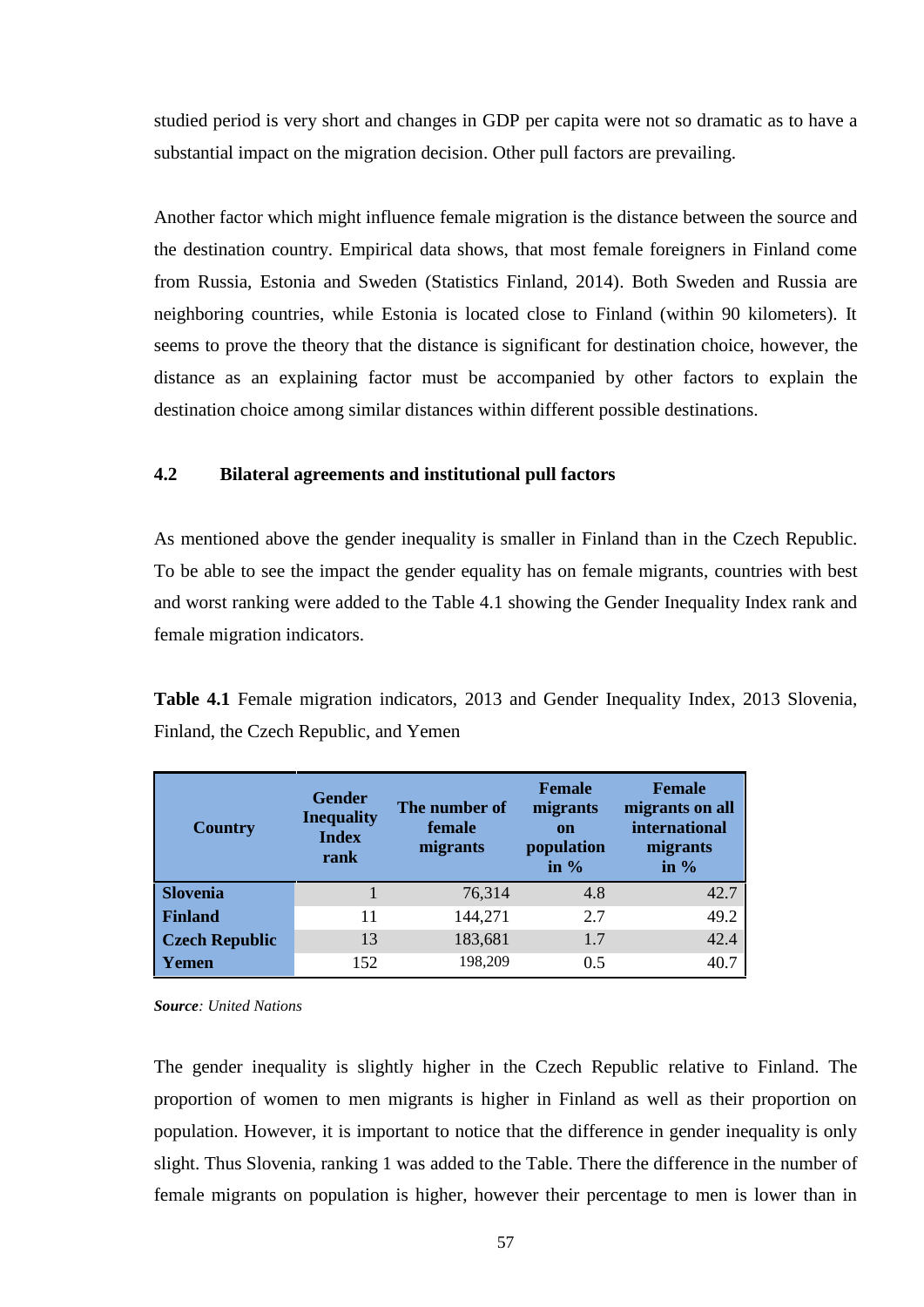Finland and almost the same as in the Czech Republic. On the other hand, Yemen is on the other side of the Table as it has the highest gender inequality among observed countries. The proportion of women migrants on population is significantly lower, as well as their percentage on all international migrants. The gender inequality seems to have an impact on the number of female migrants on population, however, again there are other aspects that must be taken into account. The gender inequality may not itself explain the female migration, however it can be one of the pull factors.

Bilateral agreements are another form of attracting migrants with certain background or from a particular country. The Czech Republic had several bilateral labor agreements, the most significant being with Slovakia. In 1993 the agreement which included semi-free movement of workers was implemented. This agreement also included several other benefits migrating people obtained, including the right to enter the territory of the other country without visa for unlimited time (Meduna, 2004). Most of those rights, however, now have all the EU nationals. Other countries with which the Czech Republic signed bilateral agreements (excluding stagier, trainee and apprenticeship) are Bulgaria, Germany, Mongolia, Poland, Russian Federation, Ukraine, and Vietnam, however, those agreements include yearly quotas and maximum time of work-permit renewal (Meduna, 2004). As shown earlier in the paper, the countries with bilateral agreements were also among the top sending countries of migrants (male and female) to the Czech Republic with Ukraine, Slovakia, Vietnam, and Russian Federation being top four sending countries in 2009 (Czech Statistical Office, 2013). In 1990s Finland signed bilateral labor agreements (again excluding stagier, trainee and apprenticeship) with Estonia, Russian Federation, and Australia and trainee and apprenticeship agreements with several other countries (Albrecht, 2004). Again, the top sending countries of migrants, women as well as men, living in Finland are Estonia and Russia (Official Statistics of Finland (OSF), 2013).

### **4.3 The role of integration policies**

For the purpose of comparison and evaluation of different migration policies the Migrant Integration Policy Index (MIPEX) will be used. MIPEX measures the integration policies in 38 countries including all the EU member states, it is conducted by Barcelona Centre for International Affairs (CIDOB), and Migration Policy Group (MPG). It measures 167 indicators in 8 policy areas. Each of the indicators is evaluated by country experts, the results are then averaged to produce aggregate scores in the 8 policy areas from 0 to 100. The overall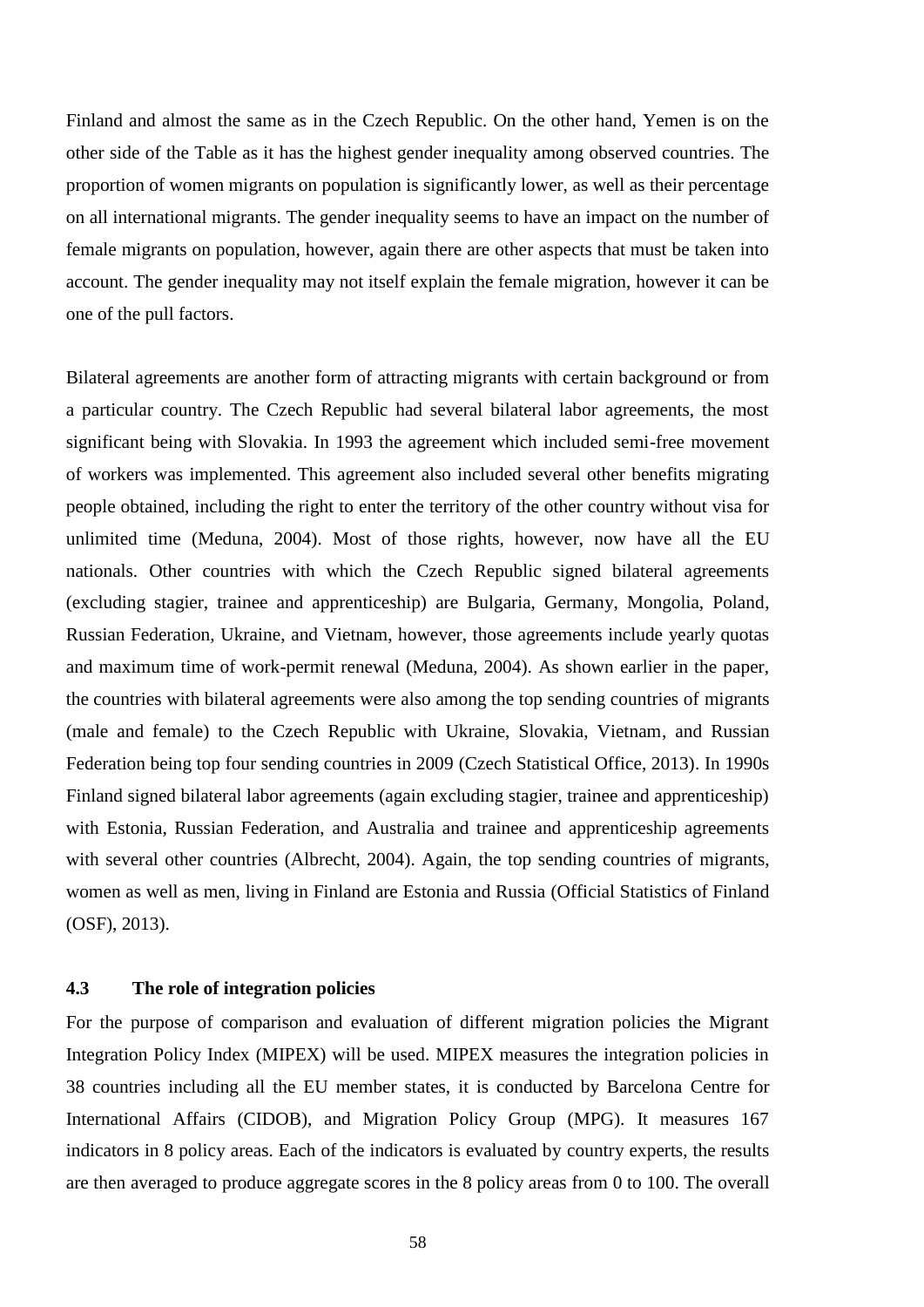score is calculated by averaging the policy areas. According to the score the policies can be marked as favorable (score above 80), slightly favorable (score 60-79), halfway favorable (score 41-59), slightly unfavorable (score 21-40), unfavorable (score below 20), and critically unfavorable (0) (Huddleston, Bilgili, Joki, & Vankova, 2015).

The overall score reached by Finland in 2014 was 71, which means that its policies towards integration and equal opportunities of migrants are slightly favorable. Finland ranks 4th overall among all 38 surveyed countries. Reaching the score 45, the Czech Republic ranks 23rd and its policies are halfway favorable. Compared with 2014the Czech Republic improved the overall score (without education) by gained 7points since 2007. Finland improved by 3 points from 2007 to 2014 (Huddleston et al., 2015).

MIPEX evaluates migrant integration policies for 8 areas: labor market mobility, education, political participation, access to nationality, family reunion, health, permanent residence, and anti-discrimination. The results in those areas for Finland and the Czech Republic can be seen in Figure 4.3



**Figure 4.3** MIPEX scores, Finland and the Czech Republic, 2014

*Source: MIPEX*

The Czech Republic scored lower than Finland in all observed categories. The largest gap between the two countries is in the category of political participation while the smallest difference is in the health category (notice that Finland achieves the lowest score in the area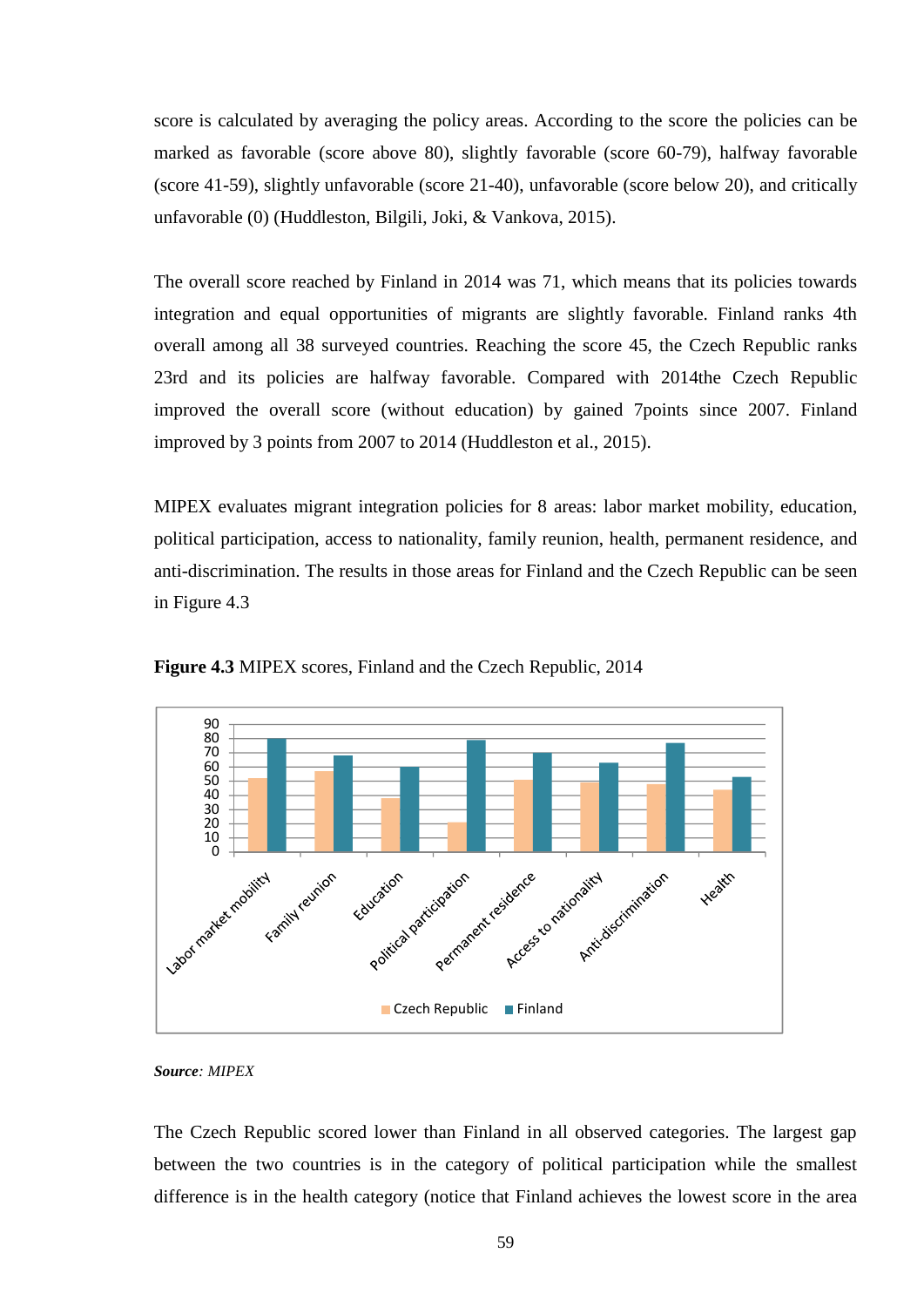of health). The policies in most areas are evaluated as halfway favorable in the Czech Republic. The worst results were achieved in the area of education and political participation in the Czech Republic, both categories being assessed as slightly unfavorable. Most Finland integration policies are rated as slightly favorable with the worst result in the category of health, however still assessed as halfway favorable. Health and family reunion policies are potentially more important for women migrants. Family reunion is assessed as slightly favorable in Finland, while in the Czech Republic both policies are assessed as halfway favorable.

There were some changes in the results between 2007 and 2014. The changes over the time period in the Czech Republic can be seen in the following Figure 4.4<sup>15</sup>.



**Figure 4.4** MIPEX scores, the Czech Republic, 2007-2014

### *Source: MIPEX*

The Czech Republic improved the overall score (excluding education) by 7 points from 2007 until 2014. Labor market mobility increased by 2 points from 2007 to 2010 caused by better targeted support to immigrants. The score increased even though there were also minor restrictions on non-EU members' access to labor market. The decline in the family reunion policy in 2014 is caused by the amendments in 2013 which require non-EU families to pay higher fees and have greater incomes than is required of Czech families. Political participation

<sup>&</sup>lt;sup>15</sup>As education and health categories were not included in the research in 2007, they are not included in the Figure 4.2; the overall score is without education.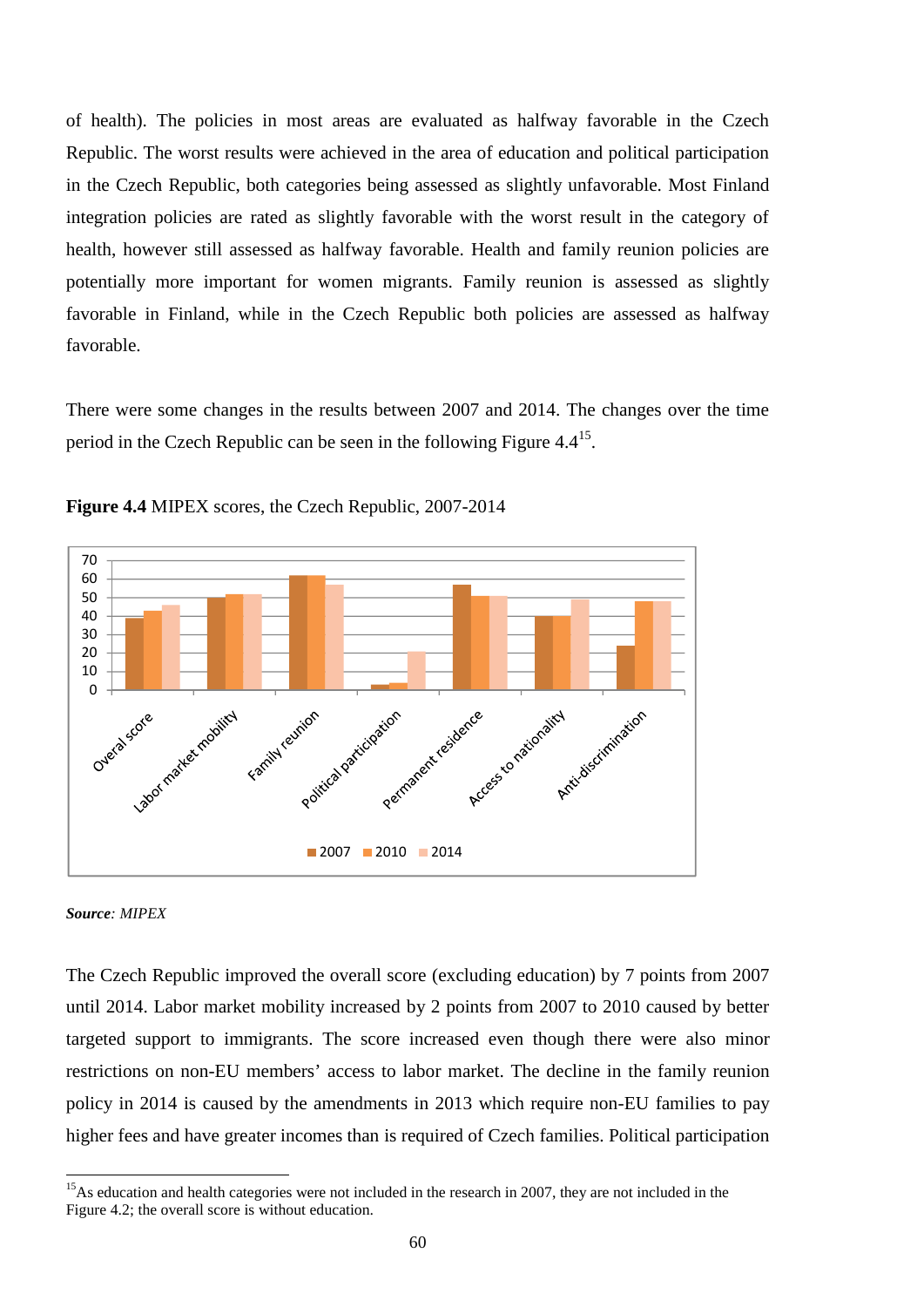is the category with the worst results, and the Czech Republic ranks second least favorable of all countries. The government responded to the situation with concrete measures and improved the score by 18 points from 2007 to 2014. During this period non-EU migrants were guaranteed some basic political liberties, bodies of integration offices for migrants were opened, migrants got support to represent the interests of migrants civil society by themselves. Still, non-EU citizens are not allowed to vote in local elections in the Czech Republic. In contrast, in Nordic countries the right to vote is fully implemented. In the area of permanent residence the Czech Republic lost 6 points caused by slightly more restrictive requirements. The Nationality Act in 2013 slightly improved the access of migrants to nationality thus the Czech Republic gained 9 points in the category of access to nationality. The score of anti-discrimination doubled in 2009 because of the Anti-Discrimination Law change, dedicated to anti-discrimination measures (Huddleston et al., 2015).

The changes in the scores in Finland were less significant than those in the Czech Republic, the policies in more areas achieved the same results in 2007 and 2010, as well as in 2014. The scores over the time period are shown in the Figure 4.5.



**Figure 4.5** MIPEX scores, Finland, 2007-2014

*Source: MIPEX*

The overall score in Finland changed only slightly, increased by 3 points over the period 2007-2014. The most significant change in the score was in the area of labor market mobility, where 7 points were gained. There was a change in policy in 2010; since then the migrants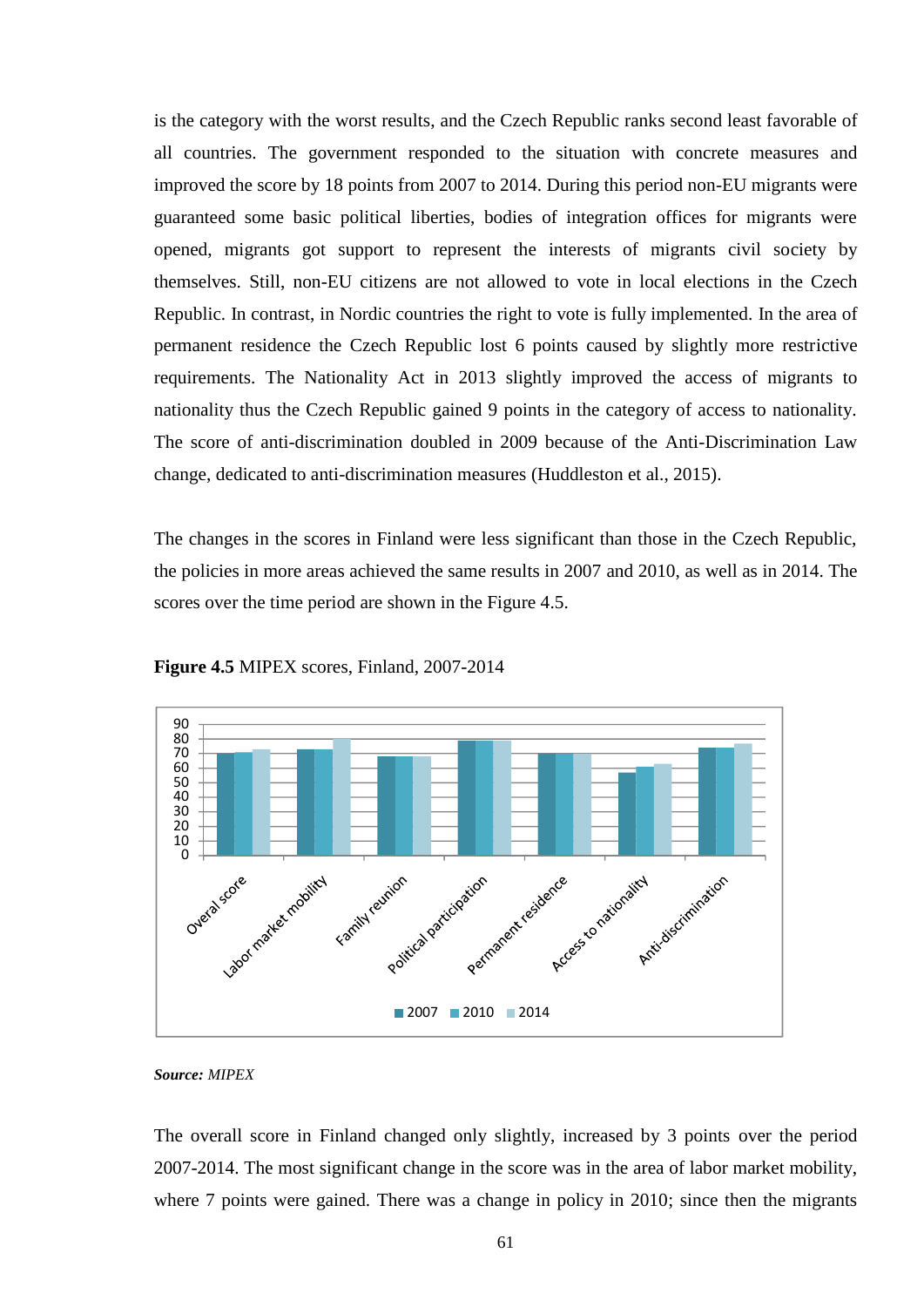have been assessed about their employment, education and language skills, and this information is used to create individual integration plan, the migrants are also individually advised and support is also offered. There was no change in the score reached in the area of family reunion, permanent residence or in the area of political participation. In political participation Finland reached the highest score of EU 28 countries and third largest of all 38 MIPEX countries. In the area of access to nationality 6 points were gained from 2007 to 2014. In 2011 the Nationality Act made the path to citizenship for migrants relatively clear, quick and encouraging. Three points were gained in the area of anti-discrimination by Finland thanks to revision of the Non-Discrimination Act in 2014, which made the laws stronger and provided more support to access justice by the victims of discrimination (Huddleston et al., 2015).

The attractiveness of country for migrants can be assessed along different dimensions. In the next figure I consider the policies that facilitate the long-term stays. The following Figure 4.6 shows the comparison of permanent residence policies of Finland, the Czech Republic, and the average of EU 28 countries. Table A2 in the Appendix provides details about the MIPEX evaluated criteria for the permanent residence category: Eligibility, Conditions for acquisition of status, Security of status, and Rights associated with status*.*



**Figure 4.6** Evaluation of the permanent residence policy (MIPEX score 2014)

*Source: MIPEX*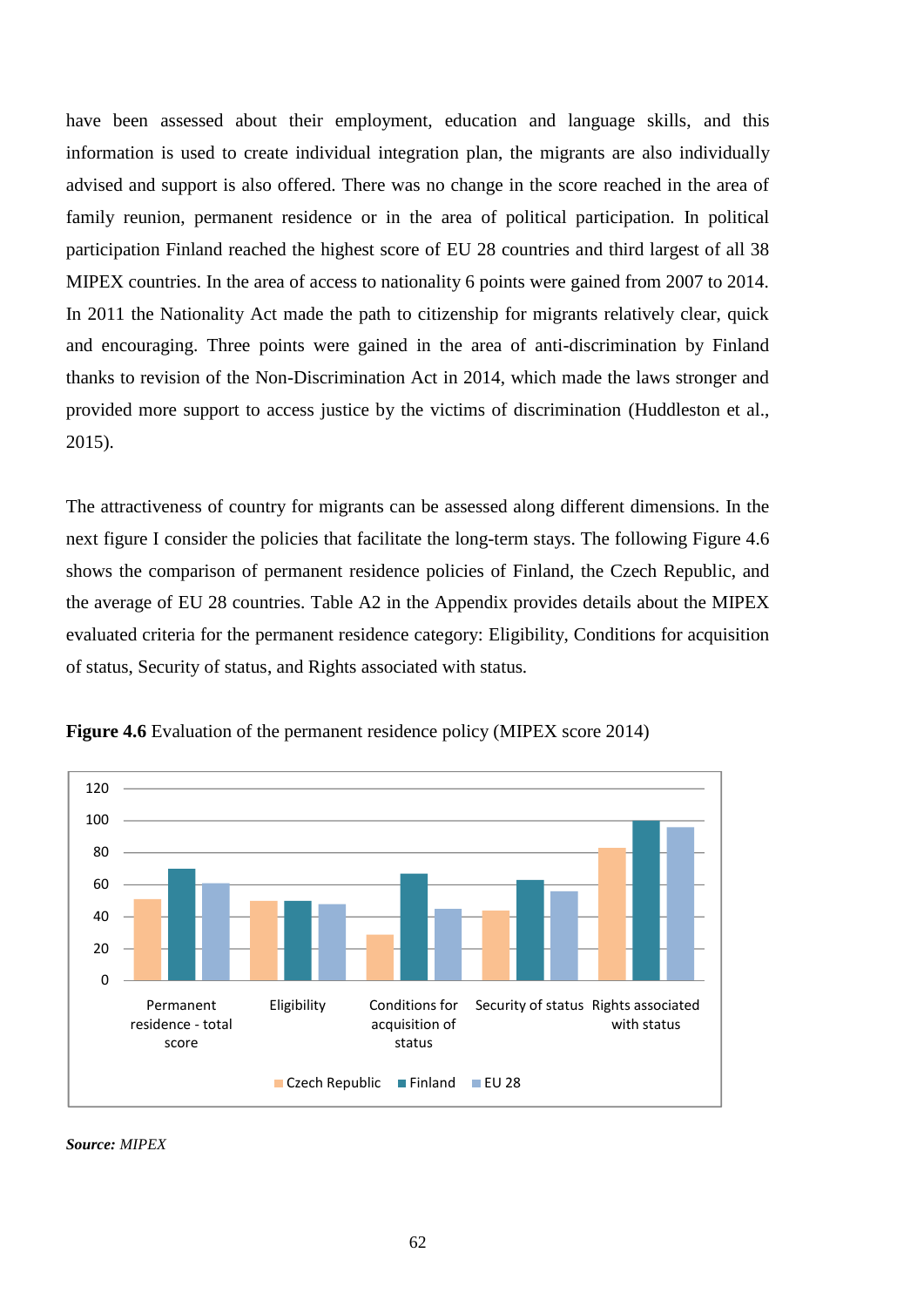The level of integration of permanent residence policy in the Czech Republic is assessed below the average of EU 28 countries, while the Finland scores above the EU 28 average. When examining the sub-categories the Czech Republic achieved the lowest score (slightly unfavorable) in the subcategory -security of status which is rated as halfway favorable because the migrants with long-term residence permit cannot be certain if their permit will be prolonged and they can be withdrawn on several vague grounds. In overall, the migrants get secure status and near-equal rights as citizens. However, to obtain permanent residence, the migrants have to have a quite high income and pay high fees. Policies are assessed as slightly favorable in Finland that has the stable and clear path for the migrants to permanent residency. The security of their status in Finland is the same as in an average Western European country. The status can be withdrawn even after decades, although personal circumstances are taken into account (Huddleston et al., 2015)*.*

Another important category for analysis of female migration is family reunion. Similarly, the evaluated criteria are eligibility, conditions for acquisition of status, and rights associated with status. Detailed information about evaluated criteria of the category family reunion can be found in Table A3 in the Appendix. Figure 4.7 contrasts the MIPEX scores in Finland and the Czech Republic



**Figure 4.7** MIPEX score for family reunion, Finland, the Czech Republic, and EU 28 countries, 2014

*Source: MIPEX*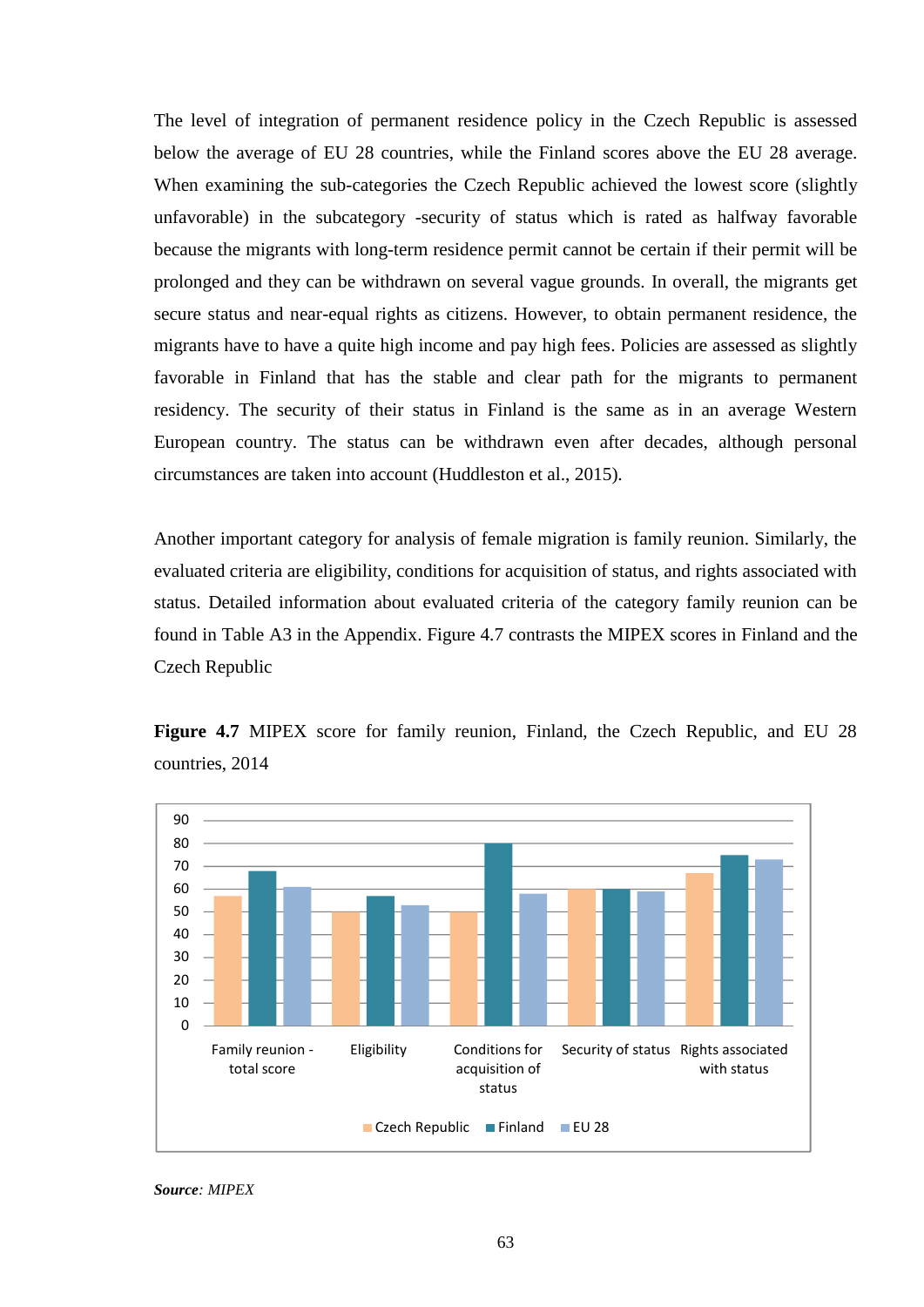As seen before Finland outperforms the Czech Republic but the gap is relatively small in the area of family reunion programs. In reality, family reunion can be a long and costly process. In Finland migrants can reunite with their spouse/partner or minor children but only after they pay the (high) fee and the generally high living expenses. Several obstacles exist in the family reunion programs. It is especially difficult to obtain autonomous residence (the same problem as in many observed countries). In 2013 the Czech Republic introduced new fees (increase by 250% as opposed to 2010) and requires greater resources than are required from Czech families. There is also a delay with the reunion as the sponsors have to wait for 15 months and first become long-term or permanent residents. There has been a significant change in points obtained in the MIPEX study by the Czech Republic in the question of conditions for acquisition of status caused by changes in 2013, since then the non-EU sponsors have not been allowed to reunite with their family in case their incomes come from certain benefits like unemployment, social assistance or child benefits (Huddleston et al., 2015).

When women migrate to another country they may migrate together with their children or they may plan to have children in the future. Thus, the opportunities to attend schools in the destination country may affect their migration decision. In Finland in 2012, 3% of 15 year-old students were immigrants, that is comparable to the Czech Republic (3% of 15 years old were immigrants). These proportions are low relative to the OECD average of 12% (OECD, 2013). According to the Czech legislation not all migrants have access to full education system but when they have, their support is better available than in most Central European countries. Even though compulsory education is available for all the pupils regardless of their status, higher or vocational education is not (Huddleston et al., 2015). The results of PISA 2012 show that in the Czech Republic the equity in education is below average of OECD countries, while in Finland there are high levels of performance and at the same time equity in education opportunities (OECD, 2013). Even though pupils in Finland have the same access to all the levels of education and the conditions are better than in most other countries evaluated by MIPEX, the policies are still only slightly favorable (Huddleston et al., 2015).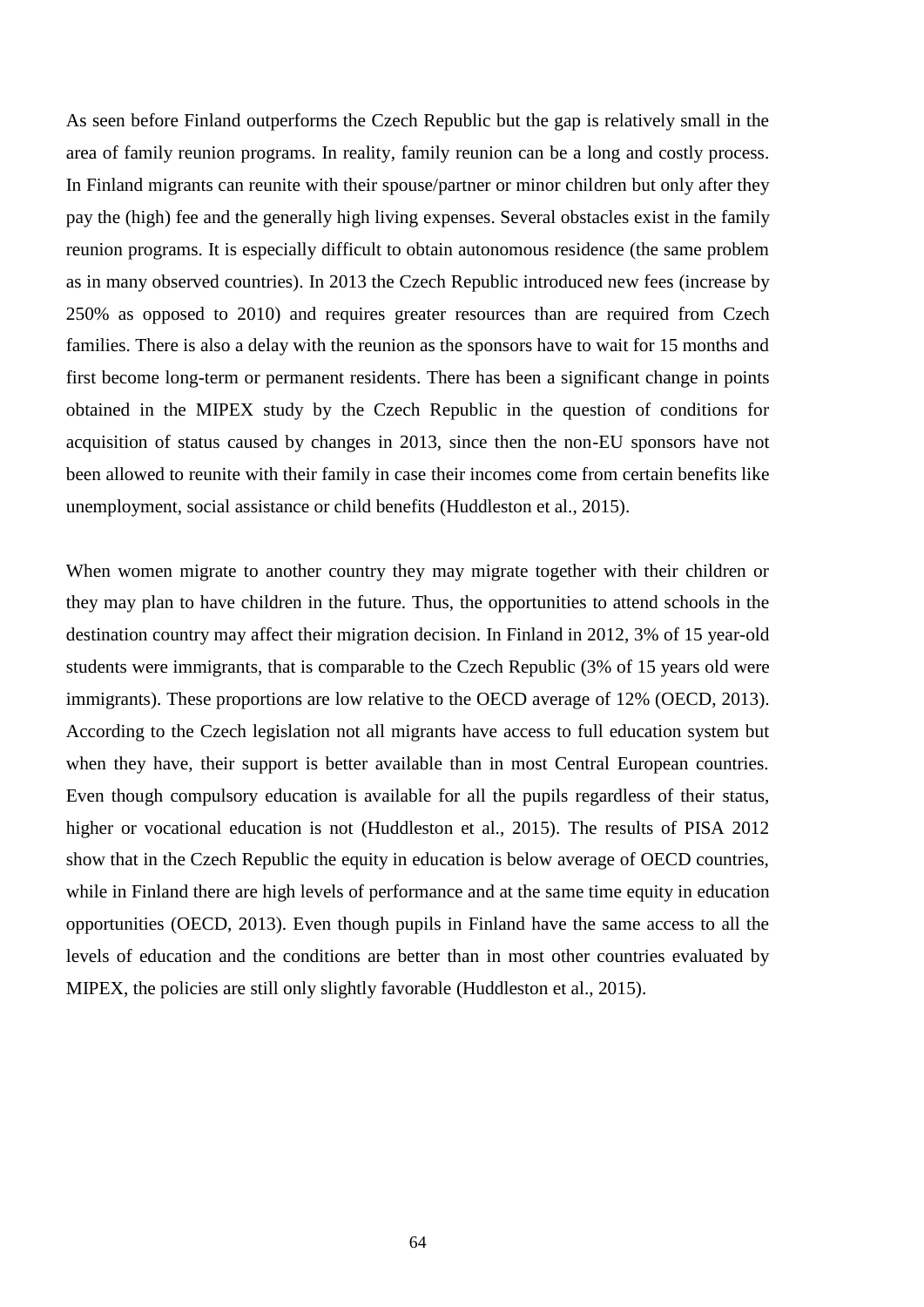#### **4.4 Rights of third country nationals**

By January 2014 there were 261.3 thousands of migrants originating from third countries residing in the Czech Republic, which corresponds to 60% of all migrants living in the country. The proportion of third country nationals (59%) was similar to Finland although the absolute number is lower (121.9 thousands). This means that more than a half of all migrants in both countries were from non-EU member country (Eurostat, 2014b). In this part of the thesis I focus on the migration policies that apply to this group. The thesis considers the term "migration policy" as *a set of rules, regulations and practices concerning movement of international migrants across the state borders and their stay in the country of destination* (Drbohlav et al., 2009).

Nationals of EU member countries, Island, Liechtenstein, Norway, and Switzerland are allowed to cross borders without border controls unless using international airport. They need to register at a local police station in case they intend to stay in the Czech Republic for longer than 30 days or in Finland after 3 months of stay (Ministry of the Interior of the Czech Republic, 2011; The Finnish Immigration Service, 2015).

Citizens of non EU countries or so called *third countries* have different alternatives for the entry and stay in the Czech Republic and many of their rights are related to a long-term resident permit attainment. The options are as follows: visa for a stay of up to 90 days (shortterm), visa for a stay of over 90 days (long-term), long-term residence permit, employee card, EU Blue card, or permanent residence(Ministry of the Interior of the Czech Republic, 2015).

Visas for a stay of up to 90 days include the tourist visa and very-short-term-stay visa. The visa for a stay of over 90 days can be granted for the length of stay up to 6 months. The purposes of stay stated in the law include education, business, family reunification, invitation, and culture. In 2014 this type of visa was replaced by the employee card for the purpose of employment in the Czech Republic (Ministry of the Interior of the Czech Republic, 2015).

Long-term residence permits can be given to the people applying for them after being in the Czech Republic on long-term visa for longer than 90 days. In given cases it can be granted without the precondition of long-term visa. The purpose of stay must be one of the following: studies, scientific research, business or family reunification (Ministry of the Interior of the Czech Republic, 2015). In 2013 the permission for long-term residence was given to 9,702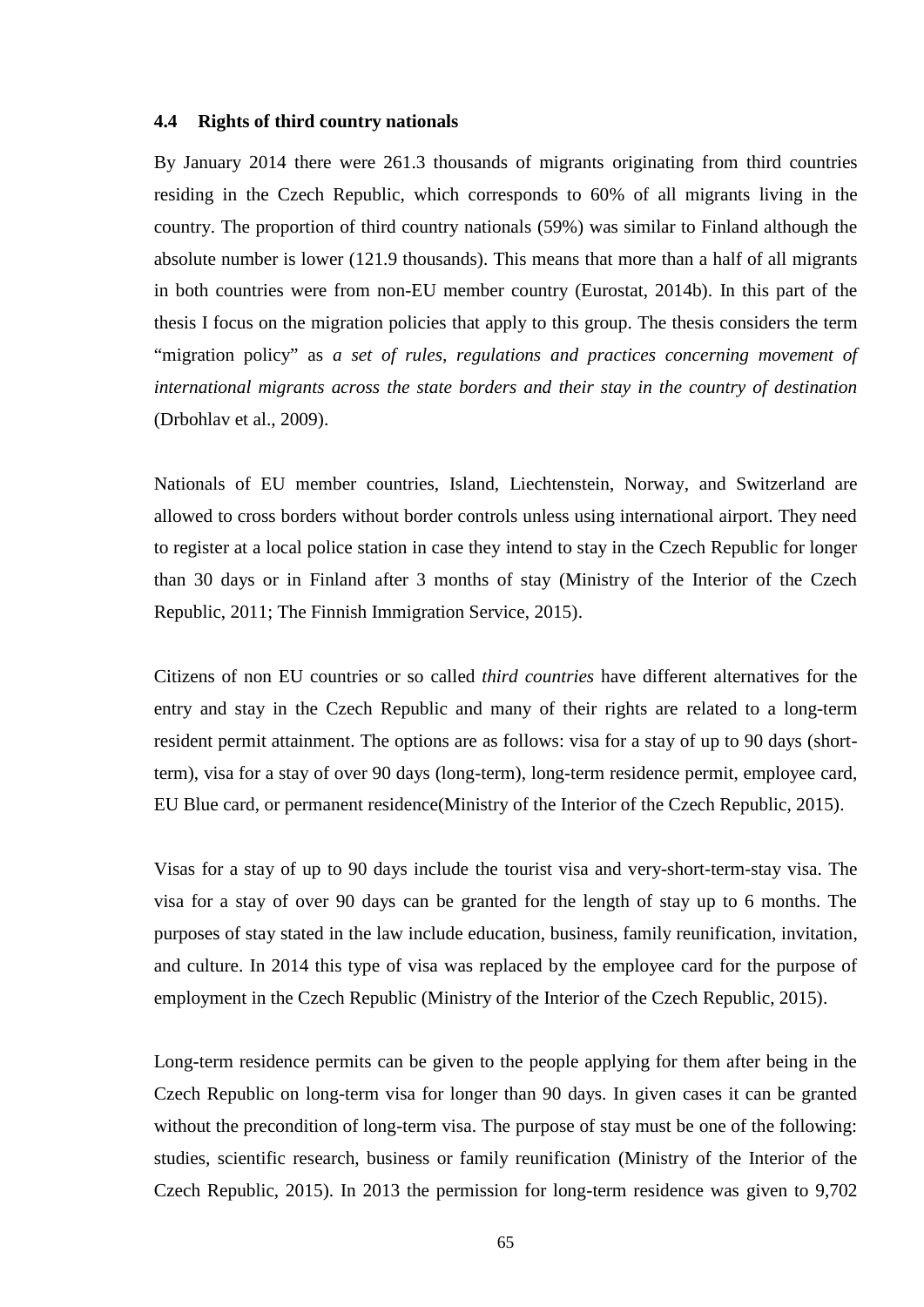migrants, however 17% of applications were either rejected or the process of application was stopped. The reported purpose of stay for the granted permits was most often studying with 37% followed by family reunification 31%, permits for the purpose of employment were granted in only 13% cases (1219 permits). Women were granted 54% of long-term permits in 2013 (Ministry of the Interior of the Czech Republic, 2014).

The Green card, visa for over 90 days for the purpose of employment and the long-term residence permit were replaced by Employee card in 2014. However, the purpose of stay is employment for all of them. The stay is supposed to be longer than 3 months (Ministry of the Interior of the Czech Republic, 2015). In 2013 only 120 Green cards were issued, which means that only 41% of the applicants were successful. 54% of all the issued Green cards were granted to the citizens of Ukraine. The applicants from Ukraine were successful in only 29% of cases (Ministry of the Interior of the Czech Republic, 2014).

EU Blue card has been a new form of residential status for a long stay of highly skilled workforce since 2011. No other form of work permission is required for the holders of EU Blue card (Ministry of the Interior of the Czech Republic, 2015). In 2013, 74 Blue cards were issued mainly to citizens of Russia and Ukraine. 74% of the cards were granted to men. The data for Finland is not available, however, Eurostat is in the process of gathering the data from all member countries.

To be able to get permanent residence in the Czech Republic several conditions must be met by the migrant. First of all they must prove a continuous residence in the country for minimum of 5 years continuously. They must provide a proof of accommodation, the Czech language exam certificate, the proof of income which must not be lower than the existential minimum plus sum of the normative housing costs which is 11,033 CZK for one person living on his/her own income. Nevertheless, the required monthly income for granting long-term visa is much higher. According to an example shown on the web page of Ministry of Interior of the Czech Republic for the stay from 1 January until 30 June, it would be CZK 55,000 (Ministry of the Interior of the Czech Republic, 2015)

Migrants who reside longer than 90 days in Finland can be granted either permanent or temporary residence permits. The permanent residence permit can be granted to a person who has resided in Finland for four continuous years without interruption on the basis of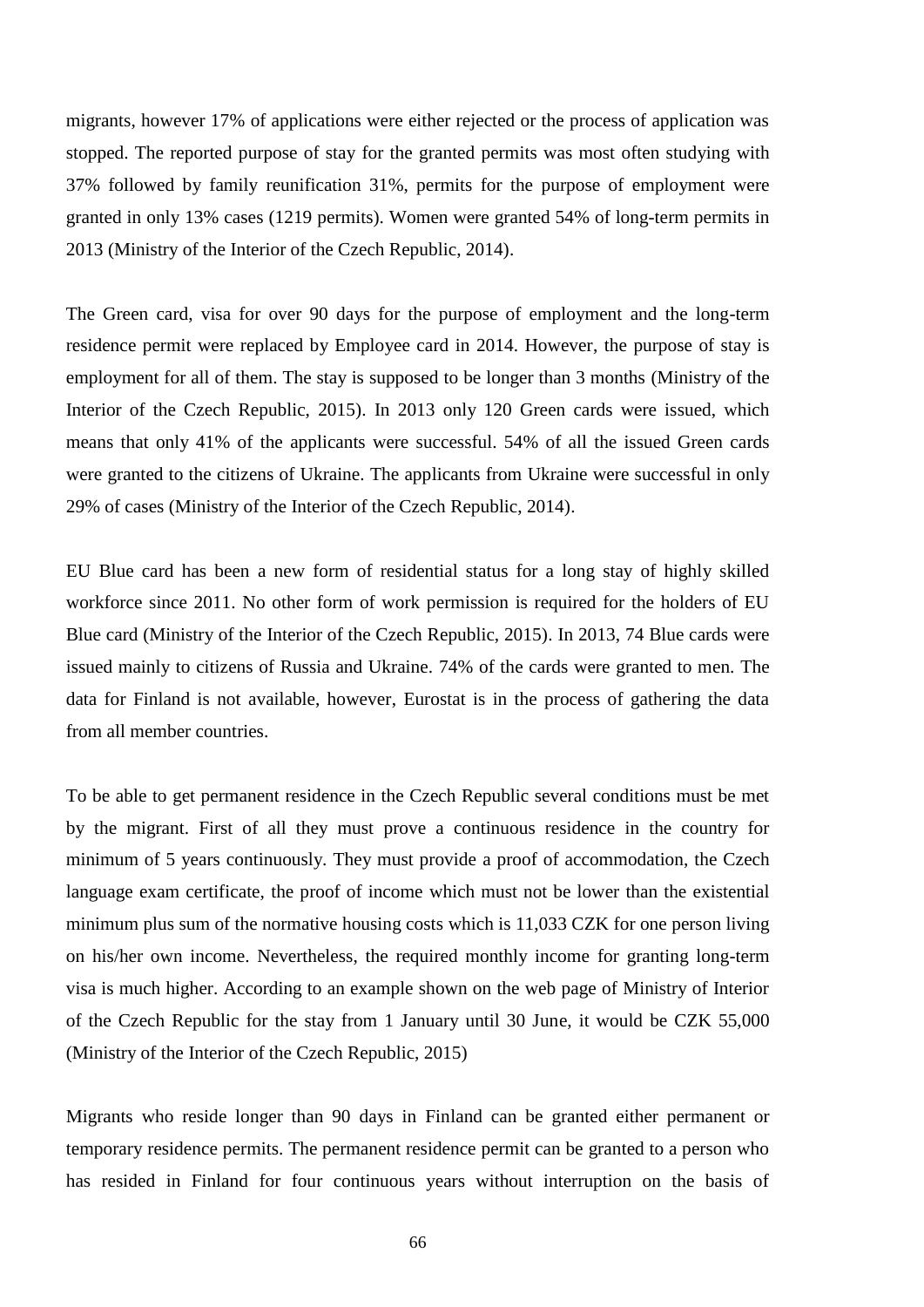continuous temporary permit. The first residence permit is always for a fixed term and it can be granted on various grounds:

- 1. Family reunion
- 2. Education
- 3. Employment
- 4. Other special grounds
- 5. Remigration(Ministry of the Interior Finland, 2010)

In the following part the thesis focuses on the permits for employment and family reunion. The definition of a family member is important to family reunion program. Only a spouse, registered partner, cohabitating partner, guardian of a child, or a child are considered as family members for the purposes of residence permit. However, the family members of EU nationals and third country nationals have the same status, the same rights and opportunities. For the purpose of working in Finland, either a residence permit for employment or a residence permit for a self-employed person is needed. In case of the permit for an employed person the employer must confirm that the migrant will be employed and it is granted only for specific professional fields (those are a specialist, a researcher, an employee for religious or non-profit association, traineeship or transfer within a company, a professional athlete, or a coach), or can be granted only for one employer. Permits can also be issued on the grounds of an educational degree in Finland or a high level of competence (EU Blue Card).

In 2014 there were 5,062 first residence permits on the basis of employment issued in Finland. 87% of the applications were successful. On the basis of family ties there were 6,774 applications, out of which 83% were successful. Similarly, 95% of application for student residence permits were successful out of 5,611 applications in 2014. (European Migration Network & Finnish Immigration Service, 2014).

According to the data available on Eurostat, in 2014 the Czech Republic granted 35 thousand first residence permits, out of which 11 thousand (30%) were for family purposes, 6 thousand (17%) for education, 11 thousand (31%) for employment, and 8 thousand (22%) for other purposes. In Finland 22 thousand of first residence permits were issued, out of which 8 thousand (37%) were for family purposes, 6 thousand (26%) for education, 5 thousand (22%) for employment and 3 thousand (15%) for other purposes. It signifies that the Czech Republic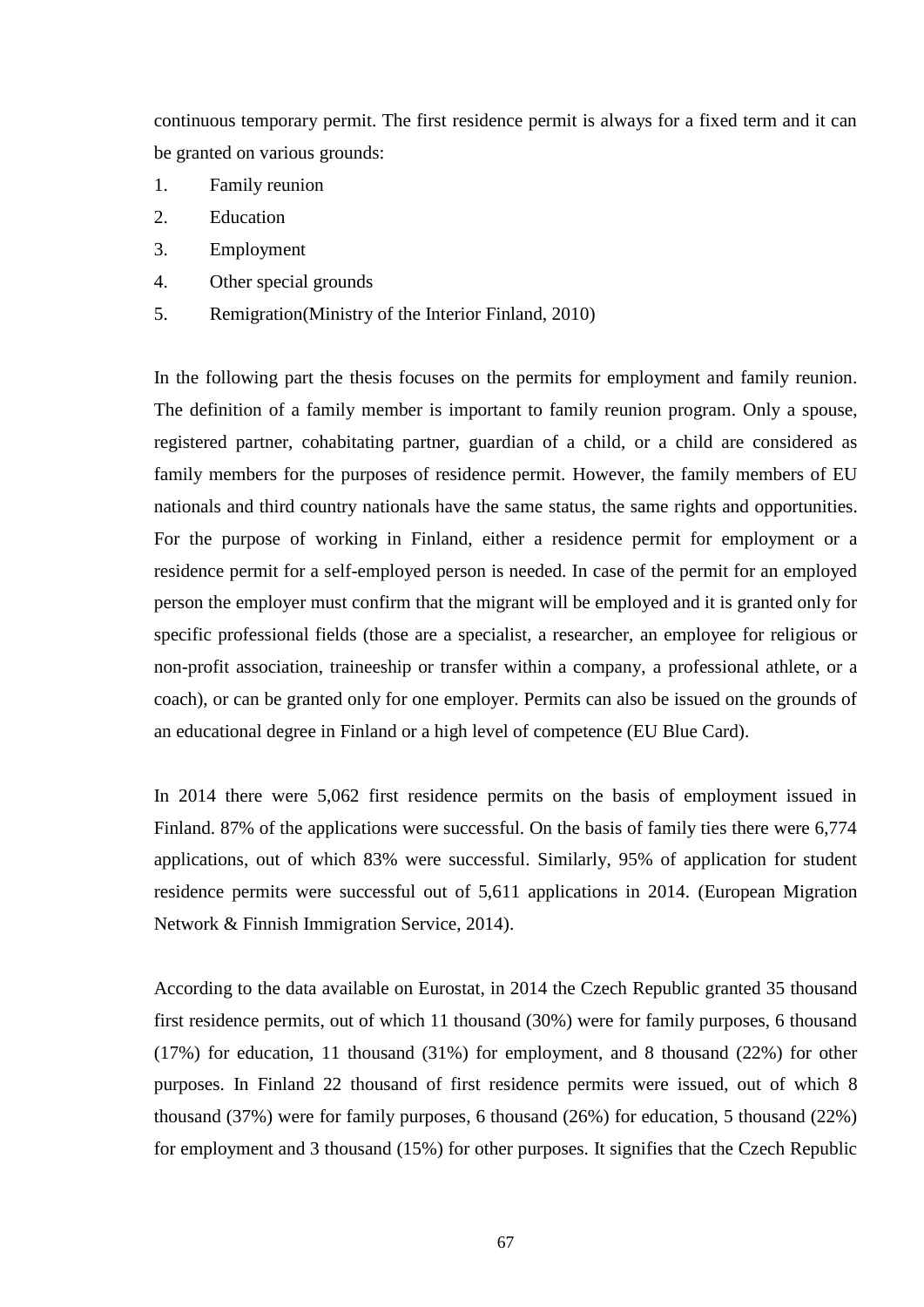issued most first residence permits for employment or family purposes (61%) while Finland issued most of the permits for family purposes and education (63%) (Eurostat, 2015).

#### **4.5 Social policies and empowerment of women**

The migration of women can be more influenced by different policies than the migration of men, for example maternity leave, women education or nurseries. Those policies together with the level of empowerment could have an impact on the migration decision of women, thus they will be further examined in the Czech Republic and Finland.

The social policies concerning maternity and parental leave differ among European countries with sharp distinction among Eastern European and non-Eastern European countries. While Eastern European countries support women to stay with the child for a longer time, non- Eastern European countries rather support women to get back to the labor market (the maternity leave is shorter with more possibilities for part-time jobs and pre-school facilities) (Schulze & Gergoric, 2015). Table 4.2 summarizes the duration and cash benefits for the maternity and parental leave. Maternity leave in Finland is 17.5 weeks long, with 90% of incomes paid for the first 56 workdays and 70% for the rest of the leave, however the percentage decreases with the increasing income. Minimum cash benefit is 24.02 EUR per day. In contrast, the maternity leave in the Czech Republic is longer (28 weeks) but remuneration is lower (70% of the daily assessment base with an upper threshold 39.24 EUR per day in 2014). The parental leave in Finland lasts for 26 weeks with first 30 workdays being paid 75% of the income and 70% for the rest of the leave, and again the percentage changes with increasing income. In the Czech Republic the length of parental leave is maximum 156 weeks with the sum of CZK 220,000 ( $\text{\textsterling}8 119$ ) which can be drawn for 2, 3, or 4 years. The combined length of maternal and parental leave in the Czech Republic is one of the longest in the EU member states. Benefits are entitled to permanently resident women, employed persons, and family dependents of a person from EU/EEA state or Switzerland who performs a gainful activity in the Czech Republic. In Finland all residents are entitled to the benefits. However, to be entitled to maternity financial benefits there are further conditions on the length of stay or length of health insurance (European Commission, 2015).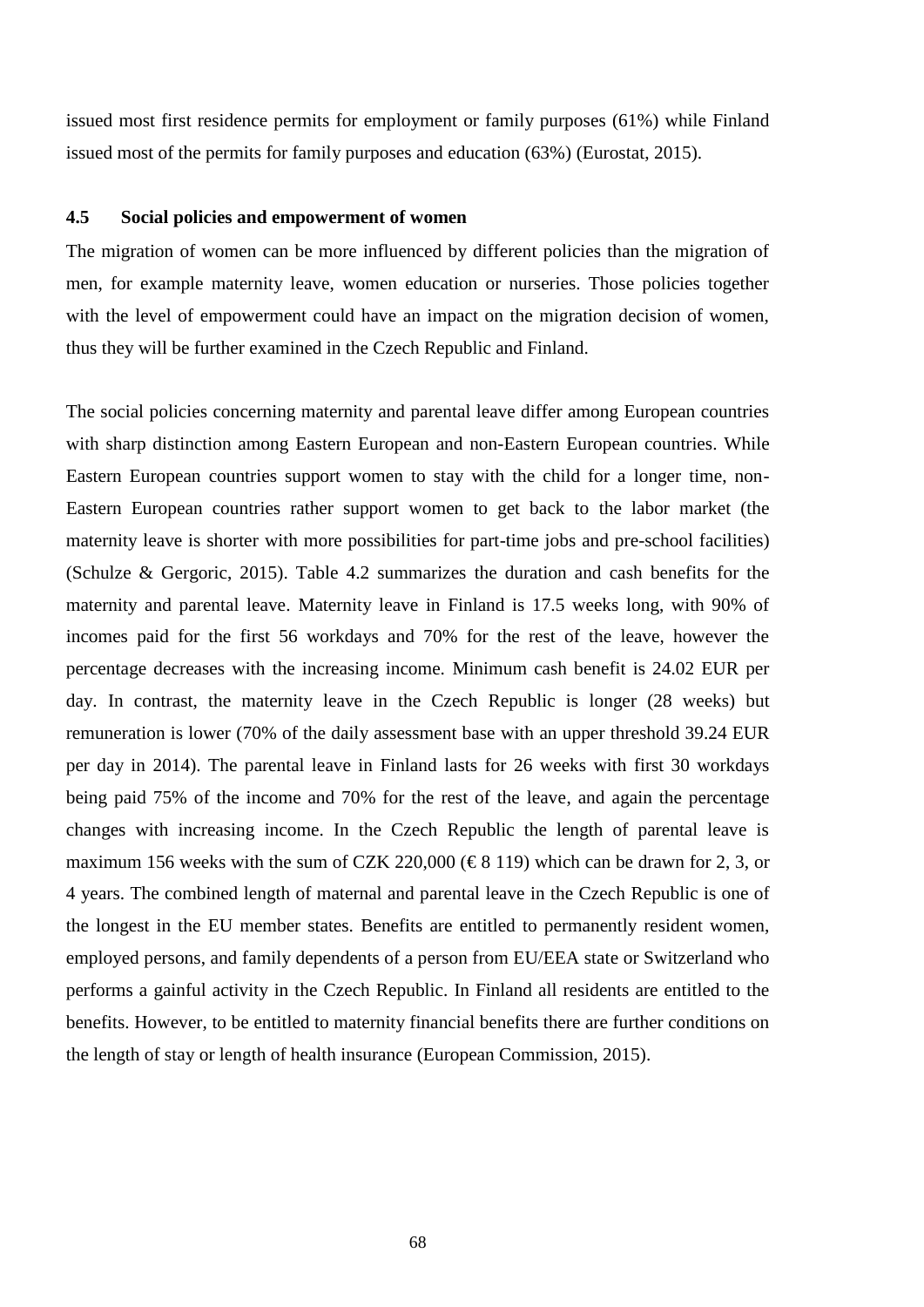**Table 4.2.** Maternity and Parental leave duration and the cash benefits paid to the parent in Finland and the Czech Republic, 2015

|                                  |                 | <b>Czech Republic</b>                                                                                                                                                                                                                                                                                 | <b>Finland</b>                                                   |
|----------------------------------|-----------------|-------------------------------------------------------------------------------------------------------------------------------------------------------------------------------------------------------------------------------------------------------------------------------------------------------|------------------------------------------------------------------|
| <b>Maternity</b><br><b>leave</b> | <b>Duration</b> | 28 weeks                                                                                                                                                                                                                                                                                              | 17.5 weeks                                                       |
|                                  | <b>Payments</b> | 70% of daily assessment base                                                                                                                                                                                                                                                                          | 90% of incomes for the first 56<br>workdays and 70% for the rest |
|                                  | <b>Duration</b> | 76 156 weeks                                                                                                                                                                                                                                                                                          | 26 weeks                                                         |
| <b>Parental</b><br><b>leave</b>  | <b>Payments</b> | 8 119 EUR divided according<br>to the length of leave, with<br>maximum of 11 500 CZK<br>(415 EUR) per month for 19<br>weeks and minimum of 7 600<br>$CZK$ (276 EUR) per month for<br>9 months and 3 800 CZK (137<br>EUR) per month for the rest of<br>the leave up to the fourth year<br>of the baby. | 30 workdays 75% of the income<br>and 70% for the rest            |

*Source: MISSOC*

#### *Note: exchange rate was taken on 2nd January 2015 at CZK/EUR=27.7*

When considering the employment of women it is important to consider the possibilities for mothers to return to the labor market or to participate in it during the maternity leave. The pre-school facilities or part-time jobs may help mothers to return to the labor market earlier or without losing their skills. According to  $MISSOC<sup>16</sup>$  study children in Finland from 10 months to 6 years have a subjective right to day care arranged by municipalities. In case parents decide to take care for their children by other arrangements they have a right for child home care allowance (when they meet certain conditions) (European Commission, 2015). A different situation is in the Czech Republic, there are insufficient child care facilities for children under 3 years (European Commission EPIC, 2015a).

The part-time contracts are very rare in the Czech Republic- only 11% of women worked part-time in 2013, compared to 20% in Finland and 33% as an average in the European union (European Commission EPIC, 2015b). 41% of respondents of Euro barometer think that one parent should work full time and the other one part-time. In the Czech Republic, health and family reasons are the most commonly cited among both men and women who work part time(European Commission EPIC, 2015a). Kyzlinková & Dokulilová (2007) show that part

<sup>&</sup>lt;sup>16</sup>Mutual Information System on Social Protection (MISSOC) represents system providing information about social protection legislation, benefits and conditions in participating countries. Those include EU, EEA countries and Switzerland (European Commission, 2015).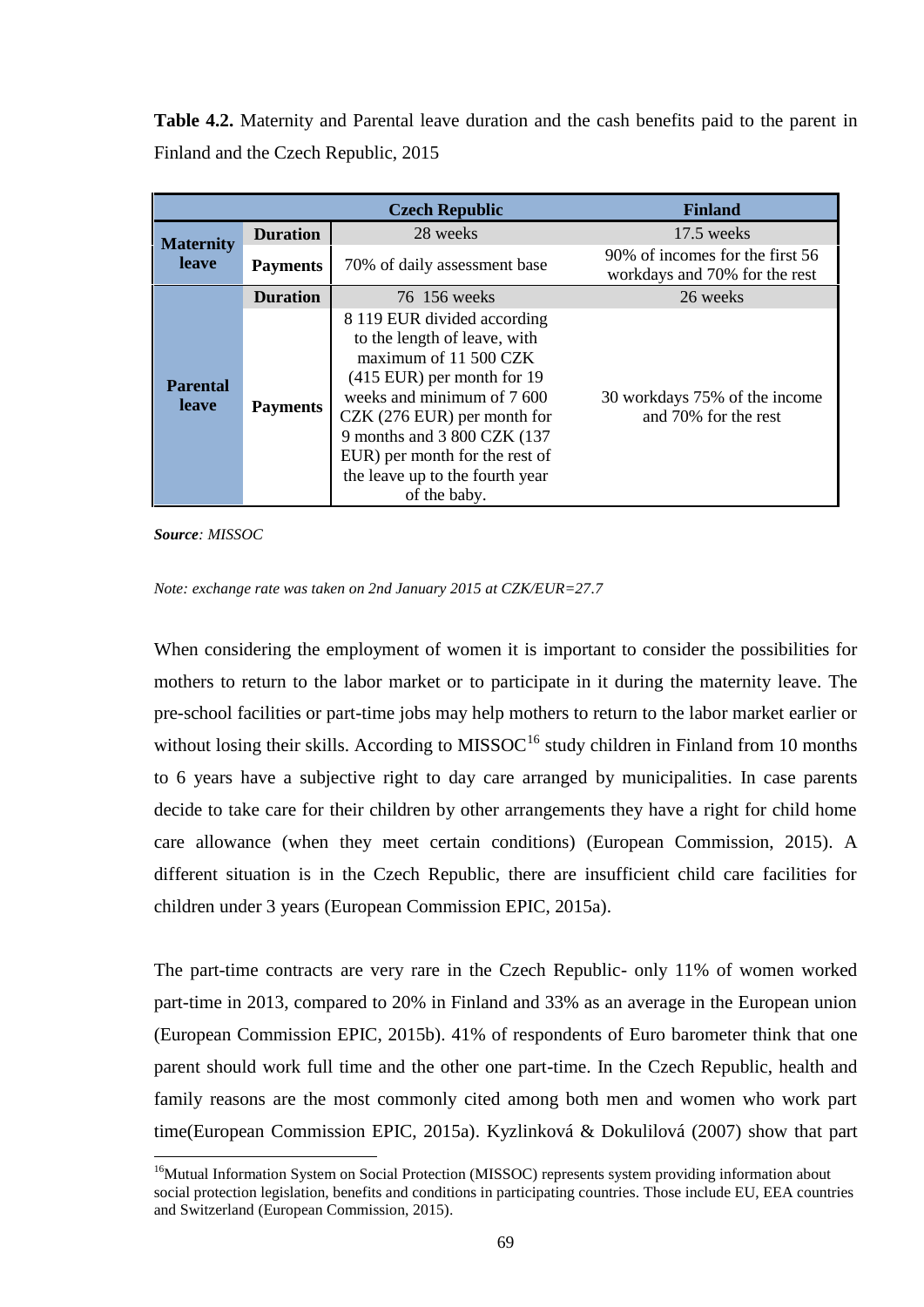time work represents a means of acquiring additional earnings, rather than a way of supporting oneself. The family support in Finland is more oriented on reconciling of family life and job, while in the Czech Republic the policies are rather supporting mothers to stay with the child at home, even though the parental leave is quite flexible allowing the parent to choose its length.

The Gender Inequality Index produced by the United Nations is employed to measure the empowerment of women or gender inequality in three aspects: reproductive health, empowerment, and labor market. The Czech Republic ranked 13th and Finland ranked 11th in 2013 out of the 152 measured countries (UN Development Programme, 2013). In Table A3 in the Appendix partial results of Finland and the Czech Republic leading to the Gender Inequality Index are shown.

### **4.6 Deterrence to migration: health care insurance**

One of the issues immigrants into the Czech Republic must face is access to public health care insurance. EU member country residents or residents of Switzerland, Norway, Iceland, and Lichtenstein are eligible to health care upon submitting the European Health Insurance Card. However, for third countries residents the access to health care is not straightforward.

Health care insurance is mandatory for everyone residing in the Czech Republic. The vast majority of population has public health insurance but there is also an option to pay private health insurance. Migrant workers who are employed by an employer registered in the Czech Republic or those who have permanent residency are eligible for public health insurance (Dzúrová, Winkler & Drbohlav, 2014). Migrants from non-EU countries, self-employed persons, children up to 18 years, and international students have a legal duty to subscribe for the private health insurance. Hnilicová & Dobiášová (2011) estimate the number of those migrants between 100,000 - 120,000.

The private health insurance companies act according to market principles, which means they can chose whom to insure and who will be excluded (however there are some exceptions given by law). Thus it may happen that some applicants may be refused and remain uninsured (Hnilicová & Dobiášová, 2011). It is also said that the condition of commercial health insurance companies are significantly worse than public health insurance. However, this situation is not only disadvantageous for migrants, Czech physicians are obliged to treat every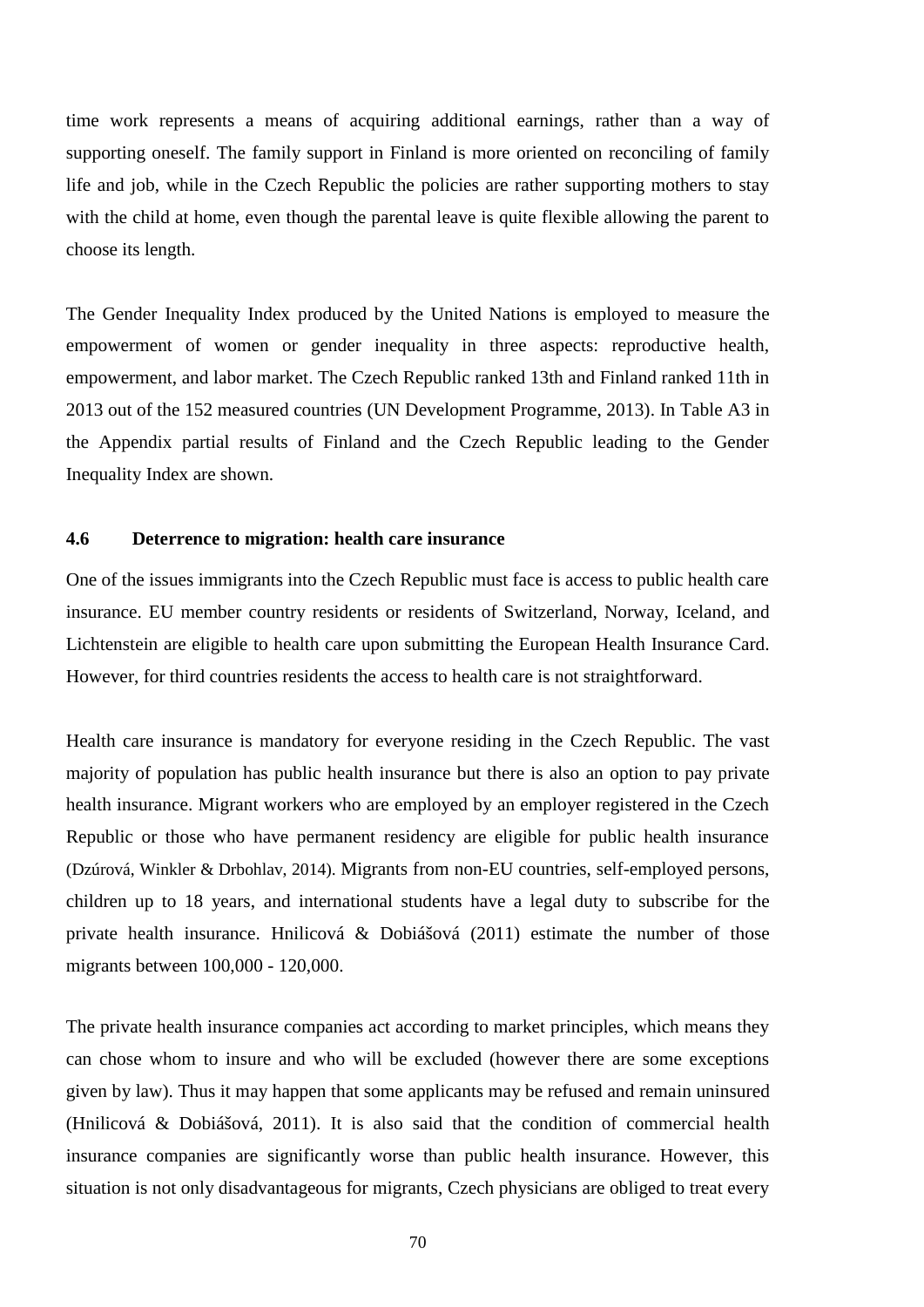child in the same way, if the child is not insured or does not have sufficient funds, the necessary care provided may remain financially unsettled (Hnilicová & Dobiášová, 2011).

Dzúrová et al. (2014) surveyed 909 migrants from Ukraine and Vietnam in 2013. The results showed that a half of surveyed migrants were covered by public health care insurance, 37% were insured by commercial health companies and 12% were not insured at all. The policy has particularly negative effect on women as they traditionally take care of children and their labor market participation is lower. In addition the policy may influence the migrants' decision to bring their family members to the country.

In Finland the migrants are entitled to public health services if they have a municipality of residence (Infopankki, 2014). Finnish citizens, residents of EU country, Switzerland, Liechtenstein or a Nordic country, those who have a permanent or continuous residence permit or their family members are entitled to the municipality of residence, however, they must move to Finland permanently (Infopankki, 2015). In comparison with the Czech Republic the institutional support is more favorable to women migrants.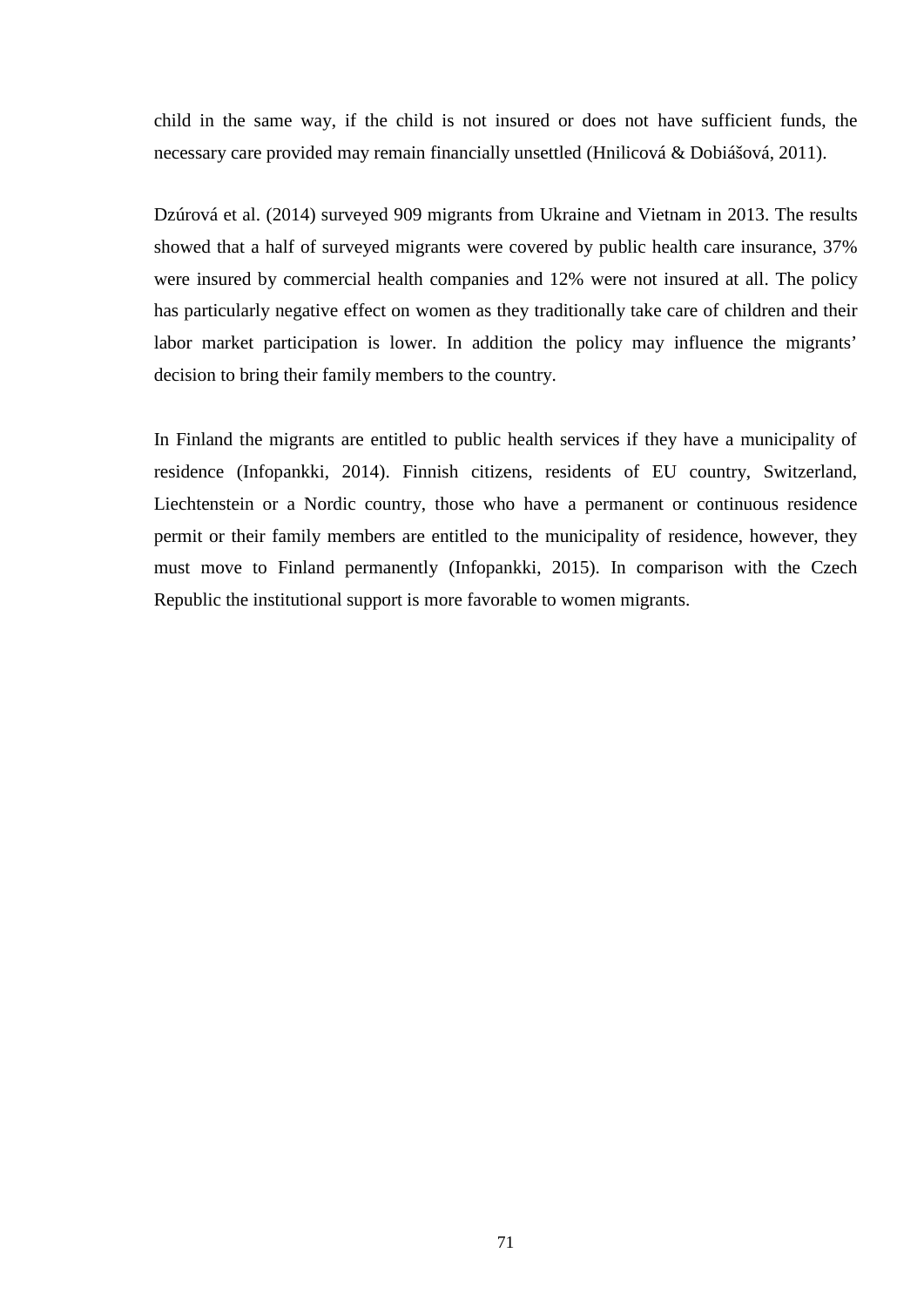## **CONCLUSION**

In 2013 there were 231 million of migrants in the world, which corresponds to three percents of the world population (UN DESA, 2013). Women made up 48% of them, however, more women than men (52%) migrated in the more developed regions, while only 43% in less developed regions. In Europe 52% of all migrants are women but proportion varies between countries. Certainly, there are aspects which make more women migrate to particular destination more than to others as well as to leave particular countries.

Population growth, unemployment, poverty, and political instability are important factors that push people to migrate and leave their country (Gubert & Nordman, 2008). For women migrants gender inequality and the low levels of women's empowerment may also constitute relevant push factors. The empirical evidence seems weak to support the theory (Dayton- Johnson et al., 2009). The collected data for OECD countries illustrates only a tentative link between Female Human Development Index and female emigration rate. The importance of other aspects may prevail.

The pull factors for women might include good economic situation, high wages, low unemployment, gender equality, security and social institutions, migration networks, distance, and language proximity. There seems to be a relationship between the level of GDP per capita in PPS and the percentage of female migrants on population, higher GDP meaning higher percentage of female migrants on population. However, the relationship was only tested on EU member countries. There is also a relationship between the number of female migrants and the level of gender inequality, higher equality leading to more women to men immigrants. However, again this applies to countries grouped and averaged, as there might be exceptions. The situation of the Czech Republic and Finland was more deeply analyzed.

There were 452 thousand migrants living in the Czech Republic in 2014, they made up 4% of the population. In that year 220 thousand migrants lived in Finland, making 4% of population. Both countries are well below EU 28 average of migrants on population but they share several similarities with respect to their migrant population. The proportion of women migrants living in the Czech Republic was 43% and 47% in Finland. Interestingly, the gender ratio (proportion of women and men of same origin) differs across nationalities; e.g. in 2013 the ratio was 15/85 for German women in the Czech Republic, but 62/38 in Finland. Similarly,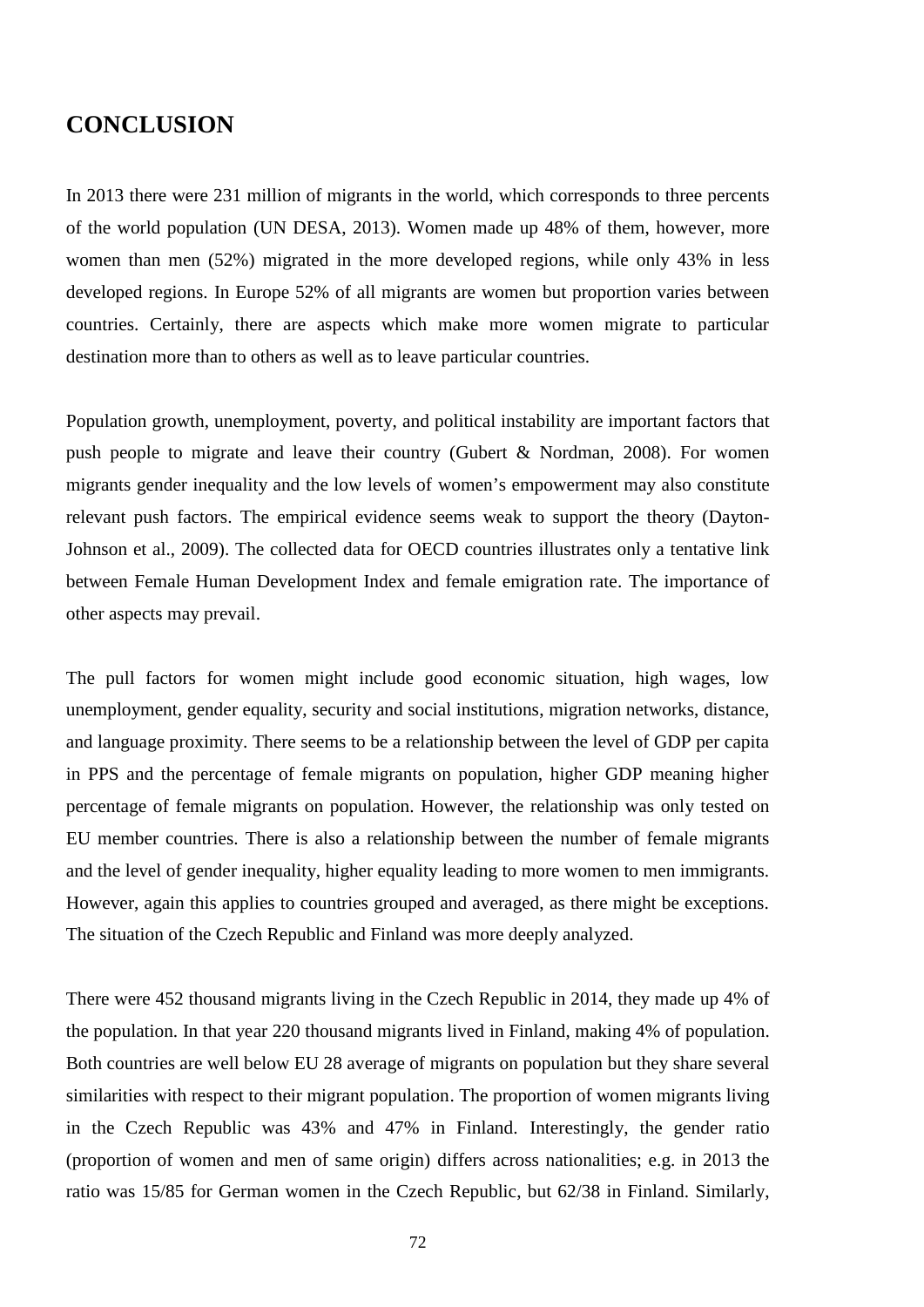the ratio of Vietnamese women to men migrating to the Czech Republic was in 2013 49/51, the respective ratio in Finland was 60/40 (Czech Statistical Office, 2015a; Official Statistics of Finland (OSF), 2014). When comparing different countries (with more than 1 000 female migrants living in both countries) from which women migrate to both Finland and the Czech Republic, the ratio of women to men is higher in Finland for most countries of origin.

Women migrants are younger than their local peers. The median age of female immigrants to the Czech Republic and Finland was 27 years in 2014. The most numerous group of female migrants living in both countries were those between 24 and 39 years, however in Finland there were slightly more of older migrants (Eurostat, 2014b). The activity rate of female migrants is slightly higher than the one of nationals in the Czech Republic in 2014, and slightly lower in Finland. The unemployment rate of female migrants is higher than that of nationals in both countries, even though in Finland the difference was much more considerable. The difference in the education levels may explain the gap. Higher percentage of female migrants living in the Czech Republic achieved tertiary education than nationals, in Finland the opposite situation occurred, as there was much higher percentage of female migrants with only less than primary, primary and lower secondary education.

The policies towards migrants' integration are evaluated as more favorable in Finland, with the highest difference in the category of political participation. There are several policies specifically towards women which were compared. The parental leave which is longer in the Czech Republic, is also not dependent on the level of previous income, while in Finland it is, in similar way as maternity leave is. In Finland, however the pre-school facilities are more accessible, so that women can return back to the labor market earlier without much difficulties. Similarly, part-time jobs are much more often offered, even though, still the percentage of women working part time is lower than EU average (European Commission EPIC, 2015a).

Not all the pull factors that were significant when tested on EU countries were also significant in the Czech Republic and in Finland. Mainly because of a significant increase of migrants coming to the Czech Republic in 2007, despite any significant change in unemployment or GDP growth. However, there was some relationship observed between female unemployment, gender inequality, GDP per capita in PPS, and female immigration. An aspect which could play a substantial role in female migration decision is bilateral agreements which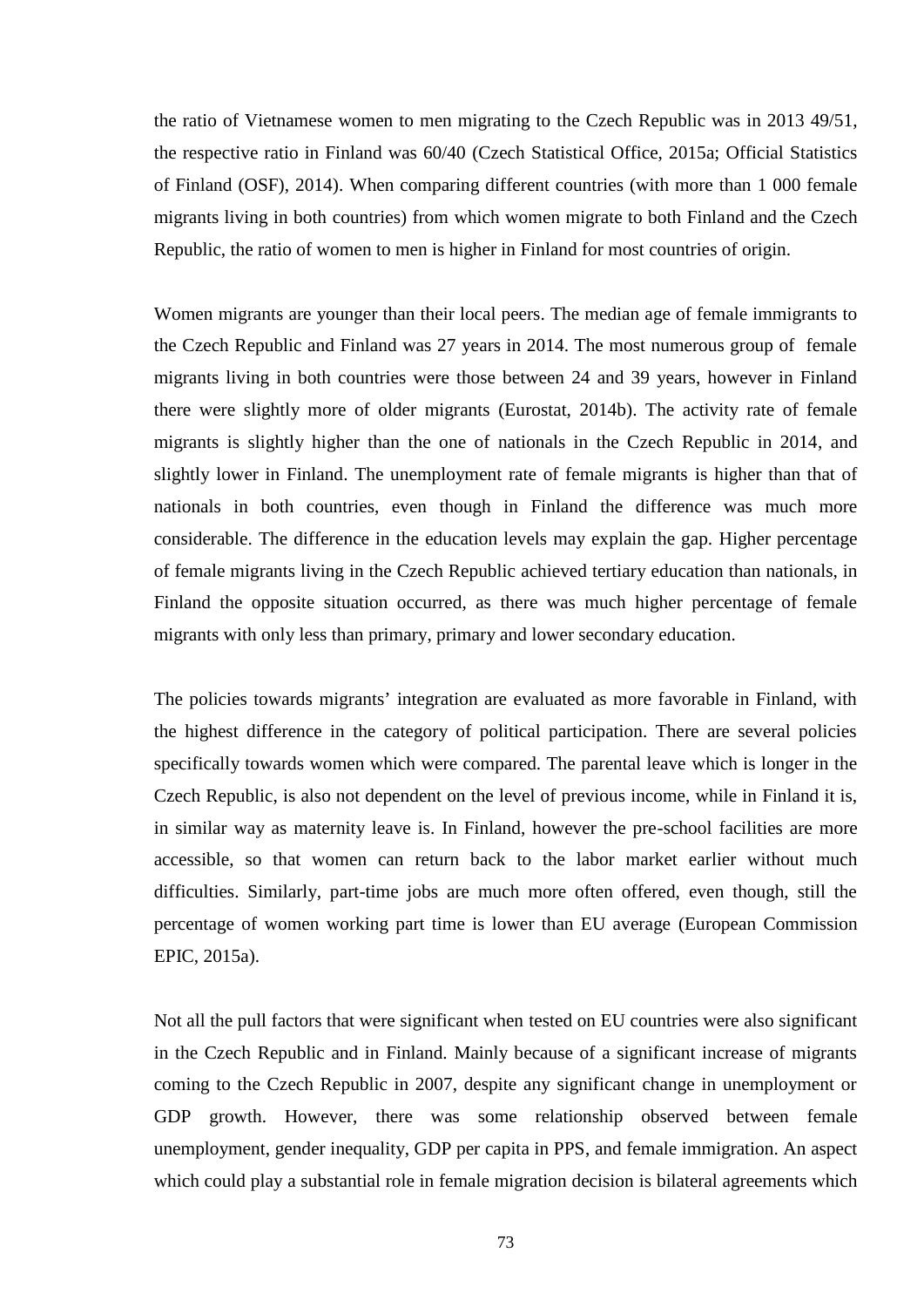both countries had with their top immigration countries (the Czech Republic with Slovakia, Vietnam, Ukraine, Russian Federation, Mongolia, and Germany; and Finland with Estonia, and Russian Federation) (Albrecht, 2004; Meduna, 2004).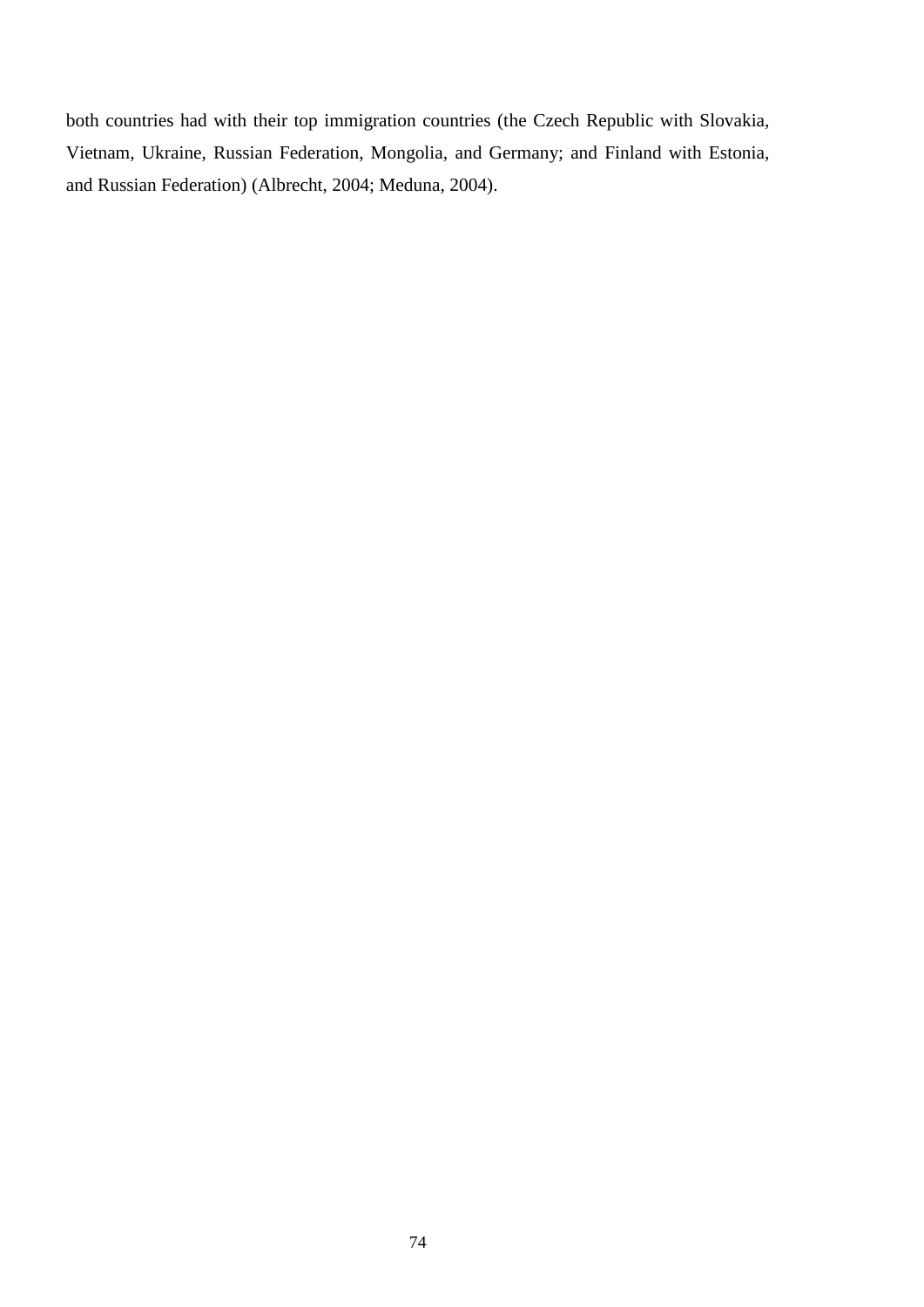#### **REFERENCES**

- Adsera, A., & Pytlikova, M. (2012). *The role of language in shaping international migration*. *Discussion Paper Series* (Vol. 14). Bonn.
- Albrecht, C. C. (2004). Annex 1A. In *Migration for Employment* (Vol. 1, pp. 221–246). OECD Publishing. http://doi.org/10.1787/9789264108684-17-en
- BBC News. (2015). Migrant crisis: Migration to Europe explained in graphics. Retrieved November 30, 2015, from http://www.bbc.com/news/world-europe-34131911
- Borjas, G. J., & Freeman, R. B. (1992). *Immigration and the Workforce: Economic Consequences for the United States and Source Areas*. National Bureau of Economic Research. Retrieved from http://papers.nber.org/books/borj92-1
- Boyd, M. (2006). Push Factors Resulting in the Decision for Women to Migrate. In *Female Migrants: Bridging the Gaps Throughout the Life Cycle* (p. 146). New York: UNFPA-IOM Expert Group Meeting. Retrieved from http://publications.iom.int/bookstore/index.php?main\_page=product\_info&products\_id=136
- Bradatan, C. E., & Sandu, D. (2012). Before crisis: Gender and economic outcomes of the two largest immigrant communities in Spain. *International Migration Review*, *46*(1), 221–243. http://doi.org/10.1111/j.1747-7379.2012.00885.x
- Brandt, W. (1980). *North-South: a programme for survival; report of the Independent Commission on International Development Issues*. Independent Commission on International Development Issues.
- Camarota, S. a., & Jensenius, K. (2009). *Jobs Americans Won't Do? - A Detailed Look at Immigrant Employment by Occupation*. Retrieved from http://www.cis.org/articles/2009/occupations.pdf
- Caritas Internationalis. (2010). *The Female Face of Migration. Background paper*. Retrieved from http://www.caritas.org/includes/pdf/backgroundmigration.pdf
- Czech Statistical Office. (2012). External migration of foreigners immigrants: by citizenship, sex, and age groups; 2003 - 2009. Retrieved from http://www.czso.cz/csu/cizinci.nsf/engdatove\_udaje/ciz\_migrace#cr
- Czech Statistical Office. (2013). Foreigners by citizenship 1994-2012 (31.12.). Retrieved from http://www.czso.cz/csu/cizinci.nsf/engtabulky/ciz\_pocet\_cizincu-001
- Czech Statistical Office. (2015a). Foreigners in the Czech Republic. Retrieved February 1, 2015, from https://www.czso.cz/csu/cizinci/2-ciz\_pocet\_cizincu-001
- Czech Statistical Office. (2015b). Foreigners: Empoyment data. Retrieved February 7, 2015, from http://www.czso.cz/csu/cizinci.nsf/datove\_udaje/ciz\_zamestnanost#cr
- Dayton-Johnson, J., Pfeiffer, A., Schuettler, K., & Schwinn, J. (2009). *Migration and Employment*. Retrieved from http://www.oecd.org/development/povertyreduction/43280513.pdf
- Docquier, F., Lowell, B. L., & Marfouk, A. (2009). A Gendered Assessment of Highly Skilled Emigration. *Population and Development Review*, *35*(2), 297–321. http://doi.org/10.1111/j.1728- 4457.2009.00277.x
- Dolfin, S., & Genicot, G. (2010). What do networks do? The role of networks on migration and "coyote" use. *Review of Development Economics*, *14*(2), 343–359. http://doi.org/10.1111/j.1467- 9361.2010.00557.x
- Donato, K. M., Gabaccia, D., Holdaway, J., Manalansan, M., & Pessar, P. R. (2006). A Glass Half Full? Gender in Migration Studies1. *International Migration Review*, *40*(1), 3–26. http://doi.org/10.1111/j.1747-7379.2006.00001.x
- Dorigo, G., & Tobler, W. (1983). Push-Pull Migration Laws. *International Migration Review*, *73*(1), 1–17. Retrieved from http://www.jstor.org/stable/2569342
- Drbohlav, D., Lachmanová-Medová, L., ermák, Z., Janská, E., ermáková, D., & Dzúrová, D. (2009). *The Czech Republic: on its way from emigration to immigration country*. *IDEA Working*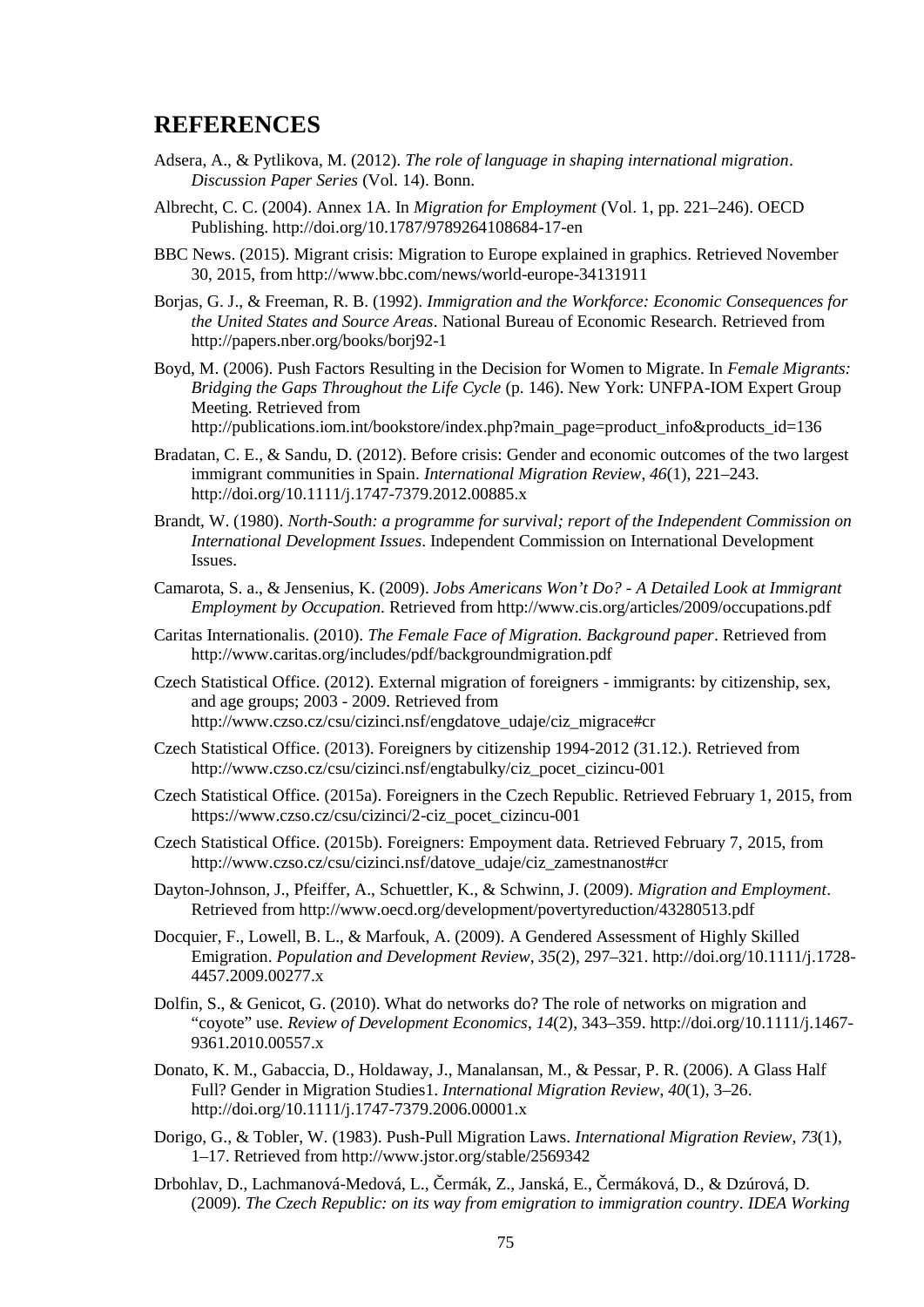*Papers* (Vol. No. 11).

- Dzúrová, D., Winkler, P., & Drbohlav, D. (2014). Immigrants' access to health insurance: No equality without awareness. *International Journal of Environmental Research and Public Health*, *11*, 7144–7153. http://doi.org/10.3390/ijerph110707144
- Escritt, T., & Behrakis, Y. (2015). EU sounds alarm as internal barriers rise in refugee crisis. Retrieved November 30, 2015, from http://www.reuters.com/article/2015/11/25/us-europe migrants-idUSKBN0TE1RE20151125
- European Commission. (2015). Mutual information system on social protection MISSOC. Retrieved March 29, 2015, from http://ec.europa.eu/social/main.jsp?catId=815&langId=en
- European Commission EPIC. (2015a). Czech Republic: Supporting parental care in early childhood and protecting children's rights. Retrieved July 22, 2015, from http://europa.eu/epic/countries/czech-republic/index\_en.htm
- European Commission EPIC. (2015b). Finland: Universal services and financial benefits to promote the well-being of all children and families. Retrieved July 22, 2015, from http://europa.eu/epic/countries/finland/index\_en.htm
- European Migration Network, & Finnish Immigration Service. (2014). *Key figures on immigration 2014*. Helsinki. Retrieved from http://emn.fi/files/1166/EMN\_Key\_Figures\_on\_Immigration\_2014.pdf
- Eurostat. (2014a). Eurostat Glossary. Retrieved April 22, 2015, from http://ec.europa.eu/eurostat/statistics-explained/index.php/Glossary:Activity\_rate
- Eurostat. (2014b). Migration and migrant population statistics. Retrieved February 7, 2015, from http://ec.europa.eu/eurostat/statistics explained/index.php/Migration\_and\_migrant\_population\_statistics
- Eurostat. (2014c). Population on 1 January by age, sex and broad group of citizenship. Retrieved from http://appsso.eurostat.ec.europa.eu/nui/show.do?dataset=migr\_pop2ctz&lang=en
- Eurostat. (2015). Residence permits statistics. Retrieved December 5, 2015, from http://ec.europa.eu/eurostat/statistics-explained/index.php/Residence\_permits\_statistics
- Franck, A. K., & Spehar, A. (2010). *Women' s labour migration in the context of globalisation*. Brussels. Retrieved from http://www.weed-online.org/themen/english/4198217.html
- Fussell, E., & Massey, D. S. (2004). The Limits to Cumulative Causation: International Migration from Mexican Urban Areas. *Demography*, *41*(1), 151–171. Retrieved from http://www.jstor.org/stable/1515217
- Ghosh, J. (2009). Migration and gender empowerment: Recent trends and emerging issues. *Human Development Research Paper (HDRP) Series*, *04*. Retrieved from http://mpra.ub.uni muenchen.de/19181/
- Grigg, D. B. (1977). E. G. Ravenstein and the "laws of migration." *Journal of Historical Geography*, *3*(1), 41–54. http://doi.org/10.1016/0305-7488(77)90143-8
- Gubert, F., & Nordman, C. J. (2008). Migration from MENA to OECD Countries: Trends, Determinants, and Prospects. In *Shaping the Future: A Long-Term Perspective of People and Job Mobility for the Middle East and North Africa* (p. 84). Washington DC: The World Bank, forthcoming. Retrieved from http://web.worldbank.org/WBSITE/EXTERNAL/COUNTRIES/MENAEXT/0,,print:Y~isCURL :Y~contentMDK:22101938~pagePK:146736~piPK:226340~theSitePK:256299,00.html
- Gubert, F., & Nordman, C. J. (2009). *The Future of International Migration to OECD Countries Regional Note North Africa*. OECD Publishing. Retrieved from http://www.oecd.org/dataoecd/3/39/43484295.pdf
- Guzi, M., Kahanec, M., & Kureková, L. M. (2015). What Explains Immigrant-Native Gaps in European Labor Markets: The Role of Institutions, (8847). Retrieved from http://ftp.iza.org/dp8847.pdf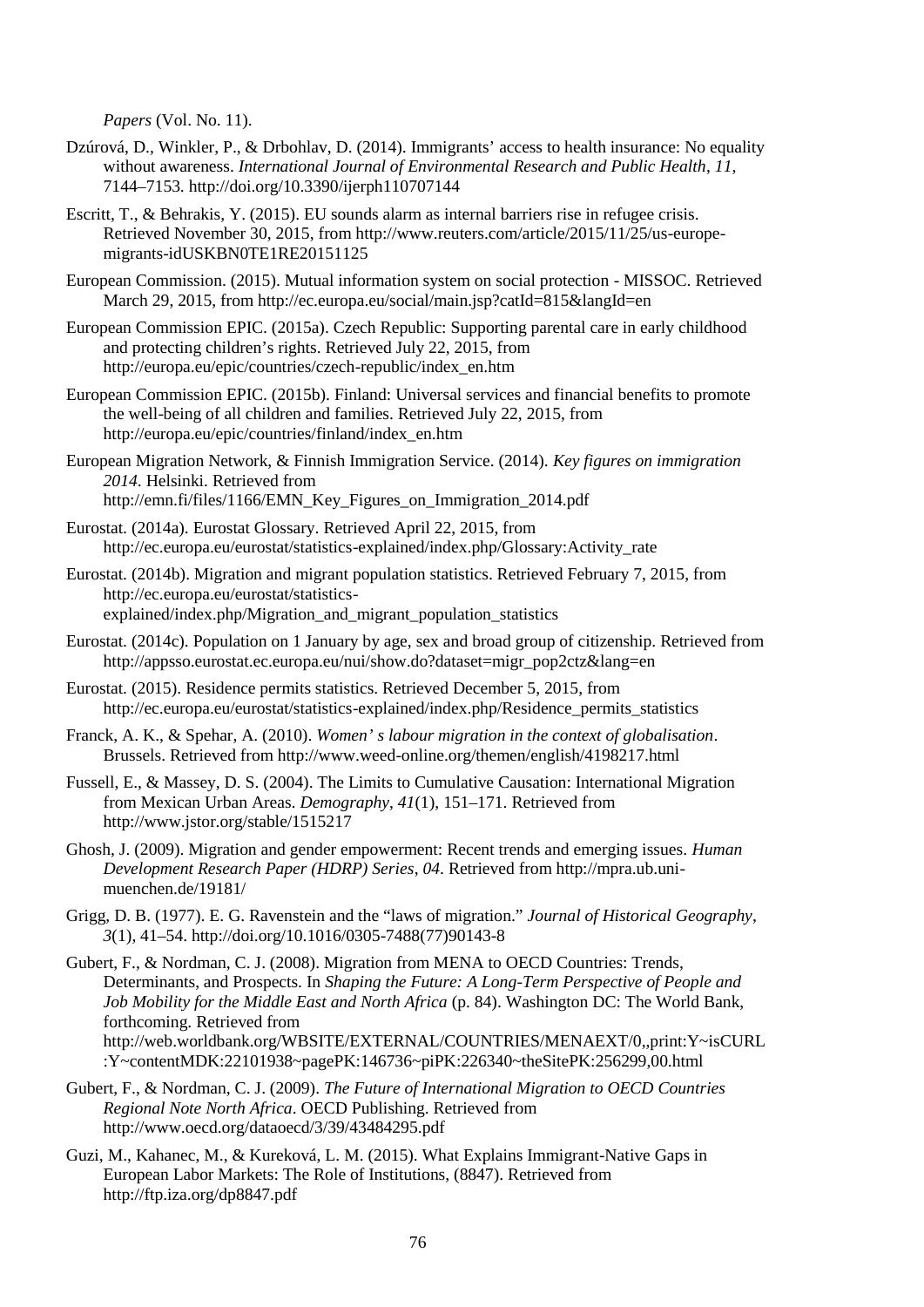- Habti, D. (2012). *Highly Skilled Mobility and Migration from MENA Region to Finland: A Socio analytical Approach*. (K. Katajala, Ed.). University of Eastern Finland. Retrieved from http://scholar.google.com/scholar?hl=en&btnG=Search&q=intitle:Highly+Skilled+Mobility+and +Migration+from+MENA+Region+to+Finland:+A+Socio-analytical+Approach#0
- Hnilicová, H., & Dobiášová, K. (2011). Migrants' health and access to health care in the Czech Republic'. *Cent Eur J Public Health*, *19*(3), 134–138. Retrieved from http://www.ncbi.nlm.nih.gov/pubmed/22026287
- Huddleston, T., Bilgili, O., Joki, A.-L., & Vankova, Z. (2015). Migrant Integration Policy Index 2015. Barcelona/Brussels: CIDOB and MPG. Retrieved from http://www.mipex.eu/
- Chammartin, G. M.-F. (2006). Female Migrant Workers in an Era of Globalization. In *Female Migrants: Bridging the Gaps Throughout the Life Cycle* (p. 146). New York. Retrieved from http://library.fes.de/pdf-files/gurn/00072.pdf
- ILO. (2012). *Global employment trends for women*. Geneva: International Labour Organization. Retrieved from http://staging2.ilo.org/wcmsp5/groups/public/---ed\_emp/-- emp\_elm/documents/publication/wcms\_114325.pdf
- Infopankki. (2014). Health services in Finland. Retrieved August 3, 2015, from http://www.infopankki.fi/en/living-in-finland/health/health-services-in-finland
- Infopankki. (2015). Municipality of residence in Finland. Retrieved August 3, 2015, from http://www.infopankki.fi/en/moving-to-finland/registering-as-a-resident/municipality-ofresidence-in-finland
- IOM. (2008). *World Migration 2008 Managing Labour Mobility in the Evolving Global Economy*. International Organization for Migration. Retrieved from http://publications.iom.int/bookstore/index.php?main\_page=product\_info&cPath=19&products\_i d=62
- IOM. (2013). *World Migration Report 2013*. (F. Laczko, G. Appave, S. Haque, J. Helke, A. Naik, & O. Sheean, Eds.). International Organization for Migration. Retrieved from http://publications.iom.int/bookstore/index.php?main\_page=product\_info&cPath=37&products\_i  $d=1017$
- Jenkins, J. C. (1977). Push/Pull in Recent Mexican Migration to the U.S. *International Migration Review*, *11*(2), 178–189. http://doi.org/10.2307/2545157
- Jennissen, R. (2004). *Macro-economic determinants of international migration in Europe*. (M. Mills, A. Oskamp, & H. Vianen, Eds.). Dutch University Press.
- Kahanec, M., Zimmermann, K. F., & Pytliková, M. (2014). The Free Movement of Workers in an Enlarged European Union : Institutional Underpinnings of Economic Adjustment. Bonn: IZA.
- Kahanec, M., Zimmermann, K. F., & Zaiceva, A. (2010). Ethnic Minorities in the European Union : An Overview, (5397). Retrieved from http://www.iza.org/en/webcontent/publications/papers/viewAbstract?dp\_id=5397
- Klasen, S., & Schüler, D. (2009). *Reforming the Gender-Related Index (GDI) and the Gender Empowerment Measure (GEM): Some specific proposals* (No. 186). Retrieved from http://hdl.handle.net/10419/57309
- Kyzlinková, R., & Dokulilová, L. (2007). Czech Republic : increased risks alongside involuntary flexibility. In F. Eyraud & D. Vaughan-Whitehead (Eds.), *The evolving world of work in the enlarged EU. Progress and vulnerability.* Geneva: ILO.
- Lane, D. M. (n.d.). *Online Statistics Education: A Multimedia Course of Study (http://onlinestatbook.com/)*. Rice University; University of Houston Clear Lake; Tufts University. Retrieved from http://onlinestatbook.com/2/describing\_bivariate\_data/pearson.html
- Marinucci, R. (2007). C o n t e x t u a l i z a ç ã o Feminization of migration? *6 REMHU – Revista Interdisciplinar Da Mobilidade Humana*, *29*(XV), 5–22. Retrieved from http://www.csem.org.br/remhu/index.php/remhu/article/view/55/47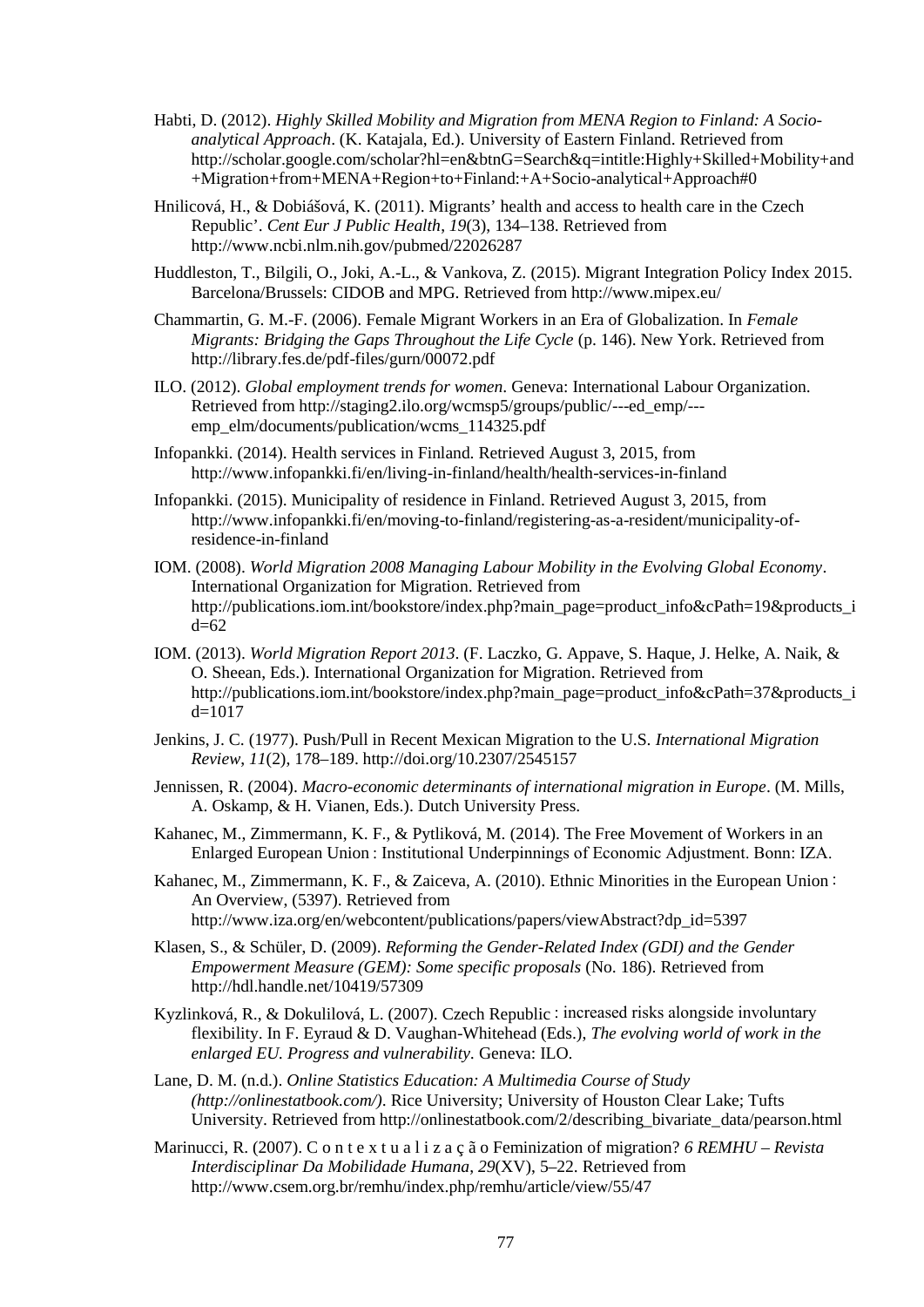- Martin, S. F. (2004). Women and Migration. *United Nations Division for the Advancement of Women*, (December 2003), 1–35. http://doi.org/10.1007/978-90-481-2825-9
- Massey, D. S., Arango, J., Hugo, G., Kouaouci, A., Pellegrino, A., & Taylor, J. E. (1993). Theories of International Migration : A Review and Appraisal. *Population and Development Review*, *19*(3), 431–466. Retrieved from http://www.jstor.org/stable/2938462
- Mayda, A. (2005). International migration: a panel data analysis of economic and non-economic determinants, (1590). Retrieved from http://www.econstor.eu/handle/10419/33295
- Mckenzie, D., & Rapoport, H. (2007). Network effects and the dynamics of migration and inequality: Theory and evidence from Mexico. *Journal of Development Economics*, *84*(1), 1–24. http://doi.org/10.1016/j.jdeveco.2006.11.003
- Meduna, M. (2004). Employment of Foreigners in and from the Czech Republic. In *Migration for Employment* (pp. 75–91). OECD Publishing. http://doi.org/10.1787/9789264108684-7-en
- Ministry of the Interior Finland. Aliens Act (301/2004 , amendments up to 1152/2010 included) (2010). Retrieved from http://www.finlex.fi/en/laki/kaannokset/2004/en20040301.pdf
- Ministry of the Interior Finland. (2012). *Annual Report on Immigration 2012*. Retrieved from http://www.migri.fi/download/46518\_46515\_Maahanmuuton\_tilastokatsaus\_2012\_ENG\_web.pd f?e6b6e5e7ec0cd288
- Ministry of the Interior of the Czech Republic. (2008). *Report on Migration in the Czech Republic 2007*. Prague. Retrieved from http://www.mvcr.cz/clanek/zpravy-o-situaci-v-oblasti-migrace-aintegrace-cizincu-v-ceske-republice-za-roky-2001-2012.aspx
- Ministry of the Interior of the Czech Republic. (2011). Arrival to the Czech Republic, duties and legth of stay. Retrieved from http://www.mvcr.cz/clanek/prijezd-do-cr.aspx?q=Y2hudW09MQ==
- Ministry of the Interior of the Czech Republic. (2014). *Report on Migration in the Czech Republic 2013*. Retrieved from http://www.mvcr.cz/clanek/migracni-a-azylova-politika-ceske-republiky- 470144.aspx?q=Y2hudW09NA%3D%3D
- Ministry of the Interior of the Czech Republic. (2015). Immigration. Retrieved from http://www.mvcr.cz/mvcren/article/third-country-nationals-third-country-nationals.aspx
- Morrison, A. R., Schiff, M., & Sjöblom, M. (2007). *The International Migration of Women*. (M. Schiff, A. R. Morrison, & M. Sjoblom, Eds.). The World Bank. http://doi.org/10.1596/978-0- 8213-7227-2
- Narayan-Parker, D. (2002). *Empowerment and Poverty Reduction: A Sourcebook*. http://doi.org/10.1787/9789264194779-en
- OECD. (2013). PISA 2012 Results:Excellence through Equity, *II*, 1–335. http://doi.org/10.1787/9789264201132-en
- OECD. (2015). International Migration Database. Retrieved March 24, 2015, from http://stats.oecd.org/Index.aspx?DatasetCode=MIG
- Official Statistics of Finland (OSF). (2013). Population structure [e-publication]. Retrieved February 5, 2015, from http://www.stat.fi/til/vaerak/2012/01/vaerak\_2012\_01\_2013-09- 27\_tie\_001\_en.html
- Official Statistics of Finland (OSF). (2014). Migration [e-publication]. Retrieved February 1, 2015, from http://www.stat.fi/til/muutl/2013/muutl\_2013\_2014-04-29\_tie\_001\_en.html
- OHCHR. (1990). International Convention on the Protection of the Rights of All Migrant Workers and Members of Their Families. Retrieved January 4, 2015, from http://www2.ohchr.org/english/bodies/cmw/cmw.htm
- Okólski, M. (2012). *European Immigrations*. Amsterdam University Press. Retrieved from http://www.oapen.org/search?identifier=426531
- Perruchoud, R., & Redpath-Cross, J. (2011). *International Migration Law N°25 - Glossary on Migration* (2nd Editio). Geneva: International Organization for Migration. Retrieved from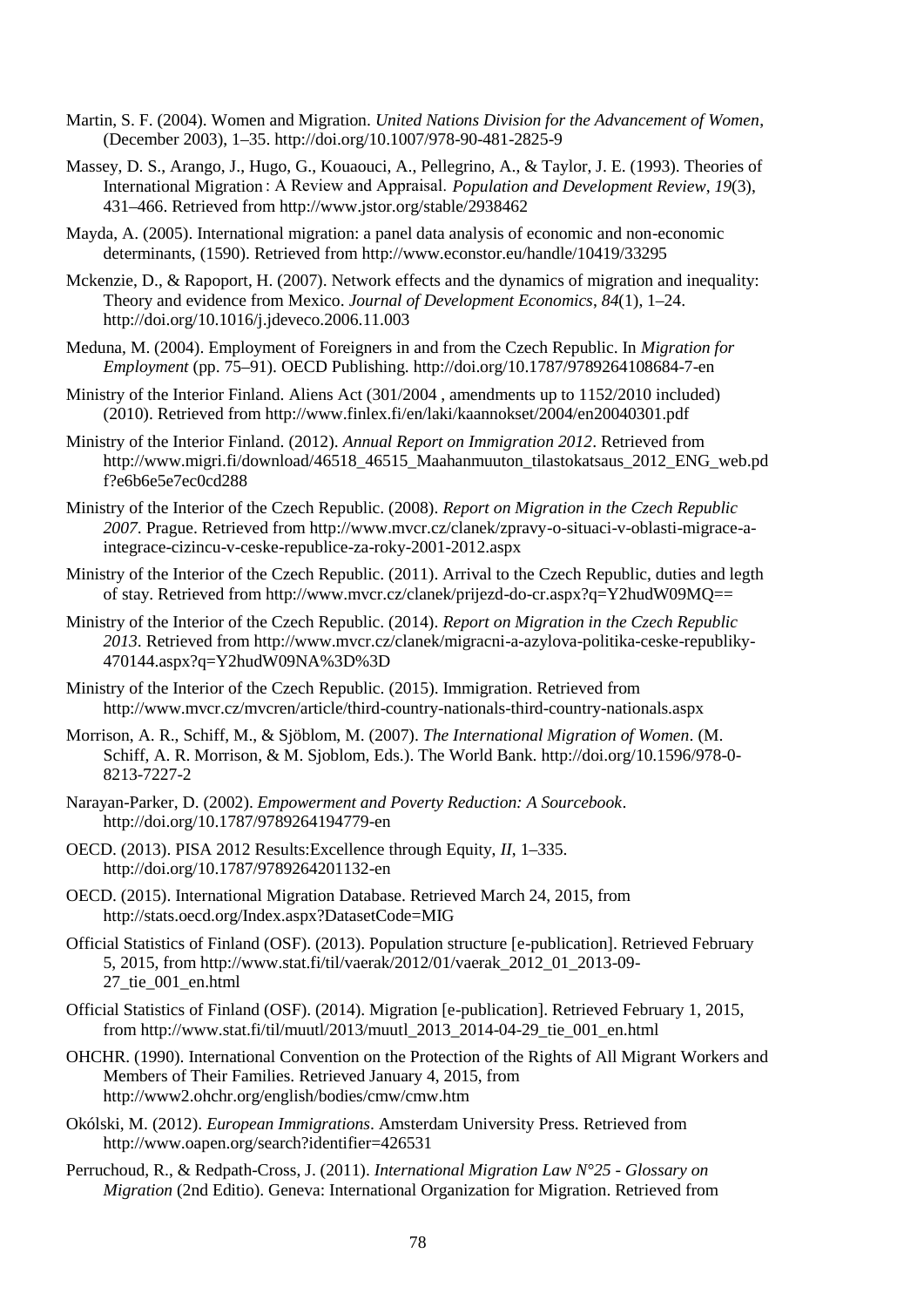http://publications.iom.int/bookstore/index.php?main\_page=product\_info&cPath=56&products\_i d=1380

- Pessar, P. R., & Mahler, S. J. (2003). Transnational Migration: Bringing Gender in. *International Migration Review*, *37*(3), 812–846. http://doi.org/10.1111/j.1747-7379.2003.tb00159.x
- Piore, M. J. (1979). *Birds of Passage: Migrant Labor and Industrial Societies*. Cambridge University Press. Retrieved from https://archive.org/details/BirdsOfPassage
- Ravenstein, E. G. (1885). The Laws of Migration. *Journal of the STatistical Society of London*, *48*(2), 167–235. Retrieved from http://www.jstor.orglstable/2979181
- Rienzo, C. (2014). *Migrants in the UK Labour Market: An Overview*. Retrieved from http://storage0.dms.mpinteractiv.ro/media/1/186/3927/10538667/2/briefing-migrants-the-uklabour-market-0.pdf
- Rosaldo, M. Z. (1974). *Woman, Culture, and Society*. (M. Z. Rosaldo, L. Lamphere, & J. Bamberger, Eds.). Stanford University Press. Retrieved from https://www.google.fi/books?id=vE85zkFdURQC
- Schulze, E., & Gergoric, M. (2015). *Maternity, paternity and parental leave: Data related to duration and compensation rates in the European Union*. Brussels. Retrieved from http://www.europarl.europa.eu/RegData/etudes/STUD/2015/509999/IPOL\_STU(2015)509999\_E N.pdf
- Sinke, S. M. (2006). Gender and Migration: Historical Perspectives1. *International Migration Review*, *40*(1), 82–103. http://doi.org/10.1111/j.1747-7379.2006.00004.x
- Sjaastad, L. A. (1962). The Costs and Returns of Human Migration. *Journal of Political Economy*, *70*(5), 80–93. Retrieved from http://www.jstor.org/stable/1829105
- Statistics Finland. (2014). Statistics Finland's PX-Web databases. Retrieved February 1, 2015, from http://193.166.171.75/database/StatFin/vrm/vaerak/vaerak\_en.asp
- Statistics Finland. (2015). Statistics Finland's PX-Web databases. Retrieved June 11, 2015, from http://pxnet2.stat.fi/PXWeb/pxweb/en/StatFin/StatFin\_vrm\_vaerak/020\_vaerak\_tau\_101\_en.p x/?rxid=6692d5b9-e026-4405-bcf4-fc8916745763
- Statistisches Bundesamt. (2015). Foreign population. Retrieved April 19, 2015, from https://www.destatis.de/EN/FactsFigures/SocietyState/Population/MigrationIntegration/ForeignP opulation/Tables/Gender.html
- The Economist. (2015). THE MIGRATION CRISIS. Retrieved November 30, 2015, from http://www.economist.com/migrationcrisis
- The Finnish Immigration Service. (2015). Residence Permits. Retrieved June 25, 2015, from http://www.migri.fi/services/faq/residence\_permits/eu\_citizens
- The Global Commission on International Migration. (2005). *Migration in an interconnected world: New directions for action*. Retrieved from http://www.queensu.ca/samp/migrationresources/reports/gcim-complete-report-2005.pdf
- UN Commission on Human Rights. (1998). *Report of the Working Group of Intergovernmental Experts on the Human Rights of Migrants submitted in accordance with Commission on Human Rights resolution 1997/15* (Vol. 10815). Geneva. Retrieved from http://www.refworld.org/docid/3b00efd714.html
- UN DESA. (2009a). *Trends in International Migrant Stock: The 2008 Revision (United Nations database, POP/DB/MIG/Stock/Rev.2008)*. Retrieved from http://esa.un.org/migration/index.asp?panel=1
- UN DESA. (2009b). *Women's Control over Economic Resources and Access to Financial Resources, including Microfinance*. *October*. New York. Retrieved from http://www.un.org/womenwatch/daw/public/WorldSurvey2009.pdf
- UN DESA. (2013). Trends in International Migrant Stock: Migrants by Destination and Origin (United Nations database, POP/DB/MIG/Stock/Rev.2013).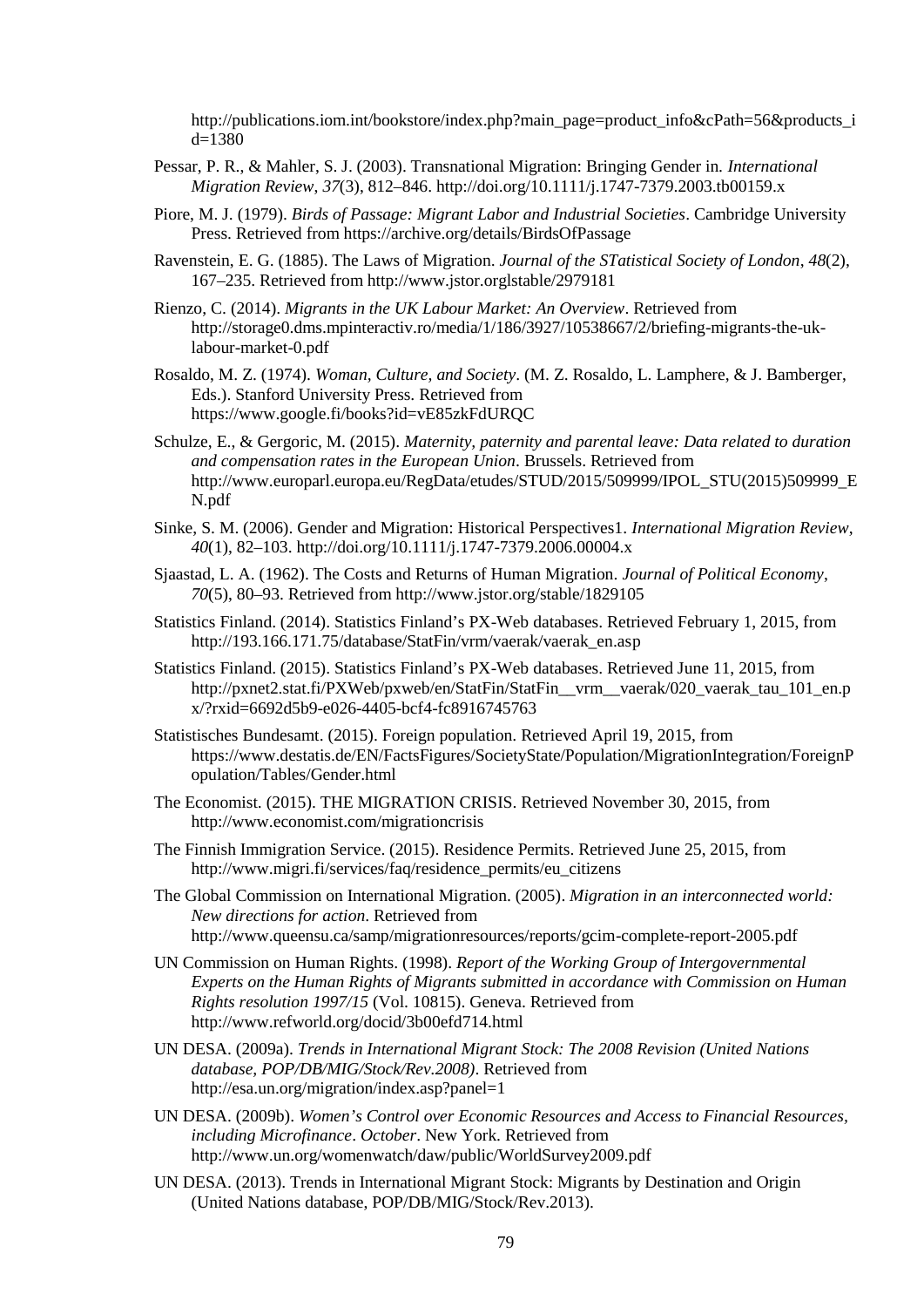- UN Development Programme. (2013). Human Development Reports: Gender Inequality Index. Retrieved from http://hdr.undp.org/en/content/table-4-gender-inequality-index
- UN IANWGE. (2004). *Trade and Gender Opportunities and Challenges for Developing Counties*. (A.-N. TRAN-NGUYEN & A. B. ZAMPETTI, Eds.). Retrieved from http://unctad.org/en/Docs/edm20042\_en.pdf
- UNDESA. (1998). *Recommendations on Statistics of International Migration Revision 1*. *Statistical Papers Series M, No. 58, Rev.1*. New York.
- UNDESA. (2013). Trends in International Migrant Stock: Migrants by Destination and Origin (United Nations database, POP/DB/MIG/Stock/Rev.2013).
- UNESCO. (2014). Migrant/Migration. Retrieved April 15, 2015, from http://www.unesco.org/new/en/social-and-human-sciences/themes/international migration/glossary/migrant/
- United Nations. (1997). *Glossary of Environment Statistics*. New York. Retrieved from http://unstats.un.org/unsd/publication/SeriesF/SeriesF\_67E.pdf
- United Nations. (2009). *Human Development Report - 2009 Overcoming barriers : Human mobility and development*. *Polymer Contents* (Vol. 15). New York: Palgrave Macmillan. Retrieved from http://hdr.undp.org/sites/default/files/reports/269/hdr\_2009\_en\_complete.pdf
- United Nations Population Fund. (2006). *State of world population 2006, A Passage to Hope, Women and International Migration*. (P. Leidl, Ed.). New York. Retrieved from http://www.unfpa.org/public/home/publications/pid/379
- World Bank. (2015). Global Bilateral Migration. Retrieved March 13, 2015, from http://databank.worldbank.org/data/views/variableselection/selectvariables.aspx?source=global bilateral-migration#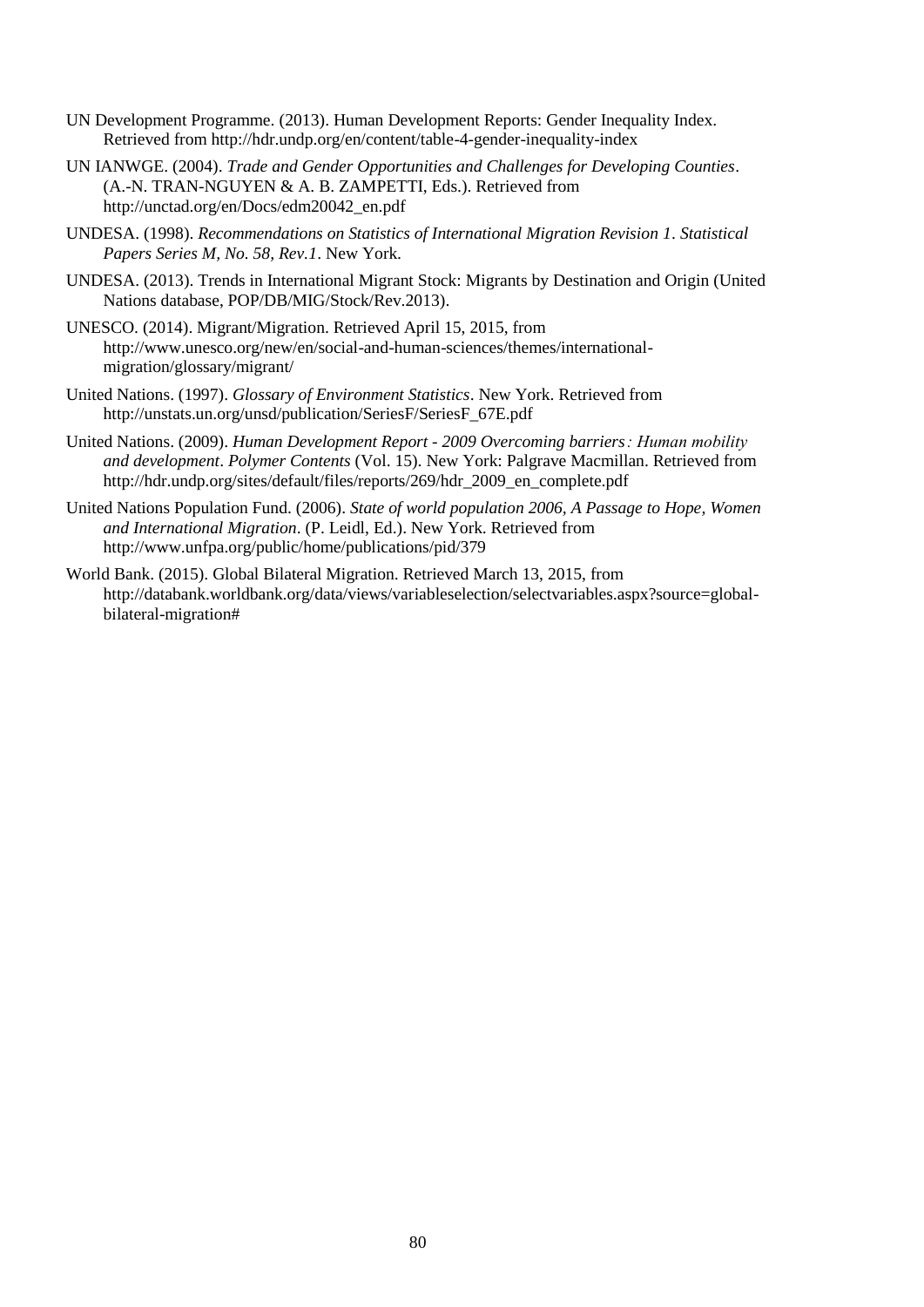## **LIST OF TABLES**

Table 1.1: Female migration indicators in countries grouped by rank in Gender Inequality Index, 2010

Table 3.1 The percentage of female immigrants on total migrants inflow to the Czech Republic

Table 3.2 The percentage of female immigrants on total migrants inflow to Finland

Table 3.3 The percentage of female immigrants on total migrant's inflow to the Czech Republic and Finland, migrants living in both countries

Table 4.1 Female migration indicators, 2013 and Gender Inequality Index, 2013 Slovenia, Finland, the Czech Republic, and Yemen

Table 4.2. Maternity and Parental leave duration and the cash benefits paid to the parent Finland and the Czech Republic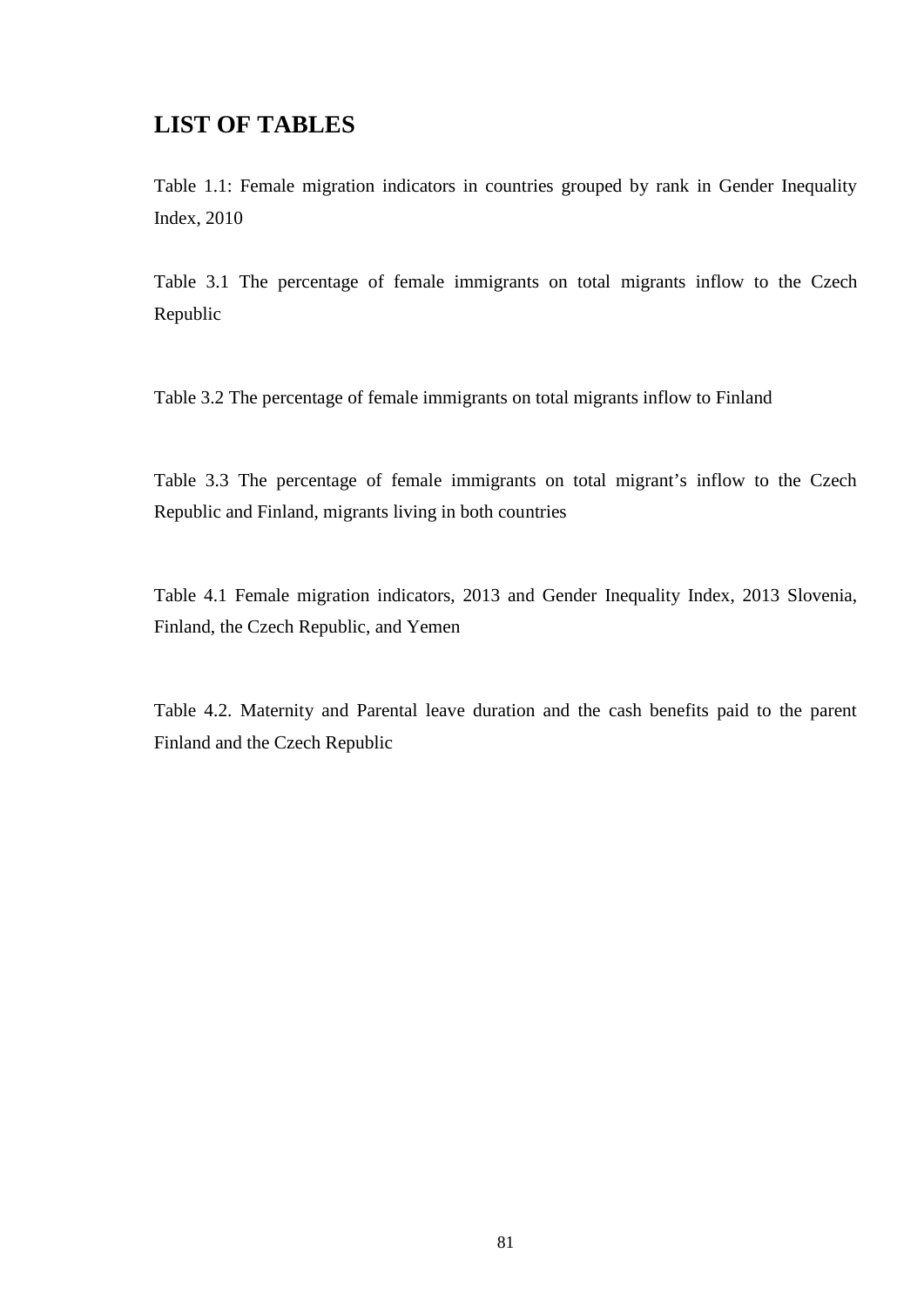#### **LIST OF FIGURES**

Figure 1.1. Theoretical relationship between level of development, gender equality and female emigration - Migration Hump

Figure 1.2 Female emigration rate (to OECD countries) in relationship with Female Human Development Index in the country of origin

Figure 1.3 The relationship between female immigrants as a percentage on population and GDP per capita in PPS in EU countries, Switzerland, Iceland, and Norway in 2013

Figure 2.1 The share of migrants in the destination by the level of development

Figure 2.2 The proportion of women migrants in the migration population in the OECD countries, by the region of origin

Figure 2.3 The proportion of women in migrant population by region, 1960 - 2013

Figure 2.4 Percentage share of migrants living in EU countries and percentage proportion of women on all migrants living in the country, 1 January 2014

Figure 2.5 Activity rate of women by origin, 2014

Figure 2.6 Unemployment rates in percentage EU 28 countries by sex and origin, 2014

Figure 3.1 The stock of foreign-born persons in the Czech Republic and in Finland, [%of total population, 1990-2013]

Figure 3.2 Net migration, the Czech Republic 1995 - 2014

Figure 3.3 Net migration, Finland 1990 - 2013

Figure 3.4 Migrants living in the Czech Republic by citizenship 1994-2013 top 6 countries in 2013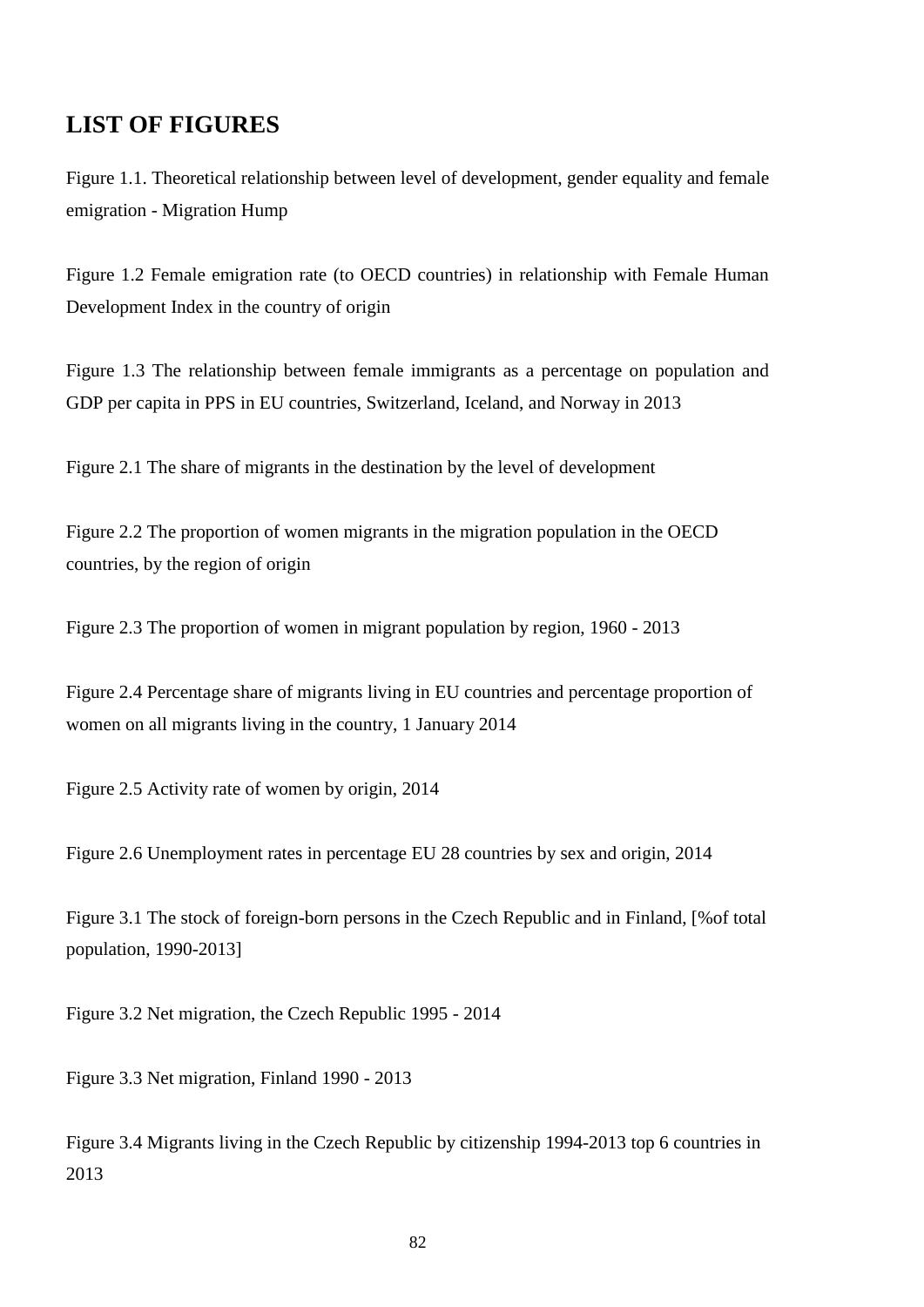Figure 3.5 Migrants living in Finland by citizenship 1994 - 2013 top 6 countries in 2013

Figure 3.6 The composition of female migrants by origin, Finland and the Czech Republic, 2014

Figure 3.7 The age structure of female migrants in the Czech Republic and Finland [% of all female migrants, 2013]

Figure 3.8 Activity rates of migrants living in the country and nationals by sex in the Czech Republic and Finland in percentage, 2014, from 15 to 64 years

Figure 3.9 The unemployment rate of migrants living in the country and nationals by sex in the Czech Republic and Finland in percentage, 2014

Figure 3.10 Population by educational attainment level, sex and citizenship, Finland and the Czech Republic in percentage, 2014

Figure 4.1 Finland GDP growth, female immigration (in thousands) and female unemployment rate, 2003 - 2013

Figure 4.2 the Czech Republic GDP growth, female immigration (in thousands) and female unemployment rate 2003 - 2013

Figure 4.3 MIPEX scores, Finland and the Czech Republic, 2014

Figure 4.4 MIPEX scores, the Czech Republic, 2007-2014

Figure 4.5 MIPEX scores, Finland, 2007-2014

Figure 4.6 Evaluation of the permanent residence policy (MIPEX score 2014)

Figure 4.7 MIPEX score for family reunion, Finland, the Czech Republic, and EU 28 countries, 2014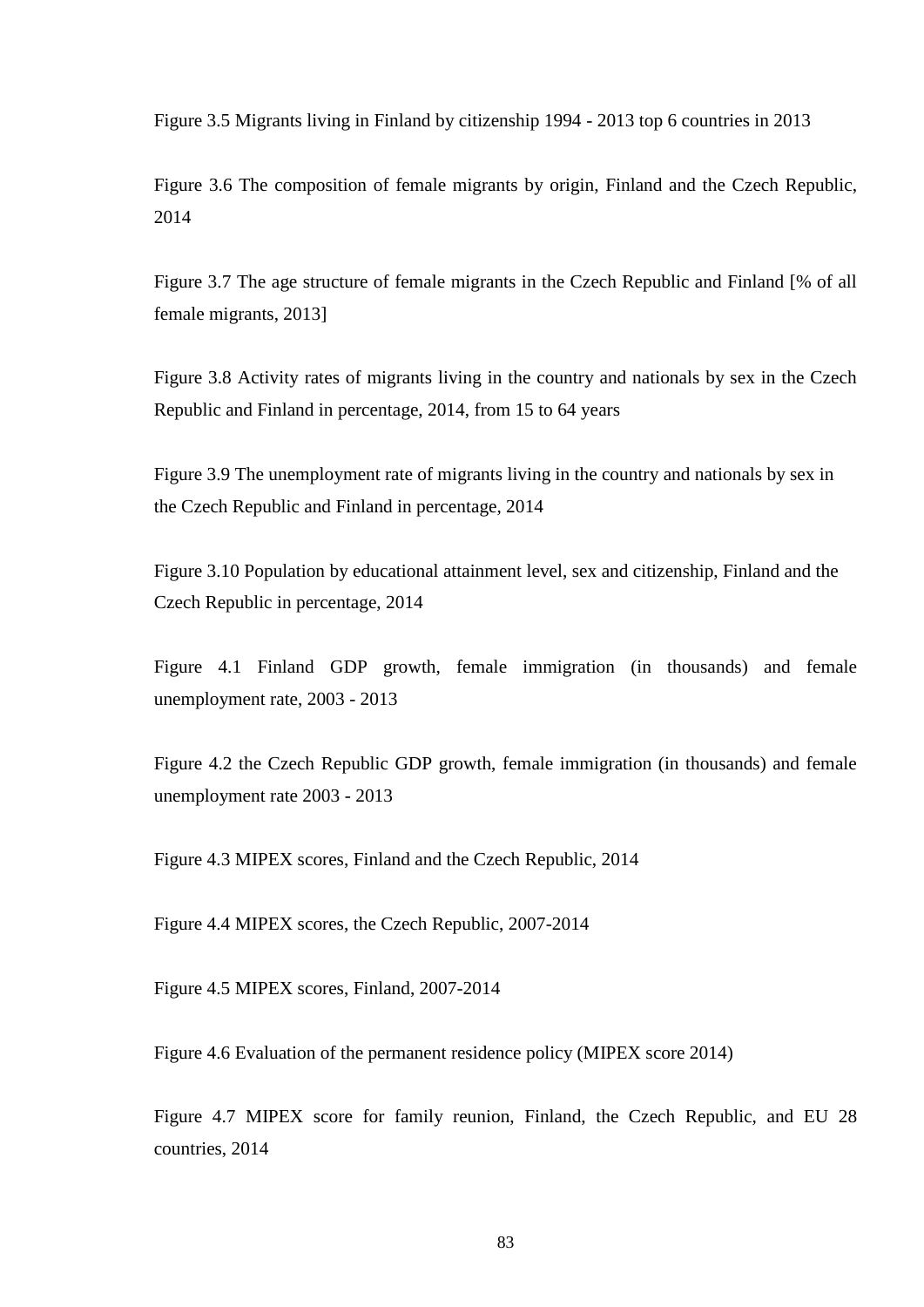# **LIST OF ACRONYMS**

| <b>EEA</b>    | European Economic Area                                           |
|---------------|------------------------------------------------------------------|
| <b>EMN</b>    | <b>European Migration Network</b>                                |
| <b>EPIC</b>   | European Platform for Investing in Children                      |
| EU            | European Union                                                   |
| <b>GCIM</b>   | Global Commission on International Migration                     |
| <b>GDI</b>    | Gender-related Development Index                                 |
| HDI           | Human Development Index                                          |
| <b>IANWGE</b> | Inter-Agency Network on Women and Gender Equality                |
| <b>ILO</b>    | International Labor Organization                                 |
| <b>IOM</b>    | <b>International Organization for Migration</b>                  |
| <b>MIPEX</b>  | <b>Migrant Integration Policy Index</b>                          |
|               |                                                                  |
| <b>MISSOC</b> | Mutual Information System on Social Protection                   |
| <b>OHCHR</b>  | Office of the United Nations High Commissioner for Human Rights  |
| <b>OSF</b>    | <b>Official Statistics of Finland</b>                            |
| <b>UN</b>     | <b>United Nations</b>                                            |
| <b>UNDESA</b> | United Nations Department of Economic and Social Affairs         |
| <b>UNESCO</b> | United Nations Educational, Scientific and Cultural Organization |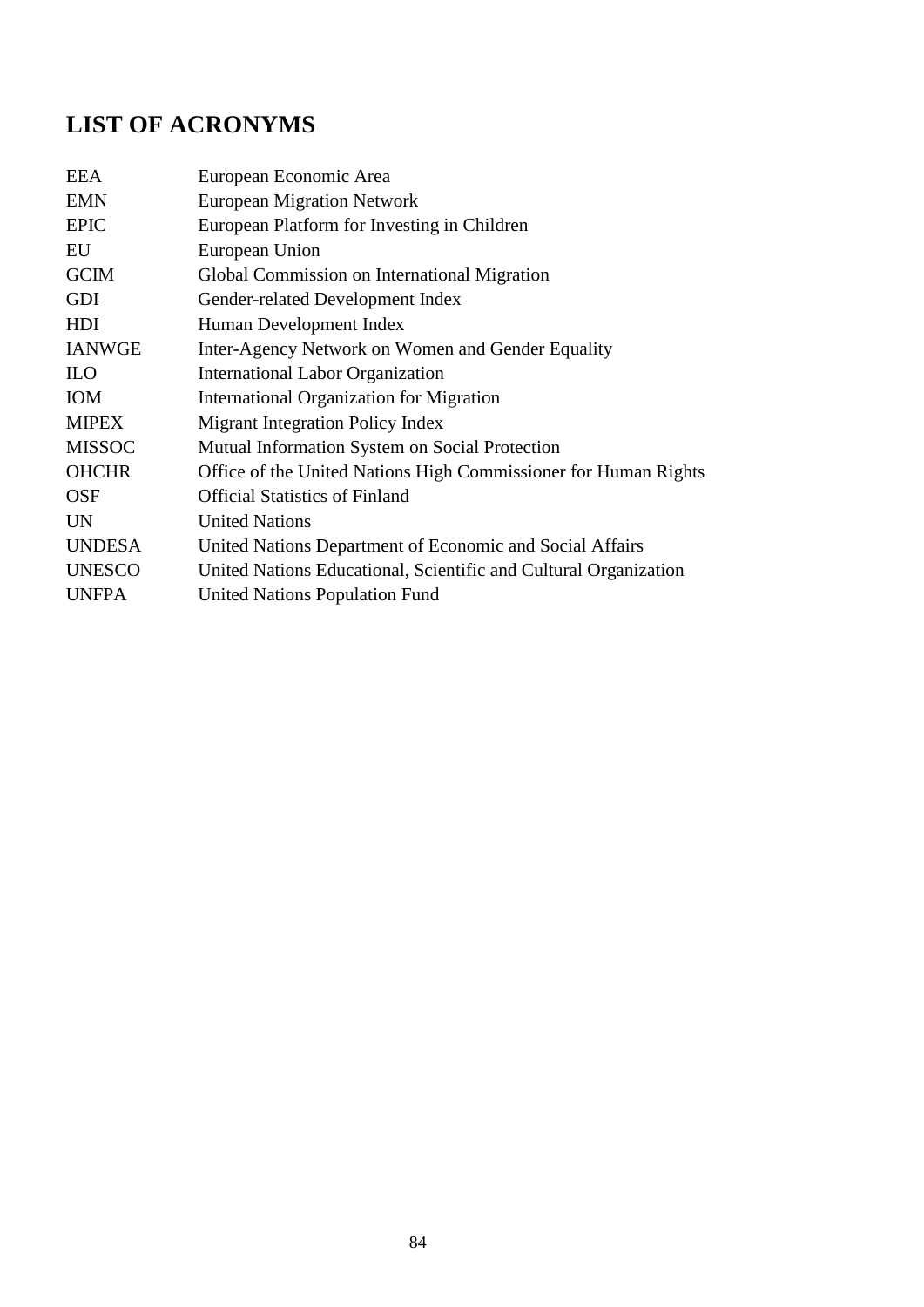## **LIST OF APPENDICES**

Appendix 1: Factors determining women's migration

Appendix 2: Table A1 - MIPEX 2015 Indicators - Permanent Residence Indicator

Appendix 3: Table A2 - MIPEX 2015 Indicators - Family reunion Indicator

Appendix 4: Table A3 - Gender Inequality Index, 2013, the Czech Republic and Finland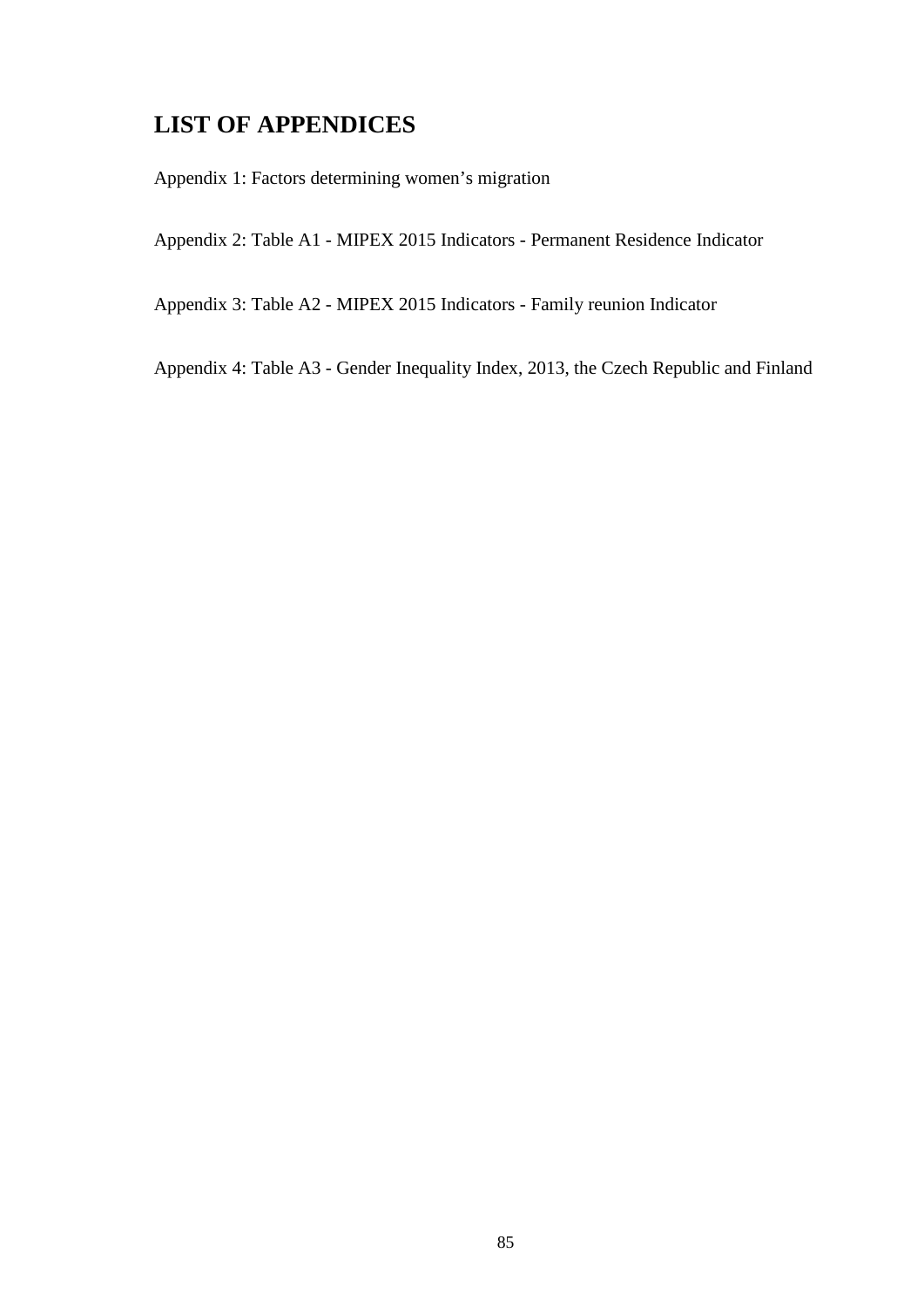#### **Factors determining women's migration:**

(Retrieved from Gosh, 2009)

- **Migration upon marriage**, to husband' residence. This is typically permanent migration. It can occur within or (less commonly but still extant) across national political boundaries.
- **Migration as part of a family**, because of voluntary family movement, when the head of the household moves for economic reasons such as the search for work, or other voluntary reasons. While circular or seasonal migration can be observed among working families in many developing countries, in general such movement of families rather than individual workers tends to be associated with more permanent migration and less chance of eventual return.
- **Migration by individuals but as part of family reunification**, in case the head of household (typically father or husband) has already migrated. This is also typically permanent migration.
- **Forced migration alone or as part of a family because of involuntary family movement**, due to displacement caused by wars and other violence and strife, natural calamities, loss of land because of development or other projects.
- **Migration for education**. This is a still small but growing proportion of migration by young women. This is usually for a few years at most, but may translate into permanent migration as employment opportunities are found in the destination country or elsewhere as a result of the qualifications gained. Here too, conditions in home and host countries may affect the decision of women to migrate. For example, among the students entering France in 1996, 56 per cent were women. It has been argued that the higher than average share of women (at nearly one-third) among Algerian students was because young Algerian women sought to escape from the very oppressive and potentially dangerous conditions in their home country (Borgogno and Vollenweider- Andresen, 1995, quoted in Kofman, 2000).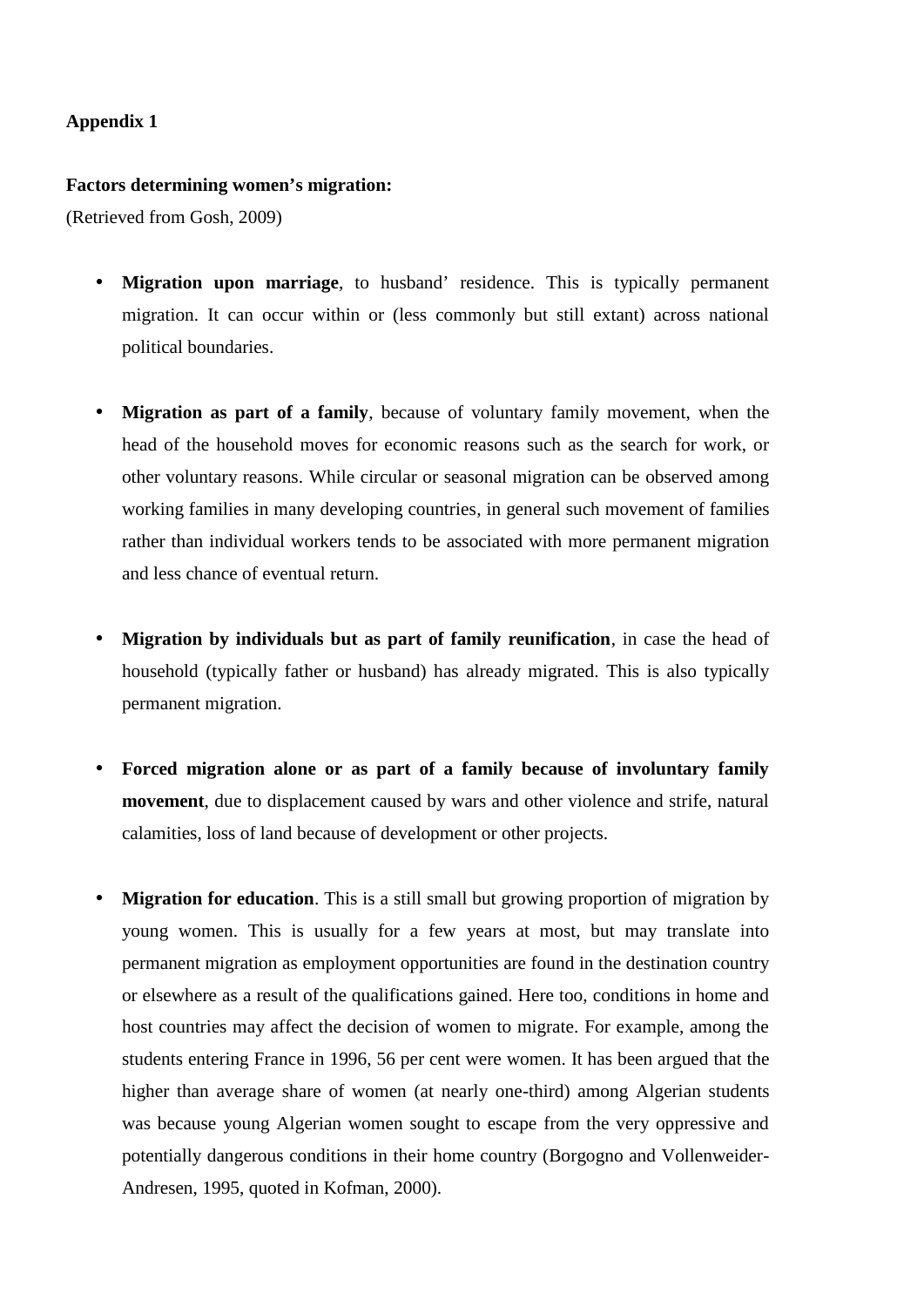- **Voluntary migration for work.** This can be long term or short term. Long term or permanent economic migration for based on projected wage differentials and opportunities for employment is more common among relatively skilled women migrants, largely because of the entry restrictions and immigration controls imposed by many countries, but it can also be found among less skilled workers. Short-term migration for work - currently considered as the *movement of natural persons* (MNP) under GATS – has been a rapidly growing feature of both national and international migration of women in recent decades (Flynn and Kofman, 2004, Durano, 2005).
- **Involuntary migration for work,** through coercive pressure, because of debt bondage, or as part of a trafficking network. While much of this is both desperate and oppressive, there is often a thin line between voluntary migration and trafficking especially where home conditions are difficult and oppressive. There is also some evidence of forced migration not only for work but also for marriage, which in turn may be seen as unpaid work for the women concerned (Torres 2002, Raymond et al 2002).
- **Return migration after a period spent away from the home.** This has received relatively little attention from researchers and policy makers, but it is also a growing phenomenon, often with quite different implications for the women concerned.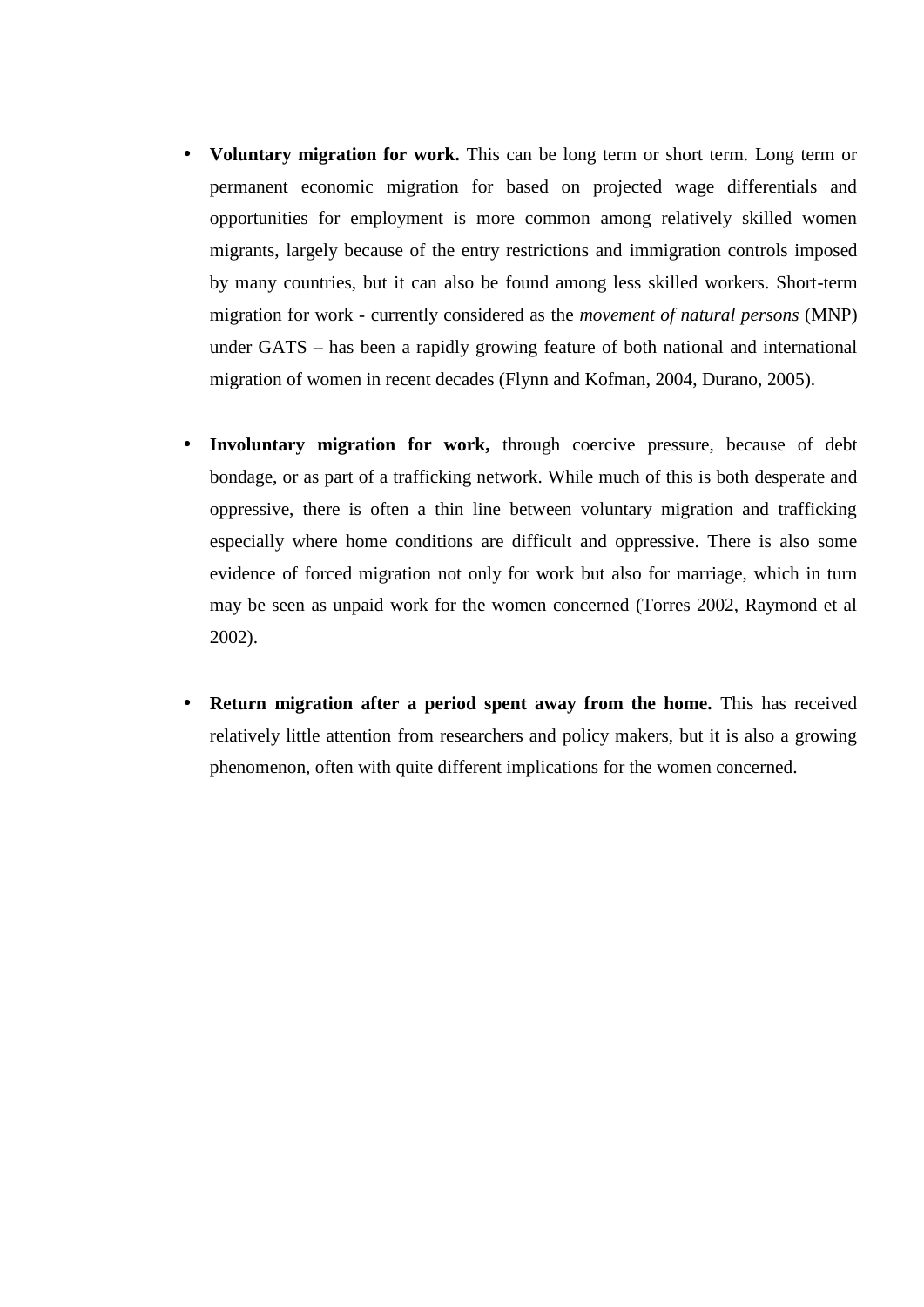## **Table A2 MIPEX 2015 Indicators - Permanent Residence Indicator**

|                                                                                                                                                                       | 100                                                                                                                     | 50                                                                                                                | $\Omega$                                                                                      |  |  |
|-----------------------------------------------------------------------------------------------------------------------------------------------------------------------|-------------------------------------------------------------------------------------------------------------------------|-------------------------------------------------------------------------------------------------------------------|-----------------------------------------------------------------------------------------------|--|--|
| PERMANENT RESIDENCE                                                                                                                                                   |                                                                                                                         | Do temporary legal residents have facilitated access to a long-term<br>residence permit (e.g. like EU nationals)? |                                                                                               |  |  |
| <b>ELIGIBILITY</b>                                                                                                                                                    |                                                                                                                         | Can all temporary legal residents apply for a long-term residence permit<br>(e.g. EU nationals?)                  |                                                                                               |  |  |
| Required time of habitual residence                                                                                                                                   | $<$ 5 years                                                                                                             | 5 years                                                                                                           | $> 5$ years                                                                                   |  |  |
| Documents taken into account to be eligible for permanent residence                                                                                                   | Seasonal workers, au pairs<br>Any residence<br>and posted workers<br>permit<br>excluded                                 |                                                                                                                   | Additional temporary<br>residence permits<br>excluded                                         |  |  |
| Is time of residence as a pupil/student counted?                                                                                                                      | Yes, with some conditions<br>(limited number of years or<br>Yes, all<br>type of study)                                  |                                                                                                                   | N <sub>0</sub>                                                                                |  |  |
| Periods of prior-absence allowed                                                                                                                                      | Longer periods                                                                                                          | Up to 10 non-consecutive<br>months and/or 6<br>consecutive months                                                 | Shorter periods                                                                               |  |  |
| CONDITIONS FOR ACQUISITION OF STATUS                                                                                                                                  | Do applicants for long-term residence have to fulfill the same basic<br>conditions in society (e.g. like EU nationals)? |                                                                                                                   |                                                                                               |  |  |
| Form of language requirement (if no measure, leave blank)                                                                                                             | No Requirement<br>OR Voluntary<br>course/information                                                                    | Requirement to take a<br>language course                                                                          |                                                                                               |  |  |
| Level of language requirement (if no measure, leave blank) (not<br>weighted)<br>Note: Can be test, interview, completion of course, or other forms of<br>assessments. | A1 or less set as<br>standard                                                                                           | A <sub>2</sub> set as standard                                                                                    | B1 or higher set as<br>standard OR no<br>standards, based on<br>administrative<br>discretion. |  |  |
| Form of integration requirement ex. not language, but social/cultural                                                                                                 | No Requirement<br>OR Voluntary<br>course/information                                                                    | Requirement to take an<br>integration course                                                                      | Requirement<br>includes integration<br>test/assessment                                        |  |  |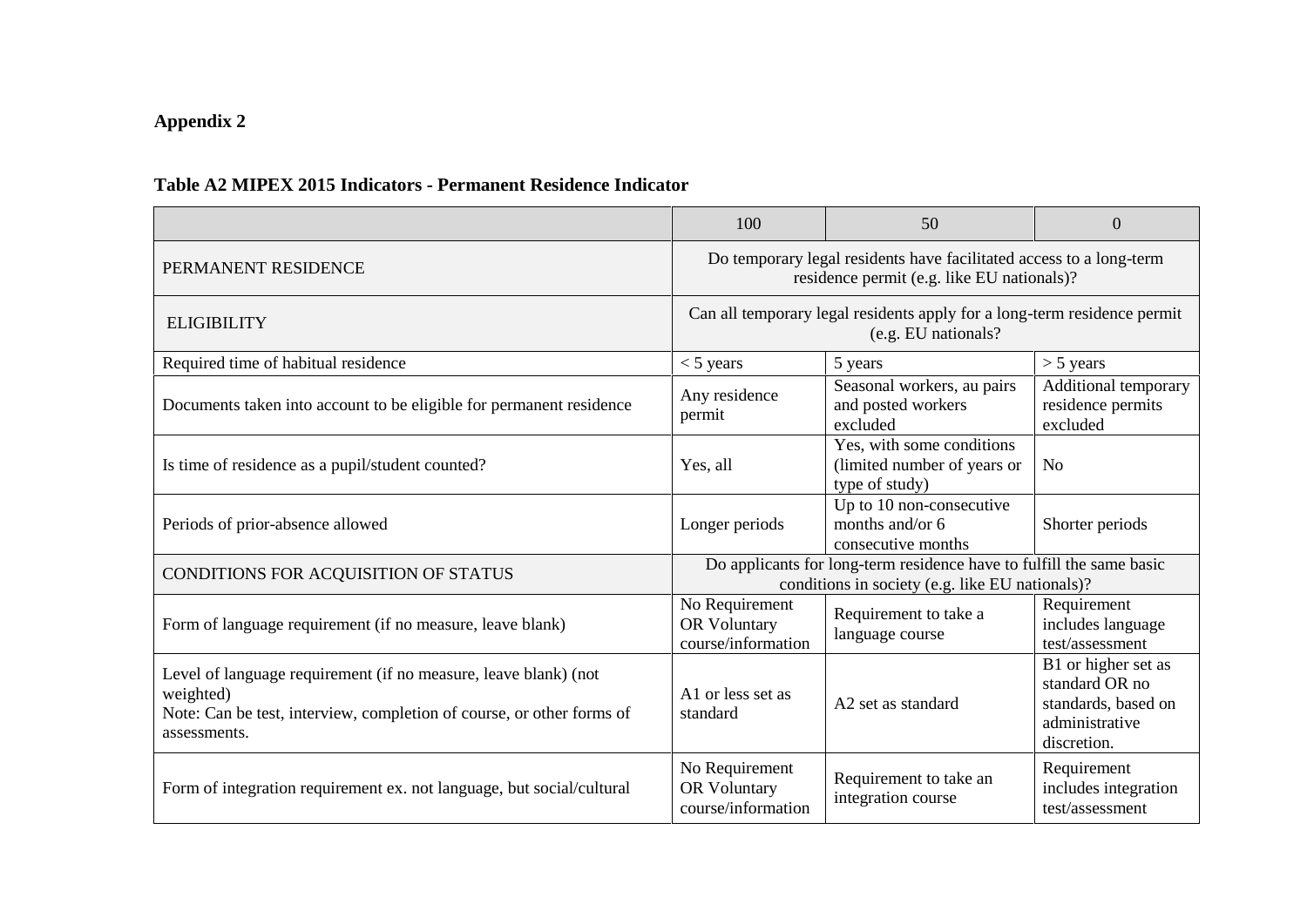| Language/integration requirement exemptions (if no measure, leave<br>blank)<br>a. Takes into account individual abilities ex. educational qualifications<br>b. Exemptions for vulnerable groups ex. age, illiteracy, mental/physical<br>disability | Both of these                                          | One of these                                                                                                                                                   | Neither of these                                                              |
|----------------------------------------------------------------------------------------------------------------------------------------------------------------------------------------------------------------------------------------------------|--------------------------------------------------------|----------------------------------------------------------------------------------------------------------------------------------------------------------------|-------------------------------------------------------------------------------|
| Conductor of language/integration requirement (if no measure, leave<br>blank)<br>a. Language or education specialists<br>b. Independent of government (ex. not directly subcontracted by or part<br>of a government department)                    | a and b, ex.<br>language<br>or education<br>institutes | a but not b, ex. integration<br>unit<br>in government                                                                                                          | Neither a nor b, ex.<br>police,<br>foreigners' service,<br>general consultant |
| Cost of language/integration requirement (if no measure, leave blank)                                                                                                                                                                              | No or nominal<br>costs                                 | Normal costs ex. If<br>provided<br>by state, same as regular<br>administrative fees. If<br>provided<br>by private sector, same as<br>market price in countries | Higher costs                                                                  |
| Support to pass language/integration requirement (if no measure, leave<br>blank)<br>a. Assessment based on publicly available list of questions or study<br>guide<br>b. Assessment based on publicly available course                              | a and b                                                | a or b                                                                                                                                                         | Neither a nor b                                                               |
| Cost of support (if no measure or support, leave blank)                                                                                                                                                                                            | No or nominal<br>costs                                 | Normal costs ex. If<br>provided<br>by state, same as regular<br>administrative fees. If<br>provided<br>by private sector, same as<br>market price in countries | Higher costs                                                                  |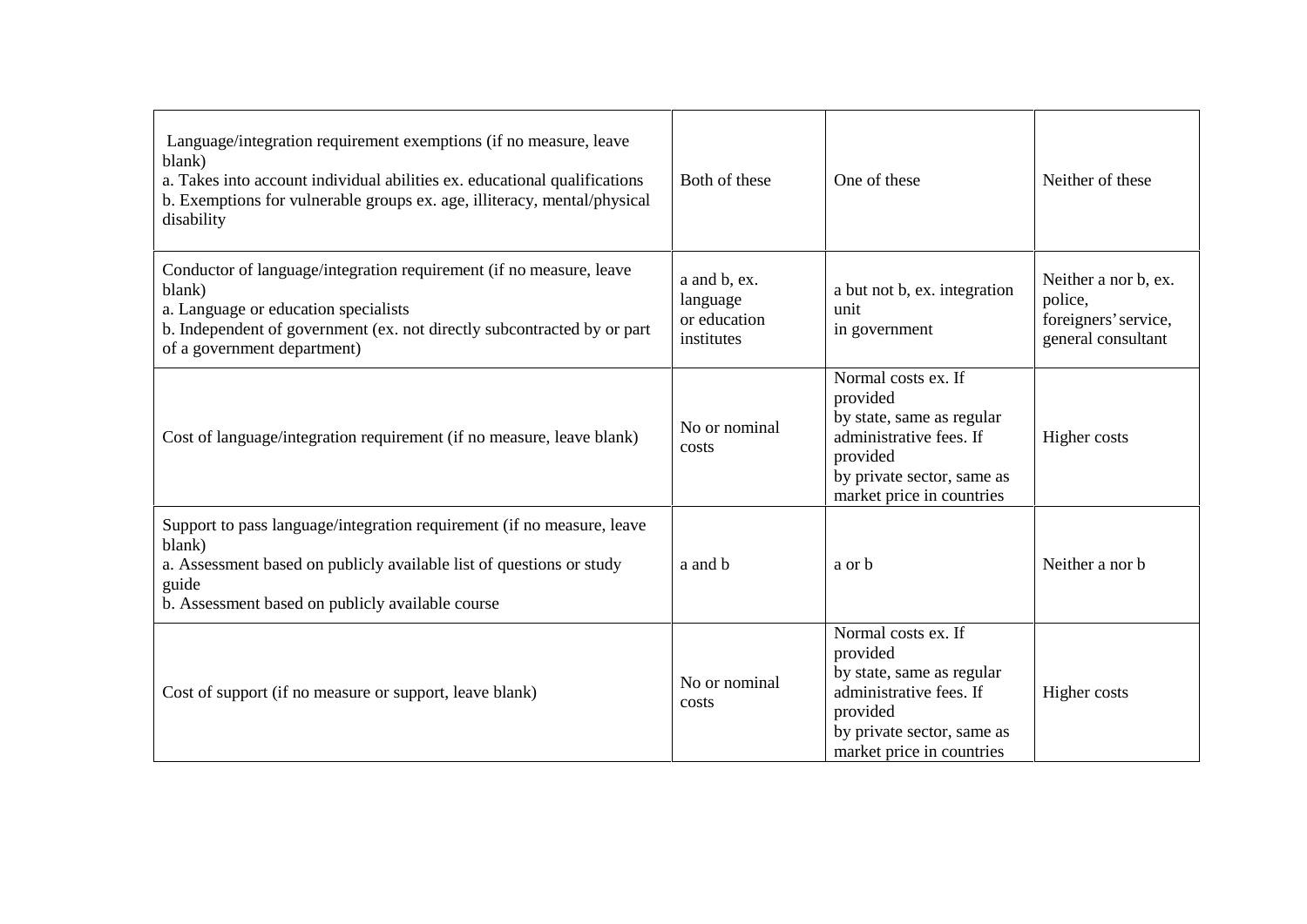| Economic resources requirement                                                                                                                                                                                                                                                                                           | None or at/below<br>level<br>of social assistance<br>and<br>no income is<br>excluded | Higher than social<br>assistance<br>but source is not linked<br>with<br>employment           | Linked to<br>employment/no<br>social assistance    |
|--------------------------------------------------------------------------------------------------------------------------------------------------------------------------------------------------------------------------------------------------------------------------------------------------------------------------|--------------------------------------------------------------------------------------|----------------------------------------------------------------------------------------------|----------------------------------------------------|
| Maximum length of application procedure                                                                                                                                                                                                                                                                                  | 6 months defined<br>by law                                                           | $> 6$ months but the<br>maximum is defined by law                                            | No regulation on<br>maximum length                 |
| Costs of application and/or issue of status                                                                                                                                                                                                                                                                              | No or nominal<br>costs                                                               | Normal costs ex. same as<br>regular administrative fees<br>in<br>the country                 | Higher costs                                       |
| <b>SECURITY OF STATUS</b>                                                                                                                                                                                                                                                                                                |                                                                                      | Does the state protect applicants from discretionary procedures (e.g. like<br>EU nationals)? |                                                    |
| Maximum length of application procedure                                                                                                                                                                                                                                                                                  | 6 months defined<br>by law (please<br>specify)                                       | $> 6$ months but the<br>maximum is defined by law<br>(please specify)                        | No regulation on<br>maximum length                 |
| Duration of validity of permit                                                                                                                                                                                                                                                                                           | 5 years                                                                              | 5 years                                                                                      | $<$ 5 years                                        |
| Renewable permit                                                                                                                                                                                                                                                                                                         | Automatically                                                                        | Upon application                                                                             | Provided original<br>requirements are still<br>met |
| Periods of absence allowed for renewal, after granting of status<br>(continuous or cumulative)                                                                                                                                                                                                                           | 3 years                                                                              | < 3 > 1                                                                                      | 1 year                                             |
| Grounds for rejecting, withdrawing, or refusing to renew status:<br>a. proven fraud in the acquisition of permit<br>b. actual and serious threat to public policy or national security,<br>c. sentence for serious crimes,<br>d. Original conditions are no longer satisfied (ex. unemployment or<br>economic resources) | No other than a<br>and/or $b$                                                        | Includes c or d                                                                              | Includes c and d<br>and/or additional<br>grounds   |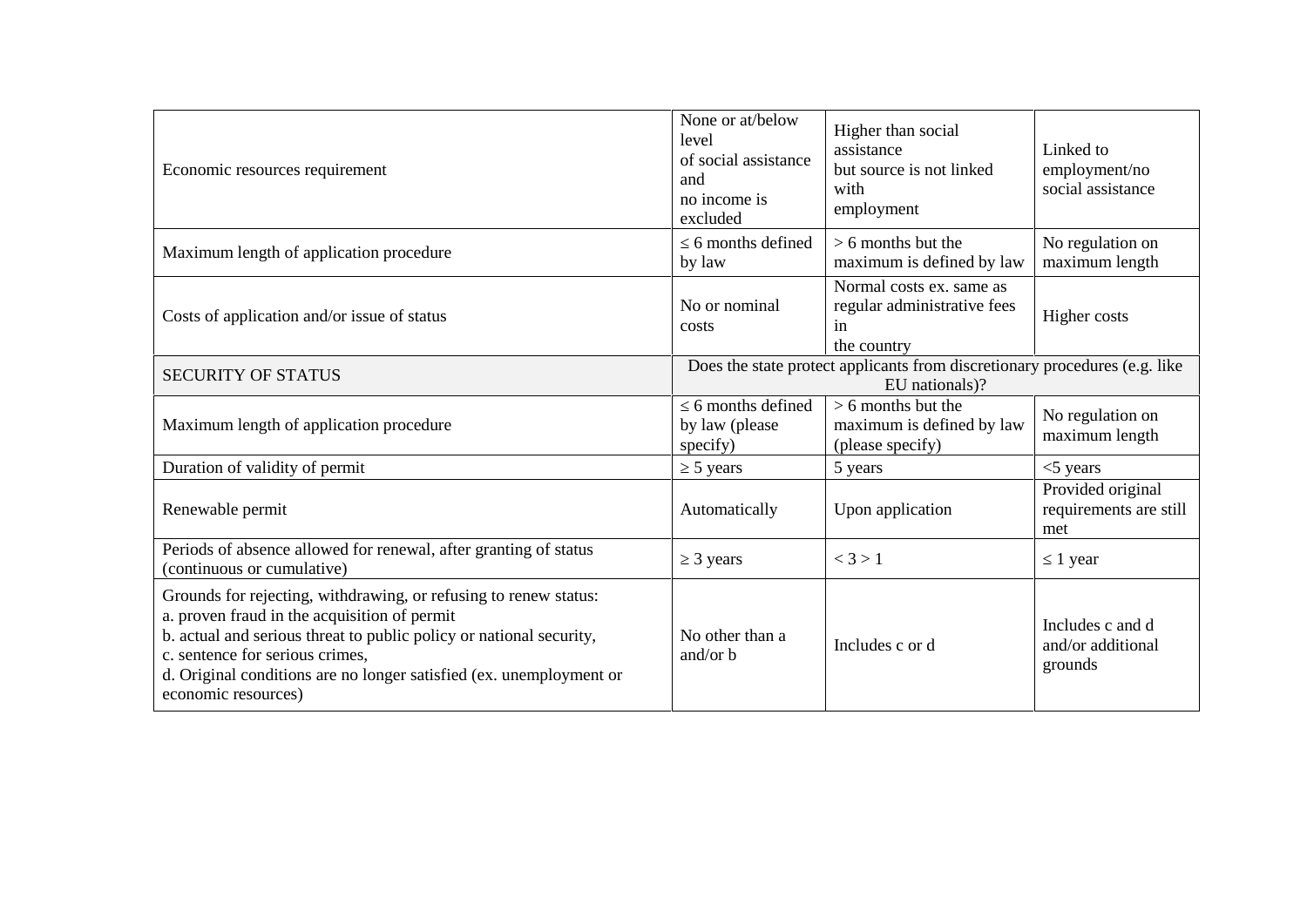| Protection against expulsion. Due account taken of:<br>a. personal behavior<br>b. age of resident,<br>c. duration of residence,<br>d. consequences for both the resident and his or her family,<br>e. existing links to the Member State concerned<br>f. (non-)existing links to the resident's country of origin (including<br>problems of re-entry for political or citizenship<br>reasons), and<br>g. alternative measures (downgrading to limited residence permit etc.) | All elements                                                   | At least b, c, d and e                                                                                | One or more of b, c,<br>d or e are not taken<br>into account |
|------------------------------------------------------------------------------------------------------------------------------------------------------------------------------------------------------------------------------------------------------------------------------------------------------------------------------------------------------------------------------------------------------------------------------------------------------------------------------|----------------------------------------------------------------|-------------------------------------------------------------------------------------------------------|--------------------------------------------------------------|
| Expulsion precluded:<br>a. after 20 years of residence as a long-term residence permit holder,<br>b. in case of minors, and<br>c. residents born in the Member State concerned or admitted before they<br>were 10 once they have reached the age of 18                                                                                                                                                                                                                       | In all three cases                                             | At least one case                                                                                     | None                                                         |
| Legal guarantees and redress in case of refusal, non-renewal, or<br>withdrawal:<br>a. reasoned decision<br>b. right to appeal<br>c. representation before an independent administrative authority and/or a<br>court                                                                                                                                                                                                                                                          | All rights                                                     | At least a and b<br>are not guaranteed                                                                | One or both of a and<br>b                                    |
| RIGHTS ASSOCIATED WITH STATUS                                                                                                                                                                                                                                                                                                                                                                                                                                                |                                                                | Do long-term residents have the same residence and socio-economic rights<br>(e.g. like EU nationals)? |                                                              |
| Access to employment (with the only exception of activities involving<br>the exercise of public authority), self-employment and other economic<br>activities, and working conditions                                                                                                                                                                                                                                                                                         | Equal access with<br>nationals and equal<br>working conditions | Priority to nationals/ EEA<br>citizens                                                                | Other limiting<br>conditions apply                           |
| Access to social security, social assistance, health care and housing                                                                                                                                                                                                                                                                                                                                                                                                        | Equal access with<br>nationals                                 | Priority to nationals/ EEA<br>citizens                                                                | Other limiting<br>conditions apply                           |
| Access to housing (rent control, public/social housing, participation in<br>housing financing schemes)                                                                                                                                                                                                                                                                                                                                                                       | Equal access with<br>nationals                                 | Priority to nationals                                                                                 | Other limiting<br>conditions apply                           |

*Source: MIPEX*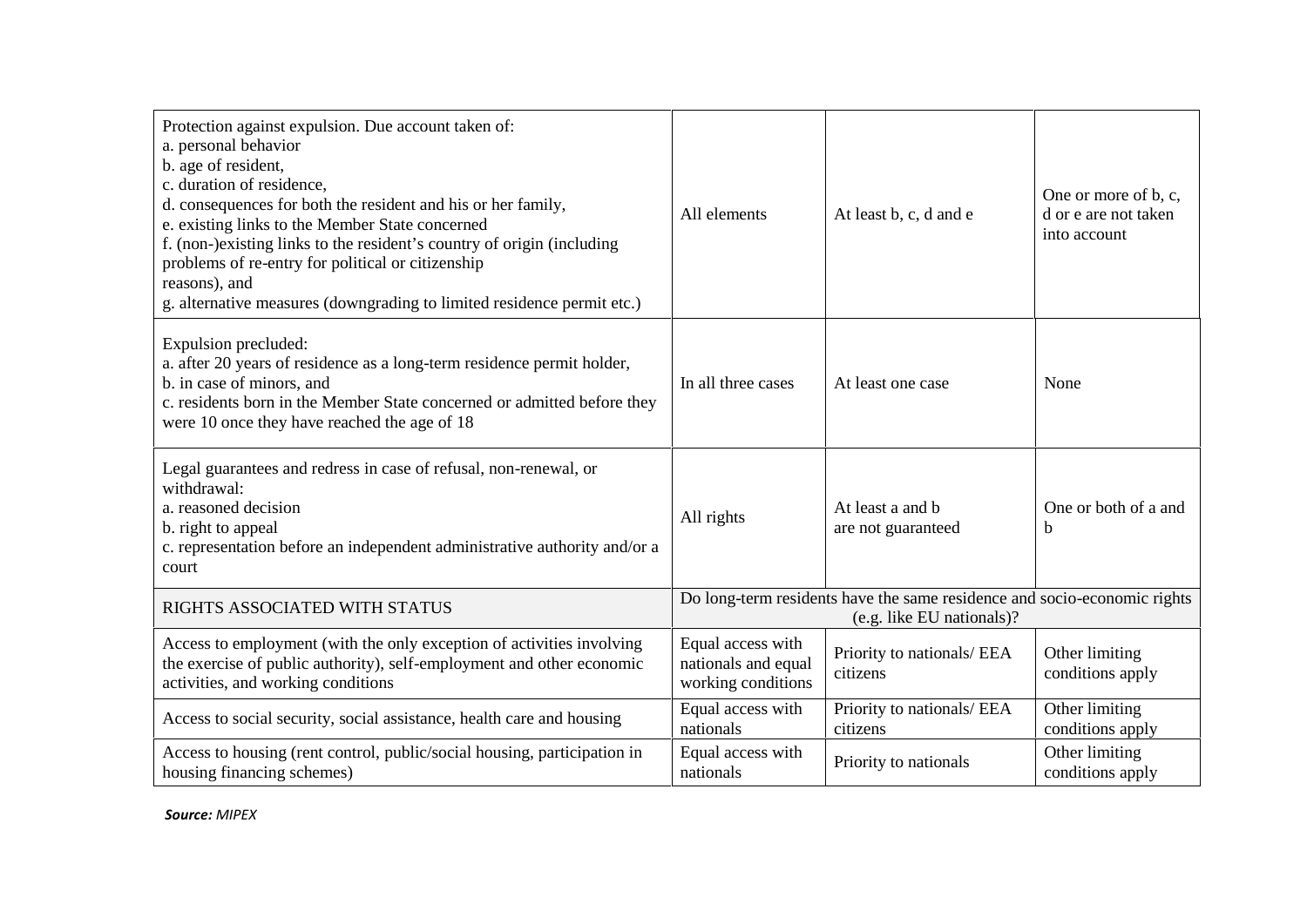## **Table A3 - MIPEX 2015 Indicators - Family reunion Indicator**

|                                                                                                                                                                                                    | 100                                                    | 50                                                                                                                                                                               | $\overline{0}$                                                                         |  |  |
|----------------------------------------------------------------------------------------------------------------------------------------------------------------------------------------------------|--------------------------------------------------------|----------------------------------------------------------------------------------------------------------------------------------------------------------------------------------|----------------------------------------------------------------------------------------|--|--|
| <b>FAMILY REUNION</b>                                                                                                                                                                              |                                                        | Do legally resident foreign citizens have a facilitated right to reunite in<br>their families (e.g. like nationals or EU citizens who move from one<br>Member State to another)? |                                                                                        |  |  |
| <b>ELIGIBILITY</b>                                                                                                                                                                                 |                                                        | Can all legally resident foreign citizens apply to sponsor their whole<br>family (e.g. like EU nationals)?                                                                       |                                                                                        |  |  |
| Residence requirement for ordinary legal residents (sponsor)                                                                                                                                       | No residence<br>requirement                            | 1 year                                                                                                                                                                           | $>1$ year                                                                              |  |  |
| Permit duration required (sponsor)                                                                                                                                                                 | Residence permit<br>for $<$ 1 year (please<br>specify) | Permit for 1 year (please)<br>specify)                                                                                                                                           | Permit for $> 1$ year<br>(please specify)                                              |  |  |
| Documents taken into account to be eligible for family reunion                                                                                                                                     | Any residence<br>permit                                | Certain short-term<br>residence permits<br>excluded                                                                                                                              |                                                                                        |  |  |
| Eligibility for spouses and partners (average)                                                                                                                                                     |                                                        | Eligibility for spouses and partners (average)                                                                                                                                   |                                                                                        |  |  |
| a. Partners<br>Eligibility for partners other than spouses:<br>a. Stable long-term relationship<br>b. Registered partnership or same-sex couples (as legally<br>recognized in national family law) | <b>Both</b>                                            | Only one or certain<br>groups of B (i.e. not all<br>types of couples<br>legally recognized in<br>national family law)                                                            | Neither. Only spouses.                                                                 |  |  |
| b. Age limits                                                                                                                                                                                      | Age of majority in                                     | 18 years < $\lt$ , $\lt$ 21 years                                                                                                                                                | 21 years (please                                                                       |  |  |
| Age limits for sponsors and spouses                                                                                                                                                                | country (18 years)                                     | (please specify age)                                                                                                                                                             | specify age)                                                                           |  |  |
| Minor children<br>Eligibility for minor children (<18 years)<br>a. Minor children<br>b. Adopted children                                                                                           | All three                                              | Only a and b                                                                                                                                                                     | Limitations on A or B<br>limitations e.g. age<br>limits < 18 years<br>(please specify) |  |  |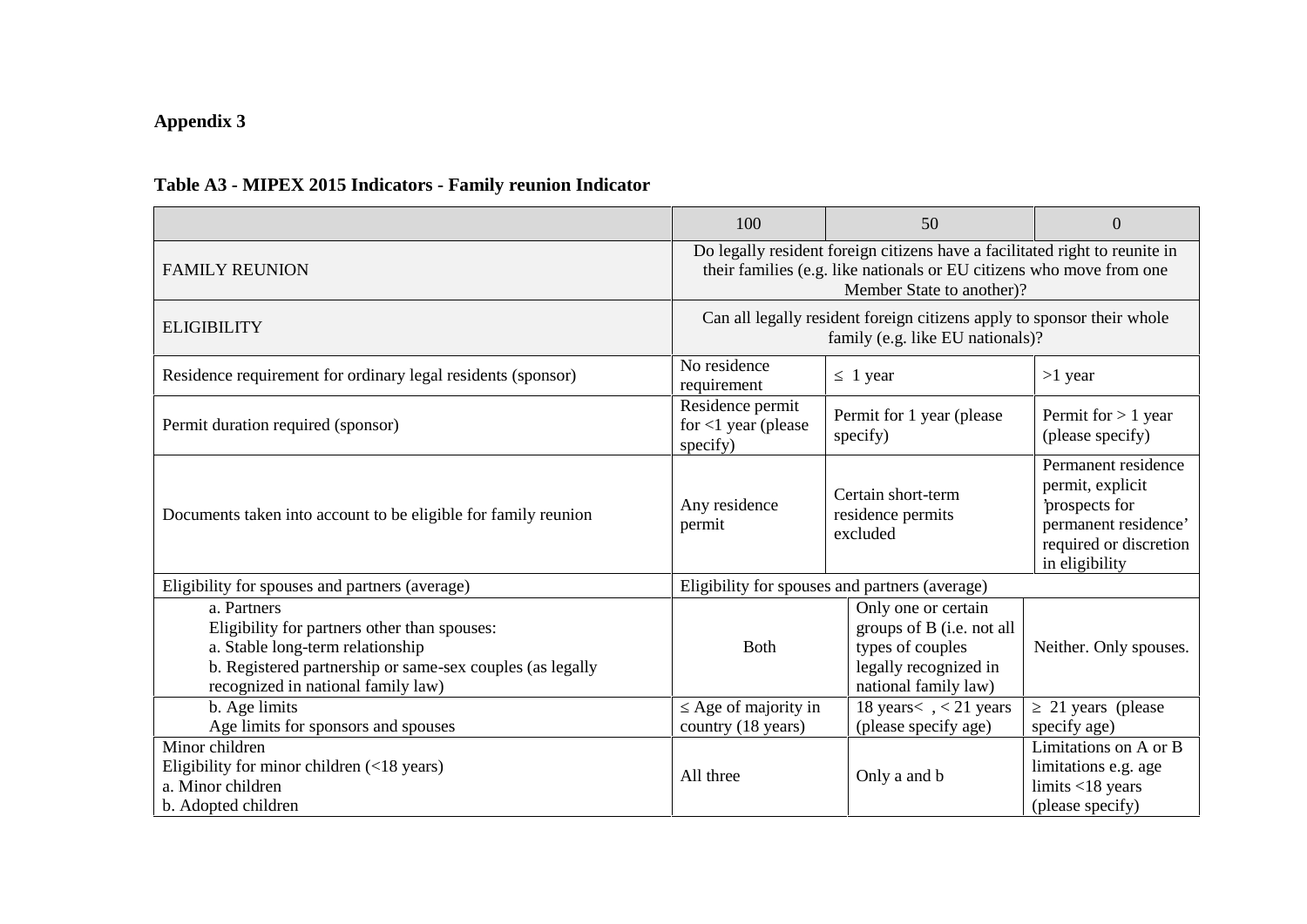| c. Children for whom custody is shared                                                                                                                                                                                                     |                                                                                   |                                                                                                                                       |                                                                |
|--------------------------------------------------------------------------------------------------------------------------------------------------------------------------------------------------------------------------------------------|-----------------------------------------------------------------------------------|---------------------------------------------------------------------------------------------------------------------------------------|----------------------------------------------------------------|
| Dependent parents/grand parents                                                                                                                                                                                                            | Eligibility for<br>dependent relatives in<br>the ascending line                   | Allowed for all<br>dependent ascendants                                                                                               | Not allowed or by<br>discretion/exception                      |
| Dependent adult children<br>Eligibility for dependent adult children                                                                                                                                                                       | Allowed for all<br>dependent adult<br>children                                    | Restrictive definition<br>of dependency (e.g.<br>only one ground e.g.<br>poor health or income<br>or no access to social<br>benefits) | Not allowed or by<br>discretion/exception                      |
| CONDITIONS FOR ACQUISITION OF STATUS                                                                                                                                                                                                       |                                                                                   | Do foreign citizen applicants for family reunion have to fulfill the same<br>basic conditions in society (e.g. like EU nationals)?    |                                                                |
| Pre-entry integration requirement (average)                                                                                                                                                                                                |                                                                                   |                                                                                                                                       |                                                                |
| a. Pre-entry language form<br>Form of pre-departure language measure for family member<br>abroad (if no requirement, skip to question 28c)                                                                                                 | No Requirement<br>OR Voluntary<br>course/information<br>(please specify<br>which) | Requirement to take a<br>language course                                                                                              | Requirement<br>includes language<br>test/assessment            |
| b. Pre-entry integration form<br>Form of pre-departure integration measure for family member<br>abroad, e.g. not language, but social/cultural (if no requirement,<br>skip to question 29a)                                                | None OR voluntary<br>information/course<br>(please specify)                       | Requirement to take an<br>integration course                                                                                          | Requirement to pass<br>an integration<br>test/assessment       |
| c. Pre-entry exemption<br>Pre-departure requirement exemptions<br>a. Takes into account individual abilities e.g. educational<br>qualifications<br>b. Exemptions for vulnerable groups e.g. age, illiteracy,<br>mental/physical disability | Both of these<br>(please specify)                                                 | One of these please specify                                                                                                           | Neither of these                                               |
| d. Pre-entry cost<br>Cost of language/integration requirement                                                                                                                                                                              | No costs                                                                          | Reduced costs e.g. state<br>intervenes to lower price<br>for applicants (please<br>specify amount)                                    | Cost-covering or<br>market costs<br>(please specify<br>amount) |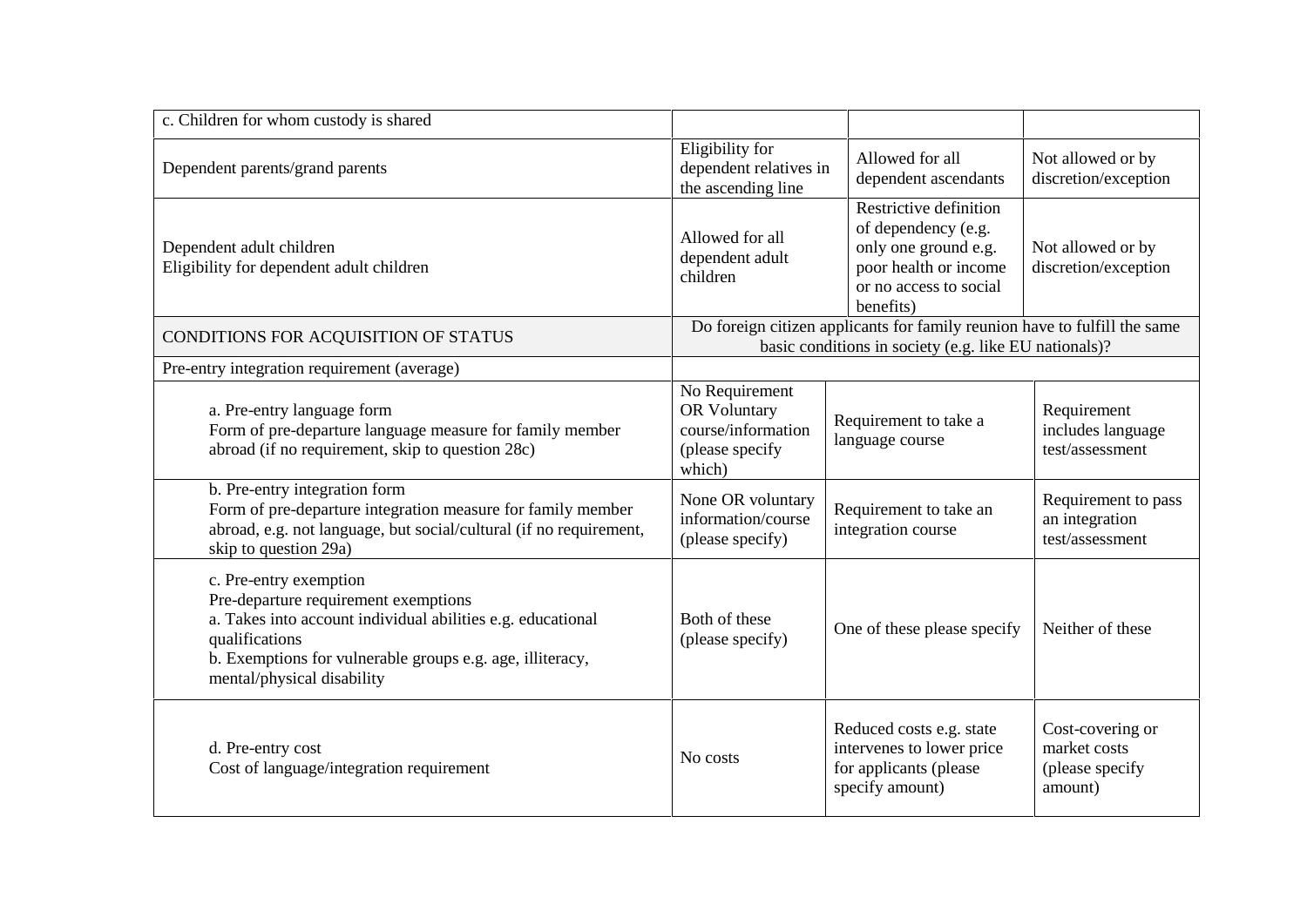| e. Pre-entry support<br>Support to pass pre-departure requirement<br>a. Assessment based on publicly available list of questions<br>b. Assessment based on free/low-cost study guide                                                                                | A and B                                                                                  | A or B                                       | Neither A or B                                                                                                           |
|---------------------------------------------------------------------------------------------------------------------------------------------------------------------------------------------------------------------------------------------------------------------|------------------------------------------------------------------------------------------|----------------------------------------------|--------------------------------------------------------------------------------------------------------------------------|
| f. Pre-entry courses<br>Which applicants are entitled to state-funded courses in order to<br>pass the requirement?                                                                                                                                                  | All applicants                                                                           | Some applicants (please<br>specify)          | None (only ad hoc<br>projects)                                                                                           |
| Post-entry integration requirement (average)                                                                                                                                                                                                                        |                                                                                          |                                              |                                                                                                                          |
| a. In-country language form<br>Form of language requirement for sponsor and/or family member<br>after arrival on territory (if no requirement, skip to question 29c)<br>Note: Can be test, interview, completion of course, or other for<br>country of assessments. | No Requirement<br>OR Voluntary<br>course/information<br>(please specify<br>which)        | Requirement to take a<br>language course     | Requirement<br>includes language<br>test/assessment                                                                      |
| b. In-country language level<br>Level of language requirement<br>Note: Can be test, interview, completion of course, or other for<br>country of assessments.                                                                                                        | A1 or less set as<br>standard                                                            | A2 set as standard                           | B1 or higher set as<br>standard. OR no<br>standards, based on<br>administrative<br>discretion. (please<br>specify which) |
| c. In-country integration form<br>Form of integration requirement for sponsor and/or family<br>member after arrival on territory e.g. not language but<br>social/cultural (if no requirement, skip to question 30)                                                  | No Requirement<br><b>OR Voluntary</b><br>course/information<br>(please specify<br>which) | Requirement to take an<br>integration course | Requirement<br>includes integration<br>test/assessment                                                                   |
| d. In-country exemption<br>Language/integration requirement exemptions<br>a. Takes into account individual abilities e.g. educational<br>qualifications<br>b. Exemptions for vulnerable groups e.g. age, illiteracy,                                                | Both of these<br>(please specify)                                                        | One of these please specify                  | Neither of these                                                                                                         |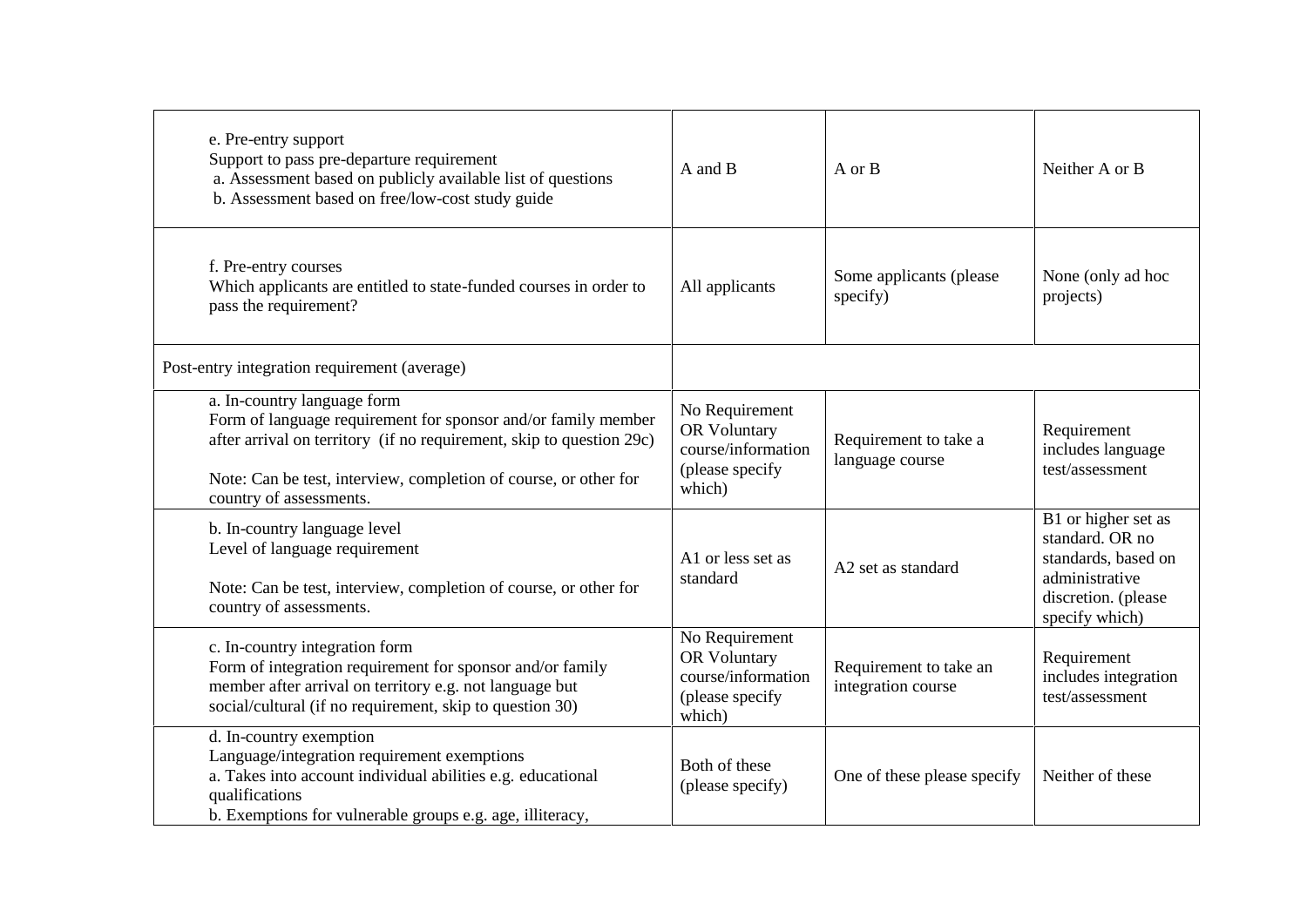| mental/physical disability                                                                                                                                                                   |                                                                                                              |                                                                                                             |                                                                            |
|----------------------------------------------------------------------------------------------------------------------------------------------------------------------------------------------|--------------------------------------------------------------------------------------------------------------|-------------------------------------------------------------------------------------------------------------|----------------------------------------------------------------------------|
| e. In-country cost<br>Cost of language/integration requirement                                                                                                                               | No costs                                                                                                     | Reduced costs e.g. state<br>intervenes to lower price<br>for applicants (please<br>specify amount)          | Cost-covering or<br>market costs<br>(please specify<br>amount)             |
| f. In-country support<br>Support to pass language/integration requirement<br>a. Assessment based on publicly available list of questions<br>b. Assessment based on free/low-cost study guide | A and B                                                                                                      | A or B                                                                                                      | Neither A or B                                                             |
| g. In-country courses<br>Which applicants are entitled to state-funded courses in order to<br>pass the requirement?                                                                          | All applicants                                                                                               | Appropriate<br>accommodation meeting<br>the general health and<br>safety standards                          | Further requirements<br>(please specify)                                   |
| Accommodation requirement                                                                                                                                                                    | None                                                                                                         | Appropriate<br>accommodation meeting<br>the general health and<br>safety standards                          | Further requirements<br>(please specify)                                   |
| Economic resources requirement                                                                                                                                                               | None or at/below<br>level of social<br>assistance and no<br>income source is<br>excluded (please<br>specify) | Higher than social<br>assistance and no income<br>source is excluded                                        | Income source linked<br>to employment or no<br>use of social<br>assistance |
| Cost of application and/or issue of status                                                                                                                                                   | None                                                                                                         | Same as regular<br>administrative fees and<br>duties in the country<br>(please specify amounts for<br>each) | Higher costs<br>(please specify<br>amounts for each)                       |
| <b>SECURITY OF STATUS</b>                                                                                                                                                                    |                                                                                                              | Does the state protect applicants from discretionary procedures (e.g. like<br>EU nationals)?                |                                                                            |
| Maximum length of application procedure                                                                                                                                                      | 6 months defined<br>by law (please<br>specify)                                                               | $> 6$ months but the<br>maximum is defined by law<br>(please specify)                                       | No regulation on<br>maximum length                                         |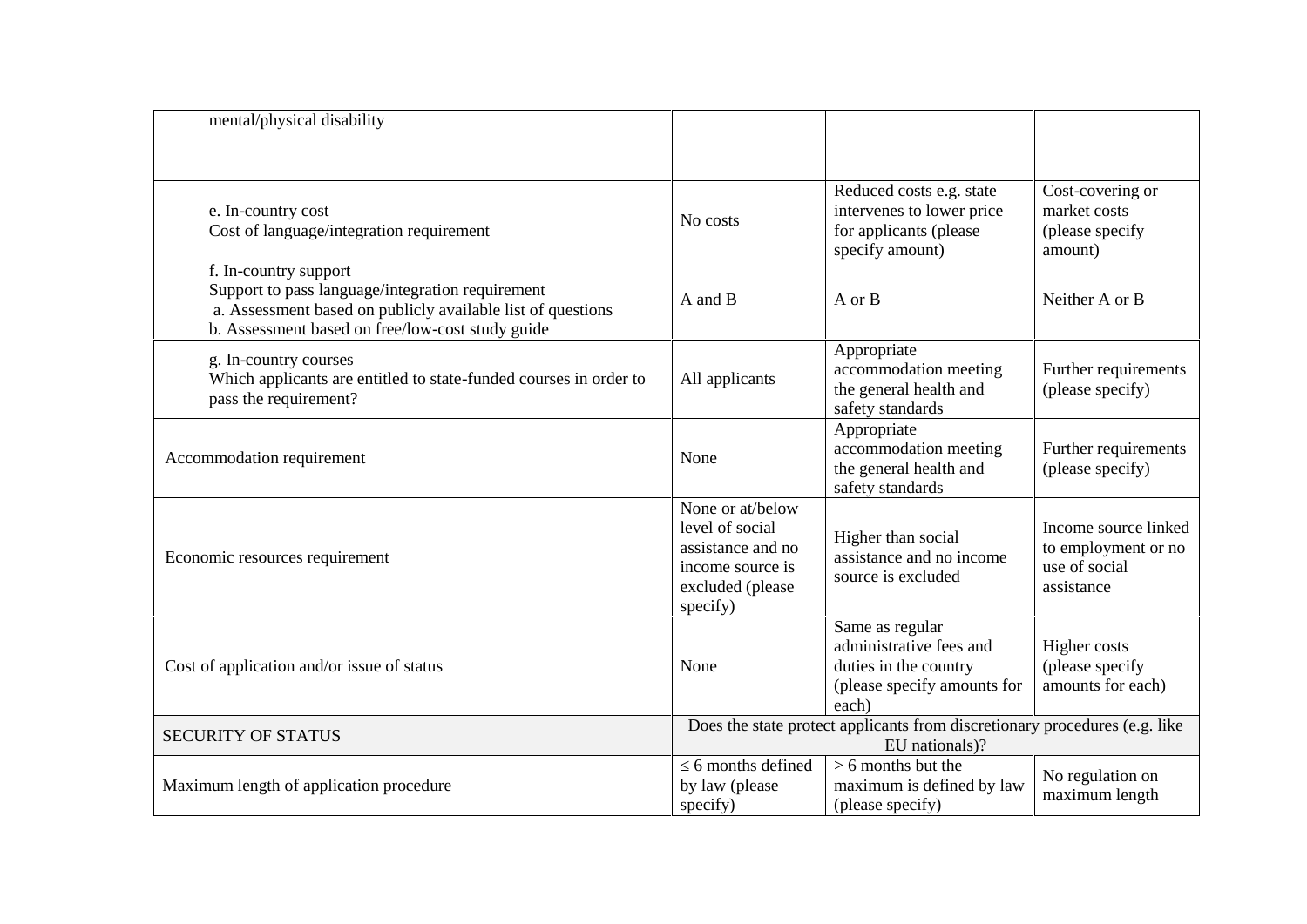| Duration of validity of permit                                                                                                                                                                                                                                                                                                                                                                           | Equal to sponsor's<br>residence permit<br>and renewable                                  | Not equal to sponsor's but<br>1 year renewable permit                                                             | $< 1$ year renewable<br>permit or new<br>application necessary                                                     |  |
|----------------------------------------------------------------------------------------------------------------------------------------------------------------------------------------------------------------------------------------------------------------------------------------------------------------------------------------------------------------------------------------------------------|------------------------------------------------------------------------------------------|-------------------------------------------------------------------------------------------------------------------|--------------------------------------------------------------------------------------------------------------------|--|
| Grounds for rejecting, withdrawing or refusing to renew status:<br>a. Actual and serious threat to public policy or national security,<br>b. Proven fraud in the acquisition of permit (inexistent relationship or<br>misleading information).<br>c. Break-up of family relationship (before three years)<br>d. Original conditions are no longer satisfied (e.g. unemployment or<br>economic resources) | No other than a-b                                                                        | Grounds include a, b and c                                                                                        | Includes others like d<br>(please specify)                                                                         |  |
| Legal guarantees and redress in case of refusal or withdrawal<br>a. reasoned decision<br>b. right to appeal<br>c. representation before an independent administrative authority and/or a<br>court                                                                                                                                                                                                        | All rights                                                                               | At least a and b                                                                                                  | One or both of a and<br>b are not guaranteed                                                                       |  |
| RIGHTS ASSOCIATED WITH STATUS                                                                                                                                                                                                                                                                                                                                                                            | Do family members have the same residence and socio-economic rights as<br>their sponsor? |                                                                                                                   |                                                                                                                    |  |
| Right to autonomous residence permit for partners and children at age of<br>majority (permit is renewable and independent of sponsor)                                                                                                                                                                                                                                                                    | After 3 years                                                                            | After $> 3$ 5 years                                                                                               | After $> 5$ years, upon<br>certain conditions or<br>no right (e.g. normal<br>procedure for<br>permanent residence) |  |
| Right to autonomous residence permit in case of widowhood, divorce,<br>separation, death, or physical or emotional violence                                                                                                                                                                                                                                                                              | Yes automatically                                                                        | Yes but only on limited<br>grounds or under certain<br>conditions (e.g. after five<br>years of residence or more) | None                                                                                                               |  |
| Access to education and training for adult family members                                                                                                                                                                                                                                                                                                                                                | In the same way as<br>the sponsor                                                        | Other conditions apply<br>(please specify)                                                                        | None                                                                                                               |  |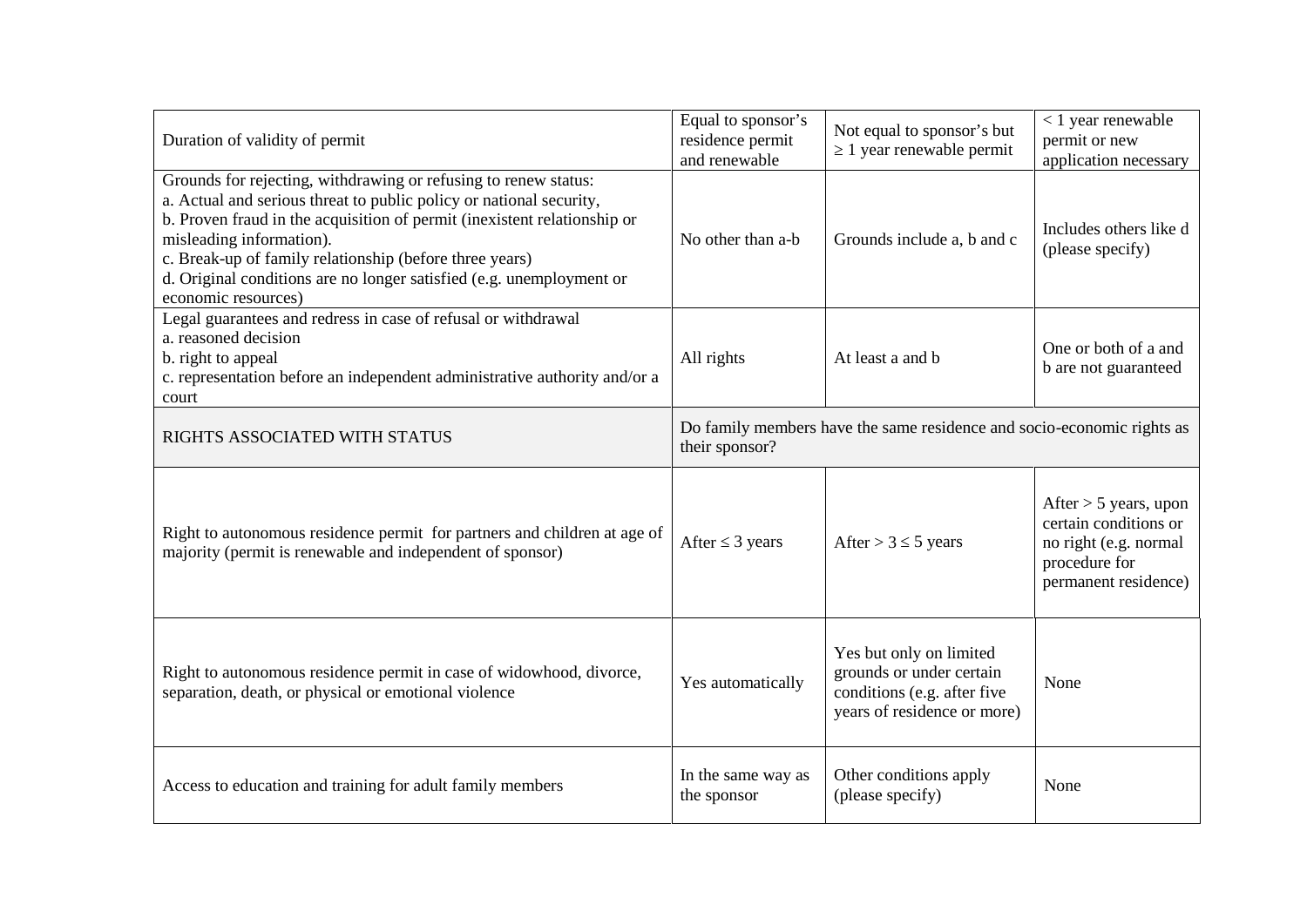| Access to employment and self-employment                                  | In the same way as<br>the sponsor | Other conditions apply<br>(please specify) | None |
|---------------------------------------------------------------------------|-----------------------------------|--------------------------------------------|------|
| Access to social security (unemployment benefits, old age pension,        | In the same way as                | Other conditions apply                     | None |
| invalidity benefits, maternity leave, family benefits, social assistance) | the sponsor                       | (please specify)                           |      |
| Access to housing (rent control, public/social housing, participation in  | In the same way as                | Other conditions apply                     | None |
| housing financing schemes)                                                | the sponsor                       | (please specify)                           |      |

*Source: MIPEX*